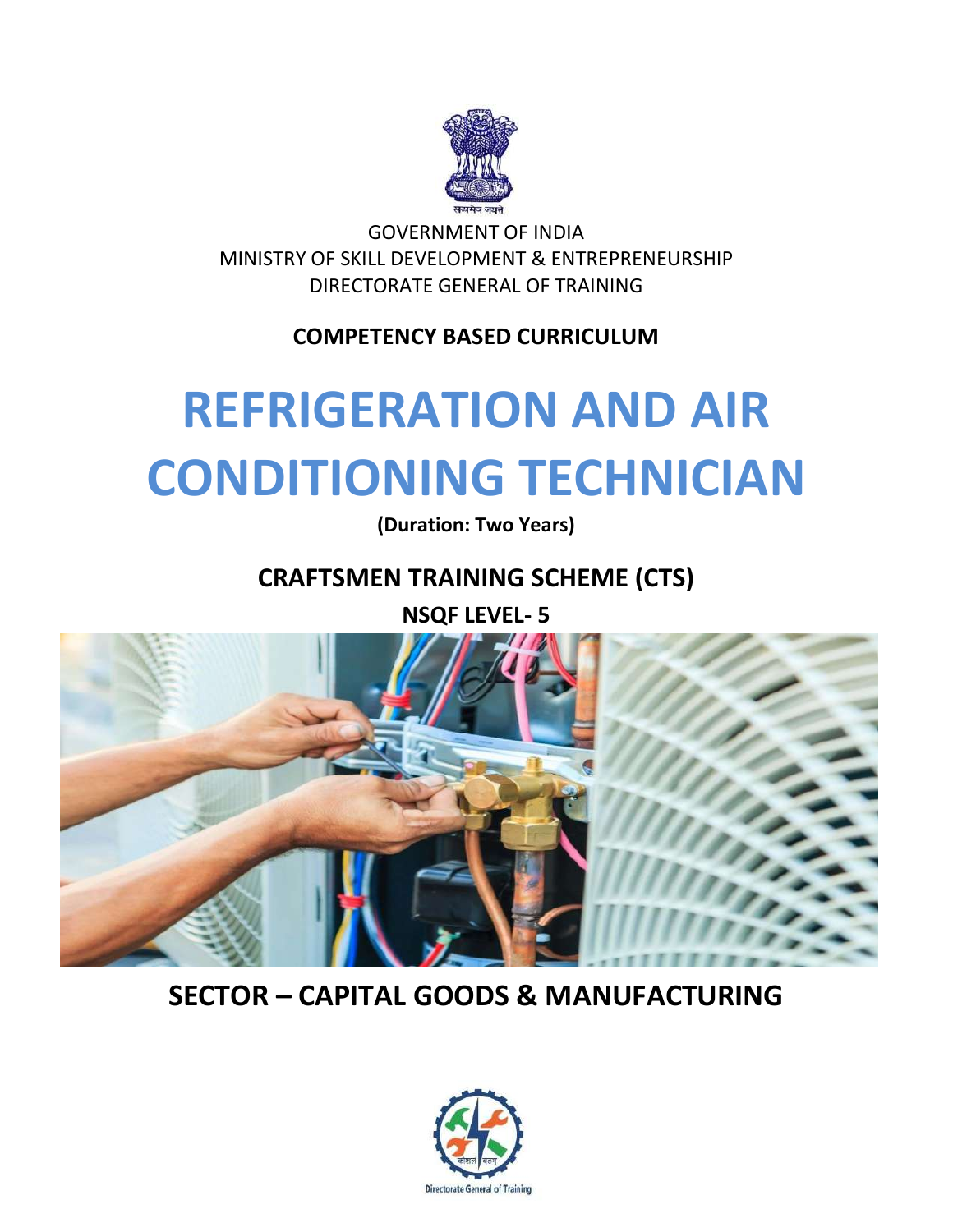# **REFRIGERATION AND AIR CONDITIONING TECHNICIAN**

**(Engineering Trade)**

**(Revised in 2019)**

**Version: 1.2**

## **CRAFTSMEN TRAINING SCHEME (CTS)**

**NSQF LEVEL - 5**

Developed By

Ministry of Skill Development and Entrepreneurship

Directorate General of Training

**CENTRAL STAFF TRAINING AND RESEARCH INSTITUTE**

EN-81, Sector-V, Salt Lake City, Kolkata – 700 091 www.cstaricalcutta.gov.in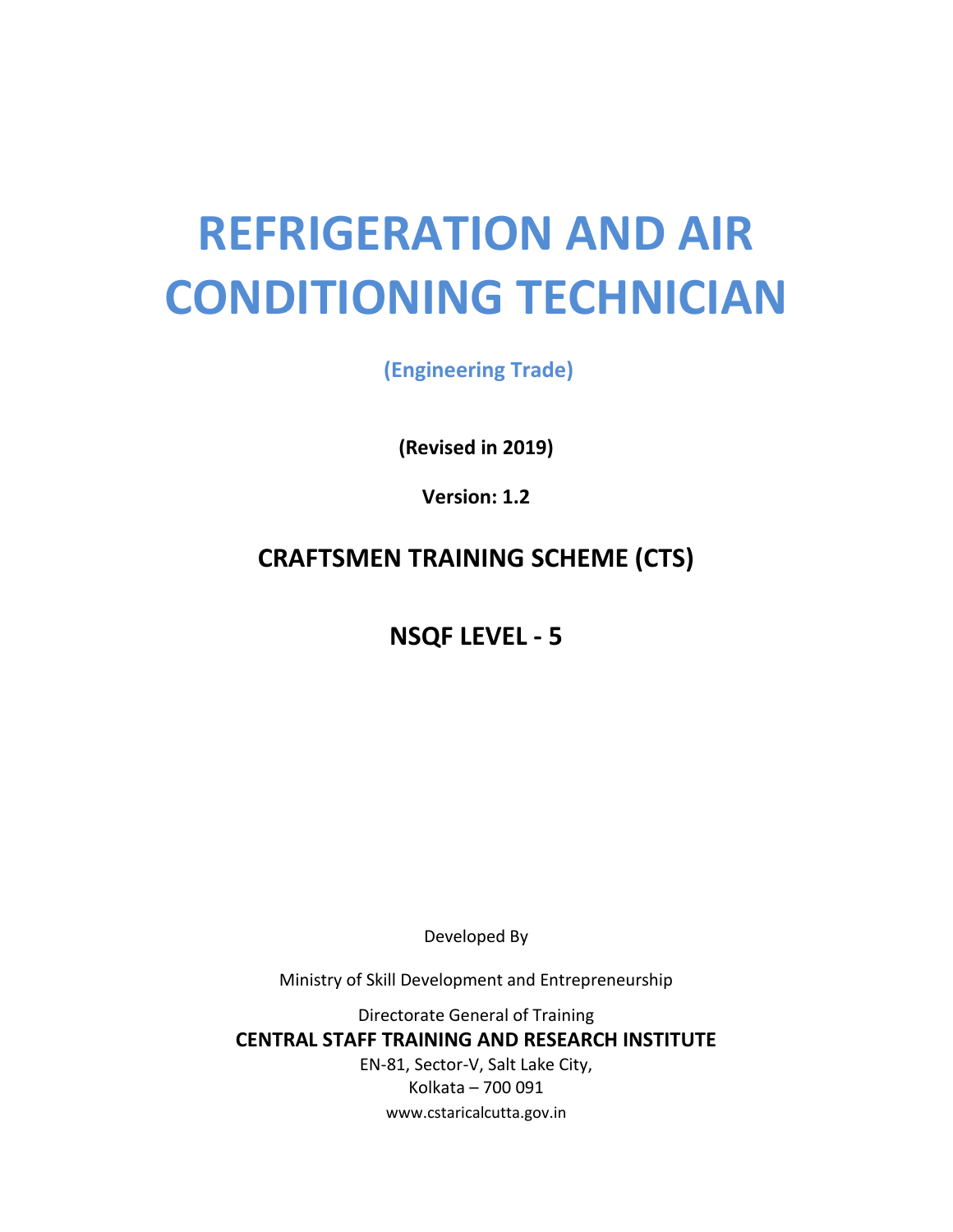# **CONTENTS**

| S No. | <b>Topics</b>                               | Page No. |
|-------|---------------------------------------------|----------|
| 1.    | Course Information                          | 1        |
| 2.    | <b>Training System</b>                      | 3        |
| 3.    | Job Role                                    | 7        |
| 4.    | <b>General Information</b>                  | 8        |
| 5.    | Learning outcome                            | 11       |
| 6.    | <b>Assessment Criteria</b>                  | 14       |
| 7.    | <b>Trade Syllabus</b>                       | 24       |
| 8.    | Annexure I(List of Trade Tools & Equipment) | 57       |
| 9.    | Annexure II (List of Trade experts)         | 67       |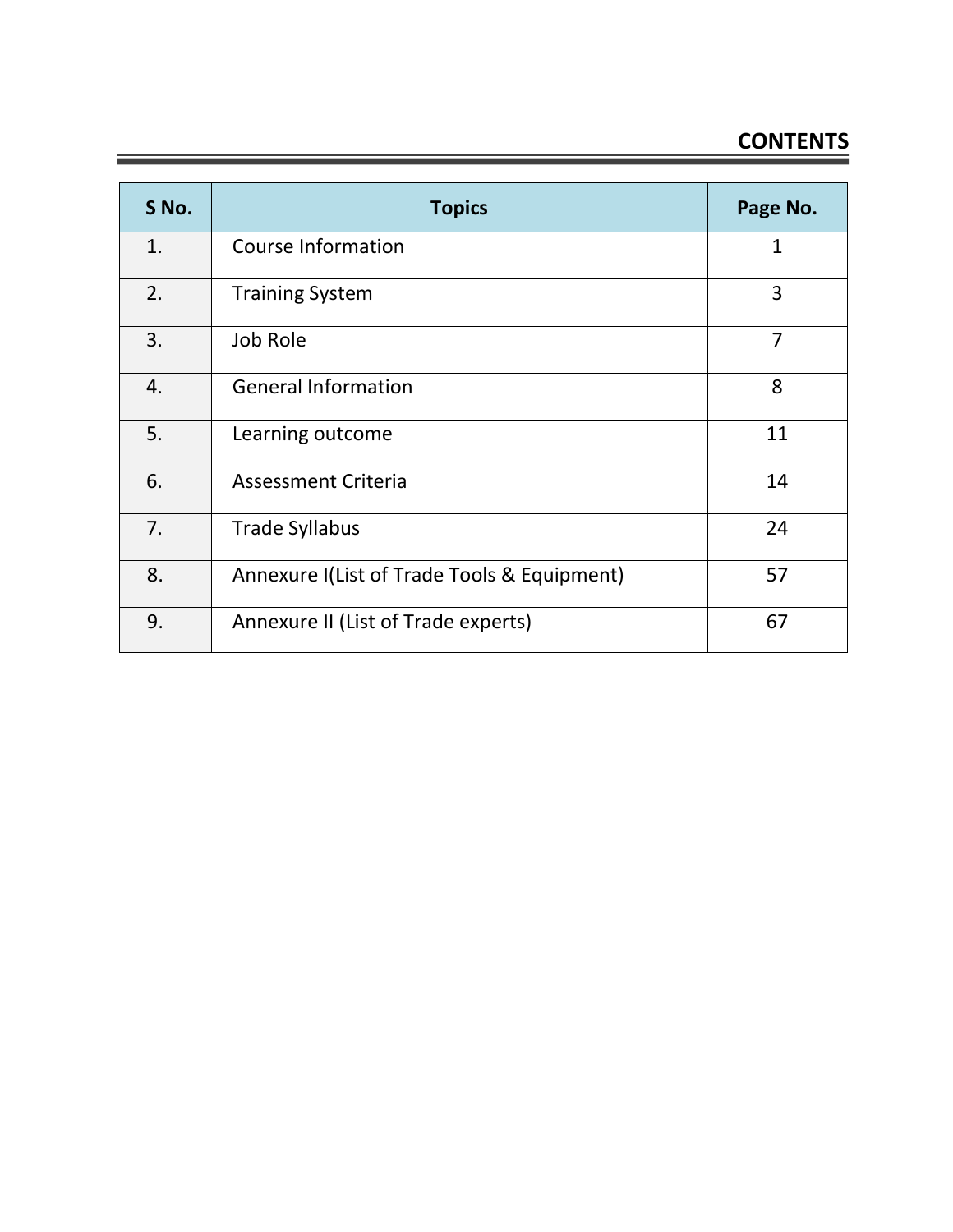### **1. COURSE INFORMATION**

During two-year duration of "Refrigeration and Air Conditioning Technician" trade a candidate is trained on professional skill, professional knowledge and Employability skill related to job role. In addition to this a candidate is entrusted to undertake project work, extracurricular activities and on job training to build up confidence. The broad components under Professional Skill subject are as below: -

**FIRST YEAR:** The trainee learns about personal safety and machinery safety, manipulating tools, instruments and equipment in refrigeration workshop. The trainee is able to perform fitting and sheet metal works related to repair refrigeration and air conditioning equipment. The trainee is able to work in electrical area to measure current, voltage, resistance and able to connect star and delta connections. The trainee is able to check and rectify the electrical defects in refrigerators. He will be able to identify the electronic components in refrigerator and rectify the defects. The trainee is able to operate gas welding machines for brazing in refrigeration systems. The trainee shall be able to repair, maintenance, Install, servicing, trouble shooting, fault detection, leak testing and gas charging, diagnosis & remedial measures in Refrigerator (Direct cool), Frost free refrigerator and Inverter technology Refrigerator.

The trainee shall be able to identify different compressor, dismantling and assembling compressors. The trainee shall be able to start the motor through DOL, Star Delta starter and changing DOR. The trainee shall be able to service condensers. The trainee shall be able to fix refrigerant controls and service evaporator. The trainee shall be able to Recover and Recharge of Refrigerant used in systems, transfer & handling of gas cylinders. The trainee shall be able to Retrofit CFC/HFC machine with ozone friendly refrigerant. The trainee shall be able to fix thermal insulation. The trainee shall be able to install window AC, test Electrical, electronic components, Fault diagnosis & remedial measures in window A.C. The trainee shall be able to Install, servicing, trouble shooting, fault detection, leak testing and gas charging in Split A.C (wall mounted),Split A.C (floor, ceiling /cassette mounted Split A.C),Split A.C ( ducted ), multi Split A.C and Inverter Split A.C. The trainee shall be able to Installation, servicing, trouble shooting, fault detection, leak testing and gas charging in Car Air Conditioner.

**SECOND YEAR:** The trainee learns about different commercial compressor and its dismantling, assembling, fault finding and rectification. They will be able to descaling in water cooled condensers**,** Evaporative condenser and Cooling tower, Selection of Expansion valves and its installations, Service air cooled evaporator and blower. The trainee shall be able to Install, service, maintenance, trouble shooting, fault finding and rectification, leak testing, evacuation and gas charging, electrical circuit repairing in water cooler & water dispenser, visible cooler, bottle cooler, deep freezer / display cabinet, ice cube machine and softy machine. They will be able to Service, operate, test electrical controls, test leak, evacuation and gas charging ,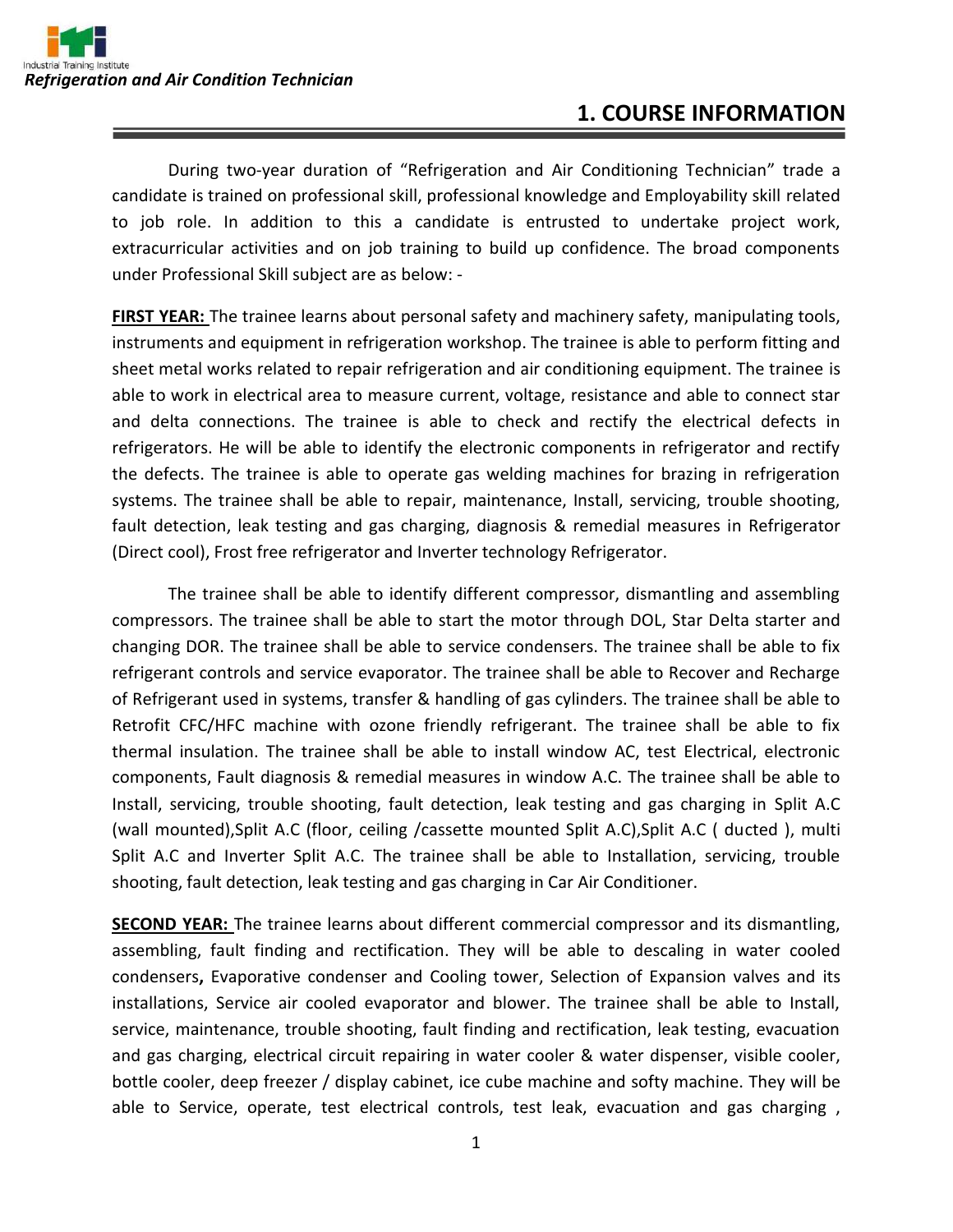

Periodic maintenance in Ice candy plant, Ice plant, walk in cooler & reach in cabinet and cold storage.

The trainee learns about HVAC (study of psychrometry, blowers& fans, static and velocity pressure measurements). The trainee shall be able to make duct designing, duct making, insulating in ducts. The trainee shall be able to clean and fix air filters. The trainee shall be able to identify various components, Leak testing, evacuation, gas charging, Commissioning and troubleshooting of package A.C with air- and water-cooled condenser, split package. The trainee shall be able to trace electrical circuit, testing components, gas charging, Servicing AHU including fire dampers, Checking airflow, damper, temperature and pressure, operation, Descaling condenser and cooling tower of central AC plant (Direct and Indirect). The trainee shall be able to Identify VRF / VRV system, Check and service of VRF / VRV system, connect master unit and IDU, identify the location of ODU, identify the size of piping's and laying work, Check control system and identify error code. The trainee shall be able to service and maintain the mobile A.C (bus, train).

The trainee also undergoes project work and Industrial visit/ In plant training at the end of each year which gives them more practical exposure and helps to build up confidence level.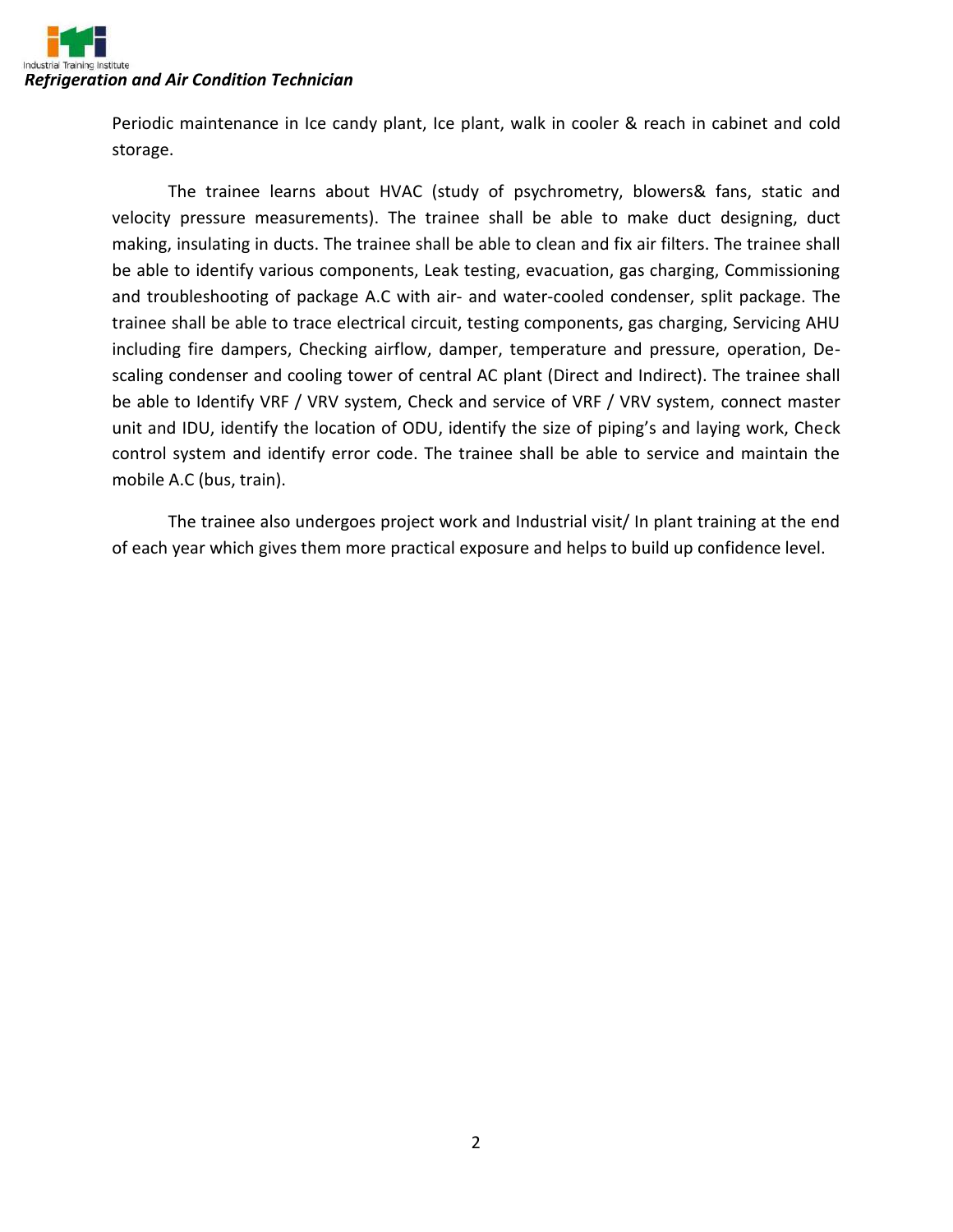

### **2. TRAINING SYSTEM**

#### **2.1 GENERAL**

The Directorate General of Training (DGT) under Ministry of Skill Development & Entrepreneurship offers a range of vocational training courses catering to the need of different sectors of economy/ Labour market. The vocational training programmes are delivered under the aegis of Directorate General of Training (DGT). Craftsman Training Scheme (CTS) with variants and Apprenticeship Training Scheme (ATS) are two pioneer schemes of DGT for strengthening vocational training.

Refrigeration and Air Conditioning Technician trade under CTS is one of the most popular courses delivered nationwide through a network of ITIs. The course is of two years duration. It mainly consists of Domain area and Core area. The Domain area (Trade Theory & Practical) imparts professional skills and knowledge, while Core area (Workshop Calculation science, Engineering Drawing and Employability Skills) imparts requisite core skill & knowledge and life skills. After passing out of the training programme, the trainee is awarded National Trade Certificate (NTC) by DGT which is recognized worldwide.

#### **Candidates broadly need to demonstrate that they are able to:**

- Read and interpret technical parameters/ documentation, plan and organize work processes, identify necessary materials and tools.
- Perform task with due consideration to safety rules, accident prevention regulations and environmental protection stipulations.
- Apply professional knowledge & employability skills while performing the job and modification & maintenance work.
- Check the components as per drawing for functioning, identify and rectify errors in components.
- Document the technical parameter related to the task undertaken.

#### **2.2 PROGRESSION PATHWAYS**

- Can join industry as Technician and will progress further as Senior Technician, Supervisor and can rise up to the level of Manager.
- Can become Entrepreneur in the related field.
- Can join Apprenticeship programme in different types of industries leading to National Apprenticeship Certificate (NAC).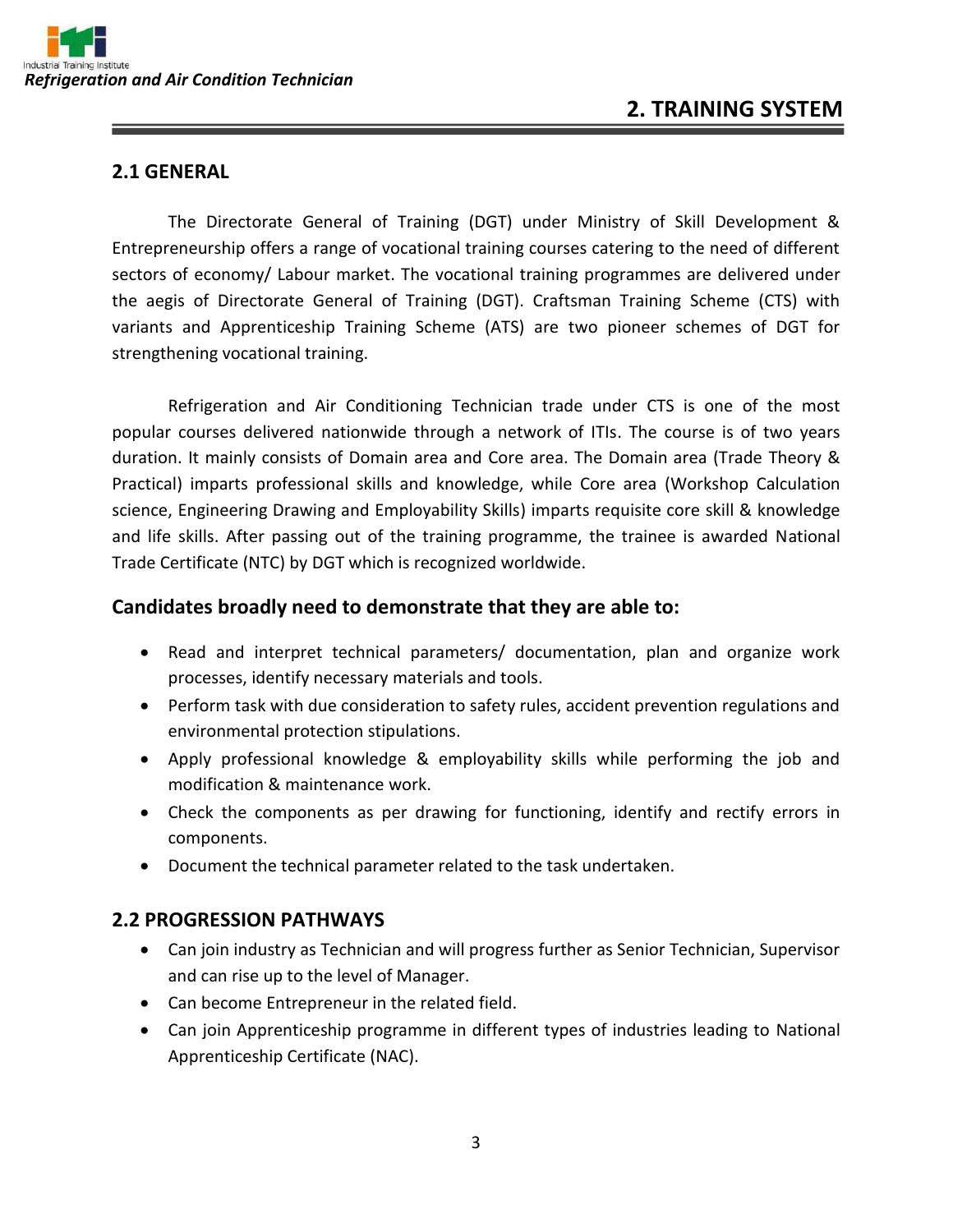

- Can join Crafts Instructor Training Scheme (CITS) in the trade for becoming instructor in ITIs.
- Can join advanced Diploma (Vocational) courses under DGT as applicable.

#### **2.3 COURSE STRUCTURE**

Table below depicts the distribution of training hours across various course elements during a period of two years:

| S No. | <b>Course Element</b>                     | <b>Notional Training Hours</b> |                      |
|-------|-------------------------------------------|--------------------------------|----------------------|
|       |                                           | 1 <sup>st</sup> Year           | 2 <sup>nd</sup> Year |
|       | Professional Skill (Trade Practical)      | 1000                           | 1000                 |
| 2     | Professional Knowledge (Trade Theory)     | 280                            | 360                  |
| 3     | <b>Workshop Calculation &amp; Science</b> | 80                             | 80                   |
| 4     | <b>Engineering Drawing</b>                | 80                             | 80                   |
| 5     | <b>Employability Skills</b>               | 160                            | 80                   |
|       | Total                                     | 1600                           | 1600                 |

#### **2.4 ASSESSMENT & CERTIFICATION**

The trainee will be tested for his skill, knowledge and attitude during the period of course through formative assessment and at the end of the training programme through summative assessment as notified by the DGT from time to time.

a) The **Continuous Assessment** (Internal) during the period of training will be done by Formative Assessment Method by testing for assessment criteria listed against learning outcomes. The training institute have to maintain individual *trainee portfolio* as detailed in assessment guideline. The marks of internal assessment will be as per the formative assessment template provided on [www.bharatskills.gov.in](http://www.bharatskills.gov.in/)

b) The final assessment will be in the form of summative assessment. The All India Trade Test for awarding NTC will be conducted by Controller of examinations, DGT as per the guidelines. The pattern and marking structure is being notified by DGT from time to time. **The learning outcome and assessment criteria will be basis for setting question papers for final assessment. The examiner during final examination will also check** individual trainee's profile as detailed in assessment guideline before giving marks for practical examination.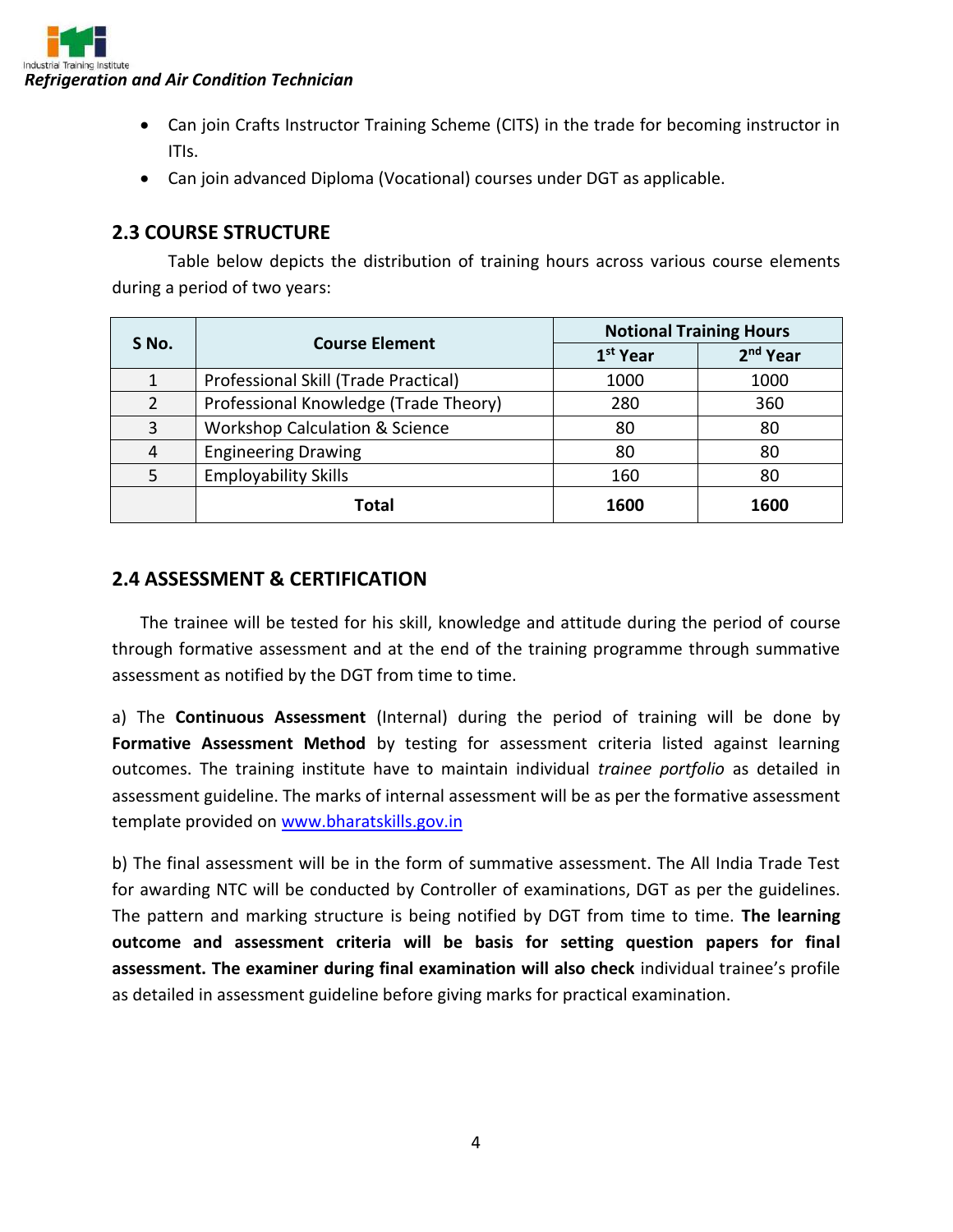

#### **2.4.1 PASS REGULATION**

For the purposes of determining the overall result, weightage of 100% is applied for six months and one year duration courses and 50% weightage is applied to each examination for two years courses. The minimum pass percent for Trade Practical and Formative assessment is 60% & for all other subjects is 33%. There will be no Grace marks.

#### **2.4.2 ASSESSMENT GUIDELINE**

Appropriate arrangements should be made to ensure that there will be no artificial barriers to assessment. The nature of special needs should be taken into account while undertaking assessment. Due consideration should be given while assessing for teamwork, avoidance/reduction of scrap/wastage and disposal of scrap/wastage as per procedure, behavioral attitude, sensitivity to environment and regularity in training. The sensitivity towards OSHE and self-learning attitude are to be considered while assessing competency. Assessment will be evidence based, comprising the following:

- Job carried out in labs/workshop
- Record book/ daily diary
- Answer sheet of assessment
- Viva-voce
- Progress chart
- Attendance and punctuality
- Assignment
- Project work

Evidences and records of internal (Formative) assessments are to be preserved until forthcoming examination for audit and verification by examination body. The following marking pattern to be adopted while assessing:

| <b>Performance Level</b>                                                                                            | <b>Evidence</b>                                                                                                           |  |
|---------------------------------------------------------------------------------------------------------------------|---------------------------------------------------------------------------------------------------------------------------|--|
| (a) Weightage in the range of 60 -75% to be allotted during assessment                                              |                                                                                                                           |  |
| For performance in this grade, the<br>candidate should produce work which                                           | • Demonstration of good skill in the use of hand tools,<br>machine tools and workshop equipment.                          |  |
| demonstrates<br>attainment of<br>an an<br>acceptable standard of craftsmanship<br>with occasional guidance, and due | accuracy achieved while undertaking<br>60-70%<br>$\bullet$<br>different work with those demanded by the<br>component/job. |  |
| safety procedures and<br>for<br>regard                                                                              | A fairly good level of neatness and consistency in the<br>$\bullet$                                                       |  |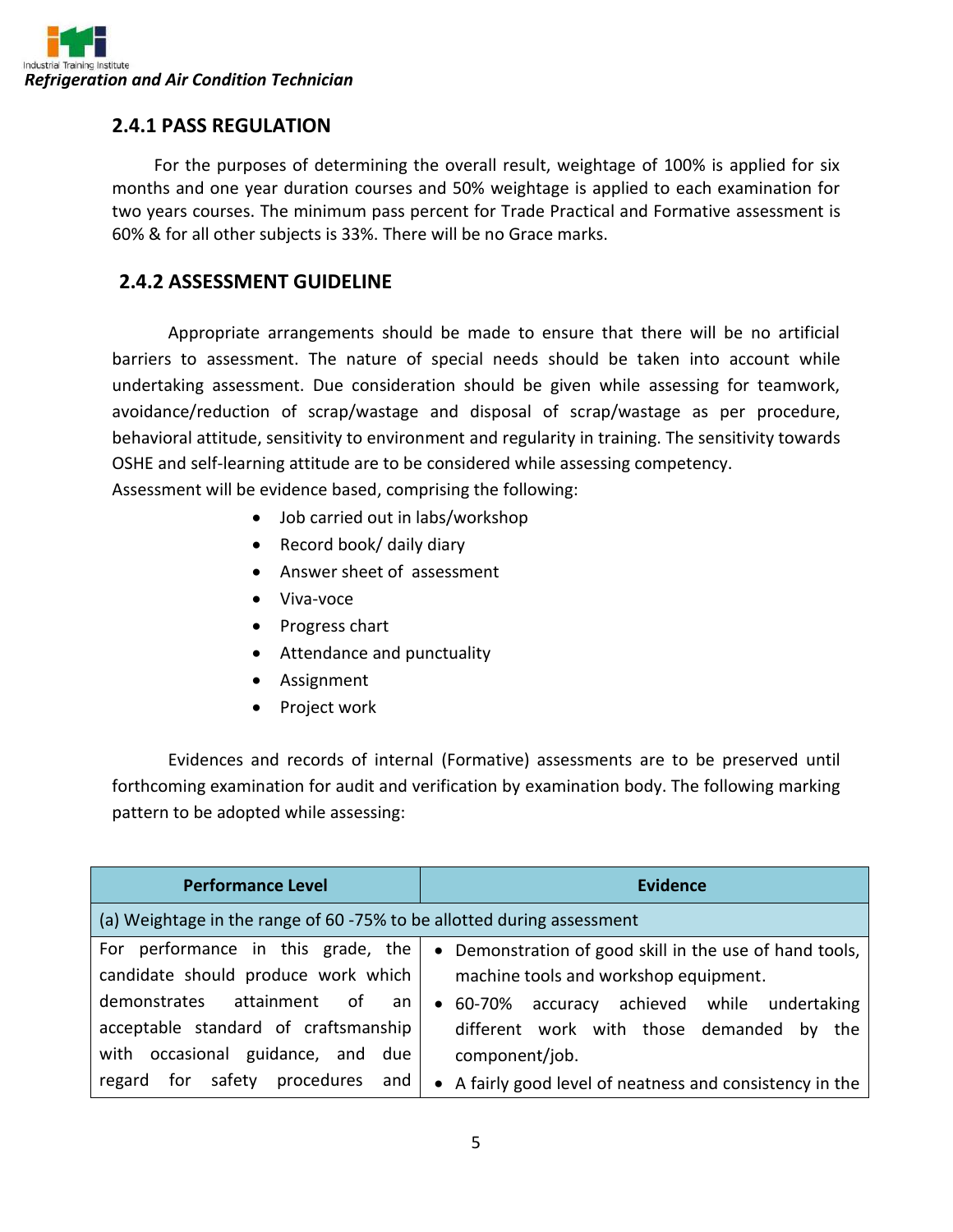

| practices.                                                                                                                                                                                                                                                                | finish.                                                                                                                                                                                                                                                                                                                             |
|---------------------------------------------------------------------------------------------------------------------------------------------------------------------------------------------------------------------------------------------------------------------------|-------------------------------------------------------------------------------------------------------------------------------------------------------------------------------------------------------------------------------------------------------------------------------------------------------------------------------------|
|                                                                                                                                                                                                                                                                           | Occasional support in completing the project/job.                                                                                                                                                                                                                                                                                   |
| (b) Weightage in the range of above 75% - 90% to be allotted during assessment                                                                                                                                                                                            |                                                                                                                                                                                                                                                                                                                                     |
| For this grade, a candidate should<br>work which demonstrates<br>produce<br>attainment of a reasonable standard of<br>craftsmanship, with little guidance, and<br>regard for safety procedures<br>and<br>practices.                                                       | Good skill levels in the use of hand tools, machine<br>$\bullet$<br>tools and workshop equipment.<br>• 70-80% accuracy achieved while undertaking<br>different work with those demanded by the<br>component/job.<br>A good level of neatness and consistency in the finish<br>Little support in completing the project/job.         |
| (c) Weightage in the range of above 90% to be allotted during assessment                                                                                                                                                                                                  |                                                                                                                                                                                                                                                                                                                                     |
| For performance in this grade, the<br>candidate, with minimal or no support in<br>organization and execution and with due<br>regard for safety procedures<br>and<br>practices, has produced work which<br>demonstrates attainment of a high<br>standard of craftsmanship. | High skill levels in the use of hand tools, machine<br>tools and workshop equipment.<br>Above 80% accuracy achieved while undertaking<br>$\bullet$<br>different work with those demanded<br>by the<br>component/job.<br>A high level of neatness and consistency in the finish.<br>Minimal or no support in completing the project. |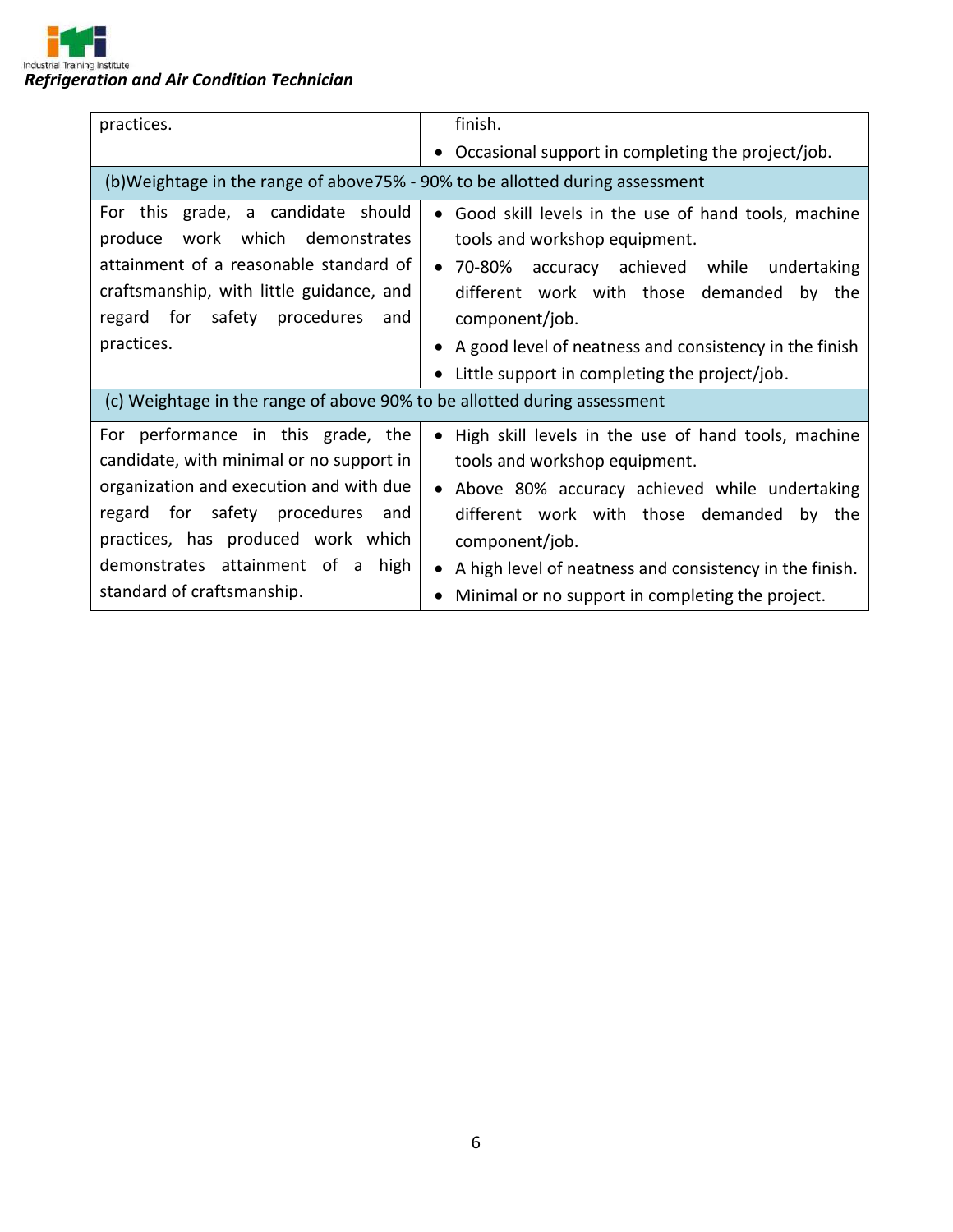### **3. JOB ROLE**

**Mechanic Refrigeration and Air Conditioner;** installs and repairs refrigeration or air conditioning plant by replacing or repairing defective parts, re-seating valves, refitting coils, insulting, requiring electrical connections, soldering etc. Installs at site assembled air conditioning unit and refrigerators giving necessary power connections and making changes to units as necessary to attain desired results. Examines faulty equipment to ascertain nature and location of defects. Dismantles equipment partly or completely according to nature of defects to remove damaged or worn out parts. Replaces or repairs defective parts. Replaces or repairs defective parts to units by re-seating valves, refitting coils, re-insulating system, etc. over hauls units and reassembles them after cleaning components and replacing defective or worn out parts of pumps, compressors, motors, etc., Removes faulty sealed units or sub-units of refrigerators or air conditioning plants and obtains replacements. Conducts vacuum and pressure test of pipe lines and charges system with fresh refrigerant. Sets plant to desired cooling conditions, prevents leakage and ensures attainment and maintenance of required temperature. Gets burnt out motors or generators repaired by Electrician or Electrical Winder and installs repaired ones to plant giving necessary electrical connections. May work in ice factory, cold storage plants, specialized air conditioning units or domestic refrigerators. Repair and service in refrigerator, water cooler, bottle cooler, deep freezer, Visi Cooler, Walk in Cooler, Ice candy plant, Cold storage, Ice plant, Split Air Conditioner, Package Air Conditioner, Central Air Conditioner, mobile Air Conditioner.

Plan and organize assigned work and detect & resolve issues during execution in his own work area within defined limit. Demonstrate possible solutions and agree tasks within the team. Communicate with required clarity and understand technical English. Sensitive to environment, self-learning and productivity.

#### **Reference NCO-2015:**

i) 7127.0100 - Mechanic Refrigeration and Air Conditioner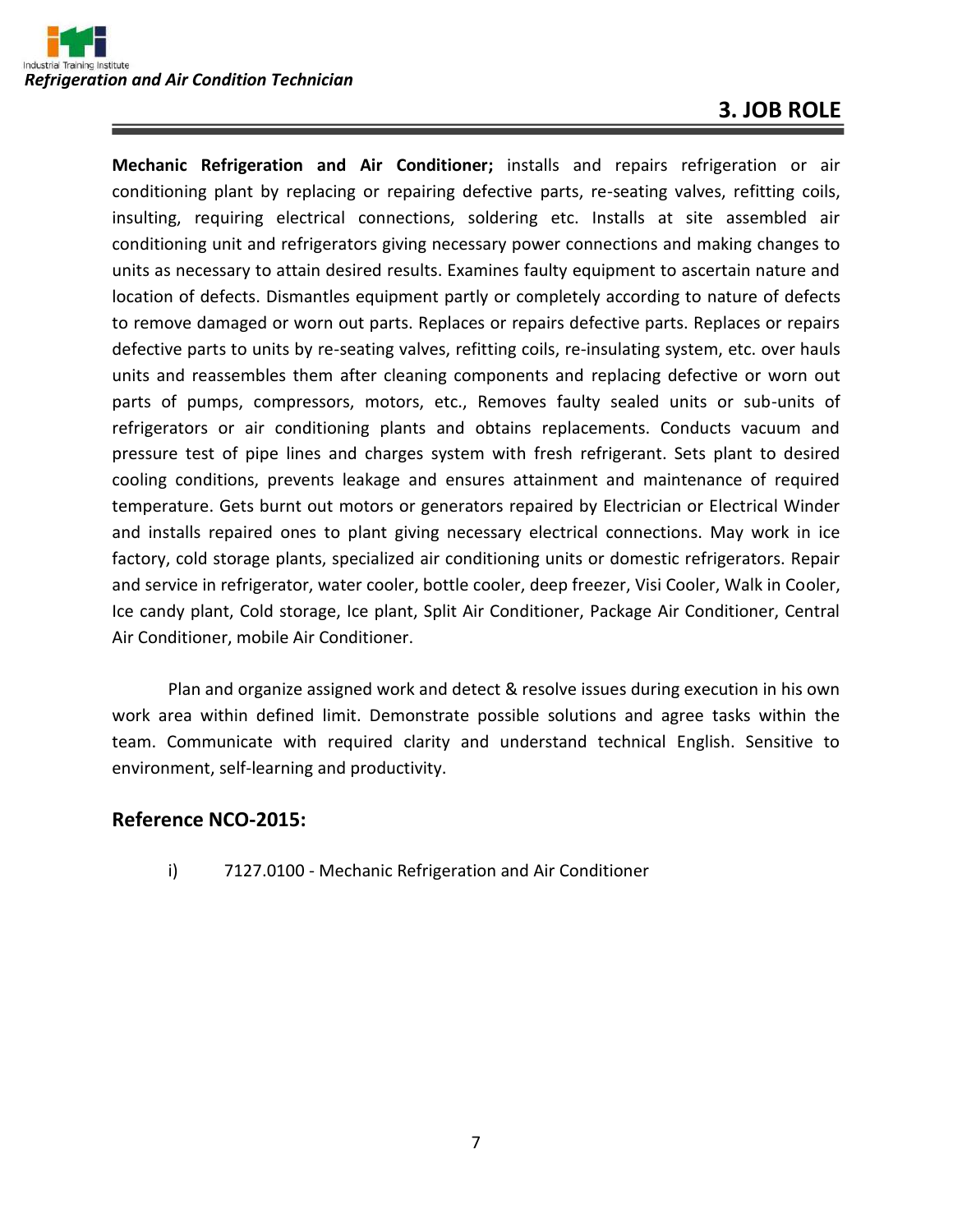$\equiv$ 

## **4. GENERAL INFORMATION**

| <b>Name of the Trade</b>                                                             | <b>REFRIGERATION AND AIR CONDITIONING TECHNICIAN</b>                                                                                                                                                                                                                                                                                                                     |
|--------------------------------------------------------------------------------------|--------------------------------------------------------------------------------------------------------------------------------------------------------------------------------------------------------------------------------------------------------------------------------------------------------------------------------------------------------------------------|
| <b>Trade Code</b>                                                                    | DGT/1010                                                                                                                                                                                                                                                                                                                                                                 |
| <b>NCO - 2015</b>                                                                    | 7127.0100                                                                                                                                                                                                                                                                                                                                                                |
| <b>NSQF Level</b>                                                                    | Level-5                                                                                                                                                                                                                                                                                                                                                                  |
| <b>Duration</b><br>of<br><b>Craftsmen</b><br><b>Training</b>                         | Two year (3200 Hours)                                                                                                                                                                                                                                                                                                                                                    |
| <b>Entry Qualification</b>                                                           | Passed 10th class examination with Science and Mathematics or its<br>equivalent.                                                                                                                                                                                                                                                                                         |
| <b>Minimum Age</b>                                                                   | 14 years as on first day of academic session.                                                                                                                                                                                                                                                                                                                            |
| <b>Eligibility for PwD</b>                                                           | LD,CP,LC,DW,AA,,LV,DEAF,HH                                                                                                                                                                                                                                                                                                                                               |
| <b>Unit</b><br>Strength<br>(No.<br><b>of</b><br>Student)                             | 24 (There is no separate provision of supernumerary seats)                                                                                                                                                                                                                                                                                                               |
| <b>Space Norms</b>                                                                   | 80 Sq. m                                                                                                                                                                                                                                                                                                                                                                 |
| <b>Power Norms</b>                                                                   | 6.82 KW                                                                                                                                                                                                                                                                                                                                                                  |
| <b>Instructors Qualification for</b>                                                 |                                                                                                                                                                                                                                                                                                                                                                          |
| Refrigeration<br>(i)<br>and<br>Air<br><b>Conditioning Technician</b><br><b>Trade</b> | B.Voc/Degree in Mechanical Engineering from AICTE/UGC<br>recognized Engineering College/ university with one-year<br>experience in the relevant field.<br><b>OR</b><br>03 years Diploma in Mechanical Engineering from AICTE recognized<br>board of technical education or relevant Advanced Diploma<br>(Vocational) from DGT with two years' experience in the relevant |
|                                                                                      | field.                                                                                                                                                                                                                                                                                                                                                                   |
|                                                                                      | <b>OR</b><br>NTC/NAC passed in the trade of "Mechanic Refrigeration & Air-<br>conditioner" with three years' experience in the relevant field.                                                                                                                                                                                                                           |
|                                                                                      | <b>Essential Qualification:</b><br>Relevant National Craft Instructor Certificate (NCIC) in any of the<br>variants under DGT.                                                                                                                                                                                                                                            |
|                                                                                      | NOTE: - Out of two Instructors required for the unit of $2(1+1)$ , one<br>must have Degree/Diploma and other must have NTC/NAC<br>qualifications. However, both of them must possess NCIC in any of                                                                                                                                                                      |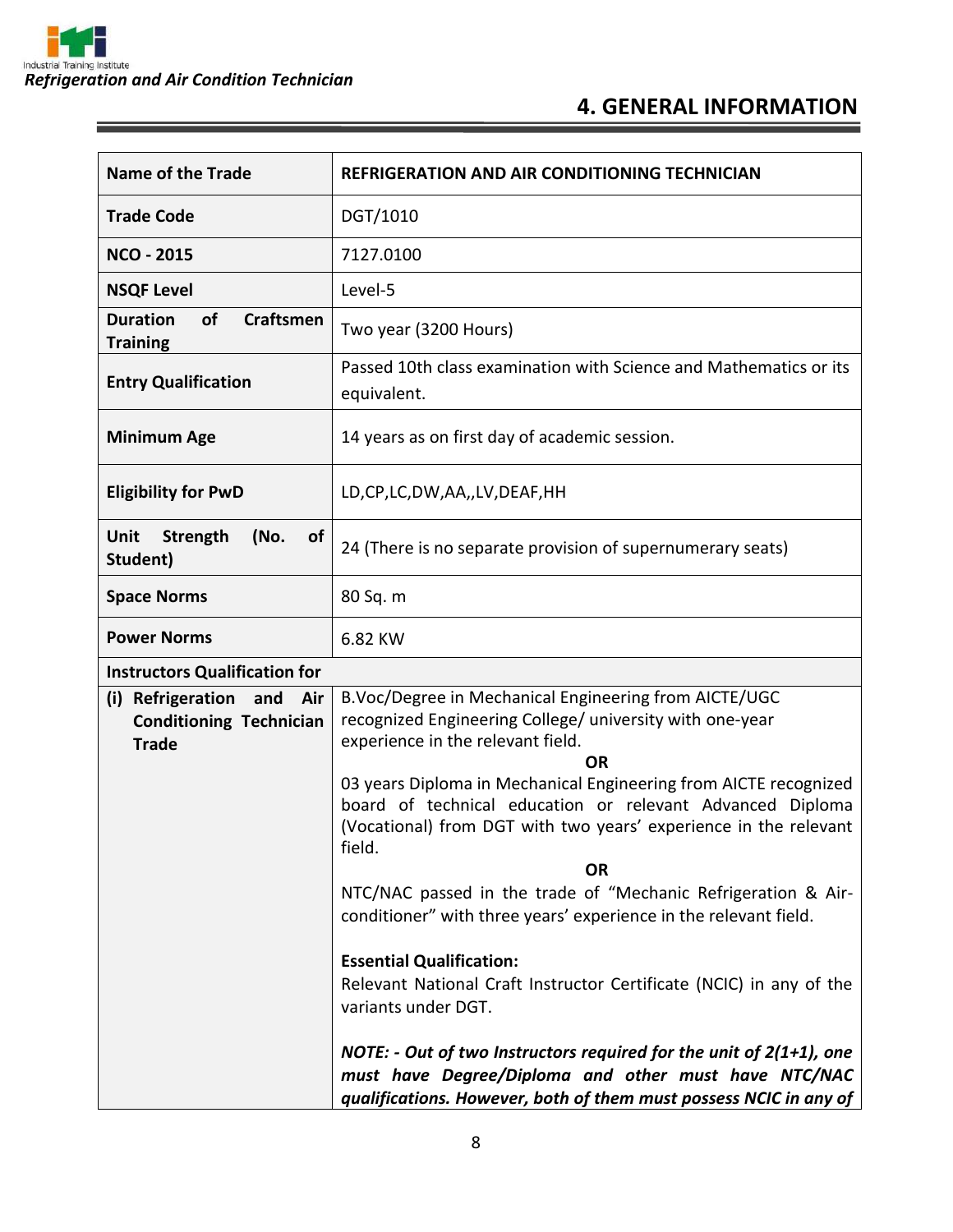|                                        | its variants.                                                                                             |
|----------------------------------------|-----------------------------------------------------------------------------------------------------------|
| (ii) Workshop Calculation<br>& Science | B.Voc/Degree<br>in Engineering from AICTE/UGC recognized                                                  |
|                                        | Engineering College/ university with one-year experience in the<br>relevant field.                        |
|                                        | <b>OR</b>                                                                                                 |
|                                        | 03 years Diploma in Engineering from AICTE recognized board of                                            |
|                                        | technical education or relevant Advanced Diploma (Vocational)                                             |
|                                        | from DGT with two years' experience in the relevant field.                                                |
|                                        | ΟR<br>NTC/ NAC in any one of the engineering trades with three years'                                     |
|                                        | experience.                                                                                               |
|                                        | <b>Essential Qualification:</b>                                                                           |
|                                        | National Craft Instructor Certificate (NCIC) in relevant trade                                            |
|                                        | <b>OR</b>                                                                                                 |
|                                        | NCIC in RoDA or any of its variants under DGT                                                             |
| (iii) Engineering Drawing              | B.Voc/Degree in Engineering from AICTE/UGC recognized                                                     |
|                                        | Engineering College/ university with one-year experience in the<br>relevant field.                        |
|                                        | <b>OR</b>                                                                                                 |
|                                        | 03 years Diploma in Engineering from AICTE recognized board of                                            |
|                                        | technical education or relevant Advanced Diploma (Vocational)                                             |
|                                        | from DGT with two years' experience in the relevant field.<br>ΟR                                          |
|                                        | NTC/ NAC in any one of the Mechanical group (Gr-I) trades                                                 |
|                                        | categorized under Engg. Drawing'/ D'man Mechanical / D'man                                                |
|                                        | Civil' with three years experience.                                                                       |
|                                        | <b>Essential Qualification:</b>                                                                           |
|                                        | National Craft Instructor Certificate (NCIC) in relevant trade                                            |
|                                        | ΟR                                                                                                        |
|                                        | NCIC in RoDA / D'man (Mech /civil) or any of its variants under<br>DGT.                                   |
| (iv) Employability Skill               | MBA/ BBA / Any Graduate/ Diploma in any discipline with Two                                               |
|                                        | years' experience with short term ToT Course in Employability                                             |
|                                        | Skills from DGT institutes.                                                                               |
|                                        | (Must have studied English/ Communication Skills and Basic<br>Computer at 12th / Diploma level and above) |
|                                        | <b>OR</b>                                                                                                 |
|                                        | Existing Social Studies Instructors in ITIs with short term ToT                                           |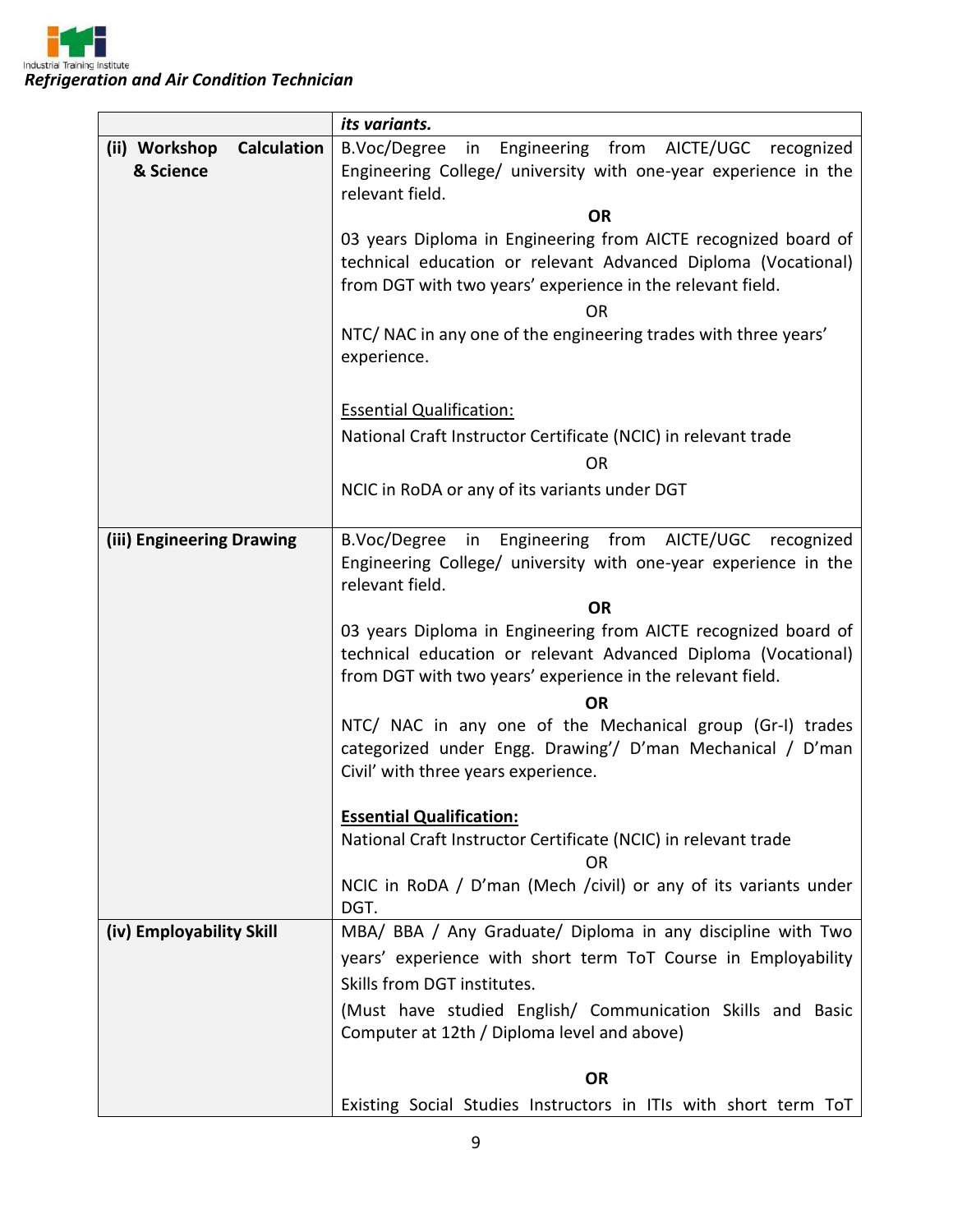

|                                                             |                                    |                                  | Course in Employability Skills from DGT institutes. |                               |                               |                         |                                |
|-------------------------------------------------------------|------------------------------------|----------------------------------|-----------------------------------------------------|-------------------------------|-------------------------------|-------------------------|--------------------------------|
| 5. Minimum Age for<br><b>Instructor</b>                     |                                    |                                  | 21 Years                                            |                               |                               |                         |                                |
|                                                             | <b>List of Tools and Equipment</b> |                                  | As per Annexure - I                                 |                               |                               |                         |                                |
| Distribution of training on Hourly basis: (Indicative only) |                                    |                                  |                                                     |                               |                               |                         |                                |
|                                                             |                                    |                                  |                                                     |                               |                               |                         |                                |
| Year                                                        | <b>Total Hrs.</b><br>/week         | <b>Trade</b><br><b>Practical</b> |                                                     | <b>Trade</b><br><b>Theory</b> | <b>Workshop Cal.</b><br>& Sc. | Engg.<br><b>Drawing</b> | Employability<br><b>Skills</b> |
| 1 <sup>st</sup>                                             | 40 Hours                           | 25 Hours                         |                                                     | 7 Hours                       | 2 Hours                       | 2 Hours                 | 4 Hours                        |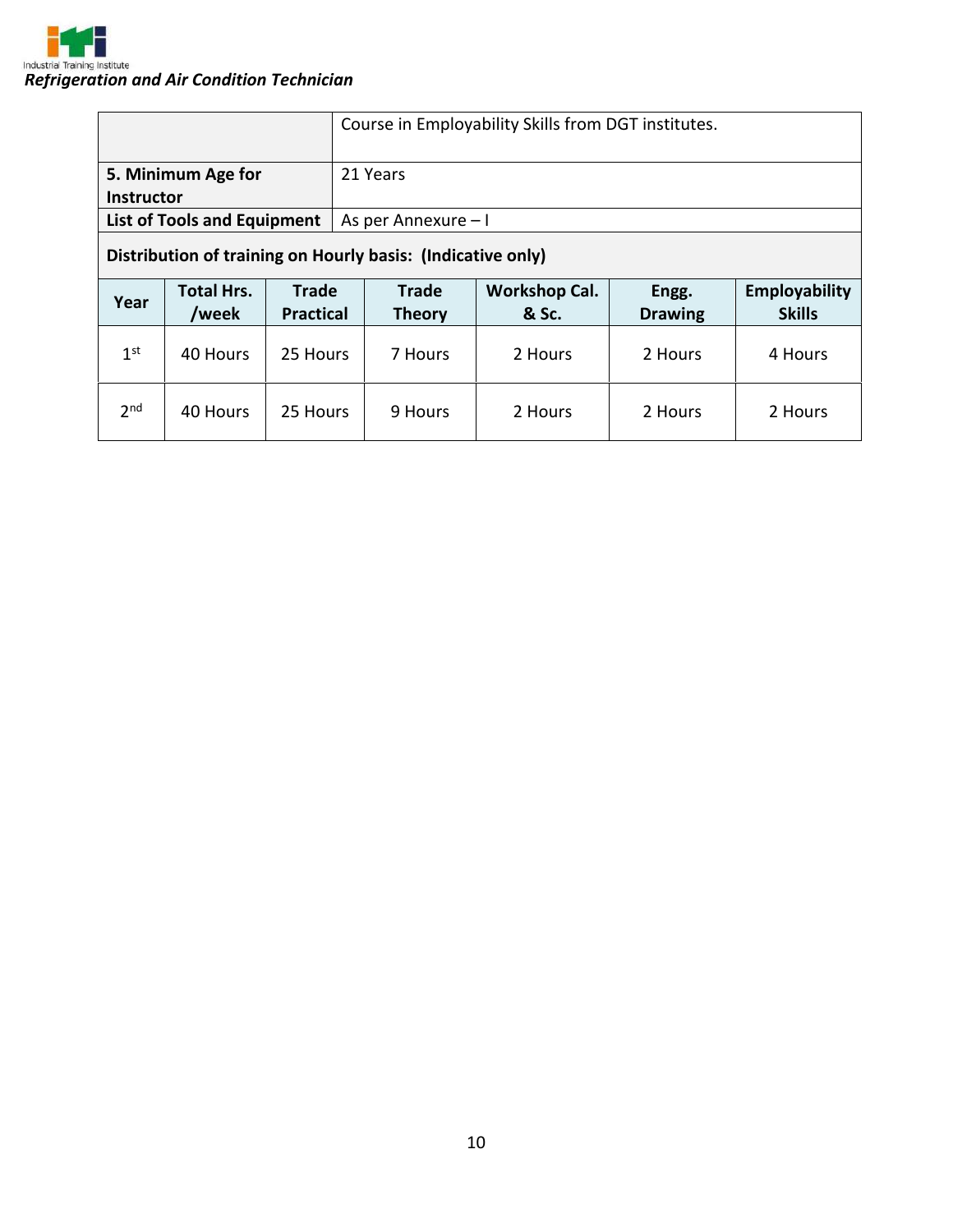*Learning outcomes are a reflection of total competencies of a trainee and assessment will be carried out as per the assessment criteria.*

#### **5.1LEARNING OUTCOMES (TRADE SPECIFIC)**

#### **FIRSTYEAR**

- 1. Identify trade related hazards and safety procedures following safety precautions.
- 2. Produce fitting jobs as per drawing (Range of operations: marking, sawing, filing, drilling, reaming, taping and dieing etc.).
- 3. Produce Sheet metal components (range of operation marking, metal cutting, bending, riveting and soldering etc.).
- 4. Identify electrical safety. Join different wire, measure power, currents, volts and earth resistance etc. Connect single phase, 3 phase motors i.e. star and delta connections.
- 5. Identify the electronic components and their colour code i.e. transistor, capacitor, diode, amplifier, I.C and able to work soldering.
- 6. Perform gas welding, brazing, soldering observing related safety.
- 7. Identify RAC tools and equipment and recognise different parts of RAC system. Perform copper tube cutting, flaring, swaging, brazing.
- 8. Test mechanical & electrical components. Perform leak test, vacuuming, gas charging, wiring & installation of refrigerator.
- 9. Perform door alignment, door gasket fitting, replace door switch.
- 10. Test compressor motor terminal, start compressor Direct with relay & without relay, technique of flushing, leak testing, replacing capillary & filter drier, evacuation & gas charging.
- 11. Check components of frost-free refrigerator (electrical / mechanical), wiring of frost-free freeze & air distribution in refrigerator sector. Leak detection, evacuators & gas charging.
- 12. Dismantle, repair and assemble hermetic, fixed and variable speed compressor, and test performance.
- 13. Identify the terminals of sealed compressor and their wiring and measure current, volts, watts and use of DOL starter with different types of motors
- 14. Perform selection of Hermetic compressor for different appliances, starting methods, testing controls & safety cut out used in sealed compressor.
- 15. Identify the components of control system of Inverter A.C and wiring of control system
- 16. Perform servicing & de-scaling of condenser (internals &externals) used in different appliances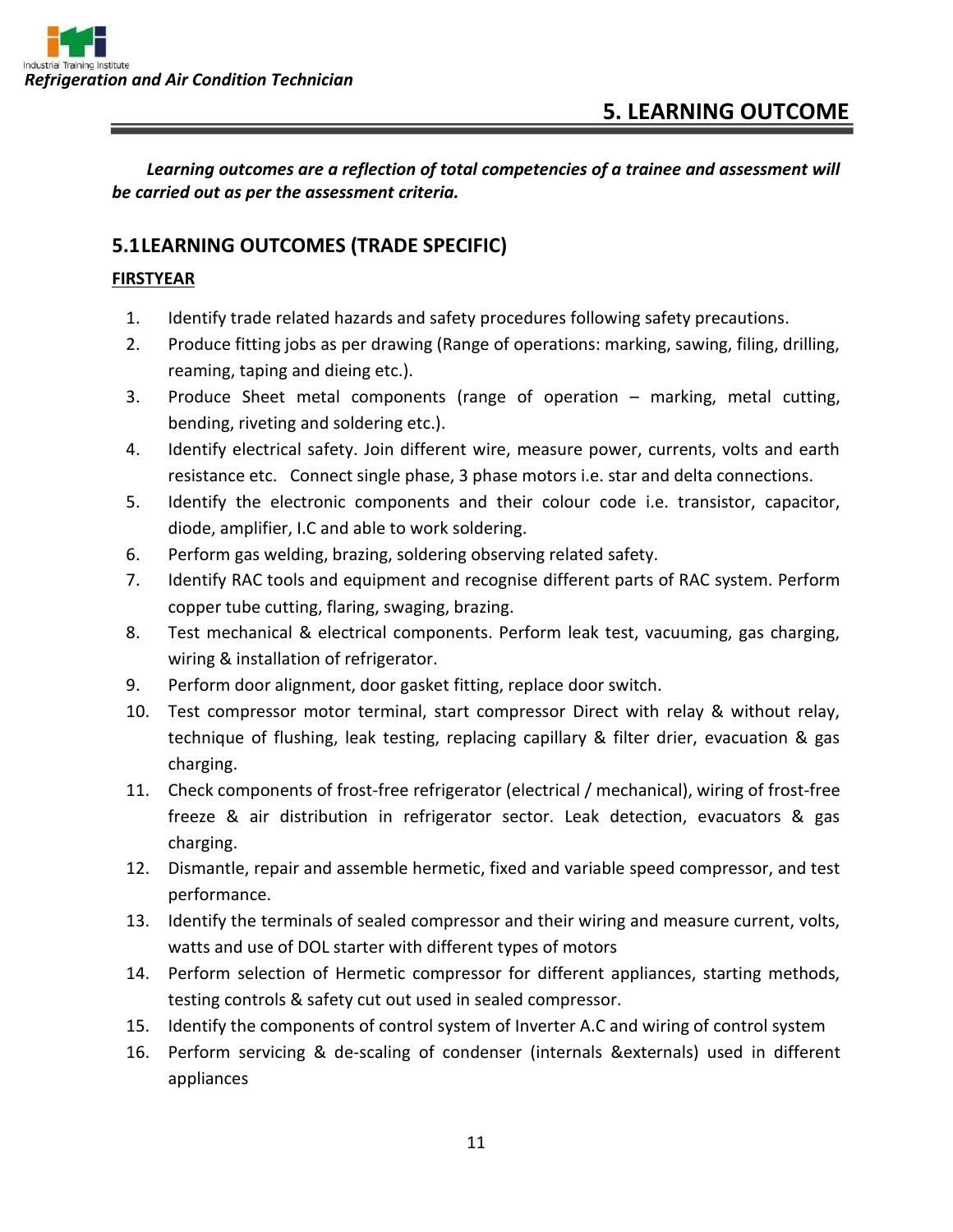

- 17. Perform fitting & adjustment of drier, filter & refrigerant controls used in different refrigeration system.
- 18. Perform servicing of different evaporator used in different appliances.
- 19. Carry out Recovery and Recycling of Refrigerant used, alternative of CFC, HFC re-cover, transfer & handling of gas cylinders.
- 20. Retrofit CFC/HFC machine with ozone friendly refrigerant with understanding of the compatibility.
- 21. Pack thermal insulation and prevent cooling leakage.
- 22. Install window AC, test Electrical & electronics components & Fault diagnosis & remedial measures.
- 23. Perform servicing of electrical & electronic control test, installation, wiring, fault finding & remedial measures of different split AC.
- 24. Perform servicing of car AC. Fault diagnosis & remedial measures

#### **SECOND YEAR**

- 25. Carry out servicing, dismantling, checking different parts of different types of commercial compressor, re-placing worn out parts, Check lubrication system. Assemble & check performance.
- 26. Perform servicing of different types of water-cooled condenser.
- 27. Perform servicing and performance test of Cooling tower
- 28. Conduct Servicing, backwash & re-generate Water treatment plant of circulating water.
- 29. Perform Fitting of expansion valve, adjustment of refrigerant flow according to heat load.
- 30. Perform servicing of evaporator & chillers.
- 31. Carry out servicing and retrofit of Water cooler and dispenser.
- 32. Service, retrofit of visible cooler and bottle cooler and test performance.
- 33. Conduct servicing of deep freezer and test performance.
- 34. Install, service, repair, gas charging and testing performance of Ice Cube machine.
- 35. Repair, servicing & retrofit of ice candy plant.
- 36. Perform servicing of Ice plant and evaporative condenser.
- 37. Perform Servicing and preventive maintenance of walk in cooler & cold storage.
- 38. Study psychrometric chart and measure psychrometric properties using psychrometric, anemometer i.e. DBT, WBT, RH, air flow etc.
- 39. Perform servicing of motor and blowers used in different air conditioning system.
- 40. Construct, install, pack thermal and acoustic insulation of different air ducts.
- 41. Perform servicing and maintenance of different types of air filters.
- 42. Perform servicing, installation, fault diagnosis and remedial measures on Package AC with Air cooled condenser.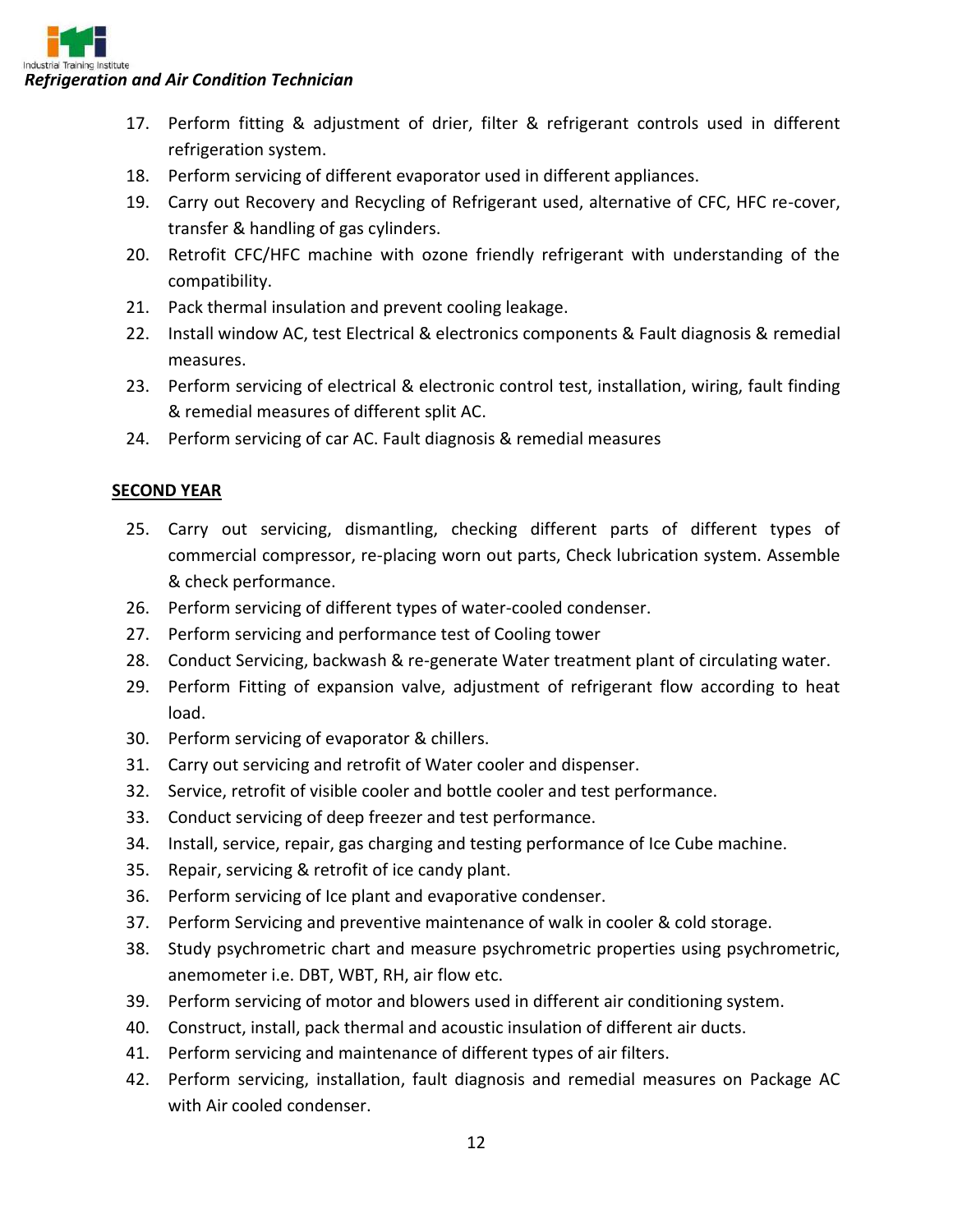# *Refrigeration and Air Condition Technician*

- 43. Carry out Servicing, installation, fault diagnosis and remedial measures in Package A.C. with water cooled condenser.
- 44. Identify the various components of central AC test electrical components and make wiring. Servicing of A.H.U, damper, check air flow, De-scaling of condenser and CT servicing.
- 45. Pump down the system, top up oil and gas and check temperature and pressure.
- 46. Identify components of DX system. Test components, make wiring of DX system. Test leak and evacuate, gas charge the system and check the performance. Maintenance, trouble shoot and operate the plant.
- 47. Identify the different parts of VRF/VRV system, check and service VRF/VRV system.
- 48. Identify different parts of indirect or chillers system. Check components and make wiring, leak test, evacuate and gas charge/ top up. Servicing the plant and trouble shoot.
- 49. Identify chilled water pipe line. Servicing of dampers, FCU and water control valves.
- 50. Troubles shoot both Central A.C. plant DX and indirect system. Check different control system, installation of other major components, servicing of all parts including cooling tower and water treatment plant.
- 51. Perform Servicing, fault diagnosis, repair and maintenance of mobile A.C. leak test, evacuation, gas charging, check magnetic clutch and make wiring. Test performance after start.
- 52. Perform preventive maintenance of different plants. Maintain log book based on daily operation.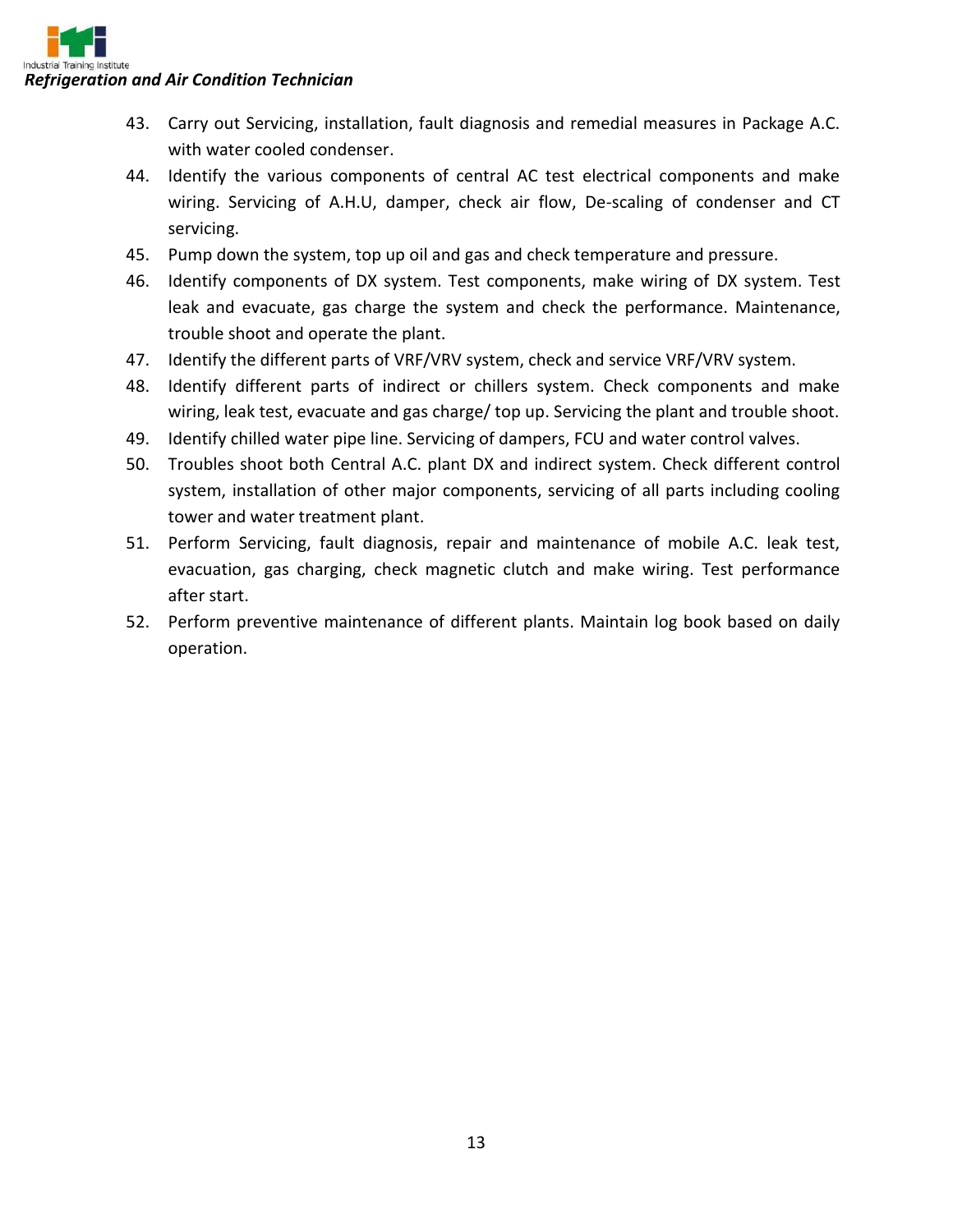# **6. ASSESSMENT CRITERIA**

|    | <b>LEARNING OUTCOME</b>                                          | <b>ASSESSMENT CRITERIA</b>                                       |  |
|----|------------------------------------------------------------------|------------------------------------------------------------------|--|
|    | <b>FIRST YEAR</b>                                                |                                                                  |  |
| 1. | related<br>Identify<br>trade                                     | Demonstrate Safety precautions.                                  |  |
|    | hazards<br>safety<br>and                                         | Demonstrate First aid.                                           |  |
|    | procedures following safety                                      | Demonstrate firefighting.                                        |  |
|    | precautions.                                                     | Demonstrate working at height using PPE's.                       |  |
|    |                                                                  |                                                                  |  |
| 2. | Produce fitting jobs as per                                      | Fix saw blade and cut materials as per requirements.             |  |
|    | drawing<br>(Range<br>of                                          | Filing flat surface on M.S. plates.                              |  |
|    | operations:<br>marking,                                          | Marking as per drawing.                                          |  |
|    | sawing,<br>filing,<br>drilling,                                  | Make the job as per drawing by filing, drilling, taping, etc.    |  |
|    | reaming, taping and dieing                                       | Make external thread by die.                                     |  |
|    | $etc.$ )                                                         | Check the job for its dimensional accuracy.                      |  |
|    |                                                                  |                                                                  |  |
| 3. | Produce<br>Sheet<br>metal                                        | Mark sheet as per drawing                                        |  |
|    | components<br>(range<br>of                                       | Cut G.I. sheet as per drawing.                                   |  |
|    | operation - marking, metal                                       | Bend the sheet, fold, rivet and / or solder to join the sheet as |  |
|    | cutting, bending,<br>riveting                                    | per drawing.                                                     |  |
|    | and soldering etc.)                                              | Check the job for its dimensional accuracy.                      |  |
|    |                                                                  |                                                                  |  |
| 4. | Identify electrical<br>safety.                                   | Cut wire and prepare different types of joints.                  |  |
|    | Join different wire, measure                                     | Measure current, voltage, resistance, power, frequency, energy   |  |
|    | power, currents, volts and                                       | using analog and digital meter and identify the terminals of     |  |
|    | earth<br>resistance<br>etc.                                      | motor.                                                           |  |
|    | Connect single phase,<br>$\overline{3}$                          | Test continuity, insulation and earthing using megger.           |  |
|    | phase motors i.e. star and                                       | Make star and delta connection and show line voltage, line       |  |
|    | delta connections.                                               | current, phase voltage and phase current.                        |  |
|    |                                                                  | Measure power and power factor.                                  |  |
|    |                                                                  |                                                                  |  |
| 5. | electronic<br>Identify<br>the                                    | Identify the electronic components and their colour code.        |  |
|    | their<br>components<br>and                                       | Verify Ohm's Law                                                 |  |
|    | colour code i.e. transistor,                                     | Construct and test full wave rectifier, bridge rectifier, series |  |
|    | capacitor, diode, amplifier,<br>able<br>I.C<br>and<br>to<br>work | voltage regulator circuit, power supply, electronic timer        |  |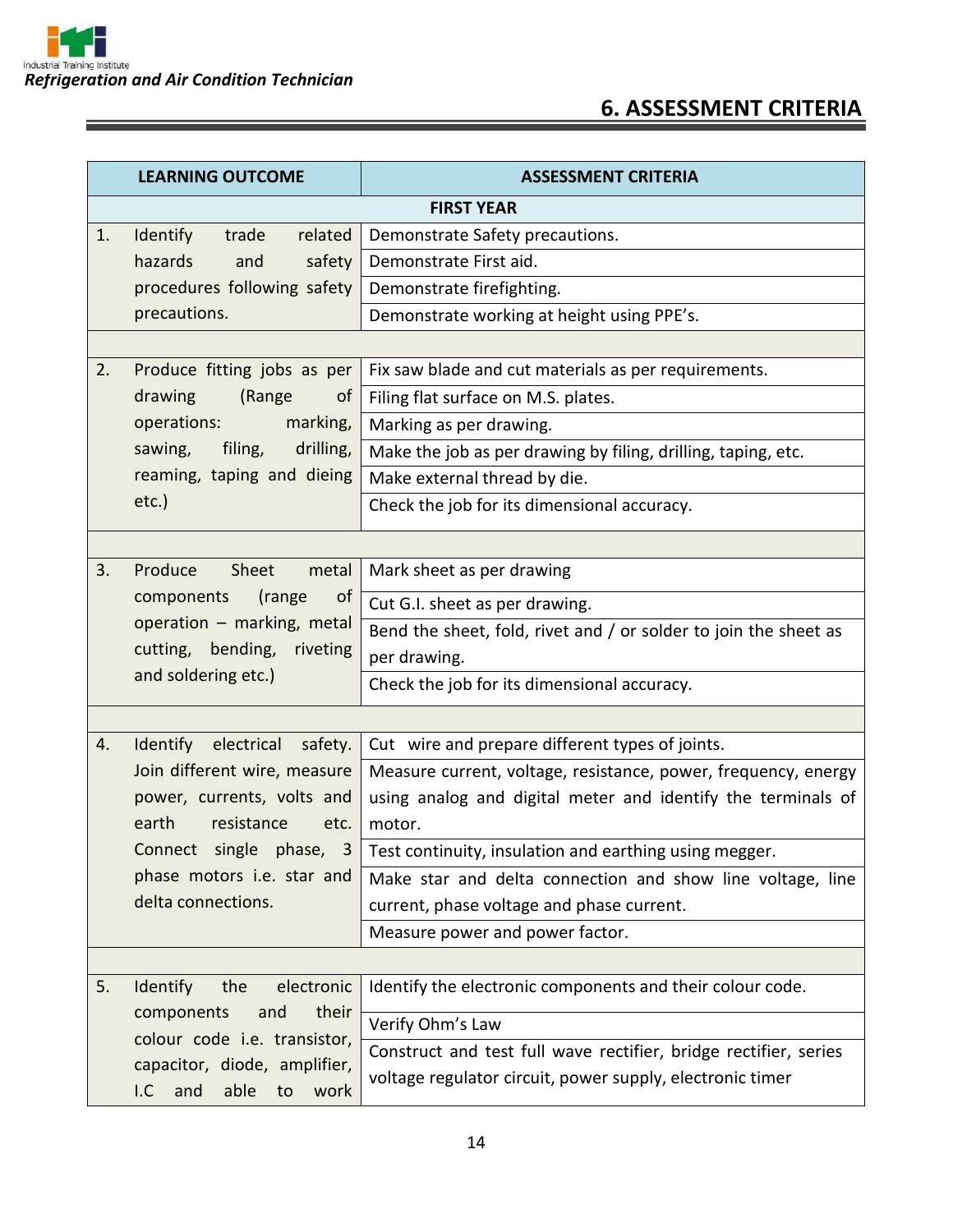

| soldering.                                                                          |                                                                                           |
|-------------------------------------------------------------------------------------|-------------------------------------------------------------------------------------------|
|                                                                                     |                                                                                           |
| Perform<br>6.<br>welding,<br>gas<br>brazing, soldering observing<br>related safety. | Setting of Oxy-acetylene cylinders, regulators etc and gas<br>flame with proper pressure. |
|                                                                                     | Perform brazing between Cu to Cu and Cu to MS, Cu to                                      |
|                                                                                     | aluminum pipe.                                                                            |
|                                                                                     | Join metal plates by using gas welding (lap joint, butt joint,<br>etc)                    |
|                                                                                     | Check the welded component and its measurements.                                          |
|                                                                                     |                                                                                           |
| 7.<br>Identify RAC<br>tools<br>and                                                  | Identify the RAC tools and equipment.                                                     |
| equipment and<br>recognise<br>different<br>of RAC<br>parts                          | Identify the condensing and cooling unit.                                                 |
| system. Perform<br>copper                                                           | Copper pipe cutting, bending, swaging, flaring and brazing as                             |
| tube<br>flaring,<br>cutting,                                                        | per requirements and test pressure.                                                       |
| swaging, brazing.                                                                   |                                                                                           |
|                                                                                     |                                                                                           |
|                                                                                     |                                                                                           |
| 8.<br>Test mechanical & electrical                                                  | Leak testing of RAC unit use dry nitrogen.                                                |
| components. Perform leak<br>test,<br>vacuuming,<br>gas                              | Evacuation the unit and test vacuum level.                                                |
| &<br>charging,<br>wiring                                                            | Gas charging unit.                                                                        |
| installation of refrigerator.                                                       | Make wiring of refrigerator.                                                              |
|                                                                                     | Install, run and check the performance.                                                   |
|                                                                                     |                                                                                           |
| 9.<br>Perform<br>door<br>alignment,                                                 | Check door alignment, Gasket fitting and door switch                                      |
| door gasket fitting, replace                                                        | functioning.                                                                              |
| door switch.                                                                        | Check air leakage through rubber gasket, door alignment for                               |
|                                                                                     | proper sealing.                                                                           |
|                                                                                     |                                                                                           |
| 10.<br>Test<br>motor<br>compressor                                                  | Trace and test compressor / motor terminals.                                              |
| terminal, start compressor<br>Direct with relay & without                           | Start the compressor Direct / without relay.                                              |
| relay, technique of flushing,                                                       | Start the compressor with relay.                                                          |
| leak<br>testing,<br>replacing                                                       | Flushing, cleaning of condenser, Evaporator coils.                                        |
| filter<br>capillary<br>&<br>drier,                                                  | Joining of condensers, Evaporator capillary fitter drier by                               |
|                                                                                     | brazing.                                                                                  |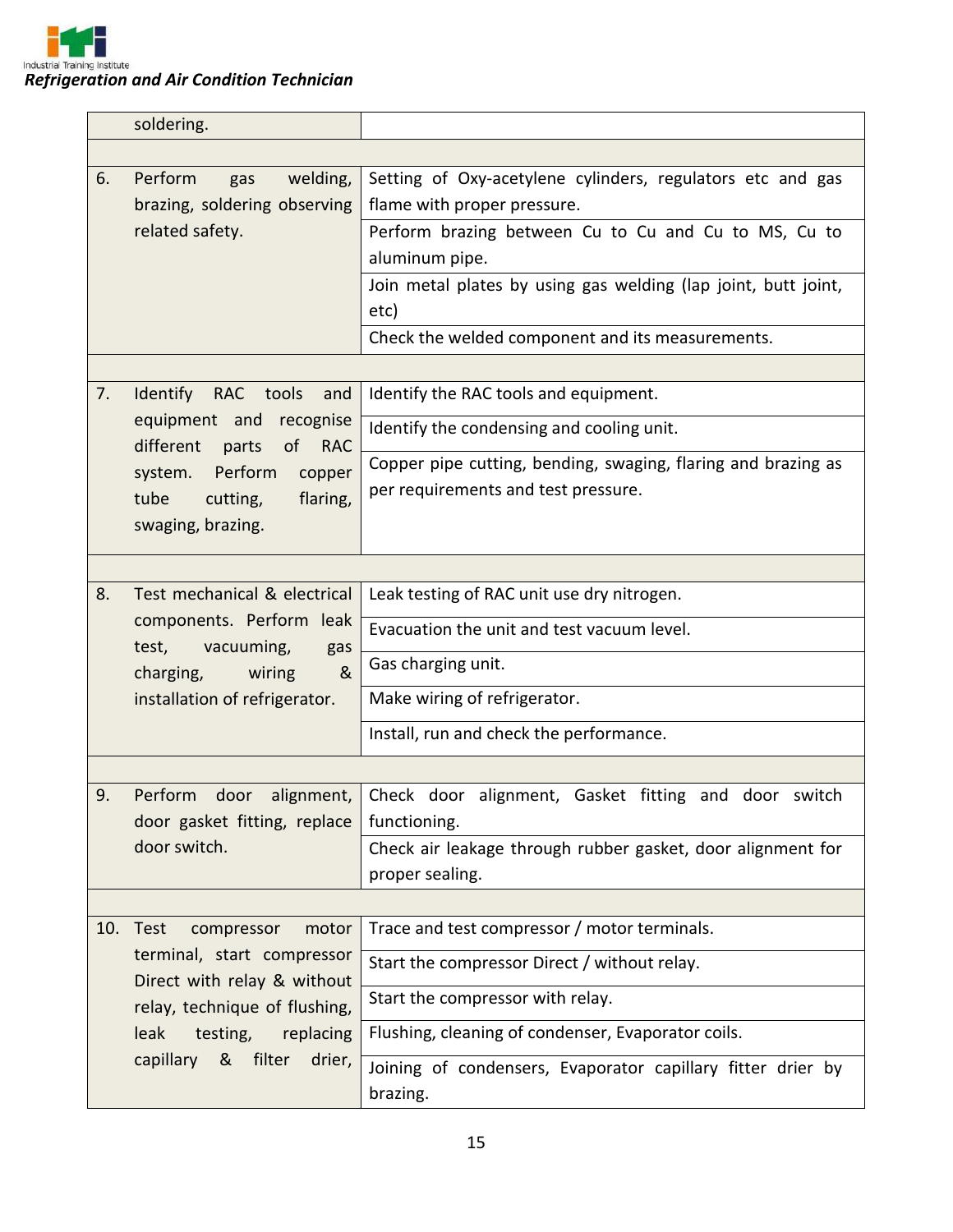| evacuation & gas charging.                                       | Test leakage, Evacuation and charge gas                      |
|------------------------------------------------------------------|--------------------------------------------------------------|
|                                                                  | Test performance.                                            |
|                                                                  |                                                              |
| Check components of frost-<br>11.                                | Identification of frost-free refrigerator parts.             |
| free refrigerator (electrical /<br>mechanical), wiring of frost- | Check electrical components and make wiring.                 |
| free freeze & air distribution                                   | Check air distribution duct and door cooling system.         |
| in refrigerator sector. Leak                                     | Leak test, evacuation, gas charging and test performance     |
| detection, evacuators & gas                                      |                                                              |
| charging.                                                        |                                                              |
|                                                                  |                                                              |
| 12. Dismantle,<br>repair<br>and                                  | Remove oil and cut the compressor dome.                      |
| assemble hermetic, fixed and                                     | Separate the compressor assembly from dome.                  |
| variable speed compressor,                                       | Dismantle and check worn out parts.                          |
| and test performance.                                            | Clean the parts and assemble.                                |
|                                                                  | Welds the dome and pressure check test the welded joints.    |
|                                                                  |                                                              |
| Identify the terminals of<br>13.                                 | Measure starting current and running current of hermetic     |
| sealed<br>compressor<br>and                                      | compressor motor.                                            |
| their wiring and measure                                         | Measure starting current and running current and changing of |
| current, volts, watts and                                        | DOR of CSIR motor.                                           |
| use of DOL starter with                                          | Measure starting current and running current and changing of |
| different types of motors.                                       | DOR of shaded pole motor.                                    |
|                                                                  |                                                              |
| Perform<br>selection<br>οf<br>14.                                | Select and Install hermetic compressor in the system.        |
| Hermetic compressor for                                          | Braze the major mechanical components.                       |
| different<br>appliances,                                         | Test Pressure.                                               |
| starting methods, testing                                        | Test electrical components and safety cut outs.              |
| controls & safety cut out<br>used in sealed compressor.          | Make wiring, run the machine and check performance.          |
|                                                                  |                                                              |
| Identify the components of<br>15.                                | Identify components of control system of Inverter ACs.       |
| control system of Inverter                                       | Make wiring of the control system.                           |
| A.C and wiring of control                                        |                                                              |
| system.                                                          |                                                              |
|                                                                  |                                                              |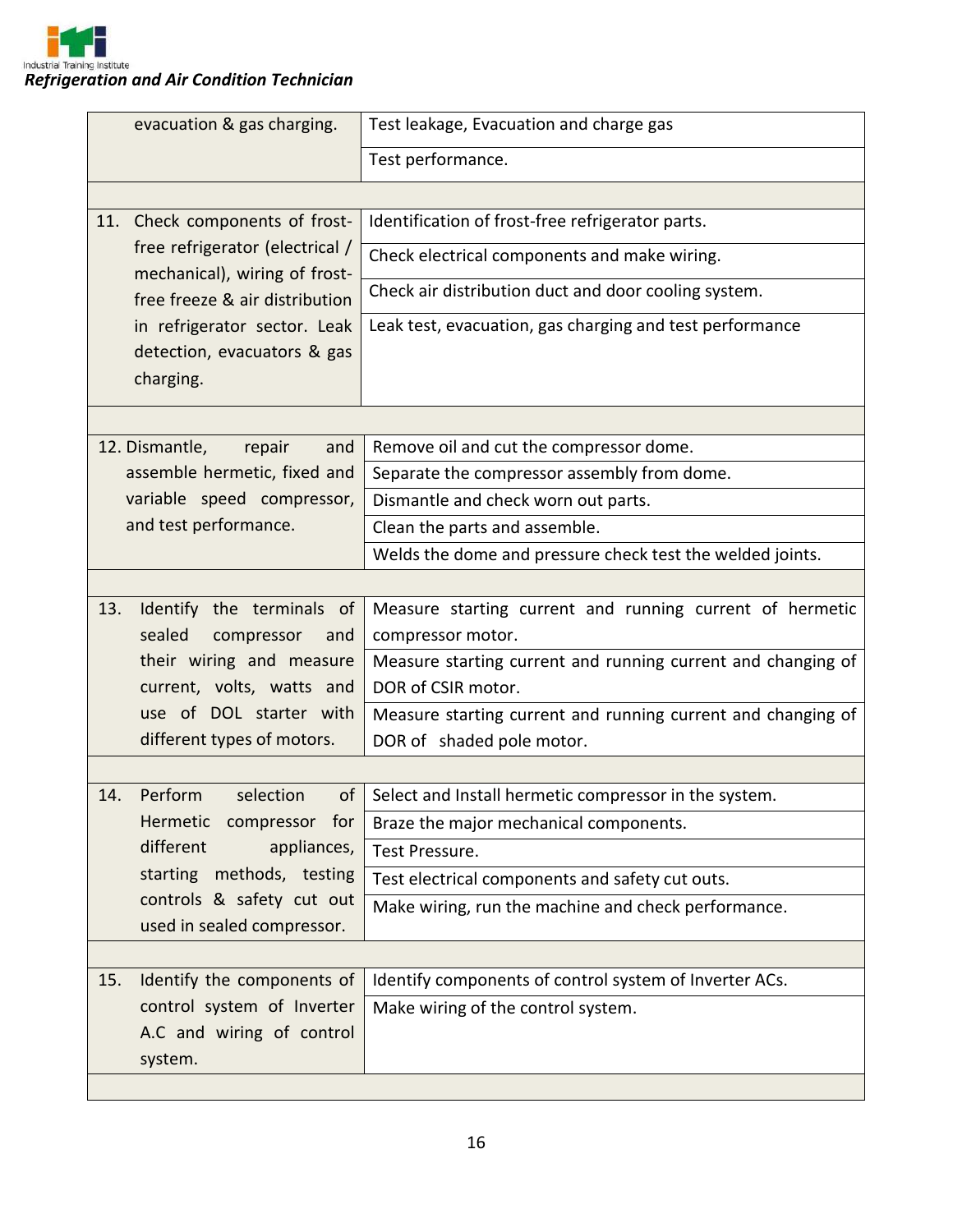*Refrigeration and Air Condition Technician*

| 16.<br>Perform<br>servicing & de-                             | Perform servicing of Air-cooled condenser (external and          |
|---------------------------------------------------------------|------------------------------------------------------------------|
| scaling<br>of<br>condenser                                    | internal bycleaning, flushing and leak test)                     |
| (internals &externals) used                                   | Remove Water cooled condenser head.                              |
| in different appliances.                                      | De- scaling by brush and chemical cleaning.                      |
|                                                               | Re assembles and test performance.                               |
|                                                               |                                                                  |
| Perform<br><b>Fitting</b><br>17.<br>୍ଷ                        | Clean filter/strainer and refill desiccates in drier.            |
| adjustment of drier, filter &                                 | Install different diameter capillary tube used in different type |
| refrigerant controls used in                                  | of cooling machines.                                             |
| different<br>refrigeration                                    | Install with different types of expansion valves.                |
| system.                                                       | Make adjustment of refrigerant feeding as per the heat load.     |
|                                                               | Use A.E.V./T.E.V in RAC unit.                                    |
|                                                               | Test and adjust the expansion valves fitted with machines.       |
|                                                               |                                                                  |
| 18. Perform<br>servicing<br>of                                | Service evaporator coil: Strip out the evaporator coil from the  |
| different evaporator used in                                  | system.                                                          |
| different appliances.                                         | Perform leak test, Flush and clean by dry Nitrogen.              |
|                                                               | Re-Join the coil after removing oil and debris and test          |
|                                                               | performance.                                                     |
|                                                               |                                                                  |
| 19. Carry<br>and<br>out<br>Recovery                           | Recover refrigerant (CFC/HFC).                                   |
| Recycling of Refrigerant used,<br>alternative of CFC, HFC re- | Transfer of refrigerant from cylinders to cylinders.             |
| cover, transfer & handling of                                 | Measure pressure-temperature of refrigerants and Identify        |
| gas cylinders.                                                | flammability and toxicity of A3 and A2L of refrigerants.         |
|                                                               | Demonstrate Good servicing practices on Test leak, evacuation    |
|                                                               | and charge refrigerant in refrigerator by weight in capillary    |
|                                                               | system.                                                          |
| 20.<br>Retrofit CFC/HFC machine                               | Retrofit CFC/HFC unit by ozone friendly refrigerants.            |
| with<br>friendly<br>ozone                                     |                                                                  |
| refrigerant<br>with                                           | Run the machine and check the cooling performance.               |
| understanding<br>the<br>of                                    |                                                                  |
| compatibility.                                                |                                                                  |
|                                                               |                                                                  |
| Pack<br>thermal<br>21.<br>insulation,                         | Pack thermal insulation in RAC unit.                             |
| prevent cooling leakage.                                      | Check heat leakage and sweating problem.                         |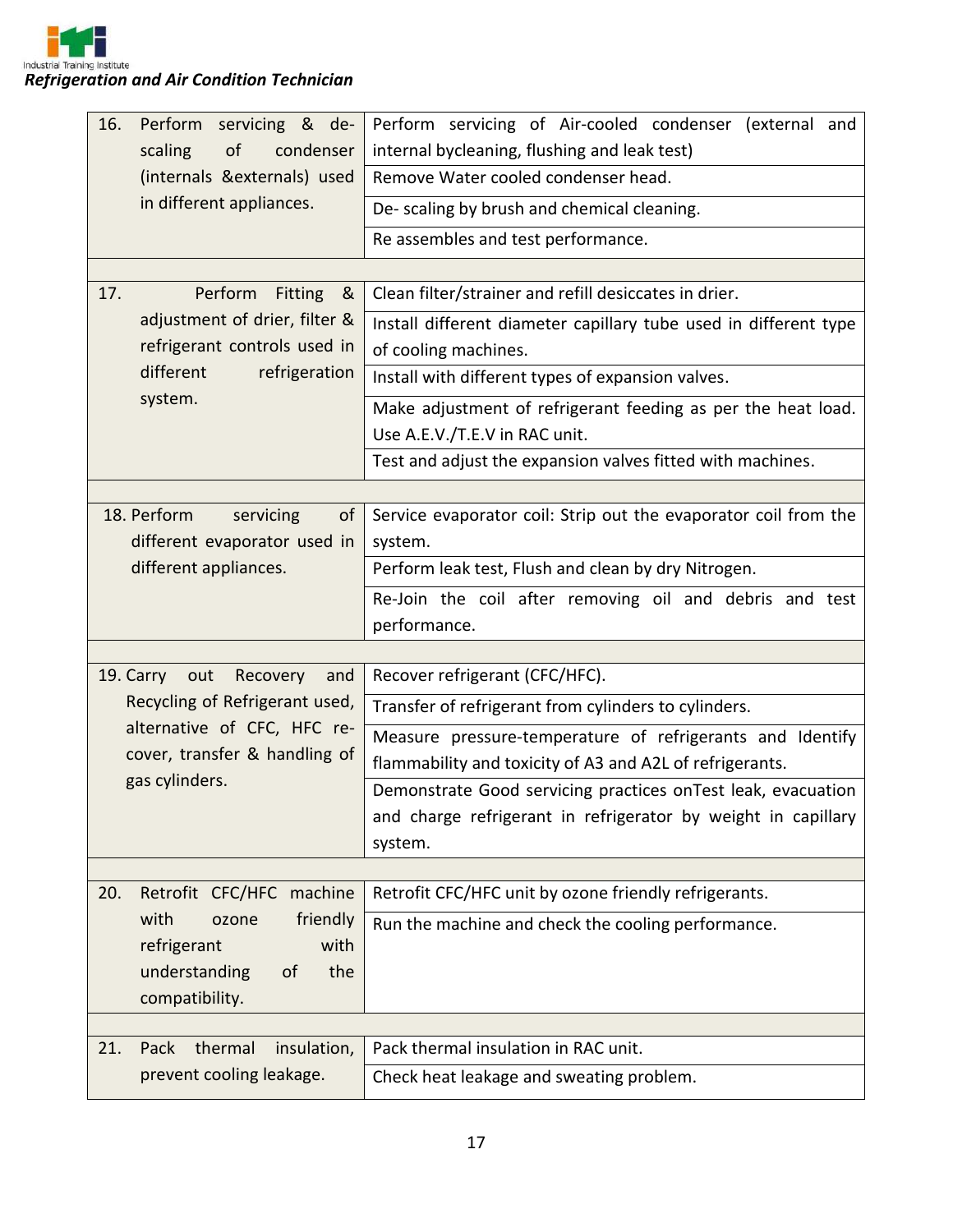| Install window<br>22.<br>AC, test                           | Test Electrical controls of Window AC.                          |  |  |
|-------------------------------------------------------------|-----------------------------------------------------------------|--|--|
| &<br>Electrical<br>electronics                              |                                                                 |  |  |
| &Fault<br>components                                        | Test electronic components / PCB.                               |  |  |
| remedial<br>diagnosis<br>&                                  | Install, make wiring of window A.C and run the machine.         |  |  |
| measures.                                                   | Diagnosis the faults, remedies and check performance.           |  |  |
|                                                             |                                                                 |  |  |
| Perform<br>23.<br>servicing<br>of                           | Test electrical components of split A.C.                        |  |  |
| electrical<br>electronic<br>&                               | Test electronic components / PCB.                               |  |  |
| control test, Installation,                                 | Install, make wiring and run the machine.                       |  |  |
| fault<br>wiring,<br>finding<br>&                            | Diagnosis the faults, remedies and check performance.           |  |  |
| remedial<br>measures<br><b>of</b>                           |                                                                 |  |  |
| different split AC.                                         |                                                                 |  |  |
|                                                             |                                                                 |  |  |
| 24. Perform servicing of car AC.                            | Make wiring and install car A.C.                                |  |  |
| Fault diagnosis & remedial                                  | Servicing of Car A.C and test run.                              |  |  |
| measures.                                                   | Diagnosis Fault, remedial measures and check performance        |  |  |
|                                                             | <b>SECOND YEAR</b>                                              |  |  |
| servicing,<br>25. Carry<br>out                              | Identify different parts of commercial compressor               |  |  |
| dismantling,<br>checking                                    | Dismantling of compressor parts.                                |  |  |
| different parts of<br>different                             | Servicing of different parts and check. (Gasket making, lapping |  |  |
| of<br>commercial<br>types                                   | valve parts etc.)                                               |  |  |
| compressor, re-placing worn<br>out parts, Check lubrication | Replace/ renew the defective parts.                             |  |  |
| system. Assemble & check<br>performance.                    | Check lubrication system/ pump.                                 |  |  |
|                                                             | Check / service capacity control system.                        |  |  |
|                                                             | Assemble and check performance.                                 |  |  |
|                                                             |                                                                 |  |  |
| 26. Perform<br>of<br>servicing                              | Service water-cooled condenser.                                 |  |  |
| different types of water-                                   | Remove head, Pump down gas, cut gasket, test leakage, and       |  |  |
| cooled condenser.                                           | De-scale.                                                       |  |  |
|                                                             | Assemble and check performance.                                 |  |  |
|                                                             |                                                                 |  |  |
| 27. Perform<br>servicingand                                 | Service cooling tower, clean sump, nozzle, screws, pipe line.   |  |  |
| performance test of Cooling<br>tower.                       | Check water supply and delivery pipe line.                      |  |  |
|                                                             | Service water pump.                                             |  |  |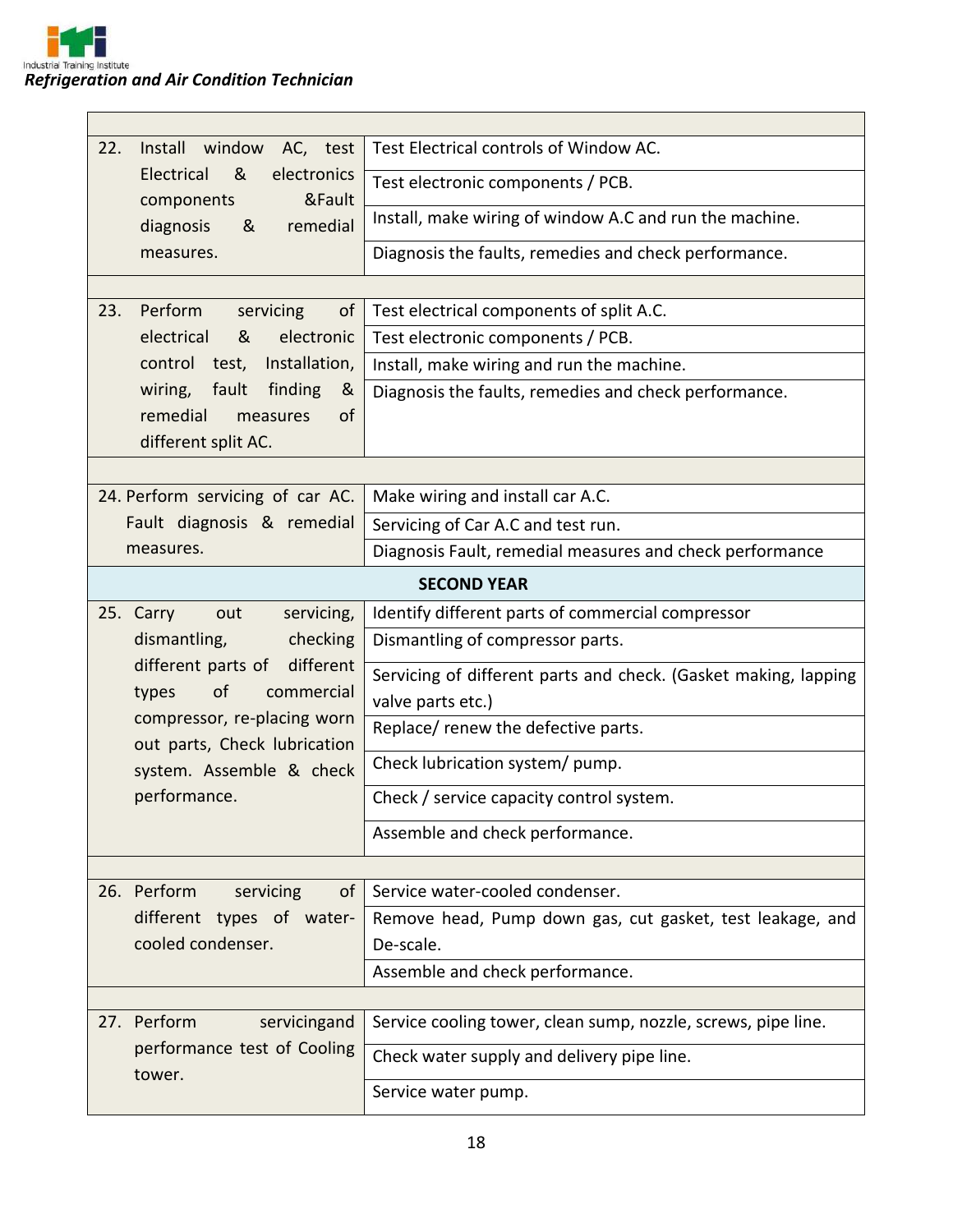

|  |                                                                              | Assemble and Test performance.                                                    |
|--|------------------------------------------------------------------------------|-----------------------------------------------------------------------------------|
|  |                                                                              |                                                                                   |
|  | 28. Conduct Servicing, backwash                                              | Dismantle, Servicing of impeller of water treatment plant.                        |
|  | &<br>re-generate<br>Water                                                    | Repair defective parts of water treatment plant back wash and                     |
|  | plant<br><sub>of</sub><br>treatment                                          | re-generate.                                                                      |
|  | circulating water.                                                           | Assemble and test performance.                                                    |
|  |                                                                              |                                                                                   |
|  | 29. PerformFitting of expansion                                              | Install refrigerant control device as per head load.                              |
|  | adjustment<br>valve,<br>of<br>refrigerant flow according to                  | Adjust refrigerant flow.                                                          |
|  | heat load.                                                                   | Check cooling performance.                                                        |
|  |                                                                              |                                                                                   |
|  | 30. Perform<br>servicing<br>of                                               | Service coil evaporator.                                                          |
|  | evaporator & chillers.                                                       | Service flooded chiller.                                                          |
|  |                                                                              | Identify feeding device used in flooded chiller (Float valve, level               |
|  |                                                                              | master control, EXV etc.)                                                         |
|  |                                                                              |                                                                                   |
|  | 31. Carry out servicing<br>and<br>retrofit of Water cooler and<br>dispenser. | Service water cooler (Pressure type/Storage type.)                                |
|  |                                                                              | Service water cooler (Instant cooling type)                                       |
|  |                                                                              | Make wiring, thermostat setting, fault diagnosis and remedies.                    |
|  |                                                                              | Retrofit CFC/HFC charged water cooler.                                            |
|  |                                                                              |                                                                                   |
|  | 32. Service, retrofit of visible                                             | Service, Evacuation, flushing and retrofit with refrigerant the                   |
|  | cooler and bottle cooler and                                                 | visible cooler.                                                                   |
|  | test performance.                                                            | Service, Evacuation, flushing and retrofit with refrigerant the<br>bottle cooler. |
|  |                                                                              | Check wiring circuit, test components, replace and Test                           |
|  |                                                                              | performance of the machine.                                                       |
|  |                                                                              |                                                                                   |
|  | 33. Conduct servicing of deep                                                | Service and troubleshooting of deep freezer.                                      |
|  | freezer<br>and<br>test<br>performance.                                       | Check wiring circuit, test and replace defective components.                      |
|  |                                                                              | Retrofit CFC charged deep freezer and test performance.                           |
|  |                                                                              |                                                                                   |
|  | 34. Install, service, repair, gas                                            | Service different components of Ice cube machine                                  |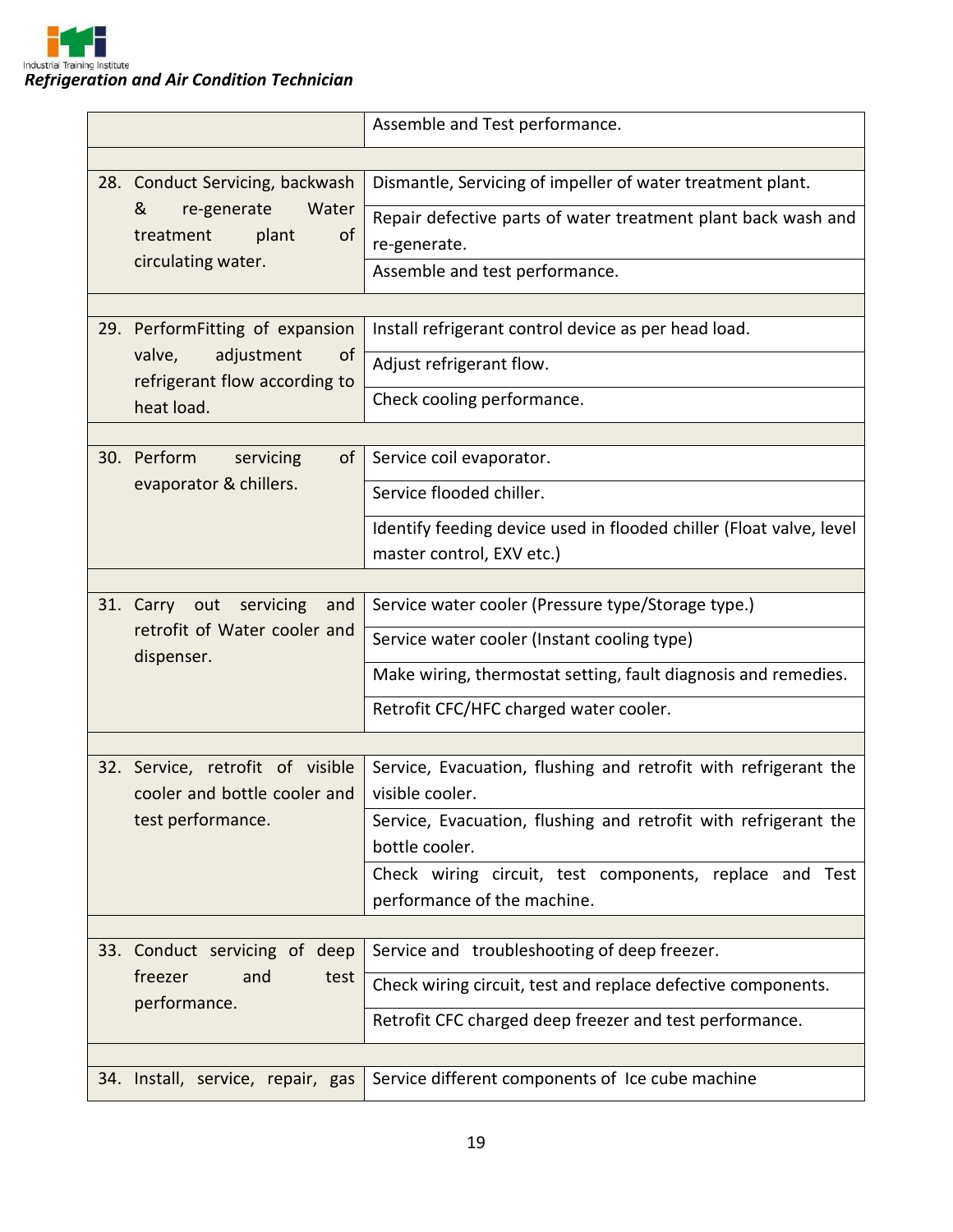

| charging<br>and<br>performance of Ice Cube<br>machine.<br>35. Repair, servicing & retrofit of<br>ice candy plant. | testing          | Check Electric circuit, solenoid valve, pressure cut out,<br>thermostat etc. of ice cube machine.<br>Check and service flow system of gases, Test leakage,<br>evacuation and charge gasat set pressure.<br>Check defrosting system and overall performance<br>Service, test, trouble shoot, and replace defective components<br>of ice candy plant.<br>Check function of agitator. |  |  |  |
|-------------------------------------------------------------------------------------------------------------------|------------------|------------------------------------------------------------------------------------------------------------------------------------------------------------------------------------------------------------------------------------------------------------------------------------------------------------------------------------------------------------------------------------|--|--|--|
|                                                                                                                   |                  | Check wiring circuit, Test different electrical and mechanical<br>controls, motor bets.                                                                                                                                                                                                                                                                                            |  |  |  |
|                                                                                                                   |                  | Retrofit CFC charged ice candy (R22with R134a) and Test<br>performance.                                                                                                                                                                                                                                                                                                            |  |  |  |
|                                                                                                                   |                  |                                                                                                                                                                                                                                                                                                                                                                                    |  |  |  |
| 36. Perform                                                                                                       | servicing of Ice | Check function of agitator.                                                                                                                                                                                                                                                                                                                                                        |  |  |  |
| plant<br>and<br>condenser.                                                                                        | evaporative      | Check motor and wiring circuit, service and trouble shoot, Test                                                                                                                                                                                                                                                                                                                    |  |  |  |
|                                                                                                                   |                  | components and replace defective parts.<br>Service evaporative condenser.                                                                                                                                                                                                                                                                                                          |  |  |  |
|                                                                                                                   |                  | Service brine tank and descale of chilling pipe line.                                                                                                                                                                                                                                                                                                                              |  |  |  |
|                                                                                                                   |                  | Evacuate and charge gas.                                                                                                                                                                                                                                                                                                                                                           |  |  |  |
|                                                                                                                   |                  | Run the plant and record different parameters of performance.                                                                                                                                                                                                                                                                                                                      |  |  |  |
|                                                                                                                   |                  |                                                                                                                                                                                                                                                                                                                                                                                    |  |  |  |
| 37. Perform                                                                                                       | Servicing<br>and | Service and trouble shoot, check wiring circuit, Test component                                                                                                                                                                                                                                                                                                                    |  |  |  |
| preventive maintenance of                                                                                         |                  | and replace defective parts of walk in cooler / cold storage.                                                                                                                                                                                                                                                                                                                      |  |  |  |
| cooler<br>walk<br>in                                                                                              | & cold           | Install gauge manifold, leak test, evacuate and charge gas.                                                                                                                                                                                                                                                                                                                        |  |  |  |
| storage.                                                                                                          |                  | Service, Diagnosis faults and remedial measures.                                                                                                                                                                                                                                                                                                                                   |  |  |  |
|                                                                                                                   |                  | Preventive maintenance and record the log sheet                                                                                                                                                                                                                                                                                                                                    |  |  |  |
|                                                                                                                   |                  |                                                                                                                                                                                                                                                                                                                                                                                    |  |  |  |
| 38. Study psychrometric chart                                                                                     |                  | Read Psychrometric chart and identify the different properties.                                                                                                                                                                                                                                                                                                                    |  |  |  |
| and measure psychrometric<br>properties                                                                           | using            | Use Psychrometric and measure properties of air.                                                                                                                                                                                                                                                                                                                                   |  |  |  |
| psychrometric, anemometer<br>i.e. DBT, WBT, RH, air flow<br>etc.                                                  |                  | Measure air velocity by anemometer.                                                                                                                                                                                                                                                                                                                                                |  |  |  |
|                                                                                                                   |                  |                                                                                                                                                                                                                                                                                                                                                                                    |  |  |  |
| 39. Perform servicing of motor                                                                                    |                  | Service blower motor and test performanceon power Input.                                                                                                                                                                                                                                                                                                                           |  |  |  |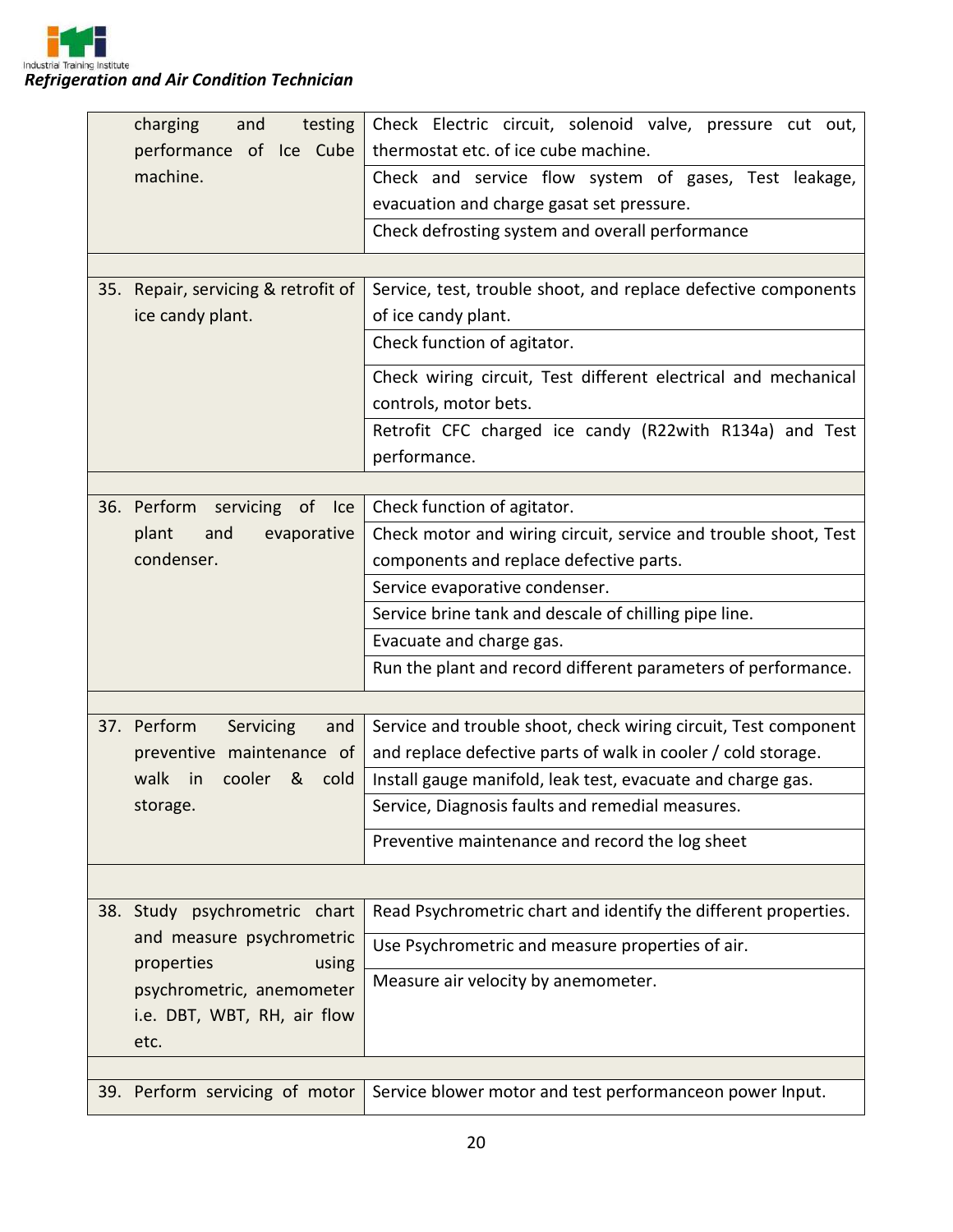

| blowers<br>and<br>used<br>in<br>different<br>conditioning<br>air<br>system. | Service blower and fans and check performance.                                                  |
|-----------------------------------------------------------------------------|-------------------------------------------------------------------------------------------------|
| 40. Construct, installation, pack                                           | Construct and install duct as per layout drawing.                                               |
| thermal<br>and<br>acoustic<br>insulation of different air                   | Check air flow through Duct.                                                                    |
| ducts.                                                                      | Pack / Insulate duct, check for proper insulation and observe<br>the noise.                     |
|                                                                             |                                                                                                 |
| 41. Perform<br>servicing<br>and                                             | Disassemble and Service Air filters.                                                            |
| different<br>of<br>maintenance<br>types of air filters.                     | Check performance and replace Air filter                                                        |
|                                                                             |                                                                                                 |
| 42. Perform<br>servicing,<br>installation, fault diagnosis                  | Service, Leak test, evacuate, charge gas on Package AC with Air<br>cooled condenser.            |
| and remedial measures on                                                    | Install, run the A.C. and diagnose faults and rectify defects.                                  |
| Package AC with Air cooled                                                  |                                                                                                 |
| condenser.                                                                  |                                                                                                 |
|                                                                             |                                                                                                 |
| 43. Carry<br>servicing,<br>out<br>installation, fault diagnosis             | Service, descale, Leak test, evacuate, charge gas on Package AC<br>with water cooled condenser. |
| and remedial measures in                                                    | Install, run the A.C. and diagnose faults and rectify defects.                                  |
| Package A.C. with water                                                     |                                                                                                 |
| cooled condenser.                                                           |                                                                                                 |
| 44. Identify the various                                                    | Check electrical accessories and make wiring with the safety                                    |
| components of central AC                                                    | cut outs and accessories.                                                                       |
| test electrical components                                                  | Service A.H.U., damper and check air circulation.                                               |
| and make wiring. Servicing<br>of A.H.U, damper, check air                   | De-scaling of condenser and cooling tower.                                                      |
| flow,<br>De-scaling<br><sub>of</sub>                                        | Run and check the performance.                                                                  |
| condenser and CT servicing.                                                 |                                                                                                 |
|                                                                             |                                                                                                 |
| 45. Pump down the system, top                                               | Pump down gas from central A.C. system.                                                         |
| up oil and gas and check                                                    | Top up oil and gas.                                                                             |
| temperature and pressure.                                                   | Run the machine and check pressure and temperature.                                             |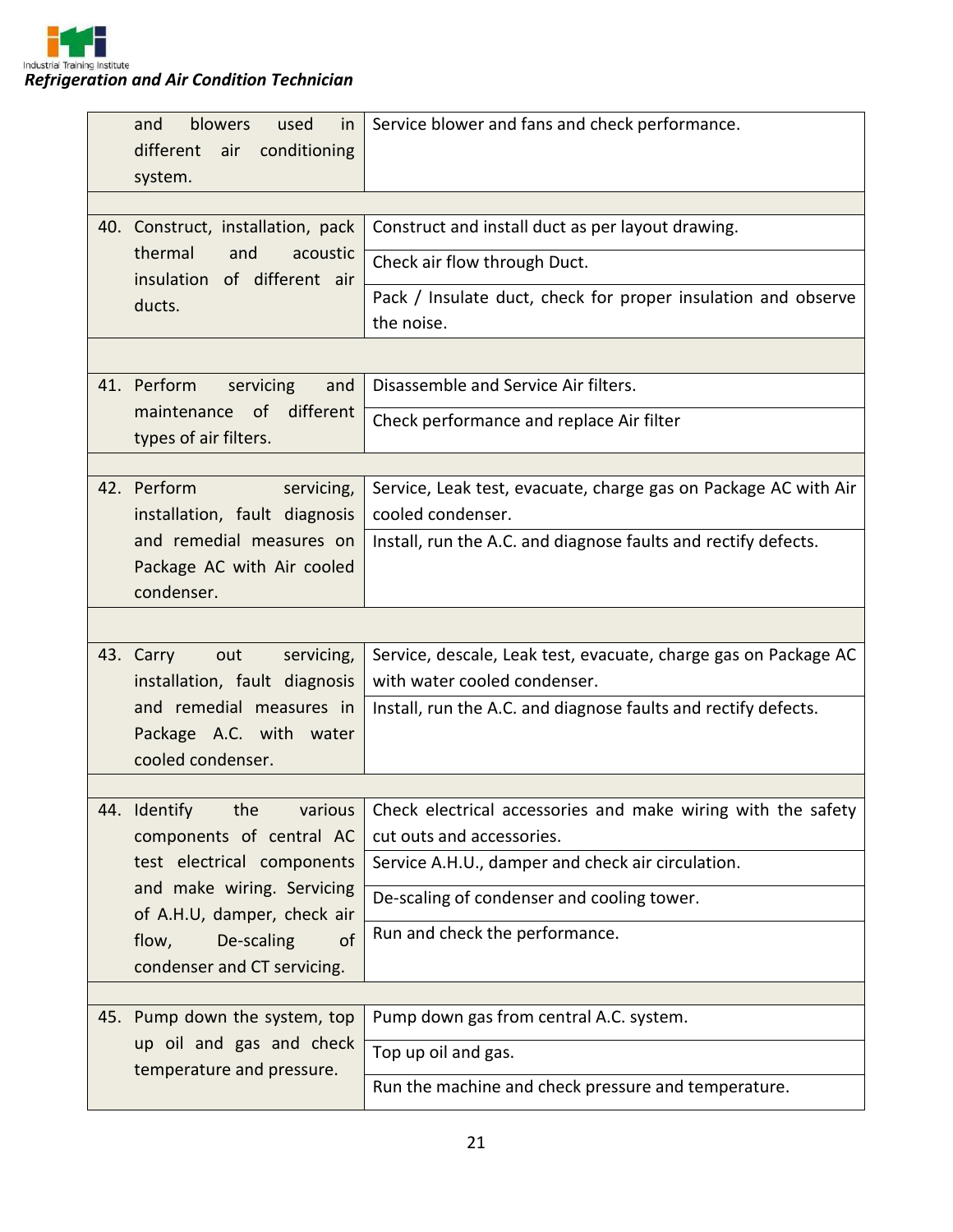|                             | 46. Identify components of DX                                                        | Service DX system.                                        |  |  |
|-----------------------------|--------------------------------------------------------------------------------------|-----------------------------------------------------------|--|--|
|                             | system. Test components,<br>make wiring of DX system.<br>Test leak and evacuate, gas | Test controls and re-connect the cut out and controls.    |  |  |
|                             |                                                                                      | Run the machine and check operation.                      |  |  |
|                             | charge the system and check                                                          | Pump down the less cooling machine for repair.            |  |  |
|                             | performance.<br>the<br>Maintenance, trouble shoot<br>and operate the plant.          | Leak test, evacuate, gas charge and test performance.     |  |  |
|                             |                                                                                      |                                                           |  |  |
|                             | 47. Identify the different part of                                                   | Identify the parts of VRF/VRV machine.                    |  |  |
|                             | VRF/VRV system, check and                                                            | Check and service VRV/VRF machine.                        |  |  |
|                             | service VRF/VRV system.                                                              | Identify error code                                       |  |  |
|                             |                                                                                      |                                                           |  |  |
|                             | 48. Identify different part of                                                       | Service indirect (chiller) system.                        |  |  |
|                             | indirect or chillers system.<br>Check<br>components<br>and                           | Run and check the performance.                            |  |  |
|                             | make wiring, leak test,                                                              | Top up oil/refrigerant.                                   |  |  |
|                             | evacuate and gas charge/                                                             | Diagnosis faults and rectify.                             |  |  |
| top up. Servicing the plant |                                                                                      |                                                           |  |  |
|                             | and trouble shoot.                                                                   |                                                           |  |  |
|                             |                                                                                      |                                                           |  |  |
|                             | 49. Identify chilled water pipe                                                      | Check chill water line insulation and water flow.         |  |  |
|                             | line. Servicing of dampers,                                                          | Service F.C.U. and related controls.                      |  |  |
|                             | and<br>water<br><b>FCU</b><br>control                                                | Run and check performance.                                |  |  |
|                             | valves.                                                                              |                                                           |  |  |
|                             |                                                                                      |                                                           |  |  |
| 50.                         | Troubles shoot both central                                                          | Service and Fault diagnosis of central A.C.               |  |  |
|                             | A.C. plant DX and indirect                                                           | Check machine and electrical controls, cut outs.          |  |  |
|                             | Check<br>different<br>system.                                                        | Service cooling tower and pumps.                          |  |  |
|                             | control system, installation                                                         | Identify the water treatment plant components.            |  |  |
|                             | of other major components,<br><sub>of</sub><br>all                                   | Service water softening plant, re-generate, back wash and |  |  |
|                             | servicing<br>parts<br>including cooling tower and                                    | check the performance.                                    |  |  |
|                             | water treatment plant.                                                               | Run the machine and check the performance.                |  |  |
|                             |                                                                                      |                                                           |  |  |
| 51.                         | Perform<br>fault<br>Servicing,                                                       | Identify the parts of mobile A.C.                         |  |  |
|                             | diagnosis,<br>repair<br>and                                                          | Run the machine and check the different parameters i.e.   |  |  |
|                             |                                                                                      |                                                           |  |  |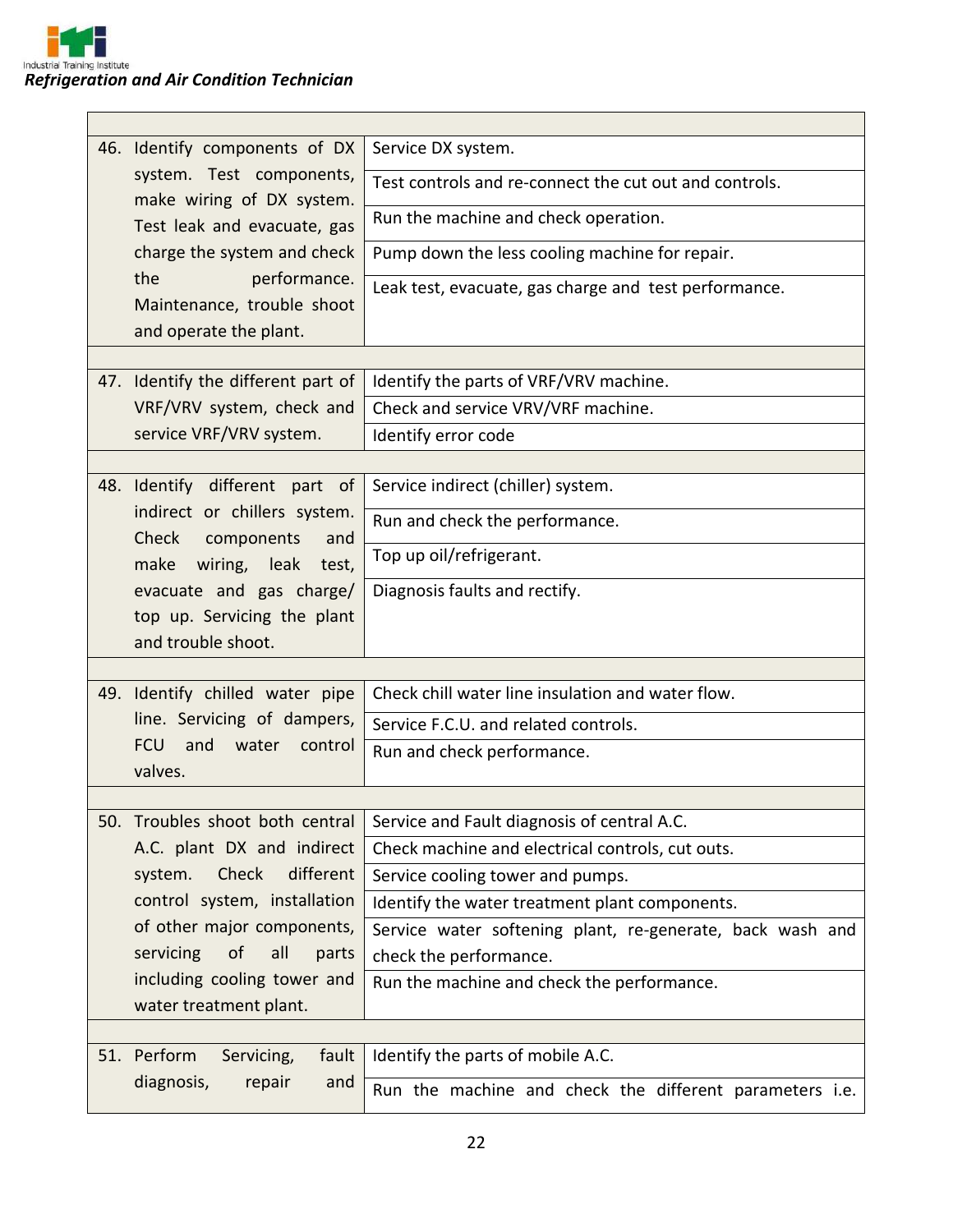| maintenance of mobile A.C.                             | pressure, temperature etc.                                      |  |  |
|--------------------------------------------------------|-----------------------------------------------------------------|--|--|
| leak test, evacuation, gas<br>charging, check magnetic | Check magnetic clutch and other controls.                       |  |  |
| clutch and make wiring. Test                           | Observe the cooling performance, air velocity inside the        |  |  |
| performance after start.                               | compartment.                                                    |  |  |
|                                                        | Check leakage.                                                  |  |  |
|                                                        | Evacuate and charge gas.                                        |  |  |
|                                                        | Test run and check the cooling performance.                     |  |  |
|                                                        |                                                                 |  |  |
| 52. PerformPreventive                                  | Preventive maintenance of central A.C. DX system.               |  |  |
| maintenance of different                               | Maintain operation data on log sheet.                           |  |  |
| plants. Maintain log book                              | Preventive maintenance of central A.C. indirect system (Chiller |  |  |
| based on daily operation.                              | system).                                                        |  |  |
|                                                        | Record chiller water in and out temperature.                    |  |  |
|                                                        | Cooling tower functioning data, i.e. CT range, Approach,        |  |  |
|                                                        | condenser in and out water temperature.                         |  |  |
|                                                        | Condense and cooling tower pump maintenance water               |  |  |
|                                                        | pressure check.                                                 |  |  |
|                                                        | A.H.U and Damper functioning servicing air filter and check air |  |  |
|                                                        | velocity etc.                                                   |  |  |
|                                                        |                                                                 |  |  |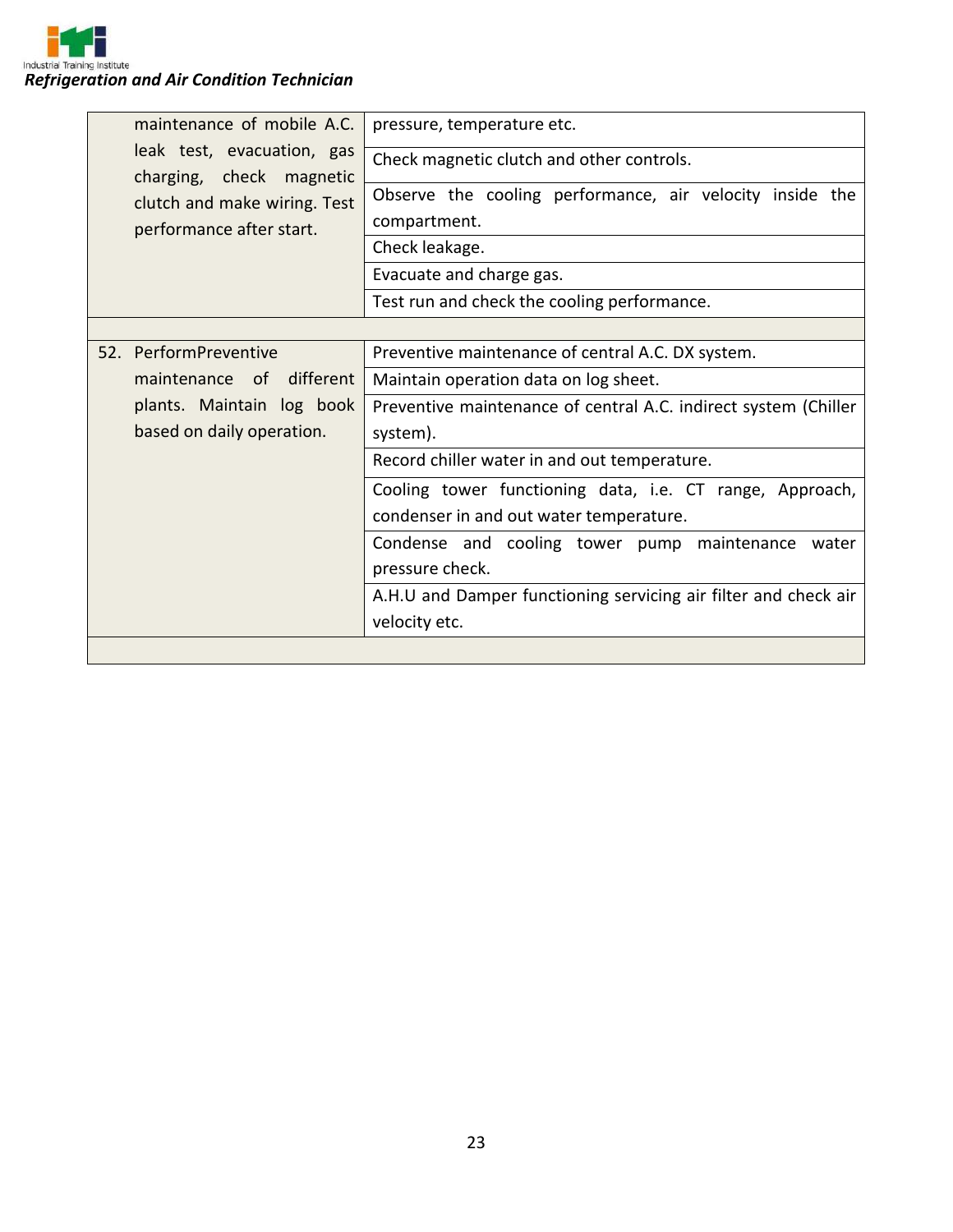<u> 1989 - Johann Steffenson, markin sanat masjid asl a shekara ta 1989 - An tsarat masjid asl a shekara ta 198</u>

 $=$ 

Г

 $\overline{\phantom{a}}$ 

| <b>SYLLABUS FOR REFRIGERATION &amp; AIR CONDITION TECHNICIAN TRADE</b> |                                                                                                                                                              |                      |                                                                                                                                                                                                                                                                                                                                                                                                                              |                                                                                                                                                                                                                                                                                                                                                                                                                                                                            |  |  |  |
|------------------------------------------------------------------------|--------------------------------------------------------------------------------------------------------------------------------------------------------------|----------------------|------------------------------------------------------------------------------------------------------------------------------------------------------------------------------------------------------------------------------------------------------------------------------------------------------------------------------------------------------------------------------------------------------------------------------|----------------------------------------------------------------------------------------------------------------------------------------------------------------------------------------------------------------------------------------------------------------------------------------------------------------------------------------------------------------------------------------------------------------------------------------------------------------------------|--|--|--|
|                                                                        | <b>FIRST YEAR</b>                                                                                                                                            |                      |                                                                                                                                                                                                                                                                                                                                                                                                                              |                                                                                                                                                                                                                                                                                                                                                                                                                                                                            |  |  |  |
| <b>Duration</b>                                                        | <b>Reference Learning</b><br><b>Outcome</b>                                                                                                                  |                      | <b>Professional Skills</b><br>(Trade Practical)<br><b>With Indicative Hrs</b>                                                                                                                                                                                                                                                                                                                                                | <b>Professional Knowledge</b><br>(Trade Theory)                                                                                                                                                                                                                                                                                                                                                                                                                            |  |  |  |
| Professional<br>Skill 25 Hrs.;<br>Professional<br>Knowledge<br>07 Hrs. | Identify trade related<br>hazards and safety<br>procedures following<br>safety precautions.                                                                  | 1.<br>2.<br>3.<br>4. | Identify<br>&<br>workshop<br>machineries. (06 hrs.)<br>Safety<br>Demonstrate<br>precautions and First aid.<br>(06 hrs.)<br>fire<br>fighting<br>Demonstrate<br>(03 hrs.)<br>Demonstrate<br>working<br>at<br>PPE's<br>height<br>using<br>and<br>identify the hazards and<br>take<br>safety<br>personal<br>precautions. (10 hrs.)                                                                                               | Introduction to trade<br>and<br>related industries.<br>General safety<br>precautions<br>and first aids, firefighting<br>electrical<br>equipment<br>and<br>safety.<br>History of Refrigeration and<br>Air conditioning.<br>Function,<br>and<br>use<br>specifications of refrigeration<br>tools,<br>instruments<br>and<br>equipment.<br>Grooming of technicians.(07<br>$hrs.$ )                                                                                              |  |  |  |
| Professional<br>Skill 50 Hrs.;<br>Professional<br>Knowledge<br>14 Hrs. | Produce fitting jobs<br>drawing<br>as<br>per<br>(Range of operations:<br>marking,<br>sawing,<br>filing,<br>drilling,<br>reaming, taping and<br>dieing etc.). | 5.<br>6.<br>7.       | Identify<br>general<br>tools,<br>instruments & equipment.<br>Care and maintenance of<br>tool,<br>instruments<br>and<br>equipment. (10 hrs.)<br>Perform flat filing, marking,<br>punching and hack sawing<br>make a job<br>as<br>per<br>to<br>drawing. (15 hrs.)<br>Perform flat filing, marking,<br>punching,<br>hack<br>sawing,<br>drilling, tapping,<br>reaming,<br>dieing to make a job as per<br>drawing and check using | <b>Fitting</b><br>Different types of Fitting hand<br>tools, power tools, - their use.<br>Function,<br>construction,<br>Specification<br>&<br>their<br>application.<br>Machineries and equipment<br>used in fittings like drilling<br>machines, grinding machines $-$<br>types, specifications and care<br>and maintenance. (07 hrs)<br><b>Fitting</b><br>Precision<br>measuring<br>Function,<br>instruments<br>construction, Specification &<br>their application.(07 hrs) |  |  |  |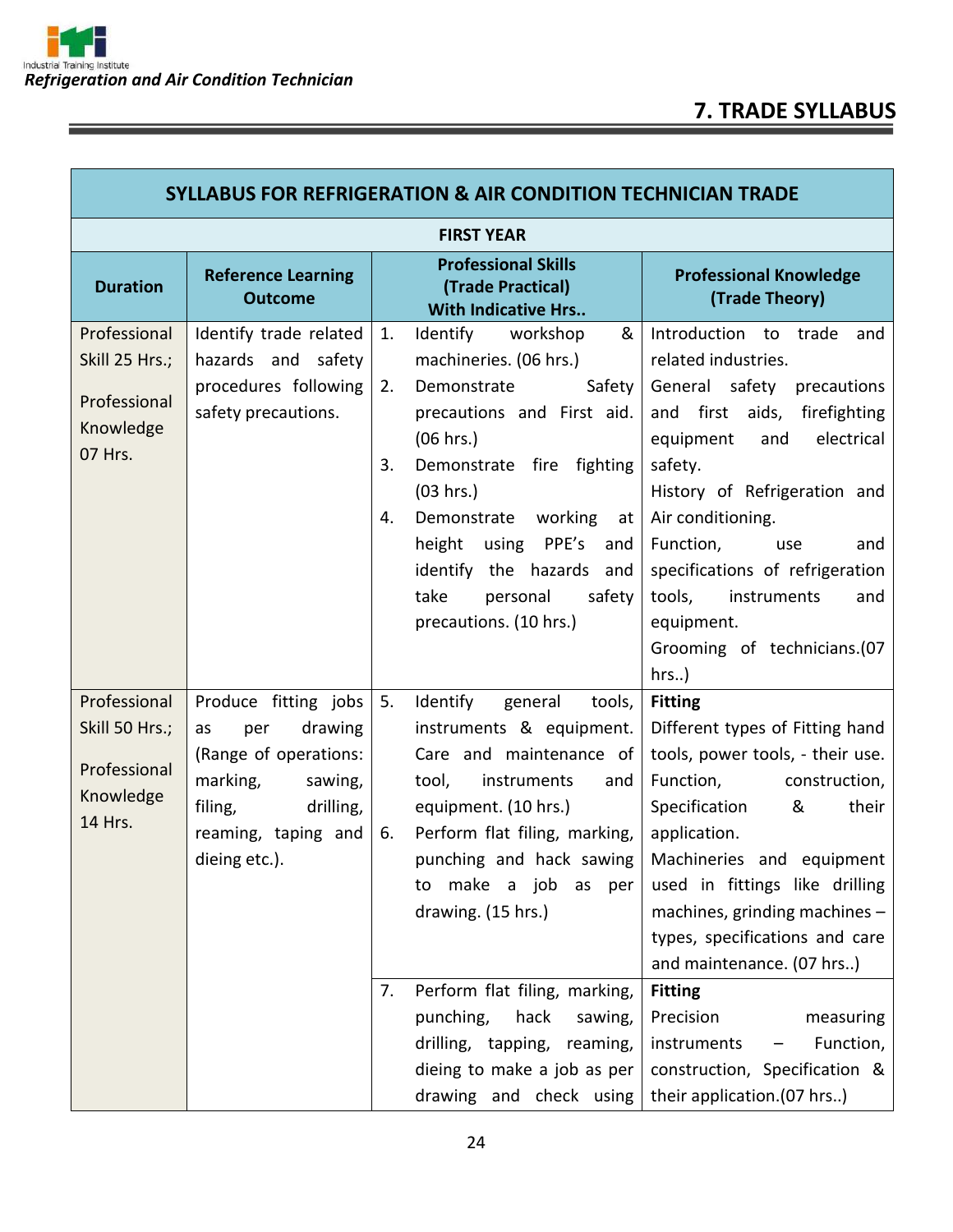

|                      |                        |    | precision<br>measuring          |                                 |
|----------------------|------------------------|----|---------------------------------|---------------------------------|
|                      |                        |    | Viz. Vernier<br>instruments     |                                 |
|                      |                        |    | calliper, Micrometer, etc.      |                                 |
|                      |                        |    | (25 hrs.)                       |                                 |
| Professional         | Produce Sheet metal    | 8. | Perform Sheet Cutting by        | <b>Sheet Metal</b>              |
| Skill 25 Hrs.;       | components (range of   |    | straight snip as per drawing.   | Function,<br>construction,      |
|                      | operation - marking,   |    | (02 hrs.)                       | working, use, and application,  |
| Professional         | metal<br>cutting,      | 9. | Perform Sheet Cutting by        | specification of Sheet metal    |
| Knowledge            | bending, riveting and  |    | bent snip as per drawing.       | tools,<br>instruments<br>and    |
| 07 Hrs.              | soldering etc.)        |    | (02 hrs.)                       | equipment.<br>Care<br>and       |
|                      |                        |    | 10. Bend, fold and join metal   | maintenance of tools. Types of  |
|                      |                        |    | sheets in different process.    | sheet metal joints (cold and    |
|                      |                        |    | (03 hrs.)                       | hot) and their use. Rivet &     |
|                      |                        |    | 11. Join sheet metal by using   | riveting- their types and use.  |
|                      |                        |    | rivet set and snap. (08 hrs.)   | Solder and its composition.     |
|                      |                        |    | 12. Solder sheets of metal. (02 | (07 hrs.)                       |
|                      |                        |    | hrs.)                           |                                 |
|                      |                        |    | 13. Prepare a box or funnel     |                                 |
|                      |                        |    | with sheet metal as per         |                                 |
|                      |                        |    | drawing. (08 hrs.)              |                                 |
| Professional         | electrical<br>Identify |    | Electrical<br>14. Demonstrate   | <b>Electrical</b>               |
| Skill 50 Hrs.;       | safety. Join different |    | safety precautions and First    | Electrical terms such as AC     |
| Professional         | wire, measure power,   |    | aid. (03 hrs.)                  | DCsupply,<br>Voltage,<br>and    |
|                      | currents, volts and    |    | 15. Identify, use and maintain  | Current, Resistance, Power,     |
| Knowledge<br>14 Hrs. | earth resistance etc.  |    | electrical tools. (03 hrs.)     | Energy, Frequency etc.          |
|                      | Connect single phase,  |    | 16. Prepare simple twist joints | precautions to<br>Safety<br>be  |
|                      | 3 phase motors i.e.    |    | of wires. (03 hrs.)             | observed while working on       |
|                      | delta<br>and<br>star   |    | 17. Prepare married joints of   | electricity. Conductors<br>and  |
|                      | connections.           |    | wires. (03 hrs.)                | Insulators, Materials used as   |
|                      |                        |    | 18. Measure current, voltage,   | conductors. Series and parallel |
|                      |                        |    | resistance,<br>power,           | circuit, open circuit, short    |
|                      |                        |    | frequency,<br>energy<br>using   | circuit, etc.                   |
|                      |                        |    | analog and digital<br>meter     | Measuring Instruments such      |
|                      |                        |    | through a single<br>phase       | as voltmeter, ammeter, ohm      |
|                      |                        |    | circuit. (08 hrs.)              | meter, watt meter, energy       |
|                      |                        |    | 19. Test insulation and earth   | meter and frequency meter.      |
|                      |                        |    | resistance using Megger. (05    | Earthing and its importance.    |
|                      |                        |    | hrs.)                           | Earth resistance.               |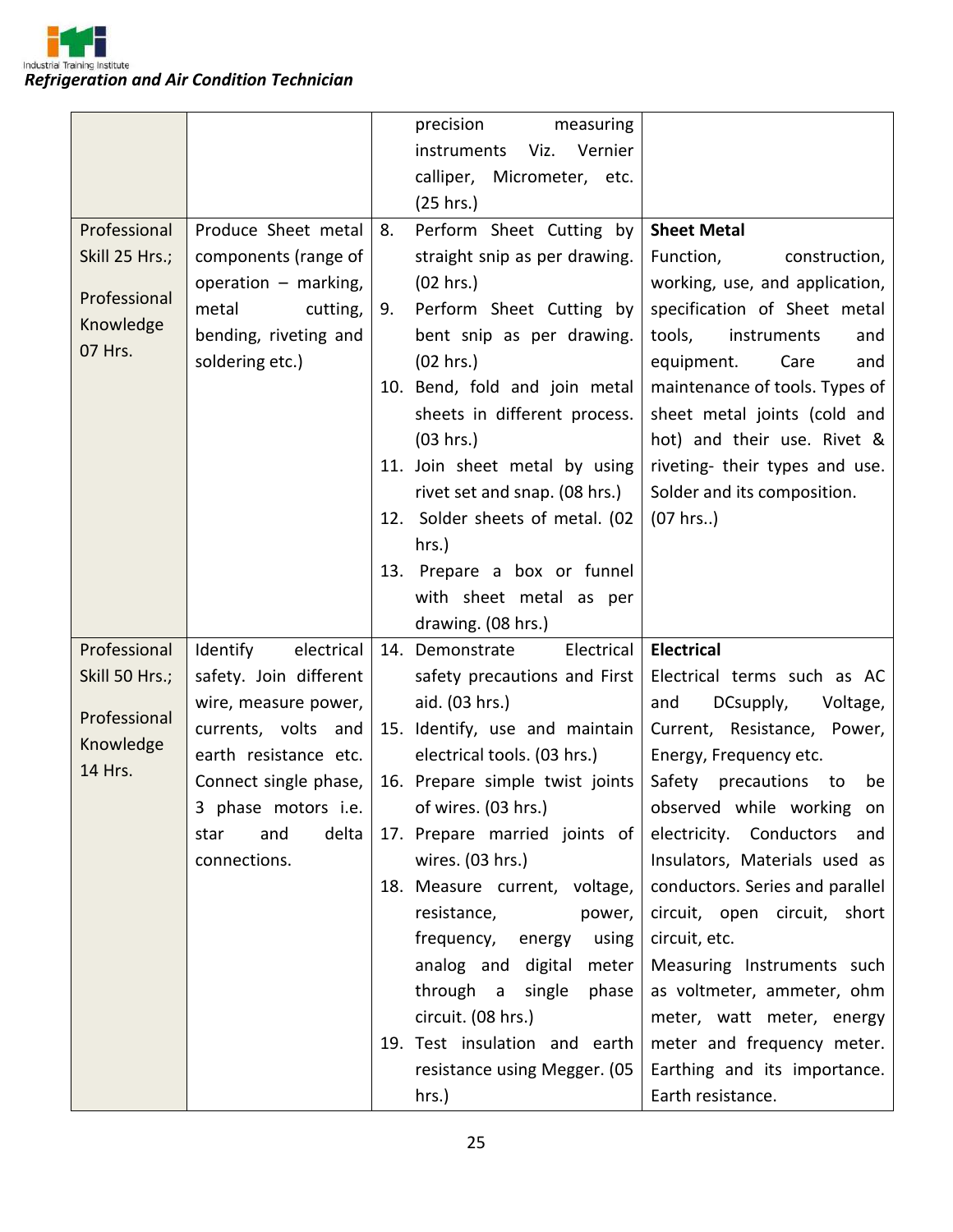|                      |                         |                                  | Insulation<br>continuity<br>and   |
|----------------------|-------------------------|----------------------------------|-----------------------------------|
|                      |                         |                                  | test.(07 hrs)                     |
|                      |                         | 20. Star & Delta connection on a | Inductors<br>and<br>capacitors.   |
|                      |                         | three-phase<br>motor<br>and      | Effects of<br>inductor<br>and     |
|                      |                         | line voltage,<br>show<br>line    | capacitors in an AC circuit.      |
|                      |                         | current, phase voltage and       | Inductive reactance, capacitive   |
|                      |                         | phase current. (15 hrs.)         | reactance,<br>Impedance<br>and    |
|                      |                         | 21. Three phase power & power    | power factor. Lagging and         |
|                      |                         | factor<br>measurement.<br>(10)   | leading power factors. Single     |
|                      |                         | hrs.)                            | phase and Three phase supply      |
|                      |                         |                                  | Star<br>system.<br>and<br>Delta   |
|                      |                         |                                  | their<br>connection<br>and        |
|                      |                         |                                  | comparison. Line voltage, Line    |
|                      |                         |                                  | current, Phase voltage and        |
|                      |                         |                                  | Phase current.                    |
|                      |                         |                                  | Methods of improving power        |
|                      |                         |                                  | factor. (07 hrs)                  |
| Professional         | Identify the electronic | 22. Identify<br>electronic       | <b>Electronics</b>                |
| Skill 50 Hrs.;       | components and their    | &<br>components,<br>tools        | Introduction to<br>Electronics.   |
| Professional         | colour<br>code<br>i.e.  | instrument. (05 hrs.)            | Principles<br><b>Basic</b><br>οf  |
|                      | transistor, capacitor,  | 23. Colour coding of resistors.  | semiconductors,<br>Principles     |
| Knowledge<br>14 Hrs. | diode, amplifier, I.C   | (03 hrs.)                        | and application of Diodes.        |
|                      | and able to work        | 24. Verify Ohm's Law. (02 hrs.)  | Solder $-$ its composition and    |
|                      | soldering.              | 25. Use voltmeter,<br>ammeter    | paste.                            |
|                      |                         | and multimeter. (5 hrs.)         | (07 hrs.)                         |
|                      |                         | 26. Practice soldering & de-     |                                   |
|                      |                         | soldering. (10 hrs.)             |                                   |
|                      |                         | 27. Identify<br>transistors,     | Rectification, Zener diode as     |
|                      |                         | resistors, capacitors, diodes,   | voltage regulator - transistors   |
|                      |                         | S.C.R., U.J.T., amplifier and    | parameters- CB, CE, CC,           |
|                      |                         | I.C. (03hrs.)                    | configuration, amplification.     |
|                      |                         | 28. Construct and test full wave | <b>SCR</b>                        |
|                      |                         | rectifier<br>using<br>diodes.    | Photo<br>diodes,<br>photo         |
|                      |                         | (02hrs.)                         | transistors, multi - vibrator,    |
|                      |                         | 29. Construct and test a bridge  | CR & LR circuit. SCRs, UJTs, ICs. |
|                      |                         | rectifier. (03hrs.)              | (07 hrs.)                         |
|                      |                         | 30. Construct and test series    |                                   |
|                      |                         | voltage regulator circuit.       |                                   |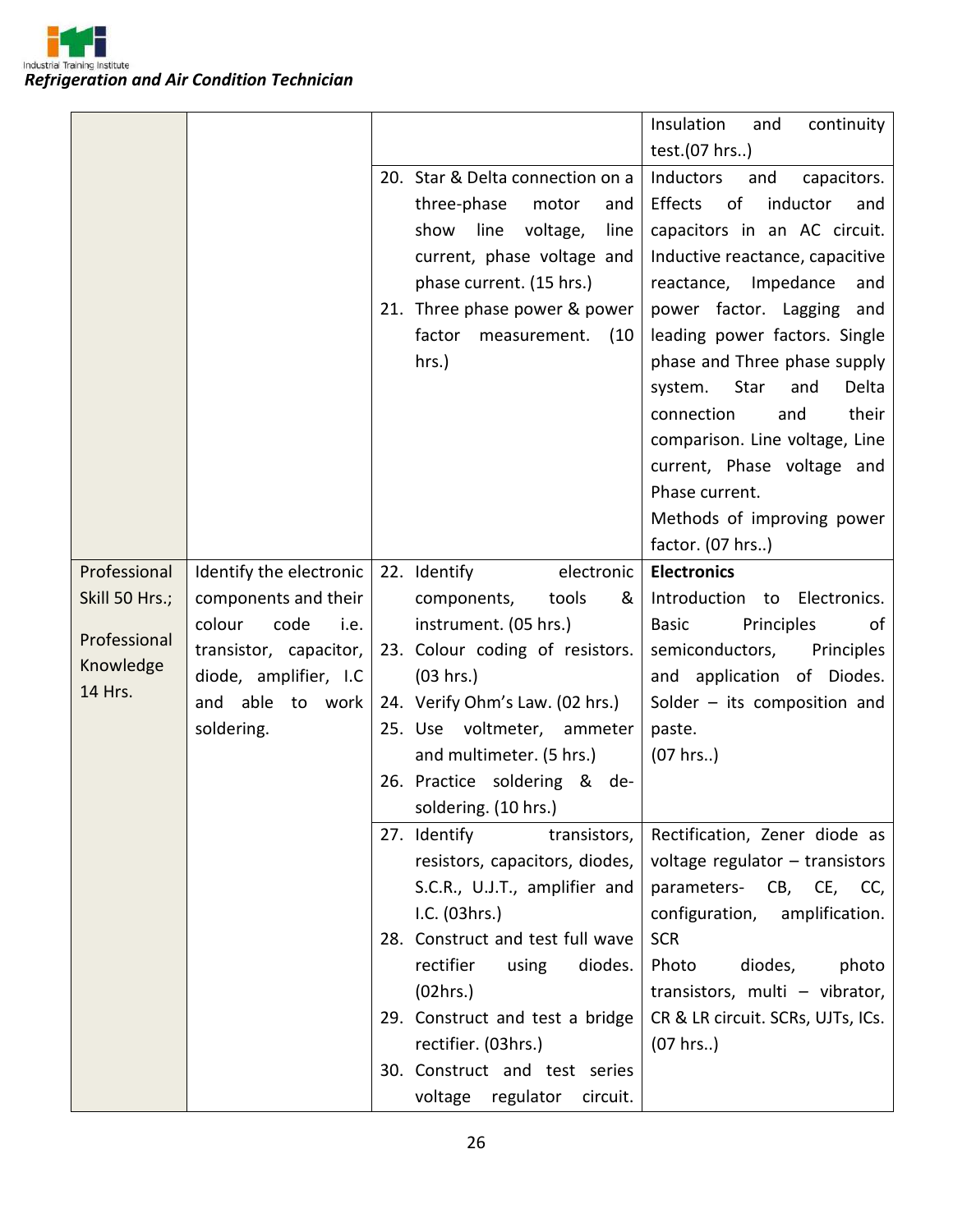*Refrigeration and Air Condition Technician*

|                |                       | (02hrs.)                                |                                  |
|----------------|-----------------------|-----------------------------------------|----------------------------------|
|                |                       | 31. Construct and test power            |                                  |
|                |                       | supply using fixed voltage              |                                  |
|                |                       | regulator ICS. (05hrs.)                 |                                  |
|                |                       | 32. Identify and test<br>SCR.           |                                  |
|                |                       | (02hrs.)                                |                                  |
|                |                       | 33. Construct<br>and<br>test<br>an      |                                  |
|                |                       | electronic timer using UJT &            |                                  |
|                |                       | SCR. (03hrs.)                           |                                  |
|                |                       | 34. Apply OP-AMP,<br>photo              |                                  |
|                |                       | transistor<br>and<br>test               |                                  |
|                |                       | performance. (05hrs.)                   |                                  |
| Professional   | Perform gas welding,  | 35. Identify<br>welding<br>gas          | Welding                          |
| Skill 50 Hrs.; | soldering<br>brazing, | equipment & accessories.                | basic<br>Introduction<br>to      |
|                | related<br>observing  | (03 hrs.)                               | principles of commonly used      |
| Professional   | safety.               | safety<br>36. Demonstrate               | Welding processes, oxy fuel      |
| Knowledge      |                       | precaution in handling of               | gas welding / cutting, brazing   |
| 14 Hrs.        |                       | Oxy-acetylene<br>cylinders,             | & soldering, nozzles, base       |
|                |                       | regulators etc. (03 hrs.)               | metal and filler metal. Use of   |
|                |                       | 37. Setting up of AIR-LPG, O2-          | flux.                            |
|                |                       | LPG and $O_2-C_2H_2$ using can          |                                  |
|                |                       | type portable flame set. (04            | Welding tools and equipment      |
|                |                       | hrs.)                                   | type specification and use.      |
|                |                       | 38. Oxy-acetylene gas welding,          | Safety method in welding.        |
|                |                       | brazing and cutting on thin             | Method of gas welding, gas       |
|                |                       | sheet metal. (10 hrs.)                  | used and flames adjustment       |
|                |                       | 39. Demonstrate Care & Safety           | and pressure setting of $O2$ and |
|                |                       | welding<br>tools<br>οf<br>and           | DA.                              |
|                |                       | fire<br>equipment.<br><b>Back</b>       | Difference between soldering     |
|                |                       | arrester. (03 hrs.)                     | Brazing in terms of<br>and       |
|                |                       | 40. Set Oxy-acetylene plant, use        | temperatures, filler materials,  |
|                |                       | regulator,<br>two<br>stage              | joint strengths andapplication.  |
|                |                       | adjustment of flame, gas                | Use of Oxy Acetylene, Oxy        |
|                |                       | pressure $-$ O <sub>2</sub> and DA. (04 | LPG, Air LPG and two stage       |
|                |                       | hrs.)                                   | regulators<br>for                |
|                |                       | 41. Perform brazing between Cu          | brazing/soldering. Description   |
|                |                       | to Cu and Cu to MS, Cu to               | of back fire arrester. (14 hrs)  |
|                |                       | aluminium pipes. (10 hrs.)              |                                  |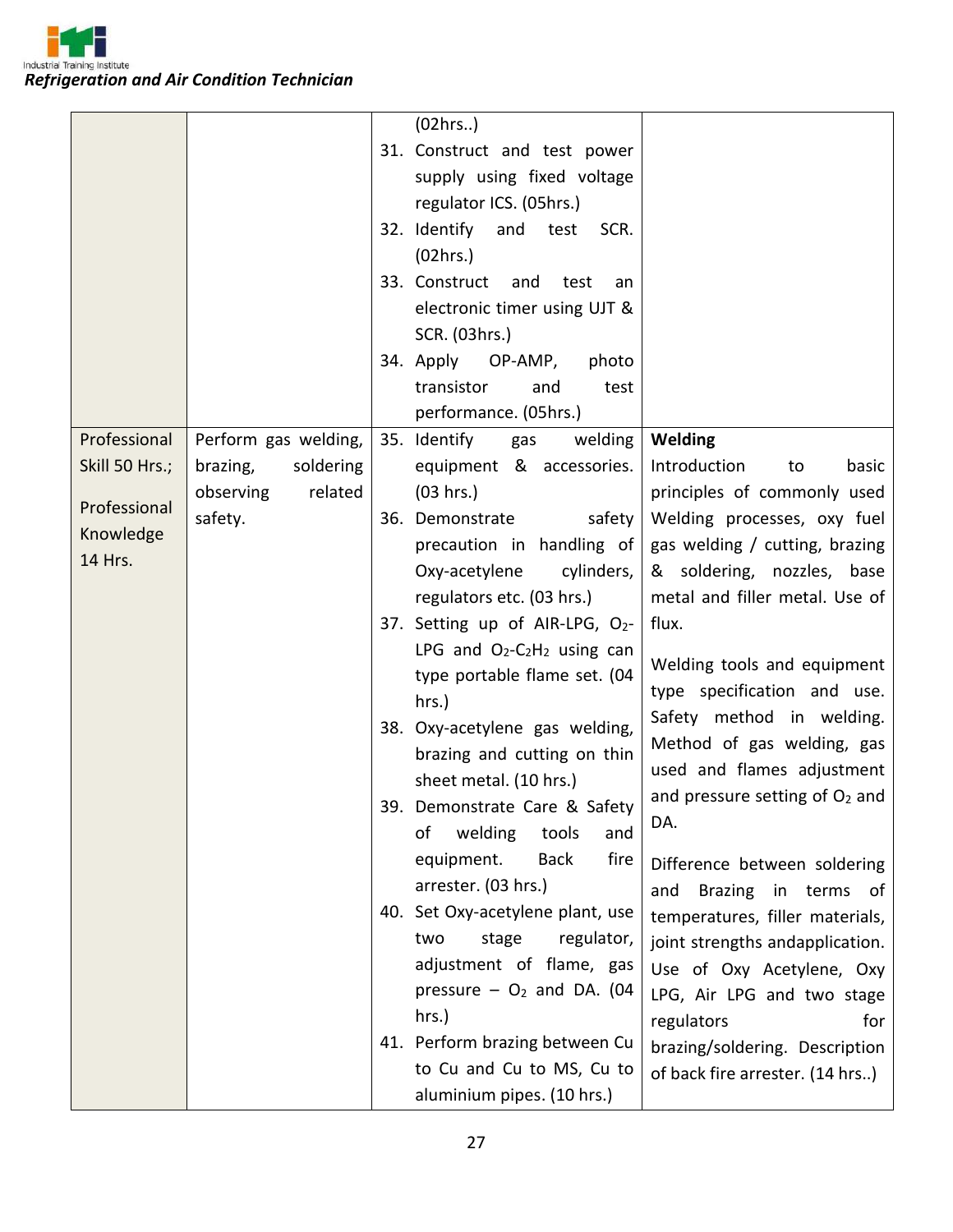

|                |                        | 42. Join metal plates by using     |                                                                  |
|----------------|------------------------|------------------------------------|------------------------------------------------------------------|
|                |                        | gas welding (lap joint, butt       |                                                                  |
|                |                        | joint, etc). (13hrs.)              |                                                                  |
| Professional   | Identify RAC tools and | <b>Basic Refrigeration</b>         | <b>Basic Refrigeration</b>                                       |
| Skill 100Hrs.; | equipment<br>and       | 43. Identify & use of general      | Basic principle of refrigeration,                                |
|                | different<br>recognize | hand tools, instruments &          | working, use, specifications of                                  |
| Professional   | parts of RAC system.   | equipment<br>used<br>in            | refrigeration<br>tools,                                          |
| Knowledge      | Perform copper tube    | refrigeration work. (12hrs.)       | instruments and equipment.                                       |
| 28Hrs.         | flaring,<br>cutting,   | 44. Identify & use of special      | Fundamentals<br>of                                               |
|                | swaging, brazing.      | tools,<br>instruments<br>&         | Refrigeration,<br>units<br>and                                   |
|                |                        | equipment<br>used<br>in            | measurements, Pressure & its                                     |
|                |                        | refrigeration work.(13hrs.)        | Measurements.                                                    |
|                |                        |                                    | Thermodynamics law.(07 hrs)                                      |
|                |                        | 45. Identify various refrigeration | Science<br>related<br>to                                         |
|                |                        | equipment and components           | refrigeration, work, power,                                      |
|                |                        | οf<br>compression<br>vapour        | energy, force,<br>Heat<br>and                                    |
|                |                        | like<br>system<br>compressor,      | Different<br>Temperature,                                        |
|                |                        | condenser,<br>expansion            | scales,<br>temperature                                           |
|                |                        | device<br>and                      | Thermometers, Units of heat,                                     |
|                |                        | evaporator.Identify<br>and         | sensible heat, latent heat,                                      |
|                |                        | Check vapour absorption            | super heating and sub-cooling,                                   |
|                |                        | refrigeration cycle (VARC)         | saturation<br>temperature,                                       |
|                |                        | (12 hrs.)                          | pressure, types, units.                                          |
|                |                        | 46. Unroll, cut and bend soft      | of<br><b>Types</b><br>Refrigeration                              |
|                |                        | copper tubes. (04 hrs.)            | includingVapour<br>systems,                                      |
|                |                        | 47. Swage and make a brazed        | absorption refrigeration cycle                                   |
|                |                        |                                    | joint on copper tubing. $(10 \mid (VARC)$ , water – combination. |
|                |                        | $hrs.$ )                           | Study the construction and                                       |
|                |                        | 48. Make flare joints and test     | working of vapor compression                                     |
|                |                        | them with flare fittings. (10      | cycle, low side & high side of                                   |
|                |                        | hrs.)                              | vapour compression system.                                       |
|                |                        | 49. Pinch off copper tubing. (04   | Applications<br>of<br>vapour                                     |
|                |                        | hrs.)                              | compressioncycle.Coefficient                                     |
|                |                        | 50. Use<br>lock<br>ringtool<br>and | of Performance (COP), Ton of                                     |
|                |                        | various fittings of lockring       | Refrigeration.(14 hrs)                                           |
|                |                        | for servicing of appliances.       |                                                                  |
|                |                        | (10 hrs.)                          |                                                                  |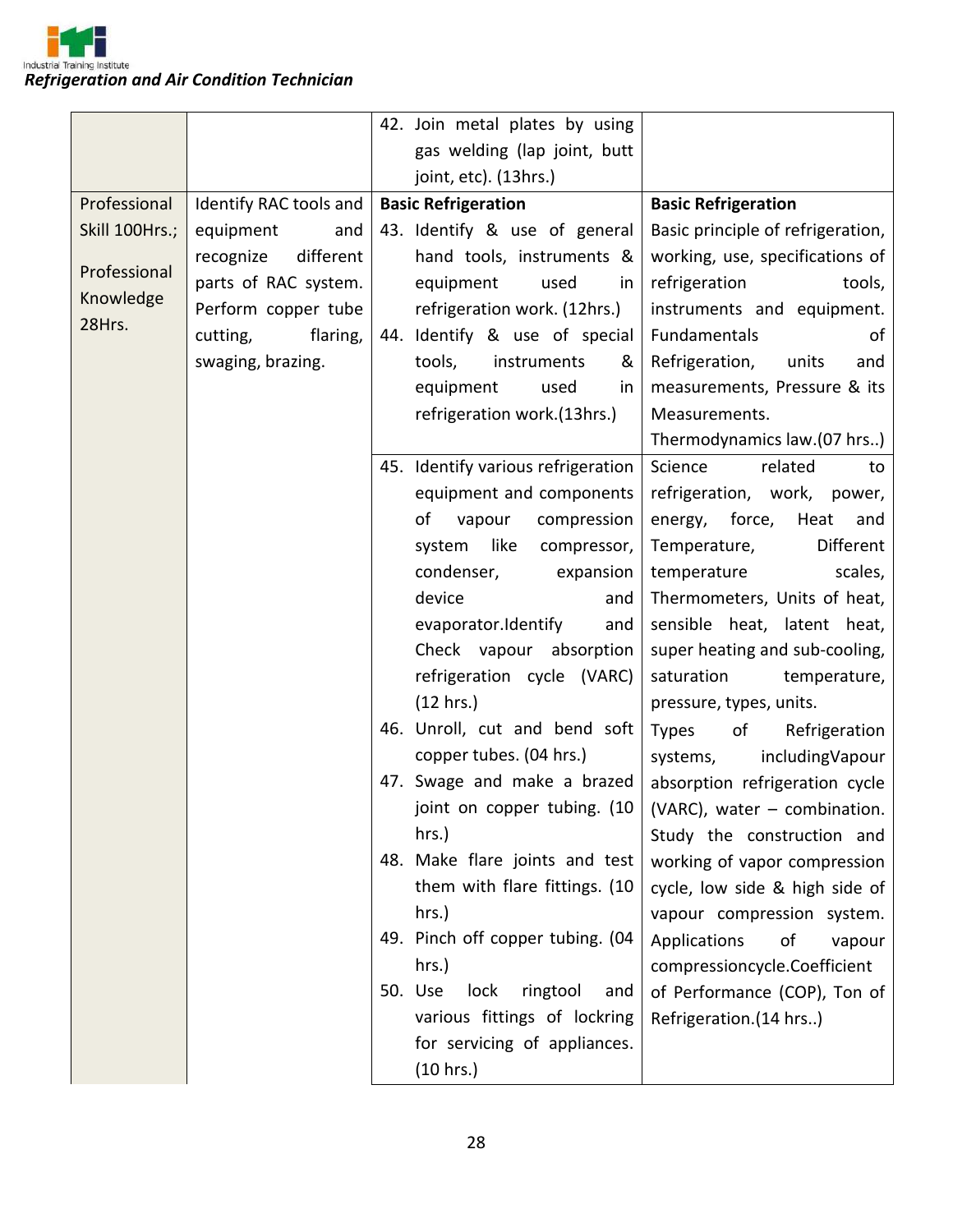

|                      |                         | 51. Brazing of Cu to Cu, Cu to        | Construction and working of                            |
|----------------------|-------------------------|---------------------------------------|--------------------------------------------------------|
|                      |                         | steel, Cu to brass using AIR          | Cycle,<br>fundamental<br>V.C                           |
|                      |                         | <b>LPG</b><br>suitable<br>in<br>RAC   | operations, sub cooling and                            |
|                      |                         | machine. (07 hrs.)                    | super heating. Study of Ph, Ts,                        |
|                      |                         | 52. Brazing of Cu to Cu, Cu to        | Pv diagram.(07 hrs)                                    |
|                      |                         | steel, Cu to brass using Oxy-         |                                                        |
|                      |                         | LPG. (07 hrs.)                        |                                                        |
|                      |                         | 53. Brazing of Cu to Cu, Cu to        |                                                        |
|                      |                         | steel, Cu to brass using Oxy-         |                                                        |
|                      |                         | Acetylene. (11 hrs.)                  |                                                        |
| Professional         | &<br>Test mechanical    | 54. Identify<br>electrical<br>and     |                                                        |
| Skill 25 Hrs.;       | electrical              | mechanical components of              | <b>Refrigerator (Direct cool)</b>                      |
|                      | components. Perform     | refrigerator. (03 hrs.)               | Function,<br>construction,                             |
| Professional         | leak test, vacuuming,   | 55. Check and replace electrical      | working of single door direct<br>cool<br>refrigerator, |
| Knowledge            | gas charging, wiring &  | of<br>components                      | specifications,<br>trouble                             |
| 07 Hrs.              | installation<br>of      | refrigerators. (04 hrs.)              | shooting,<br>care<br>and                               |
|                      | refrigerator.           | 56. Leak test, evacuation, gas        | maintenance. Requirement of                            |
|                      |                         | charging in refrigerators. (08        | Vacuum and level of vacuum.                            |
|                      |                         | hrs.)                                 | (07 hrs.)                                              |
|                      |                         | 57. Wiring circuit of refrigerator.   |                                                        |
|                      |                         | (08 hrs.)                             |                                                        |
|                      |                         | 58. Installation of refrigerator.     |                                                        |
|                      |                         | (02 hrs.)                             |                                                        |
| Professional         | Perform<br>door         | 59. Identify<br>electrical            | <b>Refrigerator (Directcool)</b>                       |
| Skill 25 Hrs.;       | alignment,<br>door      | components of direct cool             | Study<br>the<br>construction                           |
| Professional         | gasket fitting, replace | refrigerator. (05 hrs.)               | &working<br>direct<br>of<br>cool                       |
|                      | door switch.            | 60. Identify mechanical Refrigerator. | Study<br>the                                           |
| Knowledge<br>07 Hrs. |                         | components of direct cool             | electrical<br>components<br>of                         |
|                      |                         | refrigerator. (05 hrs.)               | refrigerator.<br>Study<br>the                          |
|                      |                         | 61. Installation of refrigerator.     | mechanical components of                               |
|                      |                         | (02 hrs.)                             | refrigerator and their types.                          |
|                      |                         | 62. Checking door alignment,          | Study the heat exchanger,                              |
|                      |                         | adjustment of door switch             | door gaskets, Heat Insulation                          |
|                      |                         | operation & replacing of              | materials<br>Care<br>and                               |
|                      |                         | gaskets. (03 hrs.)                    | maintenance of refrigerator.                           |
|                      |                         | 63. Tracing<br>the<br>mechanical      | (07 hrs.)                                              |
|                      |                         | components of refrigerator.           |                                                        |
|                      |                         | (03 hrs.)                             |                                                        |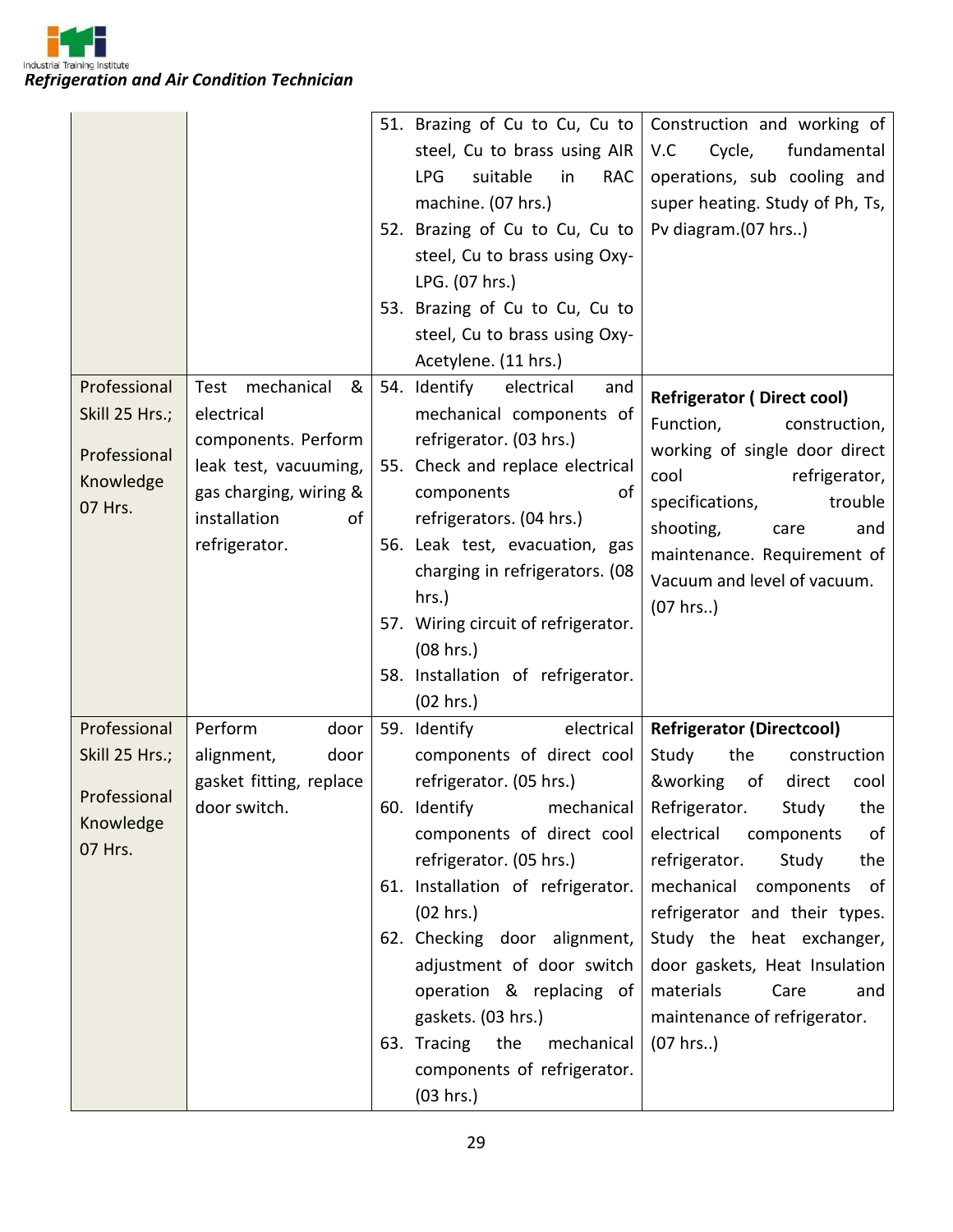

|                                      |                                                                                                                                                                        | 64. Check, Find Fault and test                                                                                                                                                                                                                                                                                                                                                                                                                                                                        |                                                                                                                                                                                                                                                                                                 |
|--------------------------------------|------------------------------------------------------------------------------------------------------------------------------------------------------------------------|-------------------------------------------------------------------------------------------------------------------------------------------------------------------------------------------------------------------------------------------------------------------------------------------------------------------------------------------------------------------------------------------------------------------------------------------------------------------------------------------------------|-------------------------------------------------------------------------------------------------------------------------------------------------------------------------------------------------------------------------------------------------------------------------------------------------|
|                                      |                                                                                                                                                                        | the electrical and<br>other                                                                                                                                                                                                                                                                                                                                                                                                                                                                           |                                                                                                                                                                                                                                                                                                 |
|                                      |                                                                                                                                                                        | components<br>of<br>system                                                                                                                                                                                                                                                                                                                                                                                                                                                                            |                                                                                                                                                                                                                                                                                                 |
|                                      |                                                                                                                                                                        | refrigerator. (07 hrs.)                                                                                                                                                                                                                                                                                                                                                                                                                                                                               |                                                                                                                                                                                                                                                                                                 |
| Professional                         | compressor<br>Test                                                                                                                                                     | 65. Testing of compressor. (02                                                                                                                                                                                                                                                                                                                                                                                                                                                                        | Importance of flushing in                                                                                                                                                                                                                                                                       |
| Skill 25 Hrs.;                       | motor terminal, start                                                                                                                                                  | hrs.)                                                                                                                                                                                                                                                                                                                                                                                                                                                                                                 | evaporator<br>and condenser,                                                                                                                                                                                                                                                                    |
| Professional<br>Knowledge<br>07 Hrs. | Direct<br>compressor<br>with relay & without<br>relay, technique of<br>flushing, leak testing,<br>replacing capillary &<br>filter drier, evacuation<br>& gas charging. | 66. Identification<br>of<br>motor<br>terminals. (02 hrs.)<br>67. Start of compressor with<br>and without relay. (03 hrs.)<br>68. Test performance of direct<br>start refrigerator. (02 hrs.)<br>69. Cleaning and flushing of<br>evaporator and condenser<br>with dry nitrogen. (02 hrs.)<br>70. Replacement of capillary<br>tube and drier. (02 hrs.)<br>71. Installation<br>of<br>gauge<br>manifold in the system. (02<br>hrs.)<br>72. Leak testing, evacuation and<br>gas charging in refrigerator. | of dry nitrogen<br>use<br>for<br>flushing, necessity of replacing<br>capillary and drier. Evacuation,<br>leak testing, gas charging<br>method<br>in<br>refrigerator,<br>Refrigerants<br>used<br><i>in</i><br>Refrigerators<br>and<br>its<br>properties. Desiccant drying<br>agent.<br>(07 hrs.) |
|                                      |                                                                                                                                                                        | (05 hrs.)<br>73. Check electrical wiring of                                                                                                                                                                                                                                                                                                                                                                                                                                                           |                                                                                                                                                                                                                                                                                                 |
|                                      |                                                                                                                                                                        | refrigerator. (05 hrs.)                                                                                                                                                                                                                                                                                                                                                                                                                                                                               |                                                                                                                                                                                                                                                                                                 |
| Professional                         | Check components of                                                                                                                                                    | 74. Tracing electrical circuit of   Frost Free Refrigerator                                                                                                                                                                                                                                                                                                                                                                                                                                           |                                                                                                                                                                                                                                                                                                 |
|                                      | Skill 50 Hrs.;   frost-free refrigerator                                                                                                                               |                                                                                                                                                                                                                                                                                                                                                                                                                                                                                                       | Frost-Free refrigerator. (07   Study the construction and                                                                                                                                                                                                                                       |
| Professional                         | (electrical                                                                                                                                                            | hrs.)                                                                                                                                                                                                                                                                                                                                                                                                                                                                                                 | working of Frost Free (2 or 3                                                                                                                                                                                                                                                                   |
| Knowledge                            | mechanical), wiring of                                                                                                                                                 | 75. Checking, fault finding and                                                                                                                                                                                                                                                                                                                                                                                                                                                                       | door)<br>Refrigerator<br>parts                                                                                                                                                                                                                                                                  |
| 14 Hrs.                              | frost-free freeze & air                                                                                                                                                | of<br>testing<br>electrical                                                                                                                                                                                                                                                                                                                                                                                                                                                                           | particularly, the forced draft                                                                                                                                                                                                                                                                  |
|                                      | distribution<br>in.                                                                                                                                                    | accessories like thermostat,                                                                                                                                                                                                                                                                                                                                                                                                                                                                          | cooling, Air<br>Duct circuit,                                                                                                                                                                                                                                                                   |
|                                      | refrigerator<br>sector.                                                                                                                                                | timer, defrost heaters, bi-                                                                                                                                                                                                                                                                                                                                                                                                                                                                           | temperature<br>control<br><i>in</i>                                                                                                                                                                                                                                                             |
|                                      | Leak<br>detection,                                                                                                                                                     | metal, air louvers etc. and                                                                                                                                                                                                                                                                                                                                                                                                                                                                           | cabinet<br>Freezer<br>&<br>0f                                                                                                                                                                                                                                                                   |
|                                      | &<br>evacuators<br>gas<br>charging.                                                                                                                                    | other system components.<br>(10 hrs.)                                                                                                                                                                                                                                                                                                                                                                                                                                                                 | Refrigerator, air flapper /                                                                                                                                                                                                                                                                     |
|                                      |                                                                                                                                                                        | 76. Checking air distribution                                                                                                                                                                                                                                                                                                                                                                                                                                                                         | louver used in refrigerator<br>automatic<br>defrost<br>section,                                                                                                                                                                                                                                 |
|                                      |                                                                                                                                                                        | system. (03 hrs.)                                                                                                                                                                                                                                                                                                                                                                                                                                                                                     | system. Study of Electrical                                                                                                                                                                                                                                                                     |
|                                      |                                                                                                                                                                        | 77. Servicing of refrigerator. (03                                                                                                                                                                                                                                                                                                                                                                                                                                                                    | accessories & their functions                                                                                                                                                                                                                                                                   |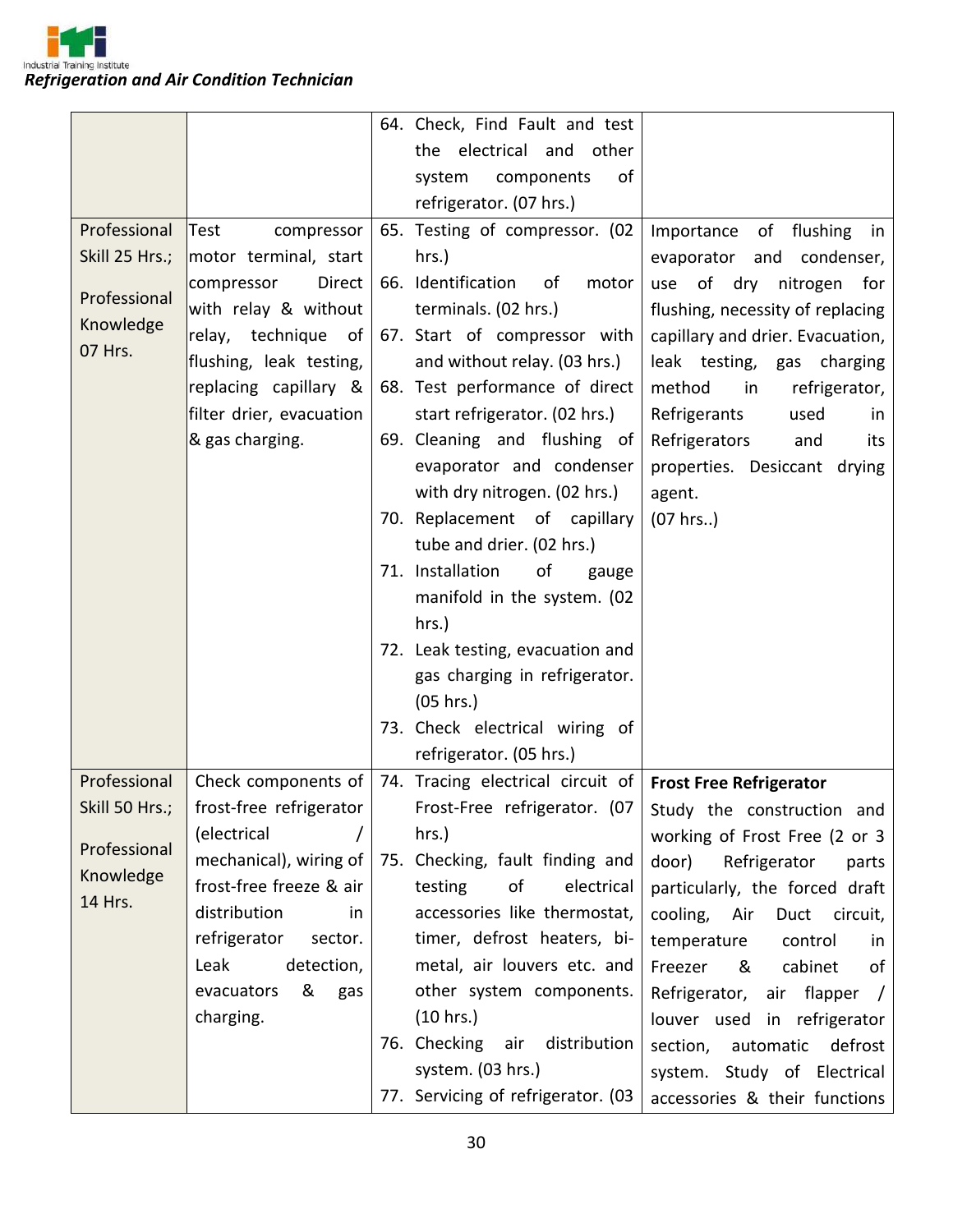|                |                       | hrs.)                              | (Timer, Heater, Bimetal, Relay,   |
|----------------|-----------------------|------------------------------------|-----------------------------------|
|                |                       | 78. Testing the performance of     | OLP, T/S etc.) Refrigerator       |
|                |                       | refrigerator. (02 hrs.)            | cabinet volume calculation.       |
|                |                       |                                    | (07 hrs.)                         |
|                |                       | 79. Identify three and four door   | Refrigerator<br>(Inverter         |
|                |                       | no frost refrigerator. (07         | Technology)                       |
|                |                       | hrs.)                              |                                   |
|                |                       | 80. Stripping of components.       | Study the construction and its    |
|                |                       | $(07$ hrs.)                        | workingof two and three door      |
|                |                       | 81. Tracing electric circuit. (03  | frost free refrigerator Care      |
|                |                       | hrs.)                              | and maintenance, installation     |
|                |                       | 82. Testing<br>components.<br>(03) | method. (07 hrs)                  |
|                |                       | hrs.)                              |                                   |
|                |                       | 83. Leak testing, evacuation, gas  |                                   |
|                |                       | charging. (05 hrs.)                |                                   |
| Professional   | Dismantle, repair and | 84. Acquainting with hermetic      | Compressor                        |
| Skill 50 Hrs.; | assemble hermetic,    | compressor of Refrigerator         | Function,<br>construction,        |
|                | fixed<br>and variable | or window type AC. (02 hrs.)       | working, application<br>of        |
| Professional   | speed<br>compressor,  | 85. Cut the compressor and         | compressor, (Fixed speed and      |
| Knowledge      | and<br>test           | dismantle. (05 hrs.)               | variable speed compressor)        |
| 14 Hrs.        | performance.          | 86. Identify<br>different          | like<br>Reciprocating,<br>rotary, |
|                |                       | compressor and Service it.         | scroll and inverter type.         |
|                |                       | (06 hrs.)                          | (07 hrs.)                         |
|                |                       | 87. Lap necessary parts and cut    |                                   |
|                |                       | the gasket. (05 hrs.)              |                                   |
|                |                       | 88. Assemble the compressor        |                                   |
|                |                       | with the new gasket. (07           |                                   |
|                |                       | hrs.)                              |                                   |
|                |                       | 89. Dismantle rotary / wobble      | Study the construction &          |
|                |                       | plate/ swash plate/scroll          | working of<br>reciprocating,      |
|                |                       | compressor. (07 hrs.)              | rotary, scroll,<br>and<br>screw   |
|                |                       | 90. Identify different parts of    | centrifugal<br>compressor,        |
|                |                       | dismantled compressor. (08         | wobble &<br>swash<br>plate        |
|                |                       | hrs.)                              | Compressor<br>compressor.         |
|                |                       | 91. Rectify defects and repair     | efficiency<br>factors,<br>wet     |
|                |                       | accordingly. (10 hrs.)             | compression, oil, properties,     |
|                |                       |                                    | lubrication methods. (07 hrs)     |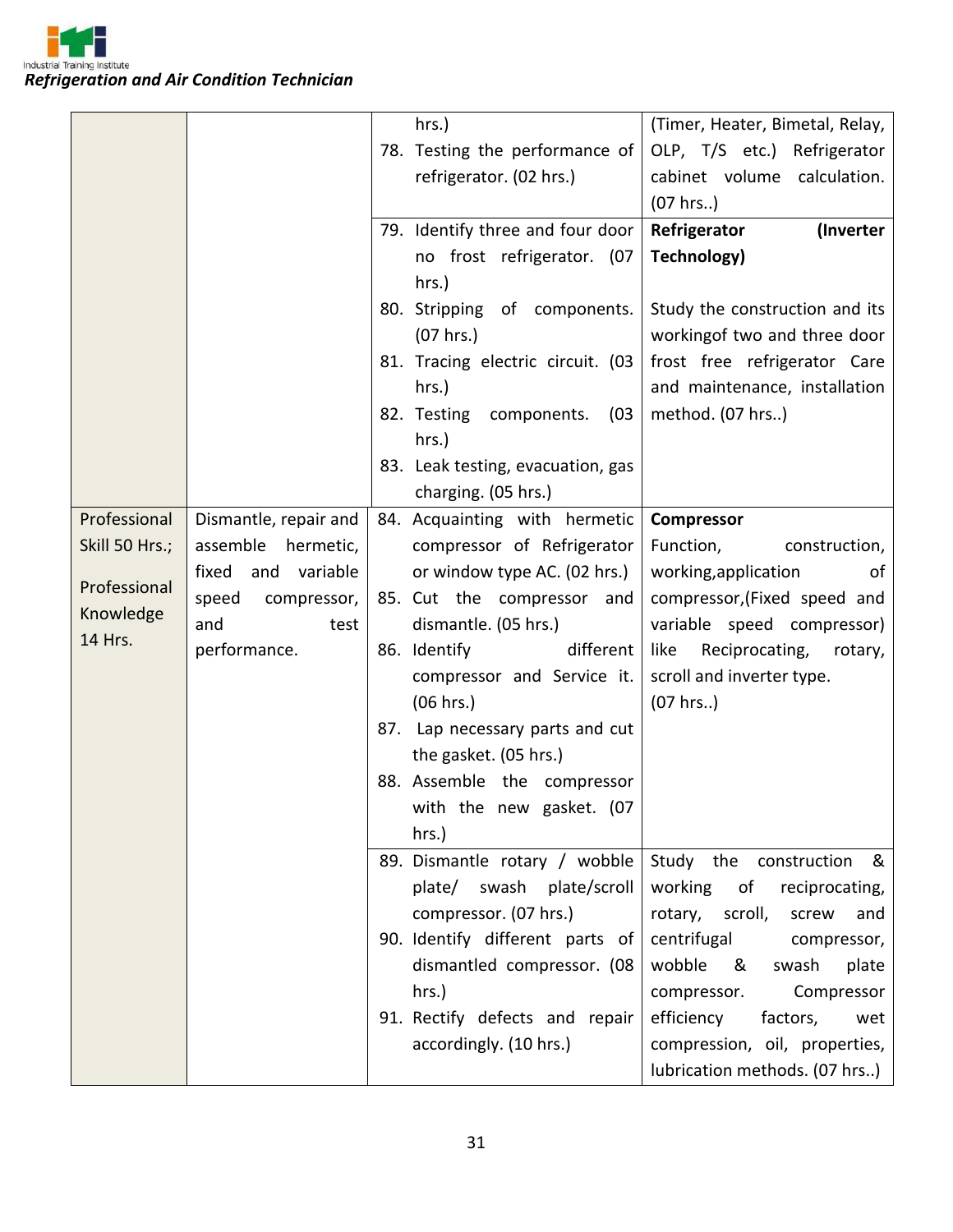| Professional   | Identify<br>the        | 92. Identify terminal sequence  | AC motors and their types.       |
|----------------|------------------------|---------------------------------|----------------------------------|
| Skill 50 Hrs.; | terminals of sealed    | of<br>hermetic<br>compressor    | Advantages of AC motor over      |
|                | compressor<br>and      | using<br>motor<br>by<br>digital | DC motor. Revolving field        |
| Professional   | their<br>wiring<br>and | multimeter and start by DOL     | theory. Phase splitting theory.  |
| Knowledge      | measure<br>current,    | starter and measure starting    | Capacitor<br>method<br>and       |
| 14 Hrs.        | volts, watts and use   | current and running current     | inductor method used to split    |
|                | of DOL starter with    | by using ammeter and AVO        | the single phase. Torque $-$     |
|                | different types of     | meter. (12 hrs.)                | starting torque and running      |
|                | motors.                | 93. Identification of terminal  | torque. Split phase induction    |
|                |                        | sequence of CSIR motor by       | motors, working principle and    |
|                |                        | using digital multimeter and    | construction.                    |
|                |                        | start by DOL starter and        | Starting winding and running     |
|                |                        | starting current<br>measure     | winding.                         |
|                |                        | and running current by using    | Starting current and running     |
|                |                        | Ammeter and AVO meter.          | current.                         |
|                |                        | Direct start using ammeter      | Method of changing the           |
|                |                        | and voltmeter. (13 hrs.)        | direction<br>of<br>rotation      |
|                |                        |                                 | (DOR).Capacitor<br>starts        |
|                |                        |                                 | induction run motor, working     |
|                |                        |                                 | principle and construction.      |
|                |                        |                                 | Centrifugal switch and its       |
|                |                        |                                 | function.                        |
|                |                        |                                 | Starter and its necessity.DOL    |
|                |                        |                                 | starter and the safety devices   |
|                |                        |                                 | incorporated in it. Description  |
|                |                        |                                 | of<br>hermetic<br>compressor     |
|                |                        |                                 | motor.(07 hrs)                   |
|                |                        | 94. Start CSR motor through     | Capacitor starts capacitor run   |
|                |                        | DOL starter and measure         | motor, working principle and     |
|                |                        | starting current and running    | construction.<br><b>Starting</b> |
|                |                        | current and changing of         | capacitor<br>and<br>running      |
|                |                        | DOR. (07 hrs.)                  | capacitor Shaded pole motors,    |
|                |                        | 95. Start shaded pole motor     | working<br>principle<br>and      |
|                |                        | through DOL starter and         | construction.<br>Torque          |
|                |                        | starting current<br>measure     | comparison among<br>various      |
|                |                        | and running current and         | single-phase<br>AC<br>motors.    |
|                |                        | changing of DOR, dismantle      | Common faults, causes and        |
|                |                        | motor<br>identify<br>parts      | remedies in motors. (07 hrs)     |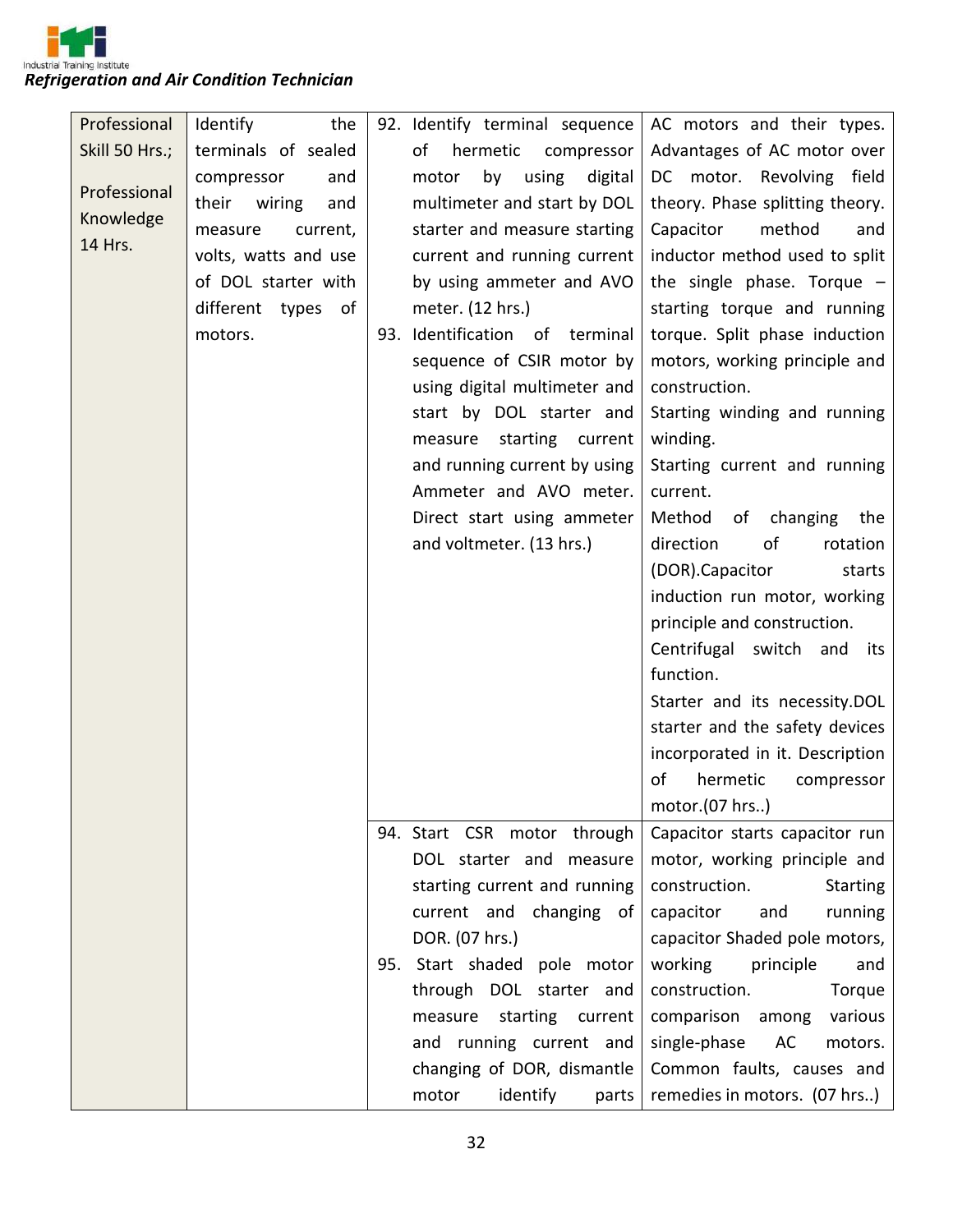

|                                                                        |                                                                                                                                                                                 | andassemble. (18 hrs.)                                                                                                                                                                                                                                                                                                                                                                                                                                                                                                                                                                                                                                                                                                                     |                                                                                                                                                                                                                                                                                                                                                                                                                                                                                                                                                                                                                                              |
|------------------------------------------------------------------------|---------------------------------------------------------------------------------------------------------------------------------------------------------------------------------|--------------------------------------------------------------------------------------------------------------------------------------------------------------------------------------------------------------------------------------------------------------------------------------------------------------------------------------------------------------------------------------------------------------------------------------------------------------------------------------------------------------------------------------------------------------------------------------------------------------------------------------------------------------------------------------------------------------------------------------------|----------------------------------------------------------------------------------------------------------------------------------------------------------------------------------------------------------------------------------------------------------------------------------------------------------------------------------------------------------------------------------------------------------------------------------------------------------------------------------------------------------------------------------------------------------------------------------------------------------------------------------------------|
| Professional<br>Skill 50 Hrs.;<br>Professional<br>Knowledge<br>14 Hrs. | Perform selection of<br>Hermetic compressor<br>different<br>for<br>appliances,<br>starting<br>methods,<br>testing<br>controls & safety cut<br>out used in sealed<br>compressor. | 96. Select<br>hermetic<br>a<br>compressor of any kind. (04<br>hrs.)<br>97. Start the compressor motor<br>by RSIR, CSIR, PSC & CSR<br>method by using different<br>type relay, capacitors, OLP's,<br>etc. (10 hrs.)<br>98. Check and Test different<br>type relay, Capacitors, OLP's,<br>find out fault, rectify and<br>install. (11 hrs.)                                                                                                                                                                                                                                                                                                                                                                                                  | <b>Motors</b><br>Motors used in refrigeration<br>And Air conditioning system,<br>types, construction, working<br>& their starting methods.<br>Function of Starting relay,<br>Capacitors, OLP's.<br>(07 hrs.)                                                                                                                                                                                                                                                                                                                                                                                                                                 |
|                                                                        |                                                                                                                                                                                 | 99. Identify the terminals of a<br>Squirrel<br>induction<br>cage<br>motor. (06 hrs.)<br>100. Start the motor through DOL<br>starter and measure starting<br>current, running current and<br>show changing of DOR. (05<br>hrs.)<br>101. Start the motor through Star<br>Delta or Auto transformer<br>starter and measure starting<br>current, running current and<br>show changing of DOR. (04<br>hrs.)<br>102. Familiarise<br>with<br>Slip-ring<br>induction motor and identify<br>it's terminals. (04 hrs.)<br>103. Start the Slip-ring induction<br>through<br>Rotor<br>motor<br>resistance<br>starter<br>and<br>measure starting current,<br>running current and show<br>changing of DOR. (03 hrs.)<br>104. Rectify<br>fault<br>through | of<br>Production<br>rotating<br>magnetic field by three phase<br>AC supply. Working principle<br>of three phase induction<br>motor. Terms such as torque,<br>slip, rotor frequency and their<br>relation.<br>Construction<br>of<br>squirrel cage induction motor.<br>of<br>Importance<br>phase<br>sequence. Construction of slip<br>induction<br>motor<br>ring<br>Comparison between<br><b>SCIM</b><br>and SRIM. Three phase motor<br>starters such as DOL starter,<br>Star - Delta starter, Auto<br>transformer starter and Rotor<br>resistance starter. Common<br>faults, causes and remedies in<br>three phase AC motors. (07<br>$hrs.$ ) |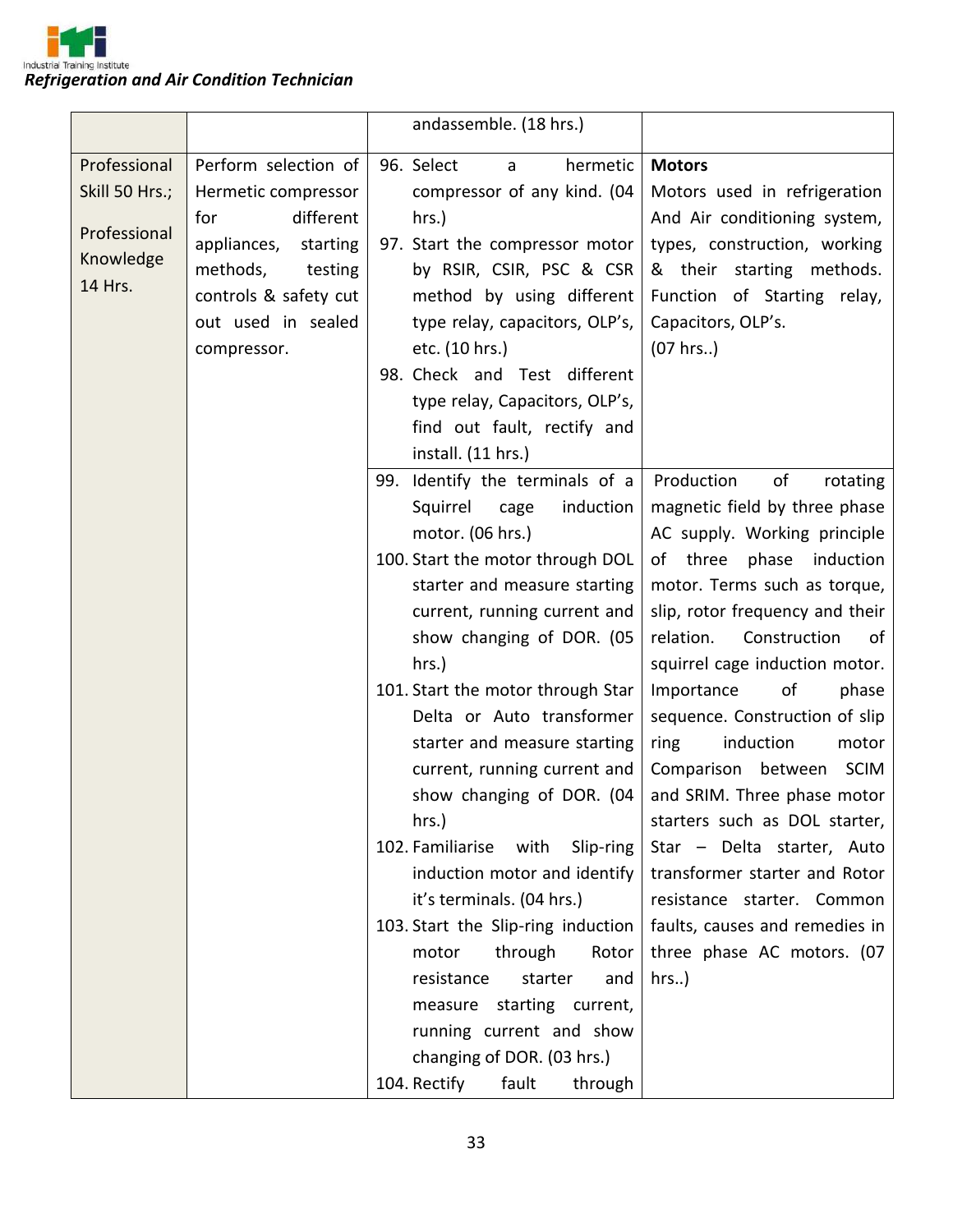

|                                                                        |                                                                                                                                         | insulation<br>test, continuity                                                                                                                                                                                                                                                                                                                                                                                                                                                                                       |                                                                                                                                                                                                                                                                                                                                       |
|------------------------------------------------------------------------|-----------------------------------------------------------------------------------------------------------------------------------------|----------------------------------------------------------------------------------------------------------------------------------------------------------------------------------------------------------------------------------------------------------------------------------------------------------------------------------------------------------------------------------------------------------------------------------------------------------------------------------------------------------------------|---------------------------------------------------------------------------------------------------------------------------------------------------------------------------------------------------------------------------------------------------------------------------------------------------------------------------------------|
|                                                                        |                                                                                                                                         | test, open circuit test and                                                                                                                                                                                                                                                                                                                                                                                                                                                                                          |                                                                                                                                                                                                                                                                                                                                       |
|                                                                        |                                                                                                                                         | short circuit test. (03 hrs.)                                                                                                                                                                                                                                                                                                                                                                                                                                                                                        |                                                                                                                                                                                                                                                                                                                                       |
| Professional<br>Skill 25 Hrs.;<br>Professional<br>Knowledge<br>07 Hrs. | Identify<br>the<br>components<br>of<br>control system<br>of<br>AC<br>Inverter<br>and<br>of<br>wiring<br>control<br>system.              | 105. Explain control circuit of<br>variable<br>speed<br>air<br>conditioners (Inverter ACs).<br>(08 hrs.)<br>106. Identify<br>components<br>of<br>control system of Inverter<br>ACs including printed circuit<br>board (PCB) NTC, PTC e.g.<br>Power PCB, Filter PCB, Heat<br>sink reactor. (08 hrs.)<br>107. Wiring of the control system.                                                                                                                                                                            | Working principle of inverter<br>technology, advantages<br>of<br>variable speed technology<br>over fixed speed. Working<br>principle of control system for<br>Air<br>Conditioners<br>inverter<br>(ACs). Printed circuit board<br>(PCB), including power PCB,<br>filter PCB, heat sink<br>and<br>reactor. Wiring diagram.<br>(07 hrs.) |
|                                                                        |                                                                                                                                         | $(09$ hrs.)                                                                                                                                                                                                                                                                                                                                                                                                                                                                                                          |                                                                                                                                                                                                                                                                                                                                       |
| Professional                                                           | Perform servicing &                                                                                                                     | different<br>108. Familiarise with                                                                                                                                                                                                                                                                                                                                                                                                                                                                                   | <b>Condenser</b>                                                                                                                                                                                                                                                                                                                      |
| Skill 75 Hrs.;                                                         | de-scaling<br>of                                                                                                                        | types of condensers used in                                                                                                                                                                                                                                                                                                                                                                                                                                                                                          | Function of condenser, types,                                                                                                                                                                                                                                                                                                         |
| Professional<br>Knowledge<br>21 Hrs.                                   | condenser (internals<br>&externals) used in<br>different appliances.                                                                    | refrigerators, Bottle coolers,<br>visible<br>coolers,<br>deep<br>freezers, Window and Split<br>AC. (05 hrs.)                                                                                                                                                                                                                                                                                                                                                                                                         | Construction of air-cooled<br>condenser. Effect of chocked<br>condenser. Advantages, de<br>scaling<br>of<br>air-cooled                                                                                                                                                                                                                |
|                                                                        | Perform<br>Fitting &<br>adjustment of drier,<br>filter &<br>refrigerant<br>controls<br>used<br>in<br>different<br>refrigeration system. | 109. Clean, flush, service and leak<br>test different type of air-<br>cooled condensers, micro<br>condensers.<br>channel<br>Remove dust from fins in air<br>cooled condenser, micro<br>condensers.<br>channel<br>(10)<br>hrs.)<br>110. Identify with different types<br>of water-cooled condensers<br>like Shell and Tube type,<br>Tube within tube type, shell,<br>coil & evaporative type, etc.<br>(04 hrs.)<br>111. Identify<br>different<br>items<br>necessary for de-scaling like<br>diluted Hcl, Pump & motor, | Effects<br>condenser.<br>of<br>air<br>fouling and bypass air in<br>condenser.<br><b>Types</b><br>of<br>water-cooled<br>condenser, application, and<br>advantages. Liquid receiver,<br>down,<br>application,<br>pump<br>types, function and working.<br>Description of water-cooled<br>condenser.<br><b>Drier</b>                      |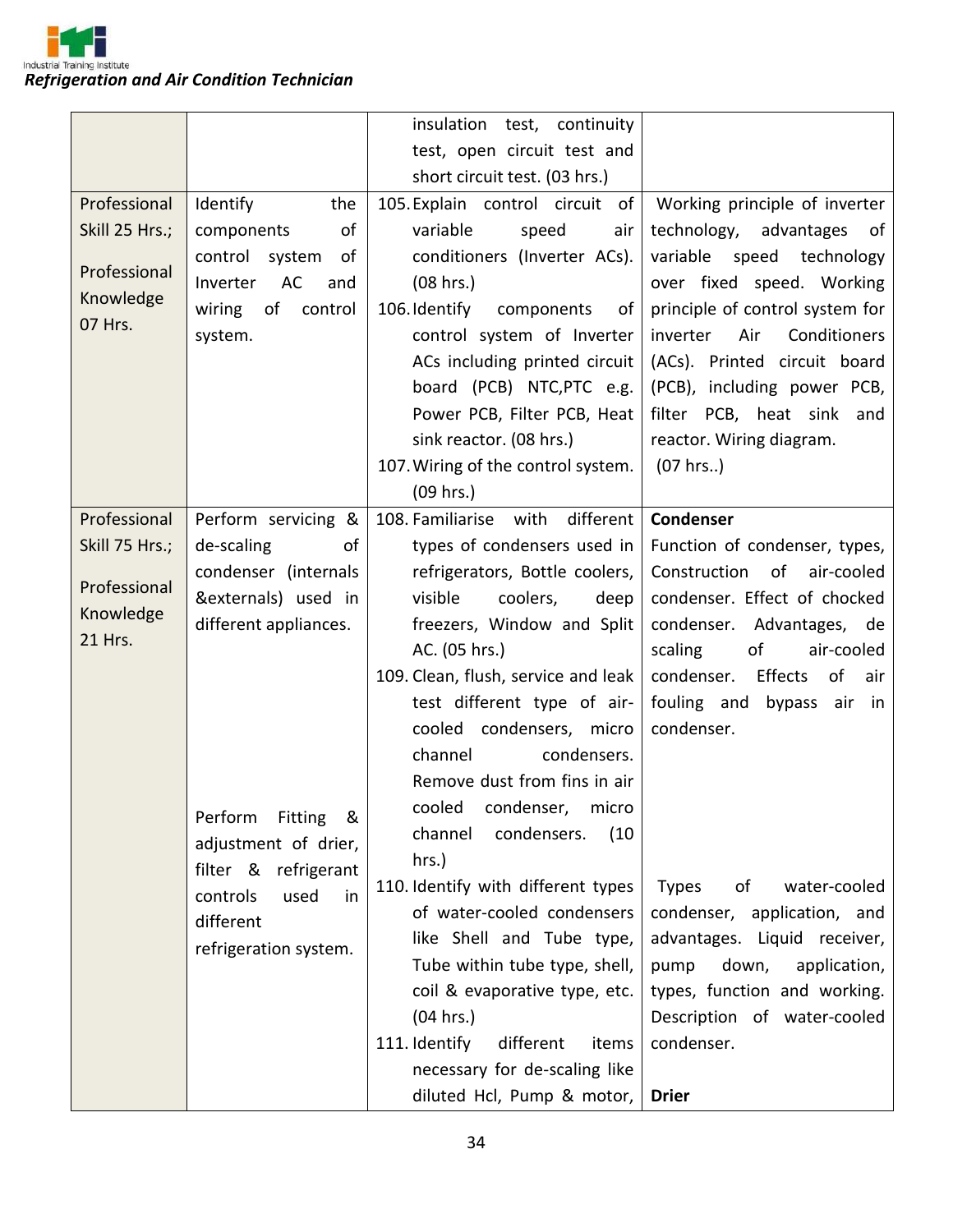

|                |                         | hose, etc. (04 hrs.)                 | Function of drier, types,      |
|----------------|-------------------------|--------------------------------------|--------------------------------|
|                |                         | 112. Dilute acid<br>and<br>water     | application and its advantage. |
|                |                         | according to amount of               | Description of desicants.(14   |
|                |                         | scaling and perform de-              | $hrs.$ )                       |
|                |                         | scaling. (04 hrs.)                   |                                |
|                |                         | 113. Fit the pump motor with         |                                |
|                |                         | condenser and start. Take            |                                |
|                |                         | safety<br>measure<br>on              |                                |
|                |                         | concentration of acid which          |                                |
|                |                         | may damage tube. (10 hrs.)           |                                |
|                |                         | 114. Identify drier and capillary    |                                |
|                |                         | tube used<br>different<br>in         |                                |
|                |                         | cooling machines. (03 hrs.)          |                                |
|                |                         | 115. Replace drier and capillary     |                                |
|                |                         | tube at the time of gas              |                                |
|                |                         | charging<br>according<br>to          |                                |
|                |                         | manufacturer's<br>direction.         |                                |
|                |                         | (10 hrs.)                            |                                |
|                |                         | 116. Install different diameter      | <b>Expansion Valve</b>         |
|                |                         | capillary tube<br>used<br>in         | Expansion valve<br>used<br>in  |
|                |                         | different type of cooling            | domestic refrigeration and air |
|                |                         | machines. (08 hrs.)                  |                                |
|                |                         |                                      | conditioning<br>systems.       |
|                |                         | 117. Install with different types of | Capillaries, Automatic and     |
|                |                         | expansion valves used in             | Thermostatic Ex. Valves, and   |
|                |                         | small cooling machines and           | electronic<br>expansion        |
|                |                         | central plant like Automatic         | valves.(07 hrs)                |
|                |                         | expansion valve,                     |                                |
|                |                         | Thermostatic<br>expansion            |                                |
|                |                         | valve, hand expansion valve,         |                                |
|                |                         | electronic expansion<br>and          |                                |
|                |                         | valves, etc. (12 hrs.)               |                                |
|                |                         | 118. Test<br>and<br>adjust<br>the    |                                |
|                |                         | expansion valves fitted with         |                                |
|                |                         | machines. (05 hrs.)                  |                                |
| Professional   | Perform servicing of    | 119. Identify and service different  | Evaporator                     |
| Skill 25 Hrs.; | different evaporator    | types of evaporators like            | Working principle, Function,   |
|                |                         |                                      |                                |
| Professional   | different<br>used<br>in | plate and tube type, Fin and         | types of evaporators used in   |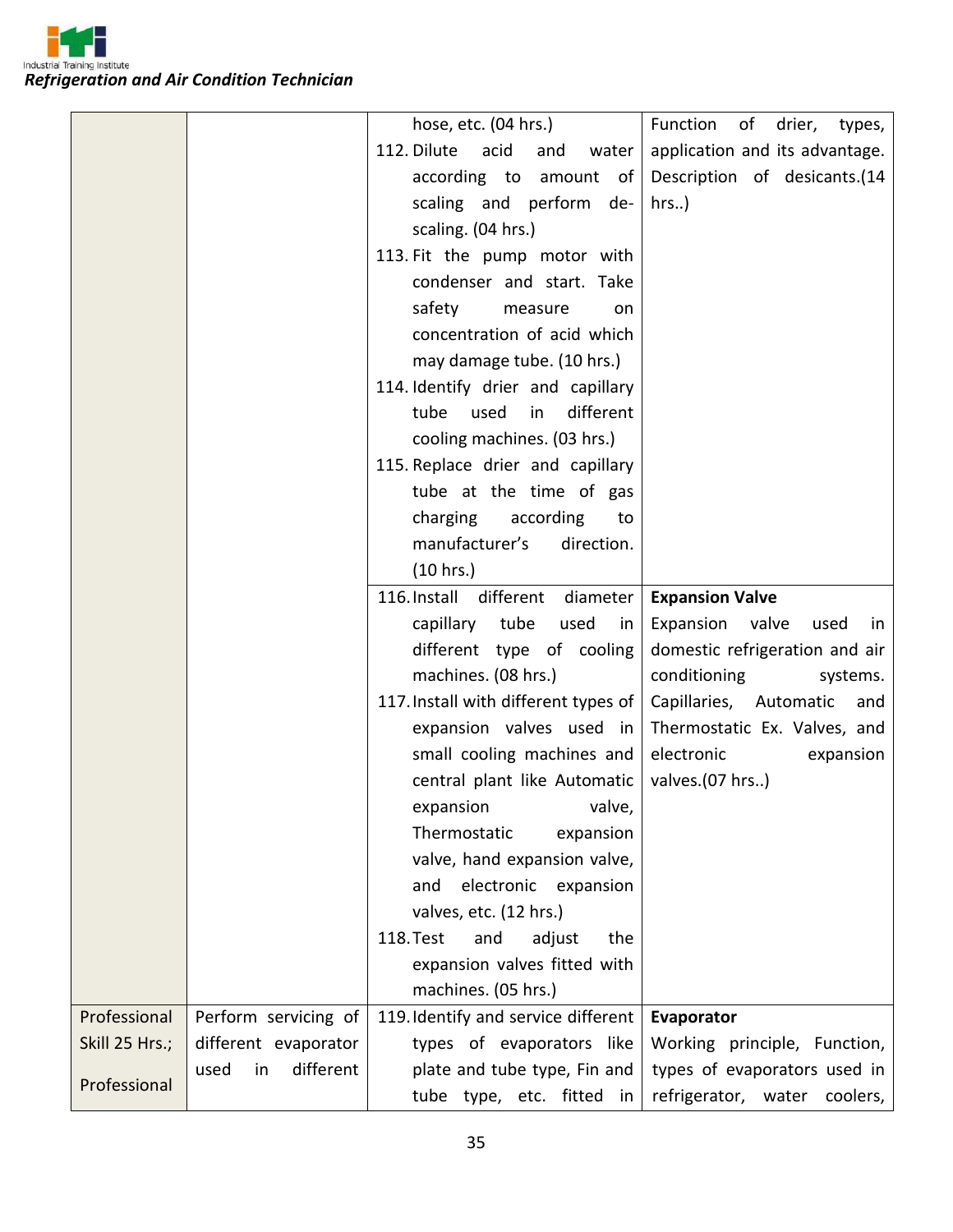

| Knowledge      | appliances.             | refrigerators, Bottle coolers,                                    | bottle coolers, window and                               |
|----------------|-------------------------|-------------------------------------------------------------------|----------------------------------------------------------|
| 07 Hrs.        |                         | water cooler, Window and                                          | split A.C, Super heating in                              |
|                |                         | split AC. (08 hrs.)                                               | evaporators,<br>Function<br>οf                           |
|                |                         | 120. Perform leak test, flush to                                  | accumulator<br>and<br>types.                             |
|                |                         | remove oil by dry nitrogen.                                       | Methods of defrosting. (07                               |
|                |                         | (08 hrs.)                                                         | $hrs.$ )                                                 |
|                |                         | 121. Demonstrate different type                                   |                                                          |
|                |                         | of defrosting in different                                        |                                                          |
|                |                         | machines. (09 hrs.)                                               |                                                          |
| Professional   | Carry out Recovery      | 122. Identify and explain different                               | Refrigerant                                              |
| Skill 25 Hrs.; | Recycling<br>and<br>of  | colour code of different type                                     | Classification of refrigerants,                          |
|                | Refrigerant<br>used,    | cylinder<br>refrigerant<br>like                                   | nomenclature of refrigerants                             |
| Professional   | alternative of CFC,     | HCFCs (HCFC-22, HCFC-123).                                        | including chemical name and                              |
| Knowledge      | <b>HFC</b><br>re-cover, | HFCs (HFC-134a, HFC-32, R-                                        | formulas,<br>hydro                                       |
| 07 Hrs.        | transfer & handing      | 410A, R-407C and R-404A)                                          | chlorofluorocarbons (HCFCs),                             |
|                | of gas cylinders.       | low-Global Warming<br>and                                         | hydro fluorocarbons (HFCs)                               |
|                |                         | Potential (GWP) refrigerants                                      | fluoroolefins<br>hydro<br>and                            |
|                |                         | like ammonia, R-290, HFC-                                         | (HFOs), blends of HFCs and                               |
|                |                         | 32, blends of HFCs (R-410A,                                       | blends of HFCs/HFOs. Climatic                            |
|                |                         | R-404A, R-407C etc.) and                                          | refrigerants:<br>impact<br>of                            |
|                |                         | hydro fluoroolefins (HFOs:                                        | Stratospheric ozone depletion,                           |
|                |                         | HFO-1234yf,<br>HFO-1234ze,                                        | global warming, mechanism of                             |
|                |                         | HFO-1233zd, HFO-1336mz),                                          | ozone depletion; the Montreal                            |
|                |                         | blends of HFCs and HFOs.                                          | Protocol phase-out schedule                              |
|                |                         | (04 hrs.)                                                         | of<br>depleting<br>ozone                                 |
|                |                         | 123. Identify unknown refrigerant   refrigerants (HCFCs) and high |                                                          |
|                |                         |                                                                   | by its idle pressure using   global warming refrigerants |
|                |                         | head pressure gauge. (04                                          | (HFCs). Brief introduction of                            |
|                |                         | hrs.)                                                             | Ozone Depleting Substances                               |
|                |                         | 124. Recover refrigerant from a                                   | (Regulation<br>and<br>Control)                           |
|                |                         | faulty machine. (06 hrs.)                                         | 2000<br>Rules,<br>and<br>its                             |
|                |                         | 125. Transfer<br>$\sqrt{2}$<br>Recycle                            | amendments. Introduction of                              |
|                |                         | refrigerant from one cylinder                                     | properties of<br>refrigerants;                           |
|                |                         | to another using ice. (06                                         | environment<br>related                                   |
|                |                         | hrs.)                                                             | properties: Ozone Depleting                              |
|                |                         | 126. Measure<br>pressure-                                         | Potential (ODP), GWP; ODP                                |
|                |                         | temperature of refrigerants                                       | <b>GWP</b><br>of<br>and<br>various                       |
|                |                         | including<br>$HCFC-22,$                                           | refrigerants, thermo chemical                            |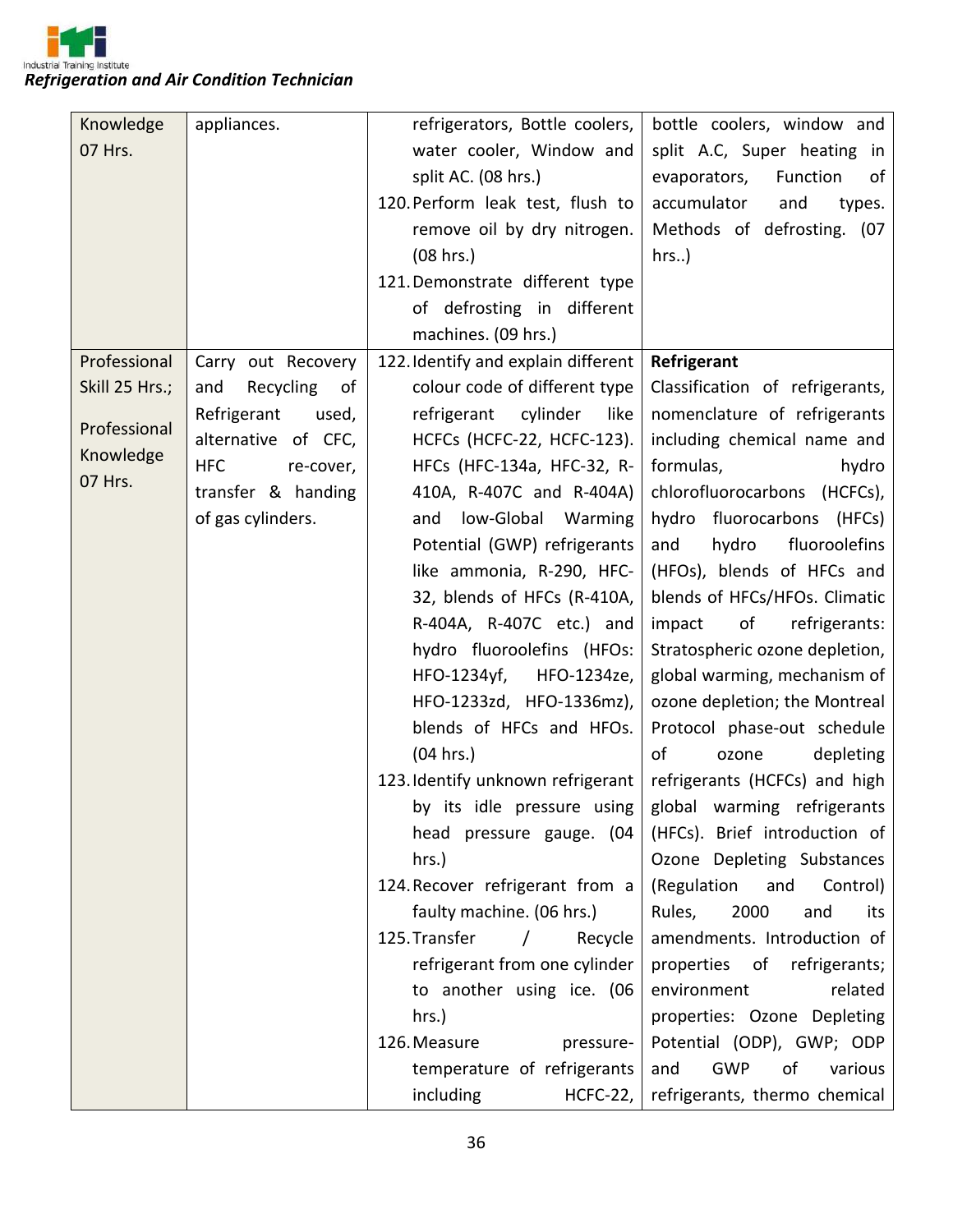

|                |                         | ammonia, R-290,<br><b>HFC-32,</b>   | properties: flammability and           |
|----------------|-------------------------|-------------------------------------|----------------------------------------|
|                |                         | HFC-134a, R-404A, R-407C            | toxicity of refrigerants, lower        |
|                |                         | and R-410A, HFOs. Identify          | flammability limit (LFL) and           |
|                |                         | flammability and toxicity of        | upper flammability limit of A3         |
|                |                         | A3 and A2L of refrigerants.         | and A2L refrigerants. Thermo           |
|                |                         | (05 hrs.)                           | physical properties: pressure          |
|                |                         |                                     | different<br>of<br>temperature         |
|                |                         |                                     | refrigerants.(07 hrs)                  |
| Professional   | Carry out Recovery      | 127. Demonstrate safe handling      | Safe<br>handling<br>of                 |
| Skill 25 Hrs.; | Recycling<br>and<br>of  | of refrigeration cylinders. (04     | flammable refrigerants.                |
|                | Refrigerant<br>used,    | hrs.)                               | Refrigerant<br>leak<br>detection       |
| Professional   | alternative<br>of CFC,  | 128. Demonstrate<br>handling<br>of  | methods,<br>evacuation<br>and          |
| Knowledge      | <b>HFC</b><br>re-cover, | cylinder valves. (03 hrs.)          | charging<br>of<br>refrigerant,         |
| 07 Hrs.        | transfer & handing of   |                                     | glides<br>temperature<br>of            |
|                | gas cylinders.          | 129. Good<br>servicing<br>practices | refrigerant blends, procedure          |
|                |                         | onTest leak, evacuation and         | of charging of refrigerant             |
|                |                         | refrigerant<br>charge<br>in         | blends especially the zeotropic        |
|                | Retrofit<br>CFC/HFC     | refrigerator by weight<br>in        | blends, hydrocarbon blends,            |
|                | machine with ozone      | capillary system. (10 hrs.)         | HFC blends (R-404A, R-407C,            |
|                | friendly<br>refrigerant | 130. Recover CFC by recovery        | blends<br>R-410A)<br>and<br>of         |
|                | understanding<br>with   | pump and cylinder on CFC            | HFC/HFO.                               |
|                | of the compatibility.   | filled domestic refrigerator.       |                                        |
|                |                         | (08 hrs.)                           | Retrofitting                           |
|                |                         |                                     | Changes of components &                |
|                |                         |                                     | practices while<br>retrofitting        |
|                |                         |                                     | appliances<br><b>CFC</b><br>with<br>HC |
|                |                         |                                     | Refrigerants. Properties of HCs        |
|                |                         |                                     | (07 hrs.)                              |
| Professional   | Pack<br>thermal         | 131. Flush the system with dry      | <b>Thermal Insulation</b>              |
| Skill 25 Hrs.; | insulation              | nitrogen.<br>Evacuate<br>and        | Function,<br>types,                    |
|                | andprevent<br>cooling   | charge hydrocarbons.<br>(05)        | thermodynamic properties of            |
| Professional   | leakage.                | hrs.)                               | heat insulation materials used         |
| Knowledge      |                         | 132. Test<br>sealed<br>Use<br>and   | refrigeration<br>and<br>Air<br>in      |
| 07 Hrs.        |                         | component (Electrical) like         | Conditioning<br>systems.               |
|                |                         | thermostat, relay, overload         | Introduction of polyols and            |
|                |                         | protector etc. (05 hrs.)            | foam blowing agents (HCFC-             |
|                |                         |                                     | 141b, cyclopentane, water,             |
|                |                         | 133. Identify<br>insulating<br>foam | C02, methyl formate, HFO-              |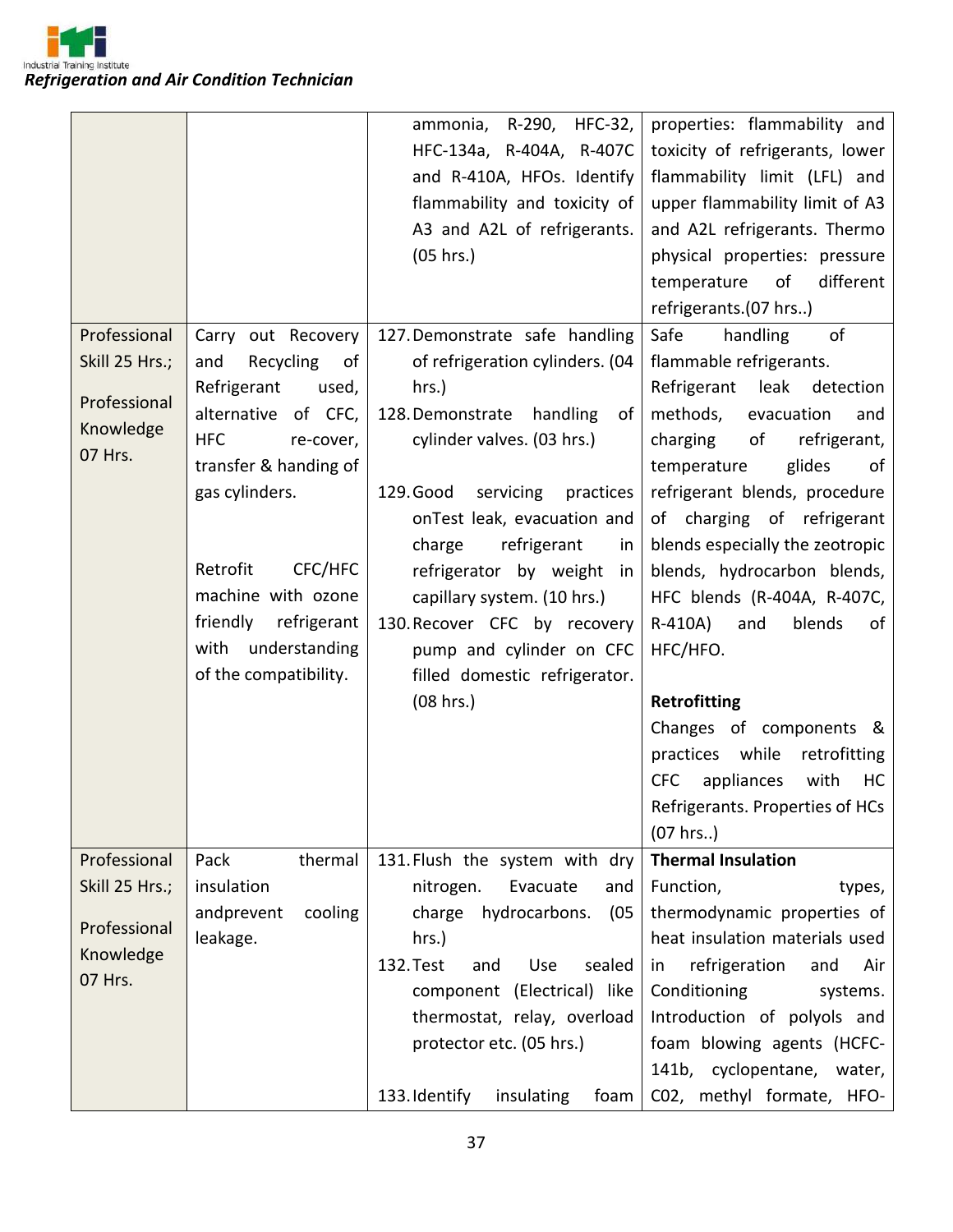

|                |                         | (polyurethane<br>rigid             | 1233zd (E), HFO-1336mzz (Z)).      |
|----------------|-------------------------|------------------------------------|------------------------------------|
|                |                         | foam and polystyrene). (02         | (07 hrs.)                          |
|                |                         | hrs.)                              |                                    |
|                |                         | 134. Fill with insulation material |                                    |
|                |                         | like PUF and glass wool. (07       |                                    |
|                |                         | hrs.)                              |                                    |
|                |                         | 135. Pack insulation inside door   |                                    |
|                |                         | panel and adjust gasket to         |                                    |
|                |                         | prevent air leak. (06 hrs.)        |                                    |
| Professional   | Installwindow<br>AC,    | 136. Acquainting with electrical   | <b>Window Air Conditioner</b>      |
| Skill 50 Hrs.; | Electrical<br>&<br>test | and mechanical components          | Study of construction and          |
|                | electronics             | window<br>used<br>in<br>air-       | working principle of window        |
| Professional   | components & Fault      | conditioner. (05 hrs.)             | its components;<br>AC<br>and       |
| Knowledge      | diagnosis & remedial    | 137. Acquainting with electrical   | electrical controls and wiring.    |
| 14 Hrs.        | measures.               | components like selector           | Installation, troubleshooting      |
|                |                         | switch, thermostat switch,         | and servicing.                     |
|                |                         |                                    |                                    |
|                |                         | starting<br>relay,<br>capacitor,   | Energy Efficiency Ratio (EER) -    |
|                |                         | running capacitor, overload        | Energy-efficiency labeling on      |
|                |                         | protector, remote and PCB          | ACs.(07 hrs)                       |
|                |                         | control, etc. (06 hrs.)            |                                    |
|                |                         | 138. Demonstrate working<br>of     |                                    |
|                |                         | mechanical components like         |                                    |
|                |                         | condenser,<br>compressor           |                                    |
|                |                         | expansion valve (capillary)        |                                    |
|                |                         | and evaporator. (05 hrs.)          |                                    |
|                |                         | 139. Trouble<br>shooting,          |                                    |
|                |                         | installation, tracing wiring       |                                    |
|                |                         | circuit. (4 hrs)                   |                                    |
|                |                         | 140. Leak testing, evacuation and  |                                    |
|                |                         | gas charging. (05 hrs.)            |                                    |
|                |                         | 141. Hands<br>practice<br>on<br>on | <b>Installation of Window AC</b>   |
|                |                         | installation of window AC          | Advantages<br>οf<br>proper         |
|                |                         | following<br>step<br>by<br>step    | installation of window AC with     |
|                |                         | procedure. (08 hrs.)               | emphasis<br>proper<br>on           |
|                |                         | 142. Install gauge manifold in the | functioning and avoidance of       |
|                |                         | system. (04 hrs.)                  | leakage<br>of<br>refrigerant.      |
|                |                         | 143. Show discharge pressure and   | Selection<br>of<br>installation    |
|                |                         | sanction<br>pressure<br>during     | location<br>considering<br>safety, |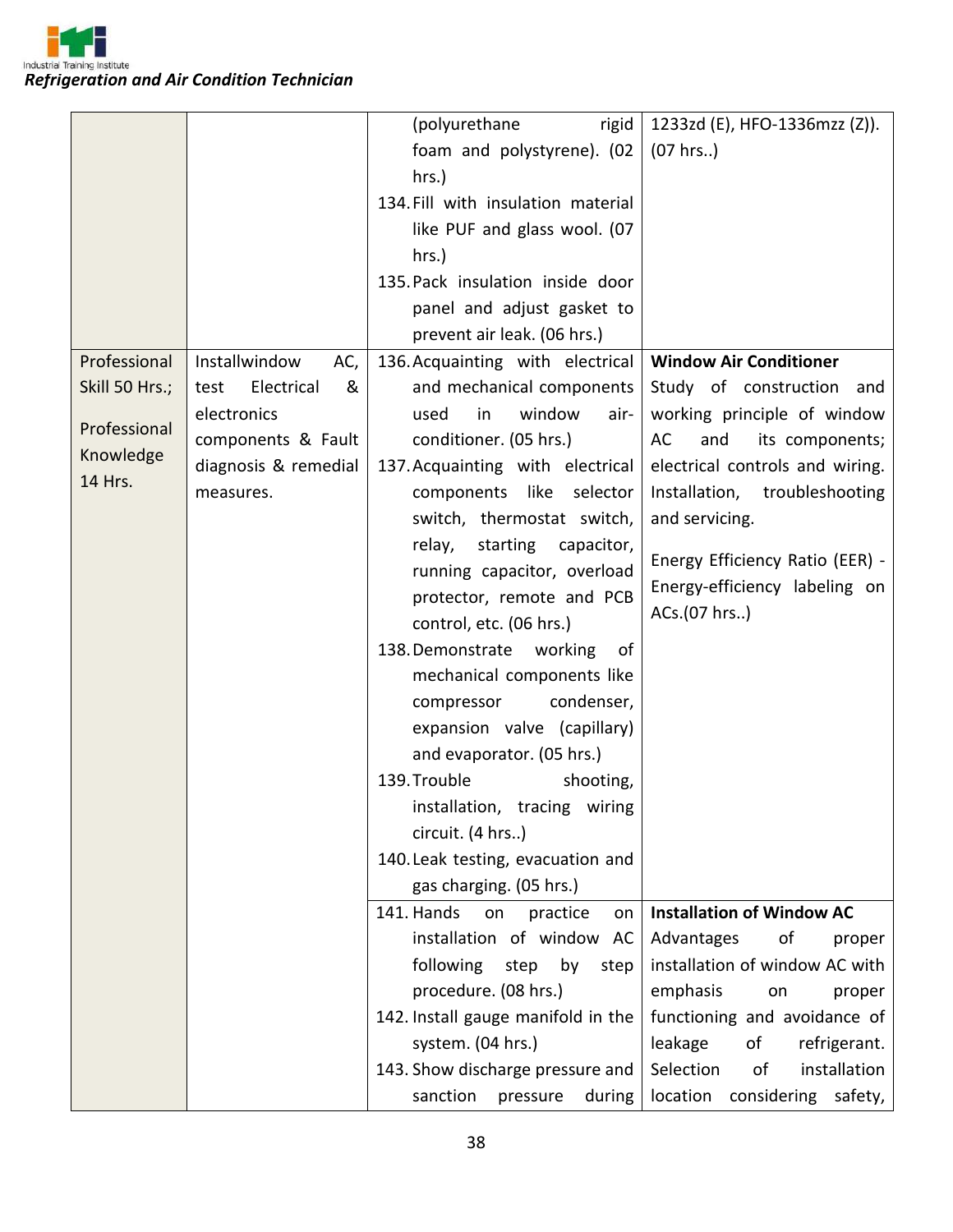

|                     |                          | running time. (07 hrs.)            | exclusive availability of power                             |
|---------------------|--------------------------|------------------------------------|-------------------------------------------------------------|
|                     |                          | 144. Check<br>performance<br>of    | point and obstruction-free air                              |
|                     |                          | different<br>parameters<br>i.e.    | flow from condenser. Step by                                |
|                     |                          | pressure, temperature, pull        | step procedure for proper                                   |
|                     |                          | down time, air flow and            | installation,<br>and<br>proper                              |
|                     |                          | current drawn. (06 hrs.)           | inclination<br>of AC<br>cabinet                             |
|                     |                          |                                    | for<br>backward/<br>outward                                 |
|                     |                          |                                    | drainage of condensate.(07                                  |
|                     |                          |                                    | $hrs.$ )                                                    |
| Professional        | Perform servicing of     | <b>Split AC</b>                    | <b>Split AC</b>                                             |
| <b>Skill</b><br>100 | electrical& electronic   | 145. Identify various components   | Construction<br>working<br>and                              |
| Hrs.;               | control,<br>test,        | of split AC like mounted,          | principle,<br>types,                                        |
|                     | Installation,<br>wiring, | floor and ceiling mounted,         | troubleshooting&<br>care<br>and                             |
|                     | fault<br>finding<br>&    | duct able and multi split AC.      | maintenance.                                                |
| Professional        | remedial<br>measures     | (04hrs.)                           | <b>Energy Efficiency Ratio (EER) -</b>                      |
| Knowledge           | of different split AC.   | 146. Identify electrical circuits. |                                                             |
| 28Hrs.              |                          | (04hrs.)                           | Energy-efficiency labeling on                               |
|                     |                          | 147. Test different components     | ACs.                                                        |
|                     |                          | and fault finding. (03 hrs.)       | Advantages<br>of<br>proper                                  |
|                     |                          | 148. Leak testing of the system,   | installation with emphasis on                               |
|                     |                          | evacuation and gas charging.       | functioning<br>proper<br>and                                |
|                     |                          | (03hrs.)                           | avoidance<br>of<br>leakage<br>of                            |
|                     |                          | 149. Hands<br>practice<br>on<br>on | Selection<br>refrigerant.<br>of                             |
|                     |                          | Installation<br>and<br>trouble     | location of indoor and outdoor                              |
|                     |                          | shooting. (06hrs.)                 | units<br>ensuring<br>minimum<br>distance between the units, |
|                     |                          |                                    | flammable<br>from<br>away                                   |
|                     |                          |                                    | materials, if any, good air flow                            |
|                     |                          |                                    | within the cooling space as                                 |
|                     |                          |                                    | well as over the condenser.                                 |
|                     |                          |                                    | Locate power supply point                                   |
|                     |                          |                                    | considering<br>safety<br>and                                |
|                     |                          |                                    | exclusiveness. Step by step                                 |
|                     |                          |                                    | procedure forinstallation both                              |
|                     |                          |                                    | for indoor and outdoor unit.                                |
|                     |                          |                                    | Ensure convenient access for                                |
|                     |                          |                                    | drainage of condensate from                                 |
|                     |                          |                                    | the cooling coil.                                           |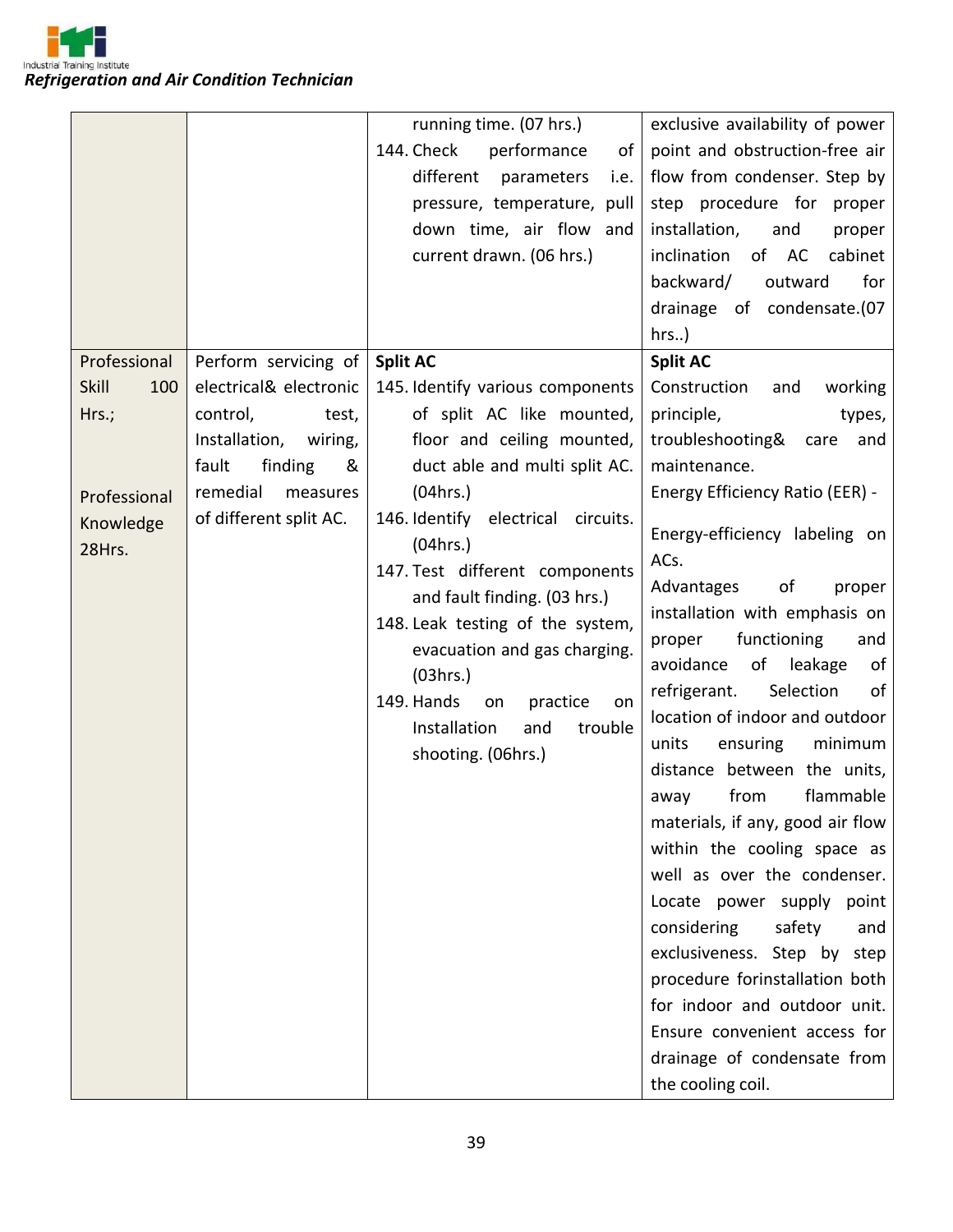

|  | 150. Same as Split ACin the case | <b>Split AC (Wall Mounted)</b>         |
|--|----------------------------------|----------------------------------------|
|  | of wall mounted split AC.        | Construction<br>and<br>working         |
|  | (16hrs.)                         | trouble<br>principle,<br>types,        |
|  |                                  | shooting.<br>Description<br>0f         |
|  |                                  | electrical components used in          |
|  |                                  | split A.C. Study the wiring            |
|  |                                  | circuit.                               |
|  | 151. Same as Split ACin the case | (floor,<br><b>Ceiling</b><br>SPLIT A.C |
|  | of floor, Ceiling / Cassette     | /Cassette mounted Split A.C)           |
|  | mounted Split AC. (16hrs.)       | Construction<br>and<br>working         |
|  |                                  | trouble<br>principle,<br>types,        |
|  |                                  | shooting.<br>Description<br>of         |
|  |                                  | electrical components used in          |
|  |                                  | split A.C. Study the wiring            |
|  |                                  | circuit.                               |
|  | 152. Same as Split ACin the case | <b>SPLIT A.C (Ducted)</b>              |
|  | of Ductable split AC. (16hrs.)   | Study of the Duct able split           |
|  |                                  | AC, its Construction and               |
|  |                                  | working<br>principle,<br>types,        |
|  |                                  | trouble shooting.                      |
|  |                                  | Description<br>of<br>electrical        |
|  |                                  | components used in split               |
|  |                                  | A.C. Study the wiring circuit.         |
|  | 153. Same as Split ACin the case | <b>MULTI SPLIT A.C</b>                 |
|  | of Multi Split AC. (16hrs.)      | Study the construction and             |
|  |                                  | working, various components,           |
|  |                                  | electrical circuits, testing           |
|  |                                  | components, fault detection,           |
|  |                                  | leak testing, evacuation, gas          |
|  |                                  | charging, Installation, trouble        |
|  |                                  | shooting.                              |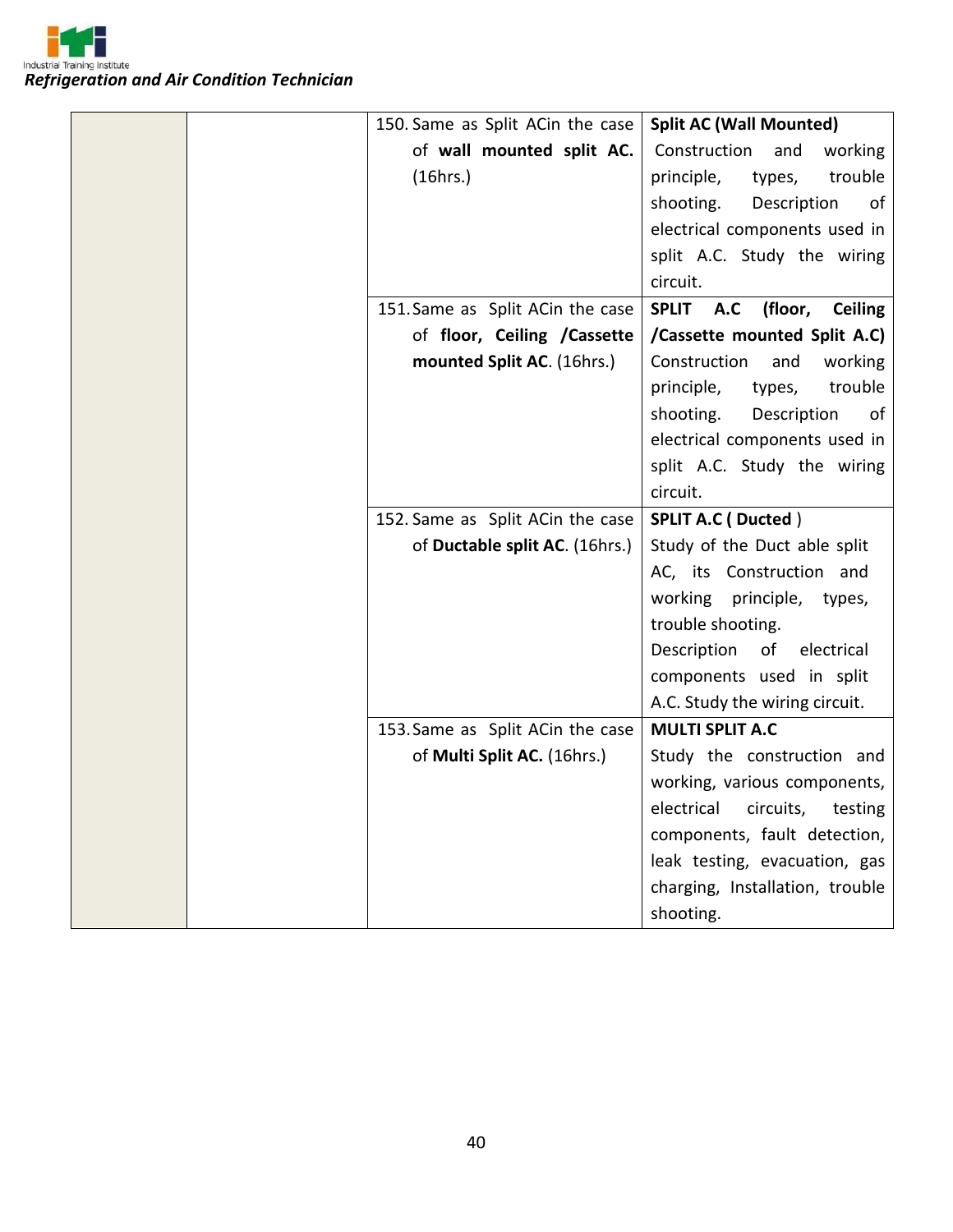

|                |                      | 154. Same as Split ACin the case    | <b>INVERTER SPLIT A.C.</b>                                                                                                                  |
|----------------|----------------------|-------------------------------------|---------------------------------------------------------------------------------------------------------------------------------------------|
|                |                      | of Inverter Split AC. (16hrs.)      | Study of construction and                                                                                                                   |
|                |                      |                                     | working principle of inverter                                                                                                               |
|                |                      |                                     | and<br>AC<br>its components,                                                                                                                |
|                |                      |                                     | electrical circuit and controls,                                                                                                            |
|                |                      |                                     | installation, servicing, trouble                                                                                                            |
|                |                      |                                     | shooting, fault detection, leak                                                                                                             |
|                |                      |                                     | testing and gas charging.                                                                                                                   |
|                |                      |                                     | Concept of Indian Seasonal                                                                                                                  |
|                |                      |                                     | Energy Efficiency Ratio ISEER).                                                                                                             |
|                |                      |                                     | Energy Efficiency leveling on                                                                                                               |
|                |                      |                                     | inverter AC.(28hrs)                                                                                                                         |
| Professional   | Perform servicing of | 155. Identify various mechanical    | <b>CAR AIR CONDITIONING</b>                                                                                                                 |
| Skill 25 Hrs.; | AC.<br>Fault<br>car  | components used in car AC.          | Study various components,                                                                                                                   |
|                | diagnosis & remedial | (02 hrs.)                           | electrical circuits and wiring                                                                                                              |
| Professional   | measures.            | 156. Identify various electrical    | diagram, testing components,                                                                                                                |
| Knowledge      |                      | components<br>used<br>in            | fault detection, leak testing,                                                                                                              |
| 07 Hrs.        |                      | electrical circuits in car AC.      | Study<br>of the contract of the contract of the contract of the contract of the contract of the contract of the contract<br>good<br>service |
|                |                      | (02 hrs.)                           | practice,<br>evacuation,<br>gas                                                                                                             |
|                |                      | of<br>157. Testing<br>system        | charging, Installation, trouble                                                                                                             |
|                |                      | components & fault finding          | shooting, Magnetic clutch                                                                                                                   |
|                |                      | (03 hrs.)                           | operation, free movement of                                                                                                                 |
|                |                      | 158. Install gauge manifold to      | flywheel (nonfunctioning of                                                                                                                 |
|                |                      | check suction and discharge         | clutch),<br>care<br>and                                                                                                                     |
|                |                      | pressure in charging time           | maintenance. (07 hrs)                                                                                                                       |
|                |                      | and running time. (04 hrs.)         |                                                                                                                                             |
|                |                      | 159. Leak testing using dry         |                                                                                                                                             |
|                |                      | nitrogen, evacuation and gas        |                                                                                                                                             |
|                |                      | charging (HFC-134a, HFO-            |                                                                                                                                             |
|                |                      | 1234yf and blends of HFCs           |                                                                                                                                             |
|                |                      | and HFOs). (04 hrs.)                |                                                                                                                                             |
|                |                      | 160. Installation<br>and<br>trouble |                                                                                                                                             |
|                |                      | shooting (03 hrs.)                  |                                                                                                                                             |
|                |                      | 161. Testing magnetic<br>clutch,    |                                                                                                                                             |
|                |                      | overhauling,<br>compressor          |                                                                                                                                             |
|                |                      | condenser cleaning and add          |                                                                                                                                             |
|                |                      | refrigerant. (05 hrs.)              |                                                                                                                                             |
|                |                      | 162. Regular maintenance.<br>(02)   |                                                                                                                                             |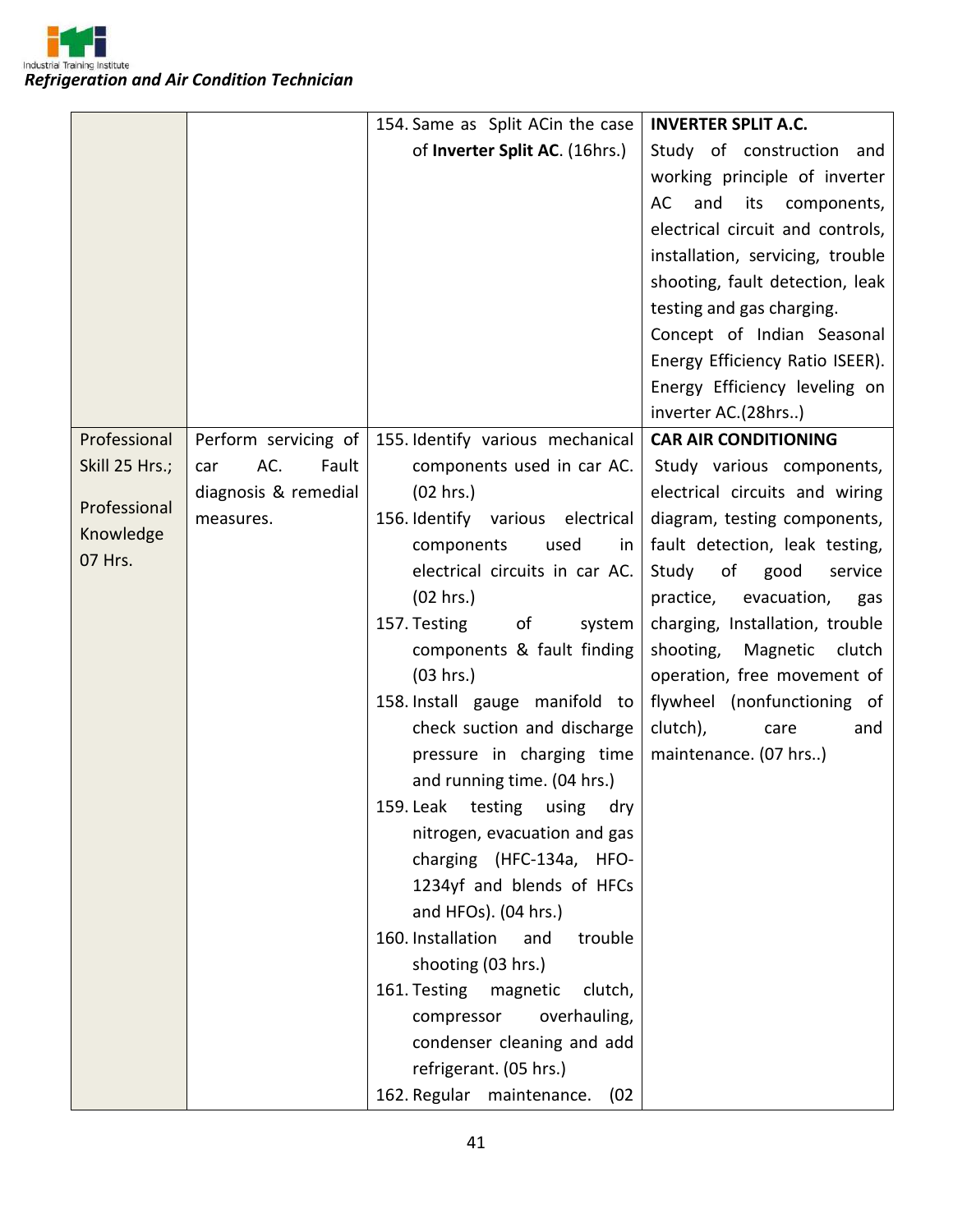

|                                   | hrs.)                            |  |  |  |
|-----------------------------------|----------------------------------|--|--|--|
| In-plant training / Project work: |                                  |  |  |  |
| <b>Broad Area:</b>                |                                  |  |  |  |
|                                   | a) Assemble a car A.C Cycle      |  |  |  |
|                                   | b) Assemble window AC / Split AC |  |  |  |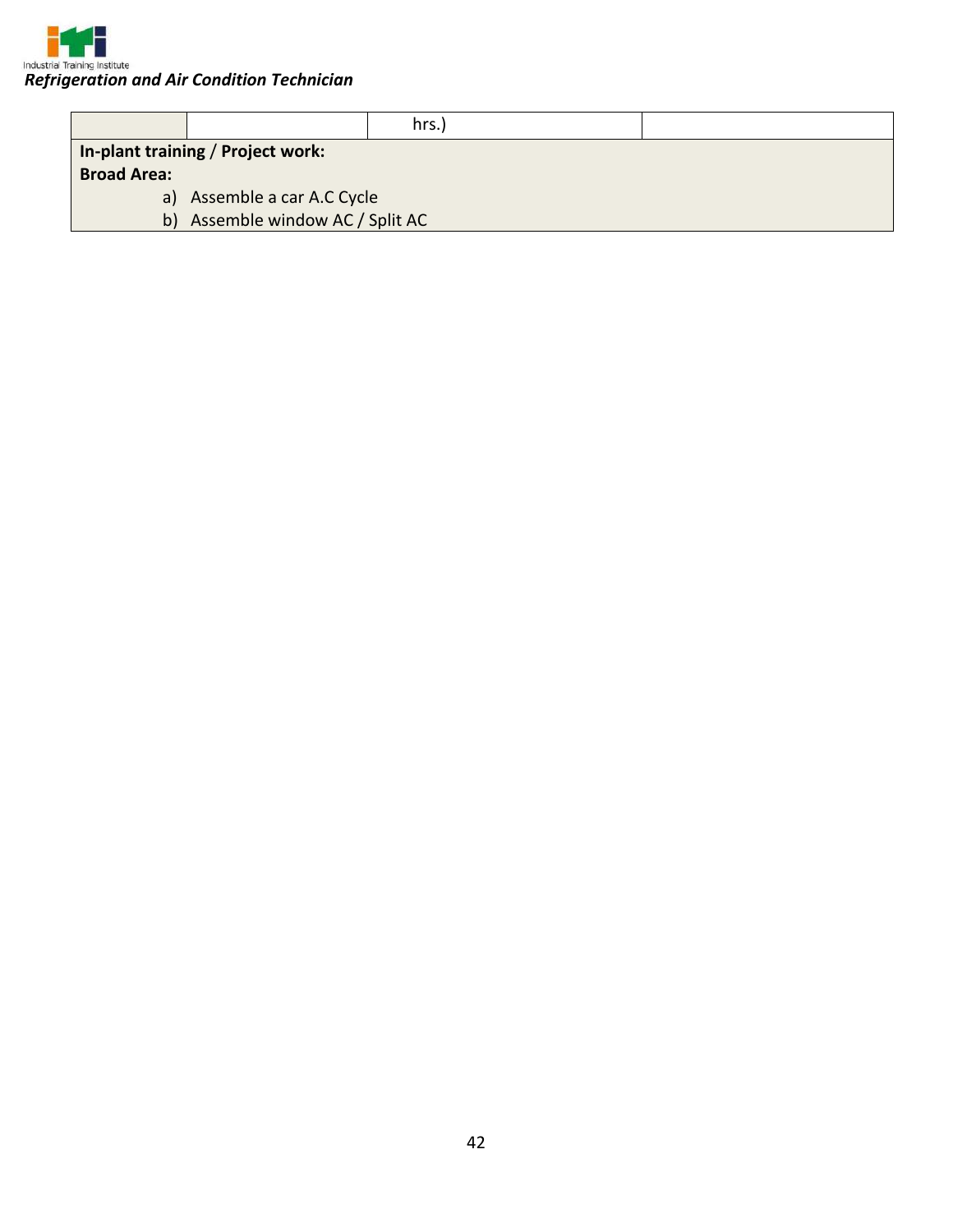| <b>SYLLABUS FOR REFRIGERATION &amp; AIR CONDITION TECHNICIAN TRADE</b> |                                                                                                                                                                                                                                                            |                                                                                                                                                                                                                                                                                                                                                                                                                                                                                                  |                                                                                                                                                                                                                                                                                                       |  |
|------------------------------------------------------------------------|------------------------------------------------------------------------------------------------------------------------------------------------------------------------------------------------------------------------------------------------------------|--------------------------------------------------------------------------------------------------------------------------------------------------------------------------------------------------------------------------------------------------------------------------------------------------------------------------------------------------------------------------------------------------------------------------------------------------------------------------------------------------|-------------------------------------------------------------------------------------------------------------------------------------------------------------------------------------------------------------------------------------------------------------------------------------------------------|--|
|                                                                        | <b>SECOND YEAR</b>                                                                                                                                                                                                                                         |                                                                                                                                                                                                                                                                                                                                                                                                                                                                                                  |                                                                                                                                                                                                                                                                                                       |  |
| <b>Duration</b>                                                        | <b>Reference Learning</b><br><b>Outcome</b>                                                                                                                                                                                                                | <b>Professional Skills</b><br>(Trade Practical)<br><b>With Indicative Hrs.</b>                                                                                                                                                                                                                                                                                                                                                                                                                   | <b>Professional Knowledge</b><br>(Trade Theory)                                                                                                                                                                                                                                                       |  |
| Professional<br>Skill 75 Hrs.;<br>Professional<br>Knowledge<br>27 Hrs. | Carry out Servicing,<br>dismantling, checking<br>different<br>parts<br>of<br>different<br>of<br>types<br>commercial<br>compressor,<br>re-<br>placing<br>worn<br>out<br>Check<br>parts,<br>lubrication<br>system.<br>check<br>Assemble<br>&<br>performance. | 163. Familiarization<br>with<br>commercial<br>type<br>reciprocating<br>compressor<br>and centrifugal compressor.<br>(02 hrs.)<br>164. Dismantling and checking of<br>compressor & accessories.<br>(10 hrs.)<br>165. Check and service valve plate<br>and<br>piston assembly. (04<br>hrs.)<br>166. Lapping valve plate, Prepare<br>gasket and refit. (05 hrs.)<br>167. Check belt tension<br>and<br>replace. (04 hrs.)                                                                            | <b>COMMERCIAL COMPRESSOR</b><br>(Fixed & Variable)<br>Function,<br>types,<br>Construction<br>working,<br>&<br>applications of compressors<br>in<br>used<br>commercial<br>refrigeration.<br>Volumetric<br>efficiency, Capacity control,<br>factor influencing volumetric<br>efficiency.<br>$(09$ hrs.) |  |
|                                                                        |                                                                                                                                                                                                                                                            | 168. Check and test lubricating<br>system. (06 hrs.)<br>169. Servicing of filter and oil<br>pump. (08 hrs.)<br>170. Checking and servicing of<br>capacity<br>control<br>οf<br>compressor. (07 hrs.)<br>171. Measure power consumption<br>of compressor with respect<br>to the evaporator/condenser<br>temperature variation. (04<br>hrs.)<br>172. Checking and servicing of<br>main end and rear<br>end<br>bearing and<br>shaft<br>seal<br>assembly. (10 hrs.)<br>173. Cutting gasket. (04 hrs.) | lubricant<br>Compressor<br>oil,<br>types, properties, types of<br>lubrication methods such as<br>splash, forced feed. (09 hrs.)<br>Study the Construction and<br>working principle of different<br>commercial<br>compressor<br>(Open<br>and Sealed type)<br>(Reciprocating,<br>centrifugal,           |  |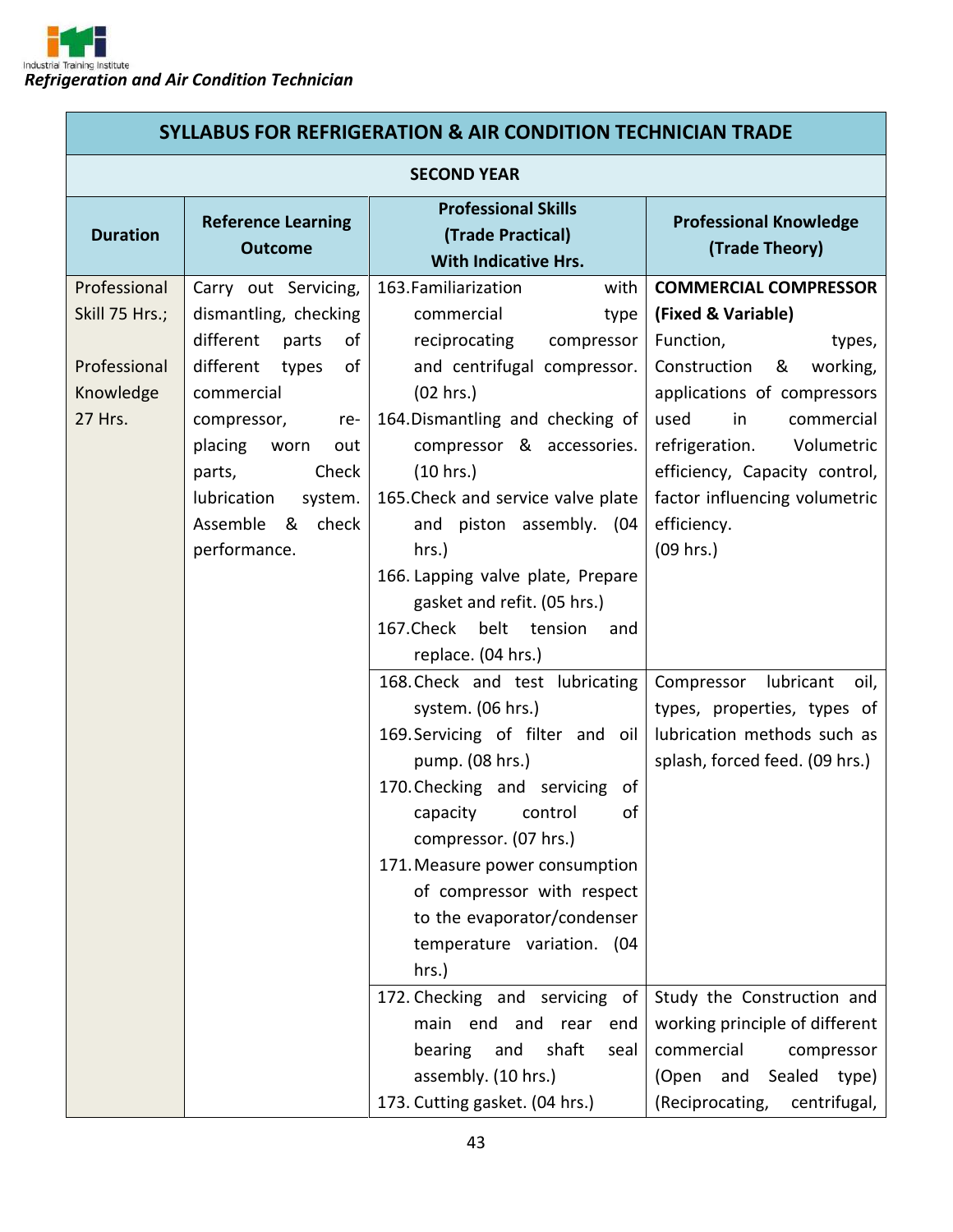

|                |                          | 174. Fitting and testing. (06 hrs.) | screw, scroll compressor).                         |
|----------------|--------------------------|-------------------------------------|----------------------------------------------------|
|                |                          | 175. Assemble compressor and        | (09 hrs.)                                          |
|                |                          | Test overall efficiency. (05        |                                                    |
|                |                          | hrs.)                               |                                                    |
| Professional   | Perform Servicing of     | 176. Servicing of water-cooled      | <b>WATER</b><br><b>COOLED</b>                      |
| Skill 50 Hrs.; | different<br>types<br>οf | condenser and receiver. (09         | <b>CONDENSER</b>                                   |
| Professional   | water-cooled             | $hrs.$ )                            | Study<br>the<br>water-cooled                       |
| Knowledge      | condenser.               | 177. Testing its performance by     | Condenser, its type<br>and                         |
| 18 Hrs.        |                          | inlet and outlet pressure and       | capacity, construction and                         |
|                |                          | temperature. (03 hrs.)              | working,<br>scaling,<br>de                         |
|                |                          | 178. Necessary repairing for tube   | application. (09 hrs.)                             |
|                |                          | leakage. (03 hrs.)                  |                                                    |
|                |                          | 179. De-scaling by diluted HCl to   |                                                    |
|                |                          | increase efficiency. (10 hrs.)      |                                                    |
|                |                          | 180. Pump down the gas for          | condenser-<br>Evaporative                          |
|                |                          | servicing<br>necessary<br>and       | Types and their function,                          |
|                |                          | repairing. (09 hrs.)                | construction and application.                      |
|                |                          | 181. Servicing<br>repairing<br>and  | receiver, function.<br>Liquid                      |
|                |                          | evaporative type condenser.         | Drier, types and application.                      |
|                |                          | (08 hrs.)                           | (09 hrs.)                                          |
|                |                          | 182. Test efficiency of condenser.  |                                                    |
|                |                          | (08 hrs.)                           |                                                    |
| Professional   | Perform servicing of     | 183. Servicing of natural draft,    | <b>COOLING TOWER</b>                               |
| Skill 25 Hrs.; | and performance test     | forced draft and induced            | Cooling<br>tower,<br>types,                        |
| Professional   | of Cooling tower.        | draft cooling tower. (08 hrs.)      | Construction,<br>capacity,                         |
| Knowledge      |                          | 184. Clean its nozzles, louvers,    | advantage & disadvantages                          |
| 09 Hrs.        |                          |                                     | sumps, strainers etc of different types of cooling |
|                |                          | thoroughly. (06 hrs.)               | tower. Efficiency, approach                        |
|                |                          | 185. Remove algae and fungi from    | and Cooling tower range.                           |
|                |                          | different parts. (05 hrs.)          | $(09$ hrs.)                                        |
|                |                          | 186. Assemble<br>and<br>test        |                                                    |
|                |                          | performance. (06 hrs.)              |                                                    |
| Professional   | Conduct<br>servicing,    | 187. Dismantle water circulating    | <b>WATER</b><br><b>TREATMENT</b>                   |
| Skill 25 Hrs.; | backwash<br>&<br>re-     | pumps. (06 hrs.)                    | Necessary, Causes of water                         |
| Professional   | generate<br>Water        | 188. Identify different parts of    | contamination<br>control<br>of                     |
| Knowledge      | treatment<br>plantof     | pump, service the impeller of       | scale deposit, corrosion and                       |
| 09 Hrs.        | circulating water.       | different types. (05 hrs.)          | algae, Water softening and                         |
|                |                          | 189. Change or repair defective     | De-scaling method,<br>pump                         |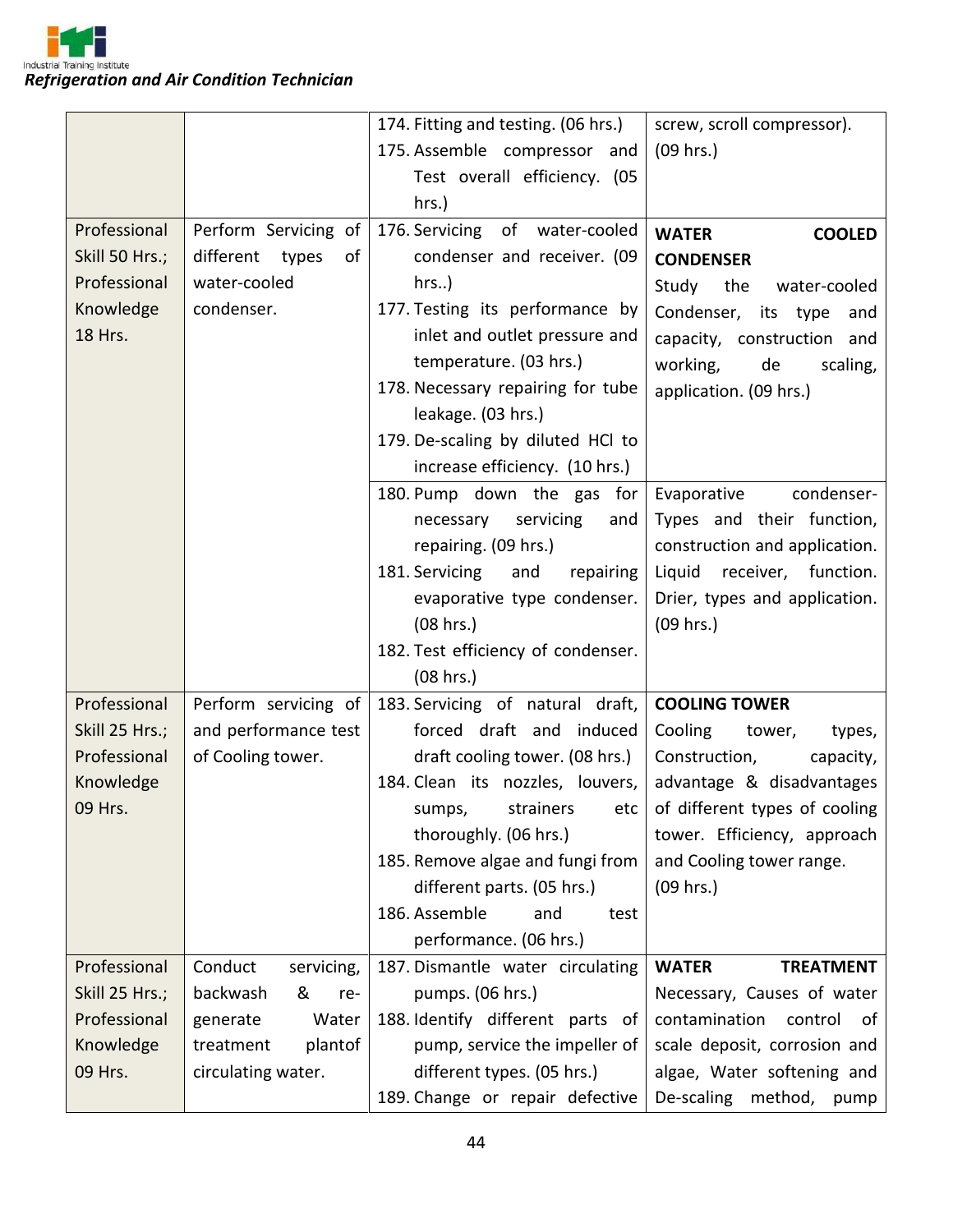

|                                                                        |                                                                                                                                | parts. (06 hrs.)                                                                                                                                                                                                                                                                                                                              | and fan used. Regenerate                                                                                                                                                                                                                                                                                                                                                                                 |
|------------------------------------------------------------------------|--------------------------------------------------------------------------------------------------------------------------------|-----------------------------------------------------------------------------------------------------------------------------------------------------------------------------------------------------------------------------------------------------------------------------------------------------------------------------------------------|----------------------------------------------------------------------------------------------------------------------------------------------------------------------------------------------------------------------------------------------------------------------------------------------------------------------------------------------------------------------------------------------------------|
|                                                                        |                                                                                                                                | 190. Assemble<br>and<br>test                                                                                                                                                                                                                                                                                                                  | and backwash.                                                                                                                                                                                                                                                                                                                                                                                            |
|                                                                        |                                                                                                                                | performance. (08 hrs.)                                                                                                                                                                                                                                                                                                                        | (09 hrs.)                                                                                                                                                                                                                                                                                                                                                                                                |
| Professional<br>Skill 50 Hrs.;<br>Professional<br>Knowledge<br>18 Hrs. | Perform<br>fitting<br>of<br>expansion<br>valve,<br>adjustment<br>of<br>refrigerant<br>flow<br>according<br>to<br>heat<br>load. | 191. Familiarize with thermostatic<br>and<br>Electronic<br>expansion<br>valve.(03 hrs.)<br>192. Installation and testing of<br>thermostatic and Electronic<br>expansion valve.(10 hrs.)<br>193. Connect<br>external<br>and<br>internal equalizer.(04 hrs.)<br>194. Show superheat adjustment<br>positioning of the sensing<br>bulb. (08 hrs.) | <b>EXPANSION VALVE</b><br><b>Types</b><br>function,<br>and<br>construction,<br>working<br>principle, & their advantage<br>&disadvantages.<br>Thermostatic<br>Expansion<br>Valves<br>(TXV),<br>Automatic<br>Expansion<br>Valves<br>$(AXV)$ ,<br>valves,<br>Float<br>fixed<br>and<br>modulating orifice controls &<br>electronic Expansion Valves,<br><b>LMC</b><br>(level<br>master<br>control).(09 hrs.) |
|                                                                        |                                                                                                                                | 195. Identify automatic expansion<br>valve.(03 hrs.)<br>196. Fitting and<br>checking<br>its<br>efficiency.(10 hrs.)<br>197. Install and fitting of high side<br>and low side float valves. (04<br>hrs.)<br>198. Checking its efficiency. (08<br>hrs.)                                                                                         | Selection of Expansion valves<br>and capillaries for various<br>Refrigeration<br>Air<br>and<br>Conditioning<br>applications.<br>(09 hrs.)                                                                                                                                                                                                                                                                |
| Professional<br>Skill 50 Hrs.;<br>Professional<br>Knowledge<br>18 Hrs. | Perform servicing of<br>evaporator & chillers.                                                                                 | 199. Identify<br>extended<br>surface<br>forced<br>air-cooled<br>evaporators.(03 hrs.)<br>200. Service air cooled evaporator<br>by blower.(06 hrs.)<br>201. Service water cooled or brine<br>cooled chiller.(05 hrs.)<br>202. Check de-frosting system and<br>anti-freeze<br>thermostat.(04<br>hrs.)                                           | <b>EVAPORATOR</b><br>Function, types,<br>&<br>Plate<br>Tube<br>forced<br>air<br>DX<br>of<br>evaporators.<br><b>Types</b><br>Defrost system. Water/Brine<br>chillers. Types of brine used<br>secondary refrigerant.<br>as<br>Accumulator, its function.<br>$(09$ hrs.)                                                                                                                                    |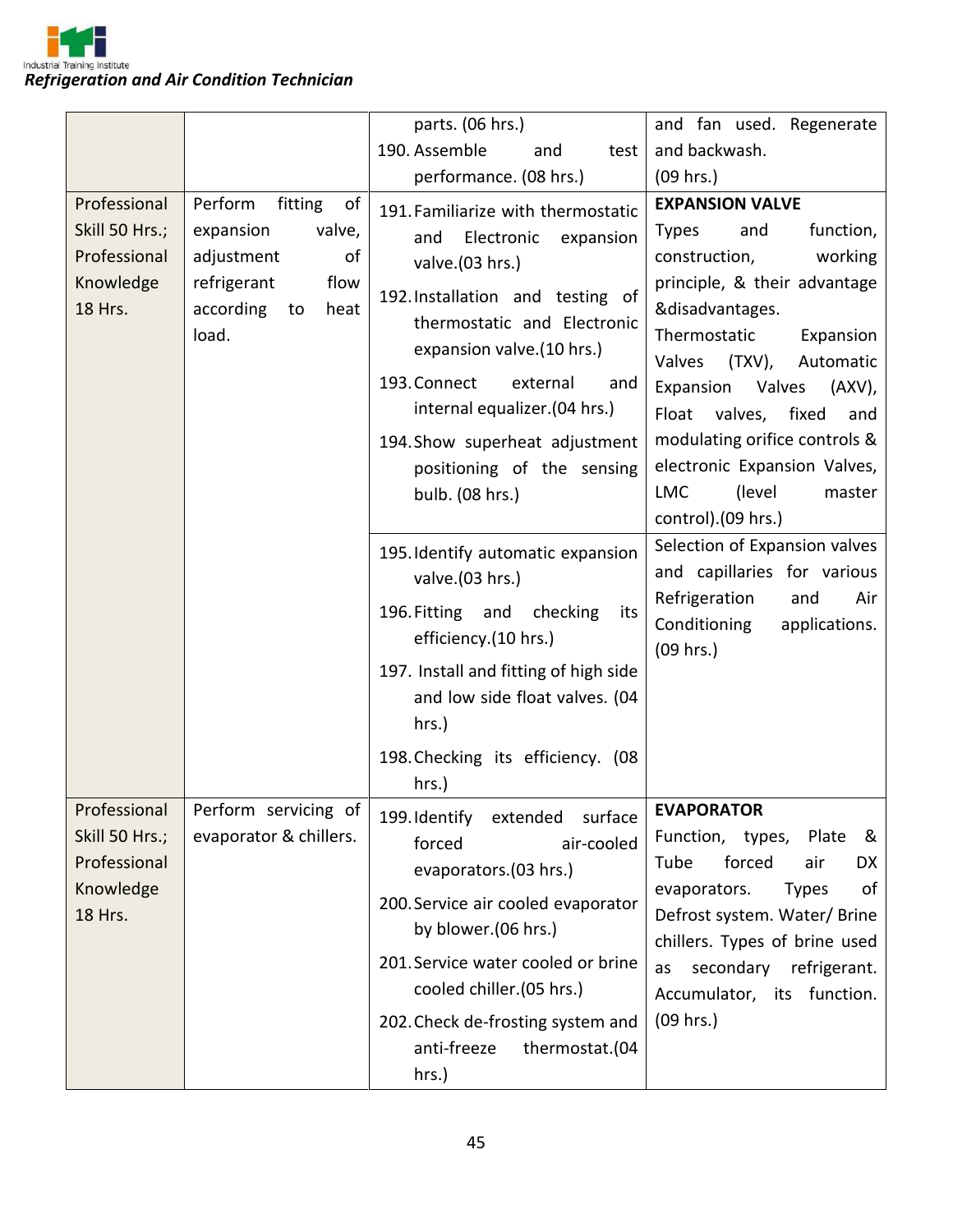

|                                                                        |                                                                                                  | 203.Oil removing from coil.(07<br>hrs.)                                                                                                                                                                                                                                                                                                                                                                                                                                                                                                                        |                                                                                                                                                                                                                                                                                                                                                                                                                                                                                                                                                       |
|------------------------------------------------------------------------|--------------------------------------------------------------------------------------------------|----------------------------------------------------------------------------------------------------------------------------------------------------------------------------------------------------------------------------------------------------------------------------------------------------------------------------------------------------------------------------------------------------------------------------------------------------------------------------------------------------------------------------------------------------------------|-------------------------------------------------------------------------------------------------------------------------------------------------------------------------------------------------------------------------------------------------------------------------------------------------------------------------------------------------------------------------------------------------------------------------------------------------------------------------------------------------------------------------------------------------------|
|                                                                        |                                                                                                  | 204. Servicing of liquid - suction<br>heat exchanger used<br>in<br>central plant.(07 hrs.)<br>205. Service suction liquid heat<br>exchanged used in<br>small<br>machines. (06 hrs.)<br>206. Service<br>accumulator<br>and<br>check its functionality.(06<br>hrs.)<br>207. Service oil separator and<br>functionality.(06<br>check its                                                                                                                                                                                                                          | Liquid-suction-liquid<br>Heat-<br>exchanger, their function,<br>construction, application &<br>advantages.<br>Study of Accumulator and Oil<br>separator.<br>(09 hrs.)                                                                                                                                                                                                                                                                                                                                                                                 |
|                                                                        |                                                                                                  | hrs.)                                                                                                                                                                                                                                                                                                                                                                                                                                                                                                                                                          |                                                                                                                                                                                                                                                                                                                                                                                                                                                                                                                                                       |
| Professional<br>Skill 25 Hrs.;<br>Professional<br>Knowledge<br>09 Hrs. | Carry out Servicing<br>and retrofit of Water<br>cooler and dispenser.                            | 208. Identify<br>parts,<br>control,<br>electric circuit, accessories of<br>storage type water coolerand<br><b>Bubble</b><br>type<br>water<br>dispenser.(03 hrs.)<br>209. Solder copper tube<br>on<br>stainless steel.(05 hrs.)<br>210. Trouble shoot of commonly<br>problems<br>faced<br>like<br>condenser fan motor failure,<br>corrosion etc. (05 hrs.)<br>211. Install gauge manifold, Leak<br>test and refrigerant charging<br>after evacuation. (06 hrs.)<br>212. Installation, servicing and<br>maintenance of water cooler<br>and dispensers. (06 hrs.) | <b>WATER COOLER &amp; WATER</b><br><b>DISPENSER</b><br>Study the refrigeration cycle<br>cooler<br>of<br>water<br>and<br>dispenser,<br>types,<br>construction<br>&<br>working,<br>Capacity &<br>applications.<br>Study the electrical and<br>mechanical components of<br>storage type water cooler<br>Bubble<br>type<br>and<br>water<br>dispenser.<br>Insulation<br>material<br>used<br>water<br>in<br>cooler<br>and<br>dispenser;<br>refrigerant<br>used<br>the<br>in<br>system. UV and RO<br>type<br>coolers<br>water<br>and<br>dispensers.(09 hrs.) |
| Professional<br>Skill 25 Hrs.;<br>Professional<br>Knowledge            | retrofit<br>of<br>Service,<br>cooler<br>visible<br>and<br>bottle cooler and test<br>performance. | 213. Checking and servicing of<br>cooler<br>bottle<br>visible<br>and<br>cooler and its parts.(04 hrs.)<br>214. Preventive maintenance and                                                                                                                                                                                                                                                                                                                                                                                                                      | <b>VISIBLE COOLER ANDBOTTLE</b><br><b>COOLER-</b><br>Visible<br>bottle<br>cooler<br>&<br>coolers.<br>Description,                                                                                                                                                                                                                                                                                                                                                                                                                                     |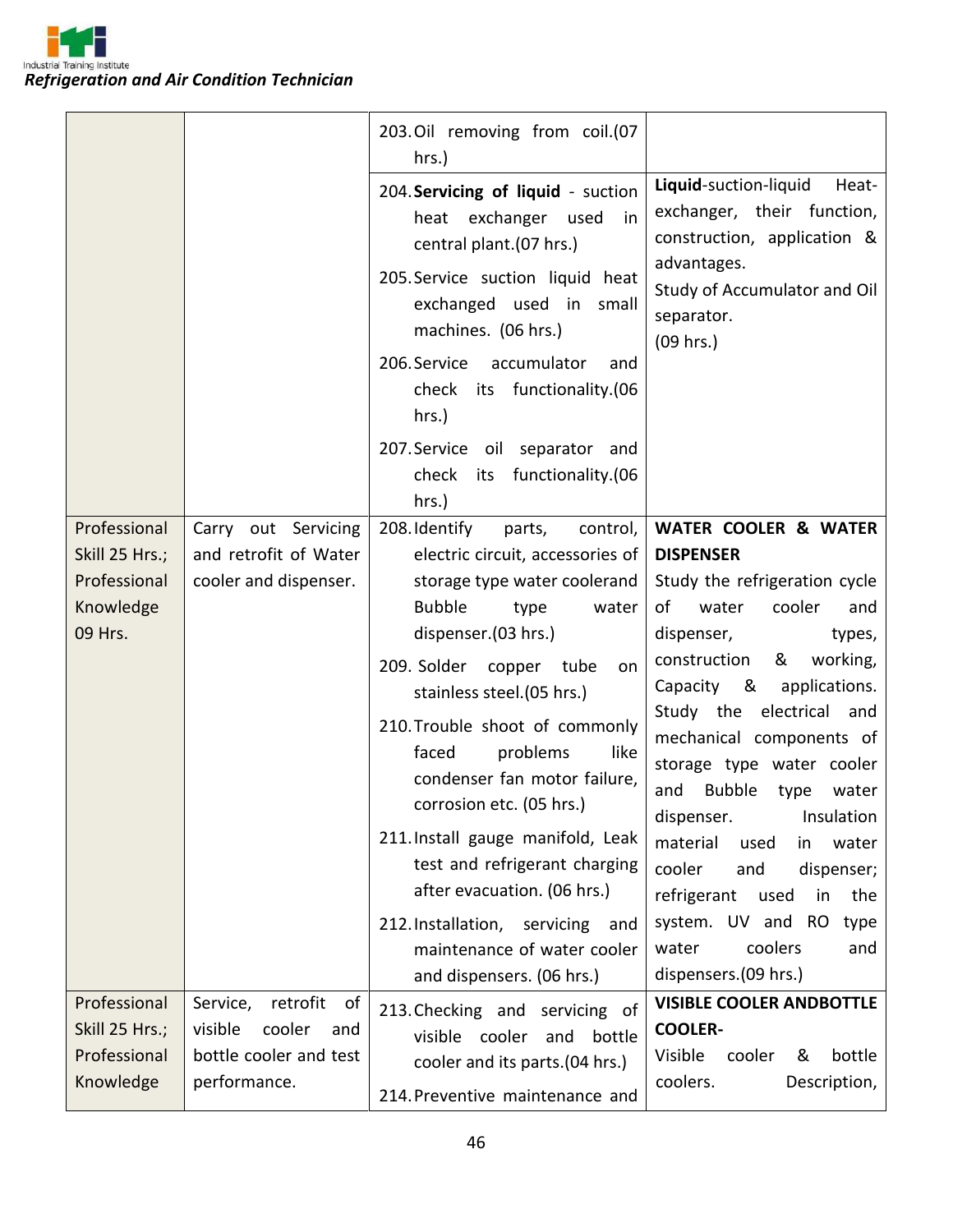Industrial Training Institute *Refrigeration and Air Condition Technician*

| 09 Hrs.                                                                |                                                                                                    | trouble shooting (05 hrs.)<br>215. Evacuation, flushing with dry<br>Retrofit<br>nitrogen,<br>the<br>machine with HFC 134a, R-<br>600a, R-290.(06 hrs.)<br>216. Check wiring circuit, test<br>components & replace.(05<br>hrs.)<br>217. Install and Test performance<br>of the machine. (05 hrs.)                                                                                                                              | construction & working, with<br>HFC-134a and hydrocarbons,<br>especially<br>safety<br>for<br>flammable<br>refrigerants,<br>testing<br>maintenance,<br>0f<br>mechanical and electrical<br>components including sealed<br>electrical components fitted<br>appliances<br>using<br>in<br>flammable refrigerants.<br>$(09$ hrs.) |
|------------------------------------------------------------------------|----------------------------------------------------------------------------------------------------|-------------------------------------------------------------------------------------------------------------------------------------------------------------------------------------------------------------------------------------------------------------------------------------------------------------------------------------------------------------------------------------------------------------------------------|-----------------------------------------------------------------------------------------------------------------------------------------------------------------------------------------------------------------------------------------------------------------------------------------------------------------------------|
| Professional<br>Skill 25 Hrs.;<br>Professional<br>Knowledge<br>09 Hrs. | Conduct servicing of<br>deep freezer and test<br>performance.                                      | 218. Checking and servicing of<br>horizontal and vertical deep<br>freezer / display cabinet and<br>their different parts. (04 hrs.)<br>219. Preventive maintenance and<br>trouble shooting. (05 hrs.)<br>220. Check wiring circuit, test and<br>defective<br>replace<br>components. (05 hrs.)<br>221. Install<br>manifold,<br>gauge<br>evacuate and gas charge.(05<br>hrs.)<br>222. Installand test performance.<br>(06 hrs.) | DEEP FREEZER /<br><b>DISPLAY</b><br><b>CABINET-</b><br>Description,<br>Construction, working,<br>specifications, function, care<br>and maintenance, faults and<br>remedies. (09 hrs.)                                                                                                                                       |
| Professional<br>Skill 25 Hrs.;<br>Professional<br>Knowledge<br>09 Hrs. | Install, service, repair,<br>charging<br>gas<br>and<br>testing performance<br>of Ice Cube machine. | 223. Checking and servicing of ice<br>cube<br>machine<br>and<br>its<br>different<br>components.<br>(04 hrs.)<br>224. Check<br>and<br>service<br>flow<br>οf<br>and<br>system<br>gases<br>preventive maintenance and<br>trouble shooting. (07hrs.)<br>225. Check Electric circuit and<br>solenoid<br>valve.<br>four-way                                                                                                         | <b>ICE CUBE MACHINE-</b><br>Description,<br>Construction,<br>working,<br>cycle<br>reverse<br>Circuit<br>functioning<br>&<br>installation<br>diagram,<br>method.<br><b>SOFTY MACHINE -</b><br>Description,<br>Construction<br>and function. (09 hrs.)                                                                        |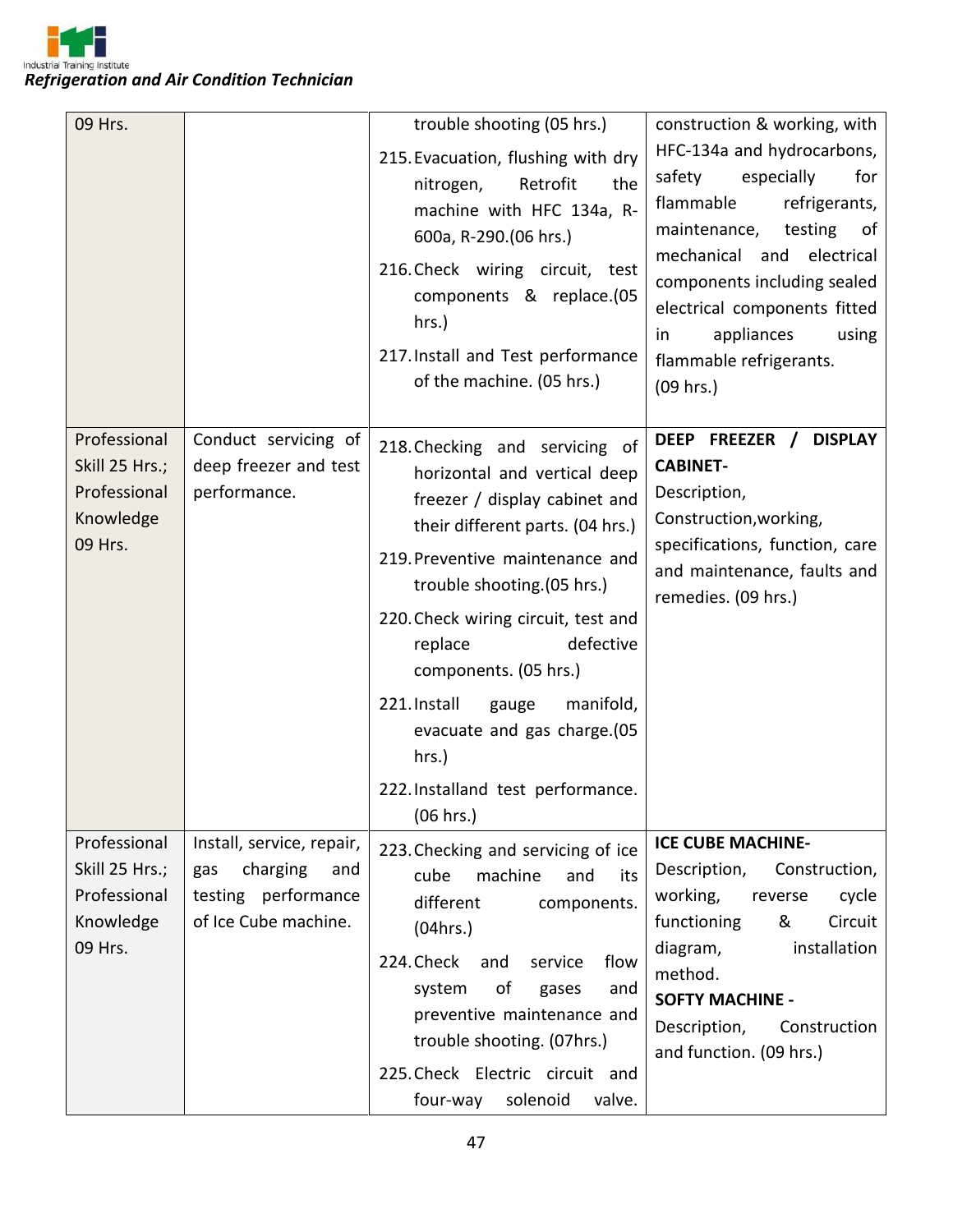

|                                                                                |                                                                | (05hrs.)                                                                                                                                                                                                                                                                                                                                                                              |                                                                                                                                                                                                                                                                                                                                                                  |
|--------------------------------------------------------------------------------|----------------------------------------------------------------|---------------------------------------------------------------------------------------------------------------------------------------------------------------------------------------------------------------------------------------------------------------------------------------------------------------------------------------------------------------------------------------|------------------------------------------------------------------------------------------------------------------------------------------------------------------------------------------------------------------------------------------------------------------------------------------------------------------------------------------------------------------|
|                                                                                |                                                                | 226. Test leakage, evacuation and                                                                                                                                                                                                                                                                                                                                                     |                                                                                                                                                                                                                                                                                                                                                                  |
|                                                                                |                                                                | charge gas. (06 hrs.)                                                                                                                                                                                                                                                                                                                                                                 |                                                                                                                                                                                                                                                                                                                                                                  |
|                                                                                |                                                                | 227. Check defrosting system and<br>overall performance. (03hrs.)                                                                                                                                                                                                                                                                                                                     |                                                                                                                                                                                                                                                                                                                                                                  |
| Professional<br>Skill 25 Hrs.;<br>Professional<br>Knowledge<br>09 Hrs.         | &<br>Repair, servicing<br>retrofit of ice candy<br>plant.      | 228. Identify<br>different<br>parts,<br>controls<br>and<br>accessories<br>used in ice-candy plant. (05<br>hrs.)<br>229. Prepare<br>brine<br>solution,<br>function of agitator and<br>temperature maintained in<br>brine. (06 hrs.)<br>230. Check wiring circuit, service,<br>test, trouble shoot, and<br>defective<br>replace<br>components. Retrofit<br>R22<br>with R134a. (07 hrs.) | <b>ICE CANDY PLANT-</b><br>Function,<br>construction,<br>working principle, Circuit<br>diagram, capacity& types of<br><b>Brine</b><br>compressor<br>used.<br>composition<br>maintain<br>to<br>required<br>temperature.<br>Operation,<br>maintenance,<br>retrofit. (09 hrs.)                                                                                      |
|                                                                                |                                                                | 231. Install gauge manifold, leak<br>test,<br>evacuate<br>and<br>gas<br>change. (04 hrs.)                                                                                                                                                                                                                                                                                             |                                                                                                                                                                                                                                                                                                                                                                  |
|                                                                                |                                                                | 232. Install and Test performance.<br>(03 hrs.)                                                                                                                                                                                                                                                                                                                                       |                                                                                                                                                                                                                                                                                                                                                                  |
| Professional<br>Skill 25 Hrs.; $ $ Ice<br>Professional<br>Knowledge<br>09 Hrs. | Perform servicing of<br>plant and<br>evaporative<br>condenser. | 233. Identify parts, accessories<br>hrs.)<br>234. Maintain<br>temperature<br>in<br>brine and check function of<br>agitator. (04 hrs.)<br>235. Check motor and wiring<br>circuit, service and trouble<br>shoot, Test component and<br>replace defective parts. (08<br>hrs.)<br>236. Evacuate and charge gas. (04<br>hrs.)                                                              | <b>ICE PLANT-</b><br>and controls of ice plant. (04   Details about components of<br>Ice plant their functioning,<br>working<br>principle, Circuit<br>diagram, capacity & types of<br>compressor used, agitator<br>functioning,<br>temperature<br>maintaining.Properties<br>and<br>handling of ammonia and<br>other flammable low-GWP<br>refrigerants. (09 hrs.) |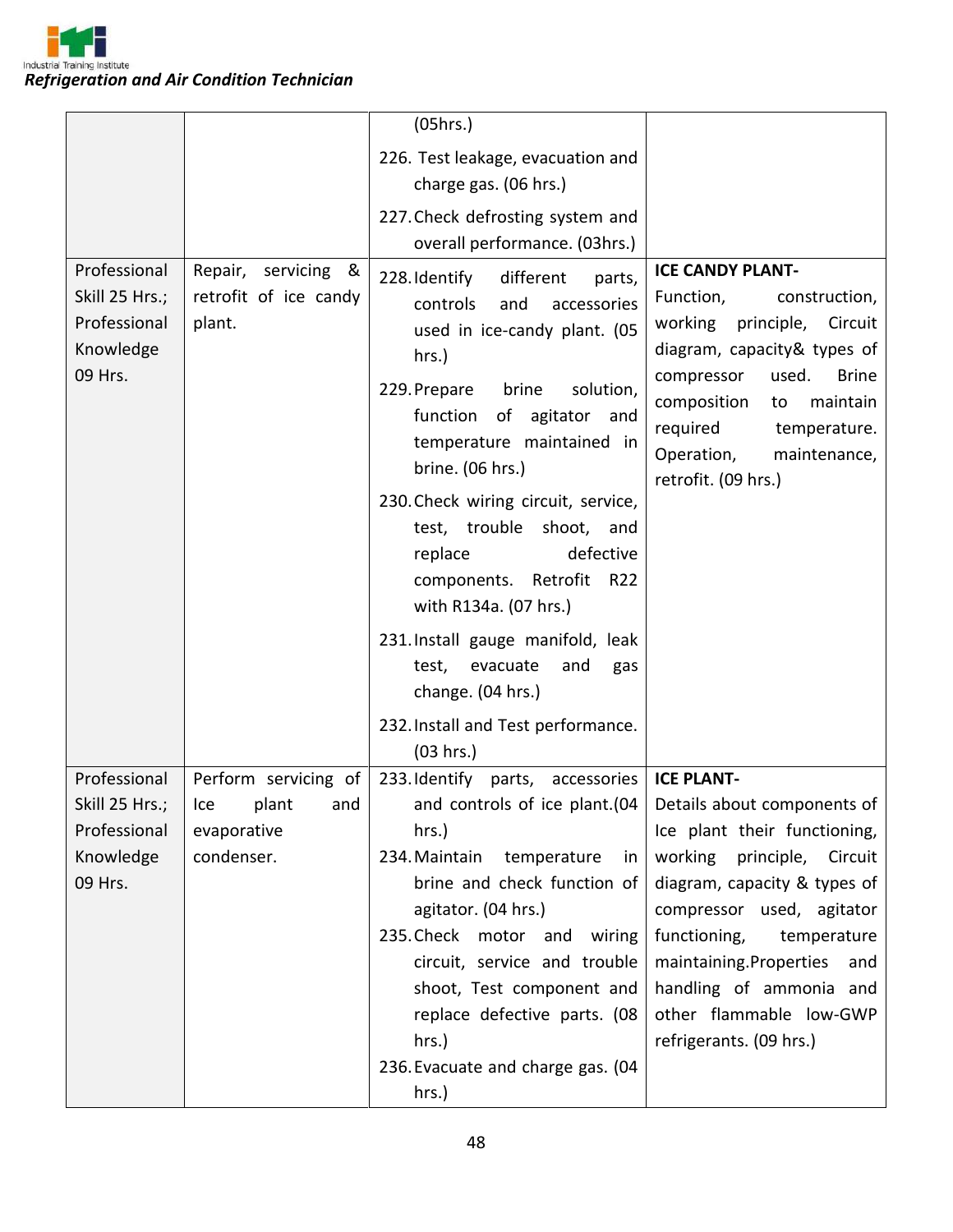

|                                                                        |                                                                                            | 237. Install and test performance.                                                                                                                                                                                                                                                                                                                                                                 |                                                                                                                                                                                                                                                                                                                                                                                                                                                                                                                |
|------------------------------------------------------------------------|--------------------------------------------------------------------------------------------|----------------------------------------------------------------------------------------------------------------------------------------------------------------------------------------------------------------------------------------------------------------------------------------------------------------------------------------------------------------------------------------------------|----------------------------------------------------------------------------------------------------------------------------------------------------------------------------------------------------------------------------------------------------------------------------------------------------------------------------------------------------------------------------------------------------------------------------------------------------------------------------------------------------------------|
|                                                                        |                                                                                            | (05 hrs.)                                                                                                                                                                                                                                                                                                                                                                                          |                                                                                                                                                                                                                                                                                                                                                                                                                                                                                                                |
| Professional<br>Skill 75 Hrs.;<br>Professional<br>Knowledge<br>27 Hrs. | Perform Servicing and<br>preventive<br>maintenance of walk<br>in cooler & cold<br>storage. | 238. Identify parts, accessories,<br>controls and operation of<br>walk in cooler and reach in<br>cabinet.(04 hrs.)<br>239. Preventive<br>maintenance,<br>trouble<br>shooting<br>and<br>servicing of components. (06<br>$hrs.$ )<br>240. Service and trouble shoot,<br>check wiring circuit, Test<br>component<br>and<br>replace<br>defective parts. (07 hrs.)<br>241. Install gauge manifold, leak | <b>WALK IN COOLER &amp; REACH</b><br><b>IN CABINET</b><br>Details about components,<br>their functioning, working<br>principle, Circuit diagram,<br>capacity & types. Care and<br>maintenance. (09 hrs.)                                                                                                                                                                                                                                                                                                       |
|                                                                        |                                                                                            | evacuate<br>test,<br>and<br>gas<br>charge. (08 hrs.)                                                                                                                                                                                                                                                                                                                                               |                                                                                                                                                                                                                                                                                                                                                                                                                                                                                                                |
|                                                                        |                                                                                            | 242. Identify parts, controls and<br>accessories of Cold storage<br>plant. (04 hrs.)<br>243. Service and operation of cold<br>storage plant. (06 hrs.)<br>244. Test electrical controls and<br>cooling system. (03 hrs.)<br>245. Charge refrigerant and oil.<br>(02 hrs.)<br>246. Test leak, evacuation and gas<br>charging. (08 hrs.)<br>247. Periodic maintenance. (02<br>hrs.)                  | <b>COLD STORAGE</b><br>Study of cold storage plant,<br>Construction,<br>parts,<br>applications,<br>controls<br>&<br>electrical diagram used in<br>cold storage plant. Food<br>preservation spoiling agents-<br>controlling<br>of<br>spoiling<br>agents, preservation by<br>refrigeration<br>system,<br>maintaining temperature in<br>different places. Types of<br>cold<br>storage<br>and<br>its<br>details.Properties<br>οf<br>commonly used refrigerants<br>like ammonia and its safe<br>handling. (09 hrs.) |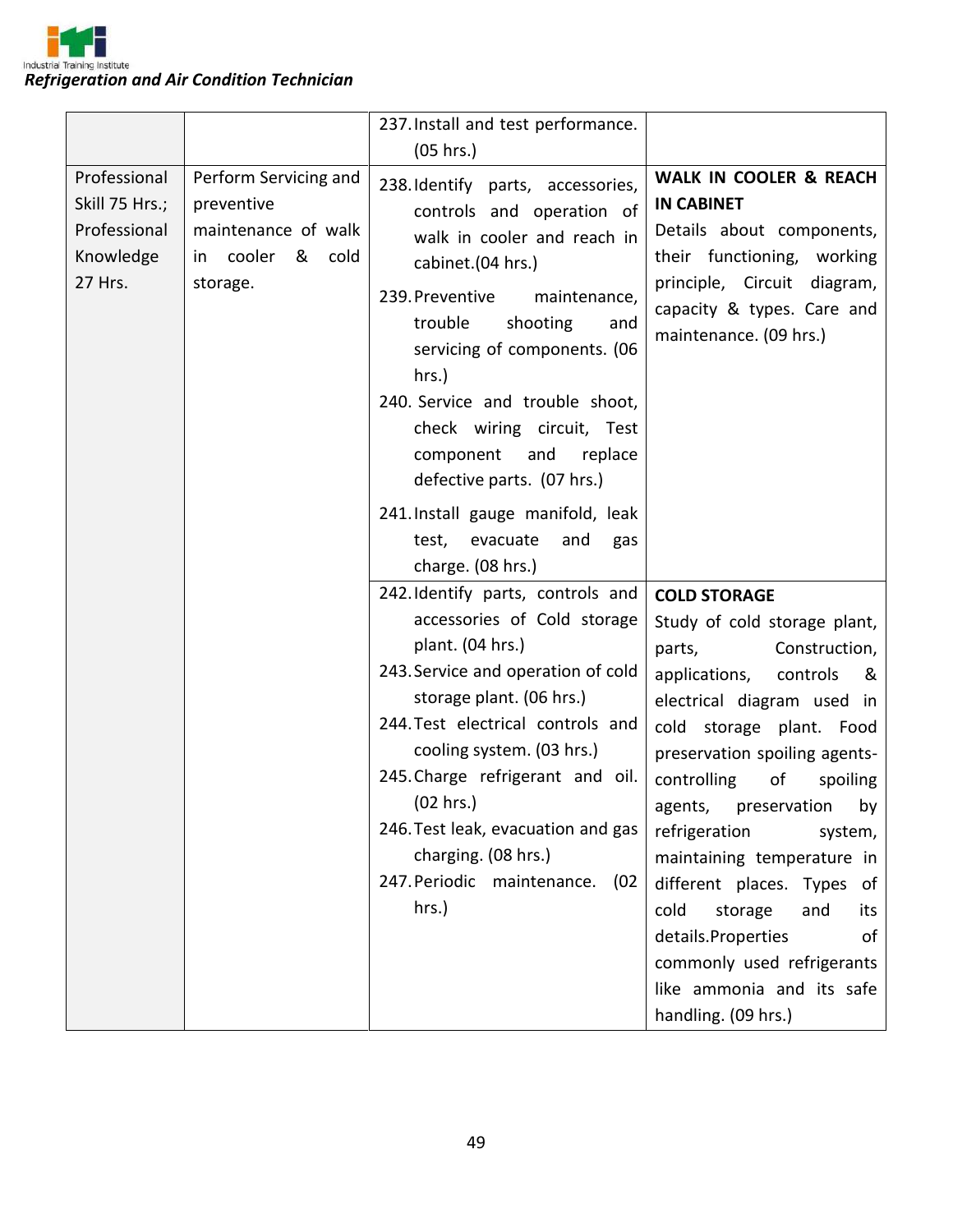Industrial Training Institute *Refrigeration and Air Condition Technician*

|                |                        | 248. Install<br>ammonia             | Cold<br>storage-<br>type                                        |
|----------------|------------------------|-------------------------------------|-----------------------------------------------------------------|
|                |                        | compressor.(03hrs.)                 | construction, capacity<br>and                                   |
|                |                        | 249. Check Electrical wiring of the | specification.<br>of<br>Use                                     |
|                |                        | compressor and plant. (05           | vibration<br>eliminator<br>and                                  |
|                |                        | hrs.)                               | shock absorber, Study the                                       |
|                |                        | 250. Check<br>refrigeration<br>the  | lay out and electric wiring of                                  |
|                |                        | system of the plant. (03hrs.)       | the storage plant. Mobile                                       |
|                |                        | 251. Perform<br>cold<br>storage     | refrigeration<br>in transport                                   |
|                |                        | servicing.(02hrs.)                  | vehicles.                                                       |
|                |                        | 252. Measure<br>pressure<br>and     | Method of pressure testing,                                     |
|                |                        | temperature.(02hrs.)                | evacuation & charging to the                                    |
|                |                        | 253. Evacuationby two<br>stage      | and<br>testing<br>system                                        |
|                |                        | pumps.<br>rotary<br>vacuum          | efficiency.                                                     |
|                |                        | (03hrs.)                            | Cold storage plant operation,                                   |
|                |                        | 254. Gas<br>charging<br>and         | trouble<br>common<br>its<br>୍ଷ                                  |
|                |                        | performance testing. (02hrs.)       | remedies.<br>Deep<br>freezing,                                  |
|                |                        | 255. Operate and maintain cold      | freezing tunnel, blast freezer<br>its function and working, its |
|                |                        | storage plant. (05 hrs.)            | application.(09 hrs.)                                           |
|                |                        |                                     |                                                                 |
|                |                        |                                     |                                                                 |
| Professional   | Study psychrometric    | 256. Find out DBT, WBT, RH &        | HVAC (Plant) -                                                  |
| Skill 50 Hrs.; | chart and measure      | other properties by using           | Introduction to HVAC,                                           |
| Professional   | psychrometric          | psychrometric chart. (15 hrs.)      | Fundamentals of Central Air                                     |
| Knowledge      | properties<br>using    | 257. Use psychrometer. (10 hrs.)    | Conditioning / HVAC plant,                                      |
| 18 Hrs.        | psychrometric,         |                                     | requirements of comfort A.C,                                    |
|                | anemometer i.e. DBT,   |                                     | study of psychometric terms,                                    |
|                | WBT, RH, air flow etc. |                                     | DBT, WBT, RH, enthalpy,                                         |
|                |                        |                                     | point, and<br>specific<br>dew                                   |
|                |                        | for<br>258.Use<br>Anemometers       | humidity. (09 hrs.)<br>of<br>Central<br>air                     |
|                |                        | measuring air flow. (15 hrs.)       | <b>Types</b><br>conditioning<br>(Direct<br>and                  |
|                |                        | 259. Use pitot tube for air flow    | indirect<br>system)                                             |
|                |                        | measurement. (10 hrs.)              | Construction,<br>working,                                       |
|                |                        |                                     | components, faults, care and                                    |
|                |                        |                                     | maintenance. (09 hrs.)                                          |
| Professional   | Perform servicing of   | 260. Service of fans and blowers    | Description<br>of<br>blowers&                                   |
| Skill 25 Hrs.; | motor and blowers      | used<br>air-conditioning<br>in      | fans, function and types,                                       |
| Professional   | used in different air  | system. (15 hrs.)                   | static and velocity pressure                                    |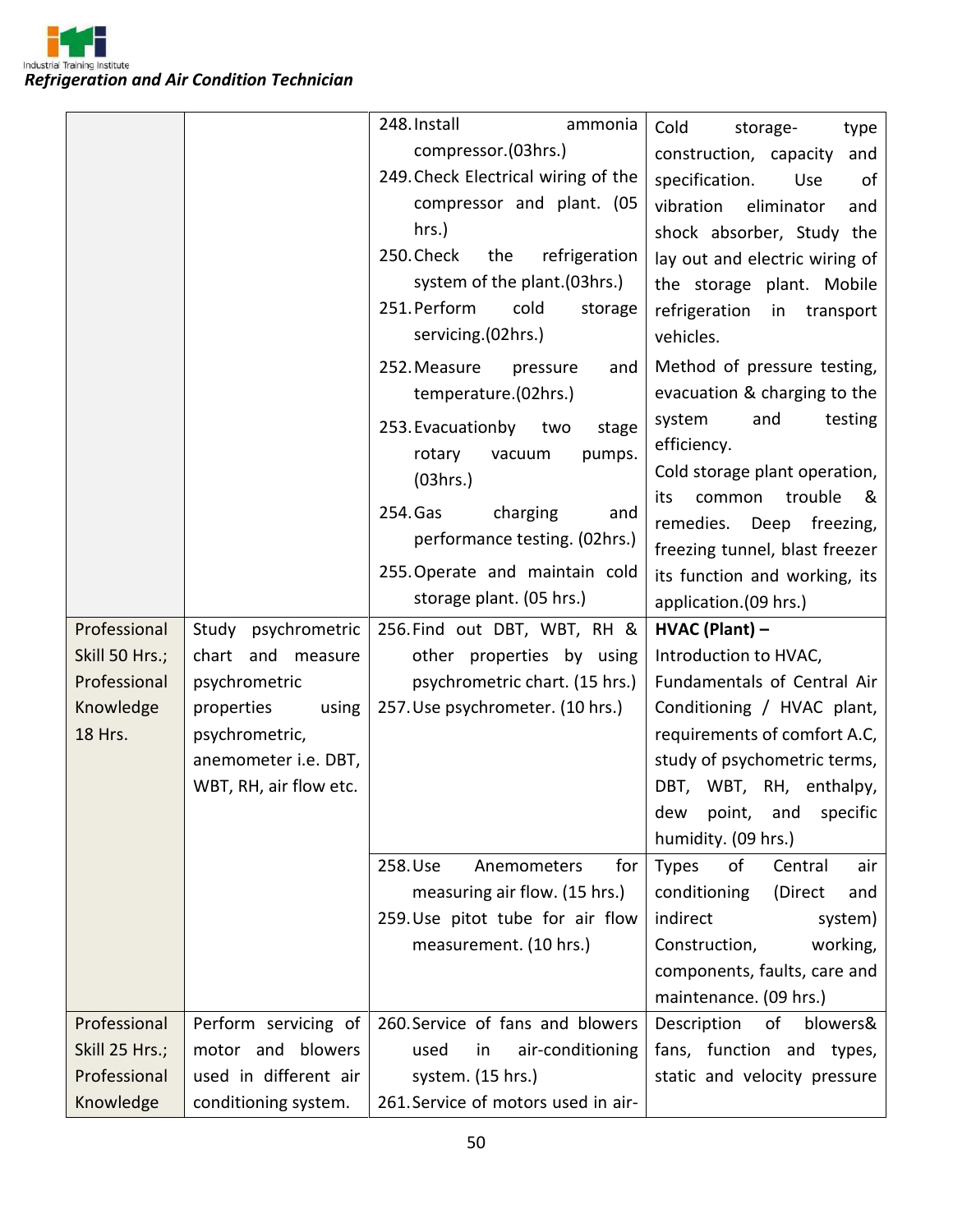

| 09 Hrs.        |                        | conditioning system. (10 hrs.)      | measurements. (09 hrs.)         |
|----------------|------------------------|-------------------------------------|---------------------------------|
| Professional   | Construct,<br>install, | 262. Install Ducts. (05 hrs.)       | <b>DUCT</b>                     |
| Skill 25 Hrs.; | pack<br>thermal<br>and | 263. Construct Ducts as per duct    | Function, types, materials,     |
| Professional   | acoustic insulation of | layout drawing. (06 hrs.)           | designing,<br>duct<br>duct      |
| Knowledge      | different air ducts.   | 264. Insulate Ducts. (02hrs.)       | insulation,<br>properties<br>of |
| 09 Hrs.        |                        | 265. Longitudinal and transverse    | 'Κ'<br>insulating<br>materials  |
|                |                        | joints. (07 hrs.)                   | factors, Acoustic insulation,   |
|                | Perform servicing and  | 266.Service<br>maintain<br>and      | air distribution methods, air   |
|                | maintenance<br>of      | different filters. (03 hrs.)        | flow, AHU, FCU, fan, blower.    |
|                | different types of air | 267. Placing of filters. (02 hrs.)  | <b>AIR FILTERS</b>              |
|                | filters.               |                                     | Function of air filters, types, |
|                |                        |                                     | construction, maintenance,      |
|                |                        |                                     | effect of chocked Air filter,   |
|                |                        |                                     | Hepa filters. (09 hrs.)         |
| Professional   | Perform<br>servicing,  | 268. Identify various components    | PACKAGE AC<br>(with<br>Air      |
| Skill 50 Hrs.; | installation,<br>fault | of Package AC (with Air             | <b>Cooled Condenser)</b>        |
| Professional   | diagnosis<br>and       | Cooled Condenser). (14 hrs.)        | Study the Package AC (with      |
| Knowledge      | remedial<br>measures   | 269. Identify Electrical circuit of | Air Cooled Condensers), its     |
| 18 Hrs.        | on Package AC with     | Package AC (with Air Cooled         | Construction and<br>working     |
|                | Air cooled condenser.  | Condensers). (14 hrs.)              | principle, types,<br>trouble    |
|                |                        | 270. Leak testing, evacuation, gas  | shooting. (18hrs.)              |
|                |                        | charging. (14 hrs.)                 |                                 |
|                |                        | 271. Commissioning and trouble      |                                 |
|                |                        | shooting. (08 hrs.)                 |                                 |
| Professional   | Carry out servicing,   | 272. Identify various components    | PACKAGE A.C WITH WATER          |
| Skill 50 Hrs.; | installation,<br>fault | of package AC, Water cooled         | <b>COOLED CONDENSER</b>         |
| Professional   | diagnosis<br>and       | condenser. (03hrs.)                 | Study Package AC, types,        |
| Knowledge      | remedial measures in   | 273. Electrical circuit of package  | construction and working        |
| 18 Hrs.        | Package A.C. with      | AC. (05hrs.)                        | principle, trouble shooting,    |
|                | cooled<br>water        | 274. Descale the Water cooled       | and various<br>applications.    |
|                | condenser.             | condenser. (05hrs.)                 | Duct system, AHU.Care and       |
|                |                        | 275. Leak testing, evacuation, gas  | maintenance,<br>installation    |
|                |                        | charging. (07hrs.)                  | method. (09 hrs.)               |
|                |                        | 276. Trouble shooting. (05hrs.)     |                                 |
|                |                        | 277. Identify various components    | <b>SPLIT PACKAGE</b>            |
|                |                        | of split package AC. (06 hrs.)      | Construction and<br>working     |
|                |                        | 278. Electrical<br>circuit of split | principle,<br>Study<br>types,   |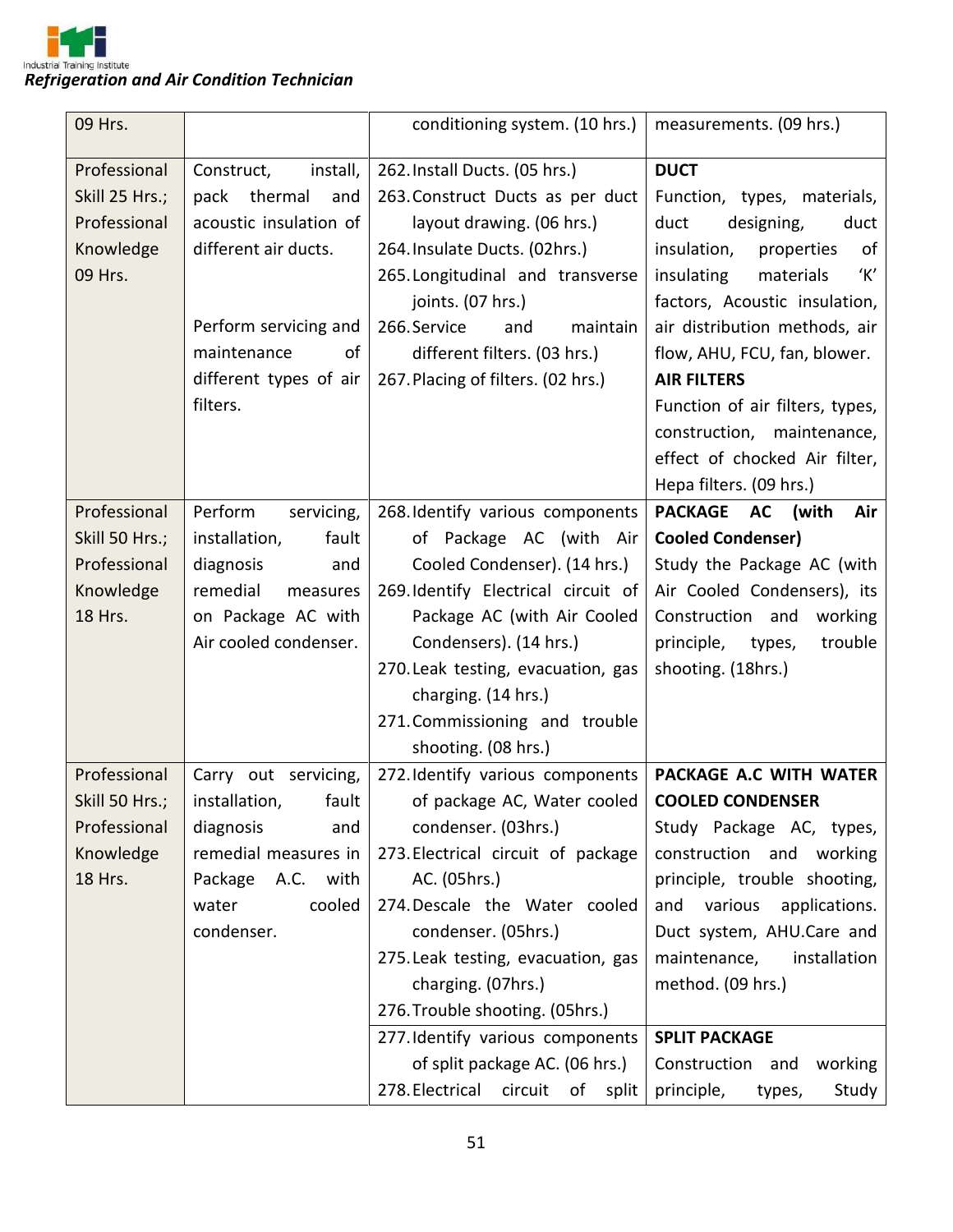

|                |                               | package AC. (05 hrs.)                 | various<br>electrical<br>and   |
|----------------|-------------------------------|---------------------------------------|--------------------------------|
|                |                               | 279. Testing components. (02 hrs.)    | mechanical<br>components,      |
|                |                               | 280. Leak testing, evacuation, gas    | trouble shooting. (09 hrs.)    |
|                |                               | charging. (10 hrs.)                   |                                |
|                |                               | 281. Installation<br>trouble<br>and   |                                |
|                |                               | shooting. (02 hrs.)                   |                                |
| Professional   | Identify<br>various           | 282. Identify various components      | <b>CENTRALISED/INDUSTRIAL</b>  |
| Skill 25 Hrs.; | of<br>components              | of central AC plant. (03 hrs.)        | AIRCONDITIONING.               |
| Professional   | central<br>AC,<br>test        | 283. Electrical circuit of central AC | Construction and<br>working    |
| Knowledge      | electrical                    | plant. (03 hrs.)                      | principle,<br>types,           |
| 09 Hrs.        | components<br>and             | 284. Testing components,<br>gas       | Industrial<br>maintenance of   |
|                | wiring.<br>make               | charging. (08 hrs.)                   | Air-conditioning<br>plant.     |
|                | of A.H.U,<br>Servicing        | 285. Servicing AHU including fire     | Humidification<br>and          |
|                | check<br>damper,<br>air       | dampers. (04hrs.)                     | dehumidification<br>methods.   |
|                | flow, De-scaling<br>of        | 286. Checking airflow, damper,        | AHU, description of FCU        |
|                | and<br>condenser<br><b>CT</b> | temperature and pressure.             | (09 hrs.)                      |
|                | servicing.                    | (03 hrs.)                             |                                |
|                |                               | 287. De-scaling condenser<br>and      |                                |
|                |                               | cooling tower. (04 hrs.)              |                                |
| Professional   | Pump<br>down<br>the           | 288. Pump down gas from central       | Temperature and pressure       |
| Skill 25 Hrs.; | system, top up oil            | AC plant. (05 hrs.)                   | controls used in AC plant, its |
| Professional   | and gas and check             | 289.Add oil to compressor. (02        | construction, working, safety  |
| Knowledge      | temperature<br>and            | hrs.)                                 | devices,<br>cooling<br>towers, |
| 09 Hrs.        | pressure.                     | 290. Top up gas to the central AC     | piping lines. (09 hrs.)        |
|                |                               | system. (16 hrs.)                     |                                |
|                |                               | 291. Check temperature<br>and         |                                |
|                |                               | pressure control. (02 hrs.)           |                                |
| Professional   | Identify components           | 292. Identify various components      | <b>DIRECT EXPANSION SYSTEM</b> |
| Skill 25 Hrs.; | of DX system. Test            | direct expansion type<br>of           | Direct<br>Study<br>expansion   |
| Professional   | make<br>components,           | central AC plants. (05 hrs.)          | Operation<br>&<br>system.      |
| Knowledge      | wiring of dx system.          | 293. Electrical circuit of direct     | Maintenance<br>Preventive      |
| 09 Hrs.        | leak<br>Test<br>and           | expansion type central AC             | Schedule of central AC plant.  |
|                | evacuate, gas charge          | plants. (05 hrs.)                     | Maintain log book for daily    |
|                | the system and check          | 294. Testing components. (02 hrs.)    | operation. (09 hrs.)           |
|                | performance.<br>the           | 295. Leak testing, evacuation, gas    |                                |
|                | Maintenance, trouble          | charging. (05 hrs.)                   |                                |
|                | shoot and operate             | 296. Trouble shooting. (03 hrs.)      |                                |
|                | the plant.                    | 297. Operation & Maintenance of       |                                |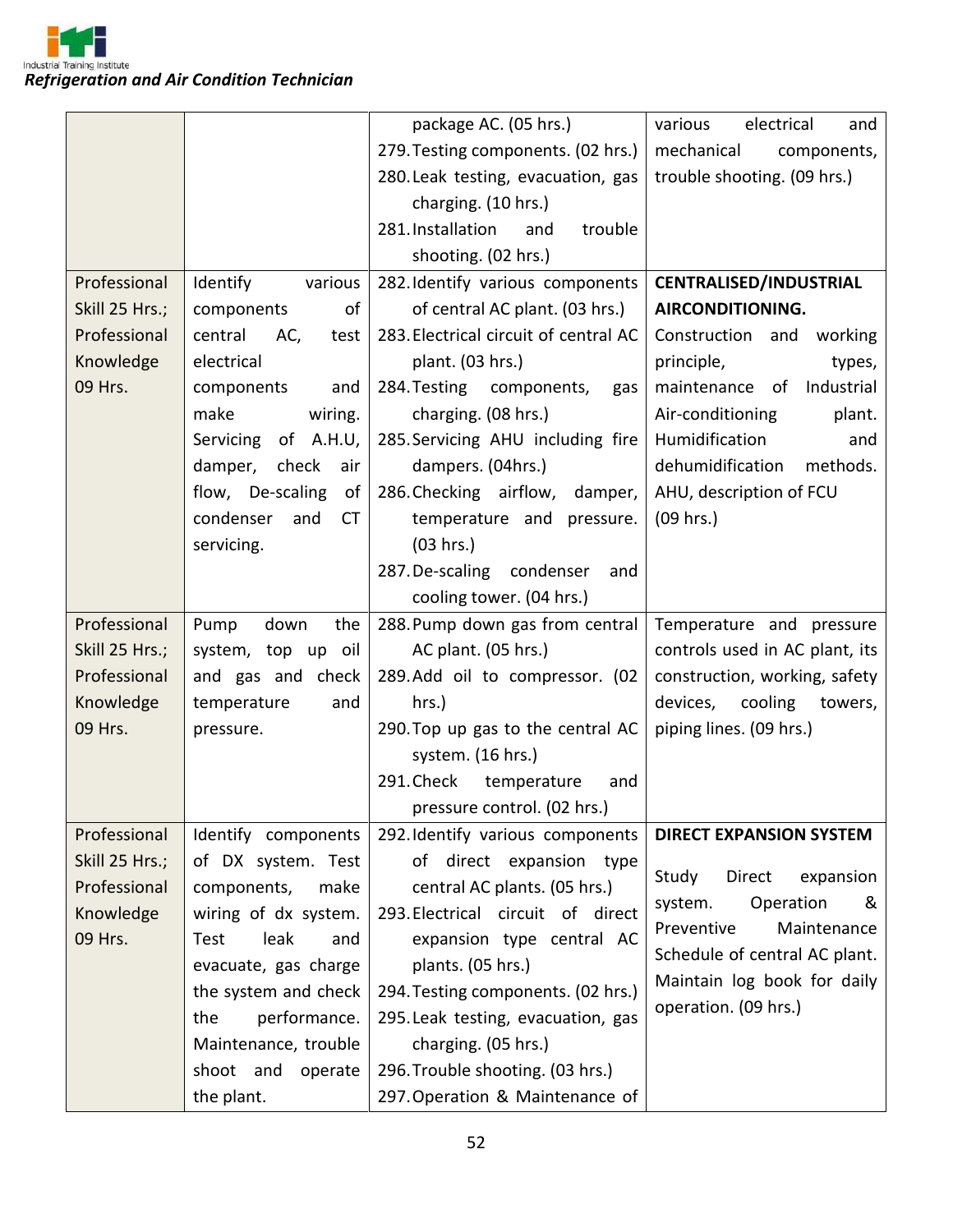

|                |                                | central AC plants. (05 hrs.)                                   |                                                  |
|----------------|--------------------------------|----------------------------------------------------------------|--------------------------------------------------|
| Professional   | Identify the different         | 298. Identify VRF / VRV system.                                | <b>VRF</b><br>$\sqrt{2}$<br><b>VRV</b><br>system |
| Skill 50 Hrs.; | VRF/VRV<br>of<br>part          | (05 hrs.)                                                      | description and function of                      |
| Professional   | system, check and              | 299. Check and service VRF / VRV                               | different parts.                                 |
| Knowledge      | VRF/VRV<br>service             | system. (10 hrs.)                                              | Details of piping have and                       |
| 18 Hrs.        | system.                        | 300. Connect master unit and                                   | controls system, Common                          |
|                |                                | IDU.(10 hrs.)                                                  | reason for error code, types                     |
|                |                                | 301. Identify the location<br>of                               | of ODU and IDU. (18hrs.)                         |
|                |                                | ODU.(02 hrs.)                                                  |                                                  |
|                |                                | 302. Identify the size of piping's                             |                                                  |
|                |                                | and laying work. (10hrs.)                                      |                                                  |
|                |                                | 303. Check control system. (10                                 |                                                  |
|                |                                | hrs.)                                                          |                                                  |
|                |                                | 304. Identify error code. (03 hrs.)                            |                                                  |
| Professional   | Identify different part        | 305. Identify various components                               | <b>INDIRECT/CHILLER SYSTEM</b>                   |
| Skill 25 Hrs.; | of indirect or chiller         | of indirect expansion type                                     | Study central station AHU                        |
| Professional   | Check<br>system.               | central AC plants. (05 hrs.)                                   | and FCU, Air washers used in                     |
| Knowledge      | components<br>and              | 306. Electrical circuit of indirect                            | chilled<br>water<br>system,                      |
| 09 Hrs.        | make<br>wiring,<br>leak        | expansion type central AC                                      | understanding<br>lay<br>out,                     |
|                | and<br>test, evacuate          | plants. (10 hrs.)                                              | modulating<br>for<br>valves                      |
|                | gas charge/ top up.            | 307. Testing components. (03 hrs.)                             | temperature<br>control.                          |
|                | Servicing the plant            | 308. Leak testing, evacuation, gas                             | Expansion valves & other                         |
|                | and trouble shoot.             | charging / top up gas. $(05)$                                  | related control - description                    |
|                |                                | $hrs.$ )                                                       | and function. (09 hrs.)                          |
|                |                                | 309. Trouble shooting. (02 hrs.)                               |                                                  |
| Professional   | Identify chilled water         | 310. Insulate<br>chilled<br>water                              | Study of Humidification &                        |
|                |                                | Skill 25 Hrs.;   pipe line. Servicing of   piping's. (08 hrs.) | De-humidification.                               |
| Professional   | dampers, FCU and               | 311. Servicing of FCU and water                                | <b>Humidifiers</b><br>&<br>De-                   |
| Knowledge      | water control valves.          | control valves. (12 hrs.)                                      | humidifier's.<br>Humidity                        |
| 09 Hrs.        |                                | 312. Mixing dampers. (03 hrs.)                                 | control. Use of hygrometer.                      |
|                |                                | 313. Bypass dampers checking.                                  | $(09$ hrs.)                                      |
|                |                                | (02 hrs.)                                                      |                                                  |
| Professional   | <b>Troubles</b><br>shoot<br>of | 314. Servicing<br>and                                          | Construction and study of                        |
| Skill 50 Hrs.; | both<br>central<br>A.C.        | troubleshooting<br>direct<br>of                                | commercial<br>A.C<br>plant,                      |
| Professional   | plant Dx and indirect          | expansion AC plants. (07 hrs.)                                 | package<br>chillers,<br>screw                    |
| Knowledge      | Check<br>system.               | 315. Servicing<br>and                                          | chillers,<br>reciprocating                       |
| 18 Hrs.        | different<br>control           | troubleshooting of indirect                                    | chillers. (09 hrs.)                              |
|                | system, installation of        | expansion AC plants. (10 hrs.)                                 |                                                  |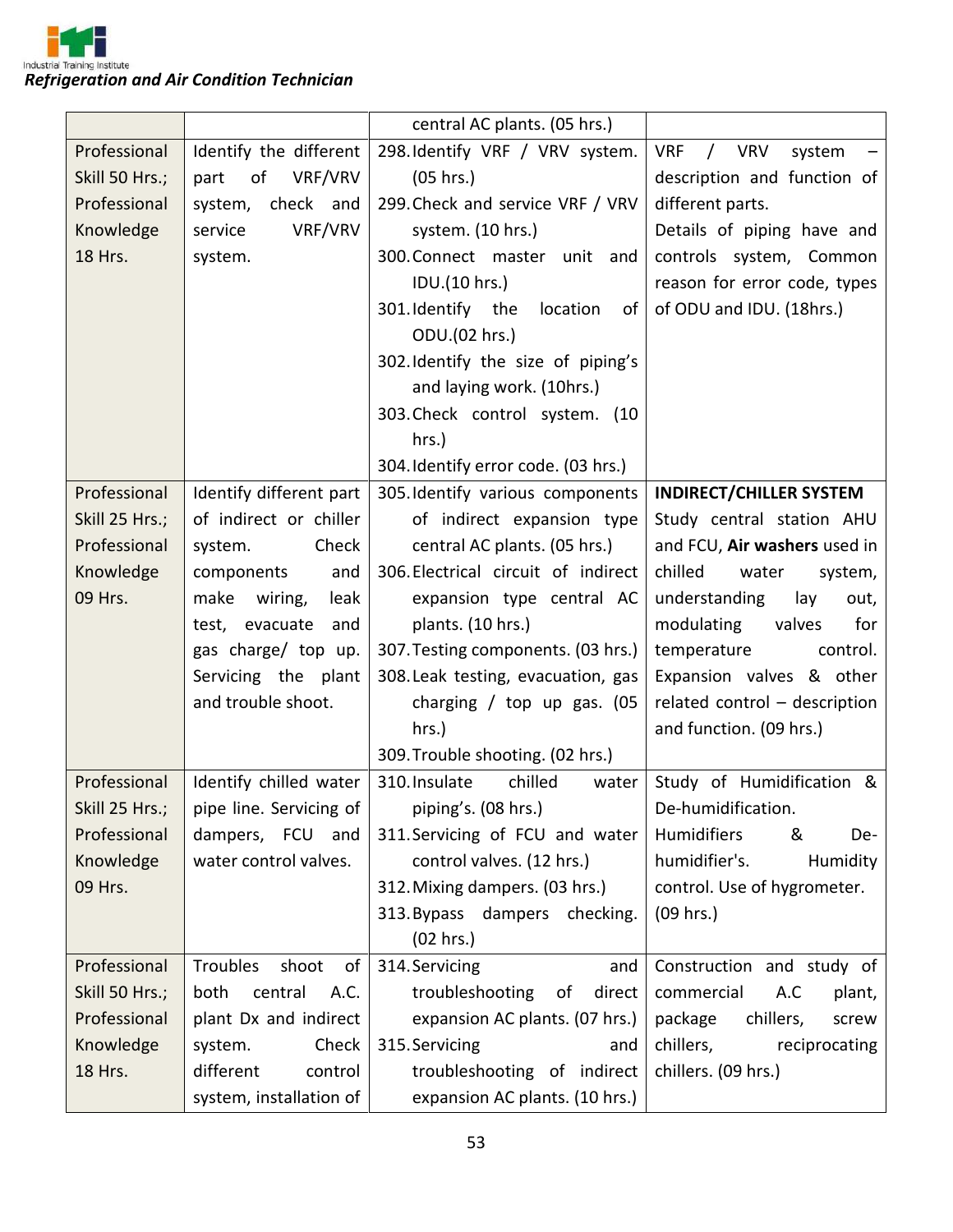

|                | major<br>other          | 316. Erection of commercial type      |                                |
|----------------|-------------------------|---------------------------------------|--------------------------------|
|                | components,             | condensing unit. (05 hrs.)            |                                |
|                | servicing of all parts  | 317. Vibrating eliminator, water      |                                |
|                | including<br>cooling    | proofing insulation. (03 hrs.)        |                                |
|                | water<br>tower<br>and   | 318. Check different controls used    | Controls used in AC system,    |
|                | treatment plant.        | in central AC system. (07hrs.)        | Electromechanical,             |
|                |                         | 319. Trouble shooting of central      | pneumatic and electronic.      |
|                |                         | AC. (06hrs.)                          | Detail study of<br>heat load   |
|                |                         | 320. Install compressor and other     | calculation for commercial     |
|                |                         | components. (03hrs.)                  | and industrial buildings.      |
|                |                         | 321. Electrical wiring in central AC. | $(09$ hrs.)                    |
|                |                         | (04 hrs.)                             |                                |
|                |                         | 322. Estimate the capacity of AHU,    |                                |
|                |                         | CFM of air andFind<br>the             |                                |
|                |                         | tonnage of cooling & heating          |                                |
|                |                         | load effect in a duct-based           |                                |
|                |                         | AC. (05hrs.)                          |                                |
| Professional   | PerformServicing,       | 323. Repair and maintenance of        | <b>MOBILE AC (Bus, train)</b>  |
| Skill 50 Hrs.; | fault diagnosis, repair | bus AC system. (05 hrs.)              | Study the refrigeration cycle  |
| Professional   | and maintenance of      | 324. Servicing<br>and<br>testing      | automobile<br>AC,<br>in<br>its |
| Knowledge      | mobile A.C. leak test,  | magnetic clutch operation.            | Construction, working of bus   |
| 18 Hrs.        | evacuation,<br>gas      | (05 hrs.)                             | Magnetic<br>clutch<br>AC,      |
|                | charging,<br>check      | 325. Compressor overhauling. (05      | operation, freewheeling (de    |
|                | magnetic clutch and     | hrs.)                                 | clutch).<br>engaging           |
|                | make<br>wiring.<br>Test | 326. Leak testing, evacuation, gas    | Refrigerants used HCFC-22,     |
|                | performance<br>after    | charging, oil charging. (05           | HFC-134a, HFOs, blends of      |
|                | start.                  | hrs.)                                 | HFCs and HFOs. (09 hrs.)       |
|                |                         | 327. Testing wiring system. (05       |                                |
|                |                         | hrs.)                                 |                                |
|                |                         | 328. Repair and maintenance of        | Construction & working of      |
|                |                         | train AC system. (14 hrs.)            | train AC and its operation.    |
|                |                         | 329. Leak testing, evacuation, gas    | Trouble shooting in train A.C. |
|                |                         | charging. (05 hrs.)                   | (09 hrs.)                      |
|                |                         | 330. Checking air flow. (02 hrs.)     |                                |
|                |                         | 331. Measure temperature and          |                                |
|                |                         | pressure. (02 hrs.)                   |                                |
|                |                         | 332. Check solenoid valve. (02        |                                |
|                |                         | hrs.)                                 |                                |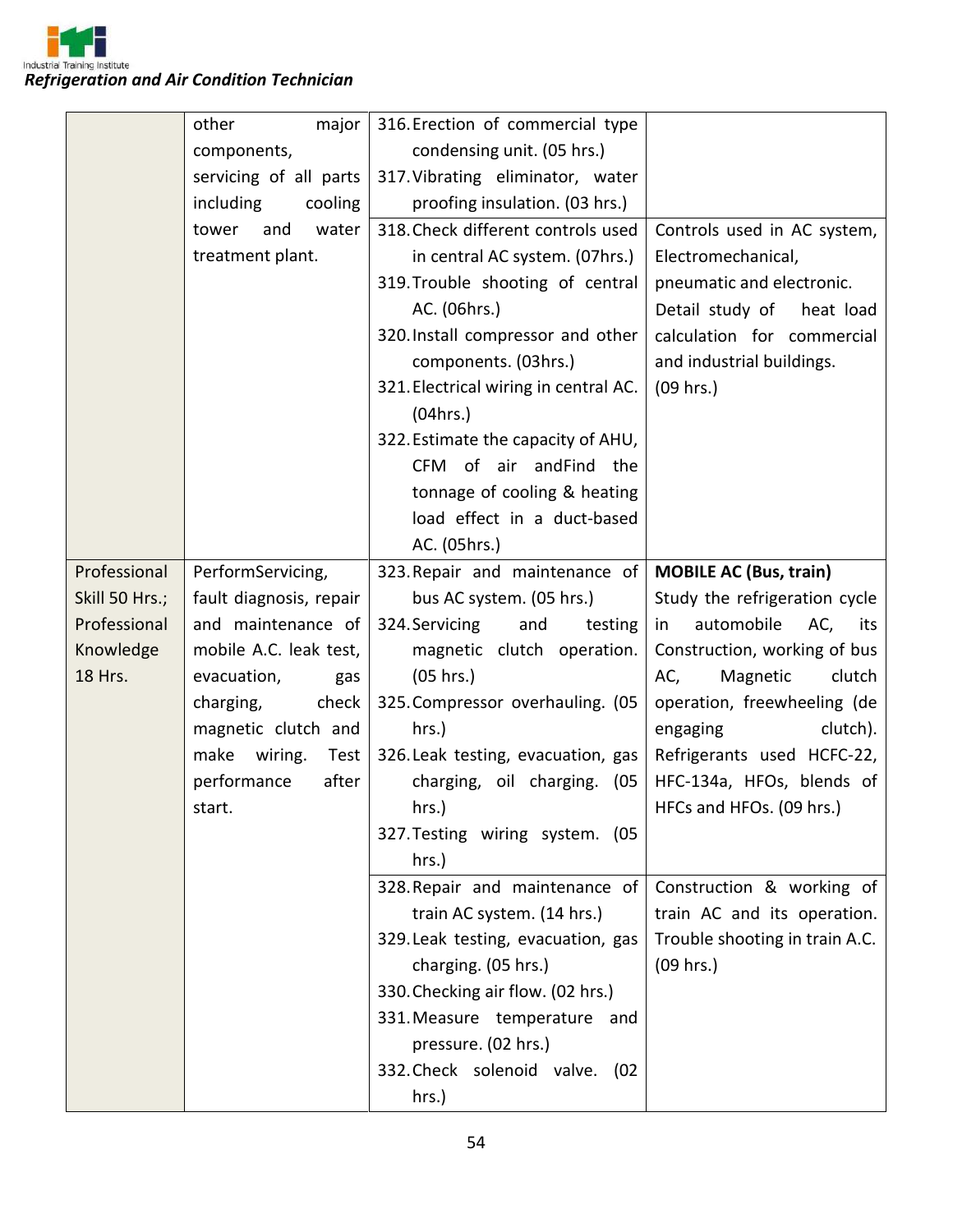

| Professional                        | PerformPreventive           | 333. Study/execute<br>οf<br>repair                               | for<br>Planning<br>Preventive |
|-------------------------------------|-----------------------------|------------------------------------------------------------------|-------------------------------|
| Skill 25 Hrs.;                      | of<br>maintenance           | different commercial units at                                    | maintenance and scheduling    |
| Professional                        | different<br>plants.        | site. (13 hrs.)                                                  | of maintenance activities in  |
| Knowledge                           | Maintain<br>book<br>log     | 334. Study/execute<br>preventive                                 | large AC and Refrigeration    |
| 09 Hrs.                             | daily<br>based<br><b>on</b> | different<br>maintenance<br>of                                   | plant. (09 hrs.)              |
|                                     | operation.                  | commercial units at site. (12                                    |                               |
|                                     |                             | hrs.)                                                            |                               |
| <b>Project Work/ Plant Visit: -</b> |                             |                                                                  |                               |
| <b>Broad area:</b>                  |                             |                                                                  |                               |
| a)                                  |                             | Central AC plant visit where direct chilling system available.   |                               |
| b)                                  |                             | Central AC plant visit where indirect chilling system available. |                               |
| $\mathsf{c}$                        |                             | Survey a heat load of a commercial/industrial building.          |                               |
| d)                                  | Make a duct for central A.C |                                                                  |                               |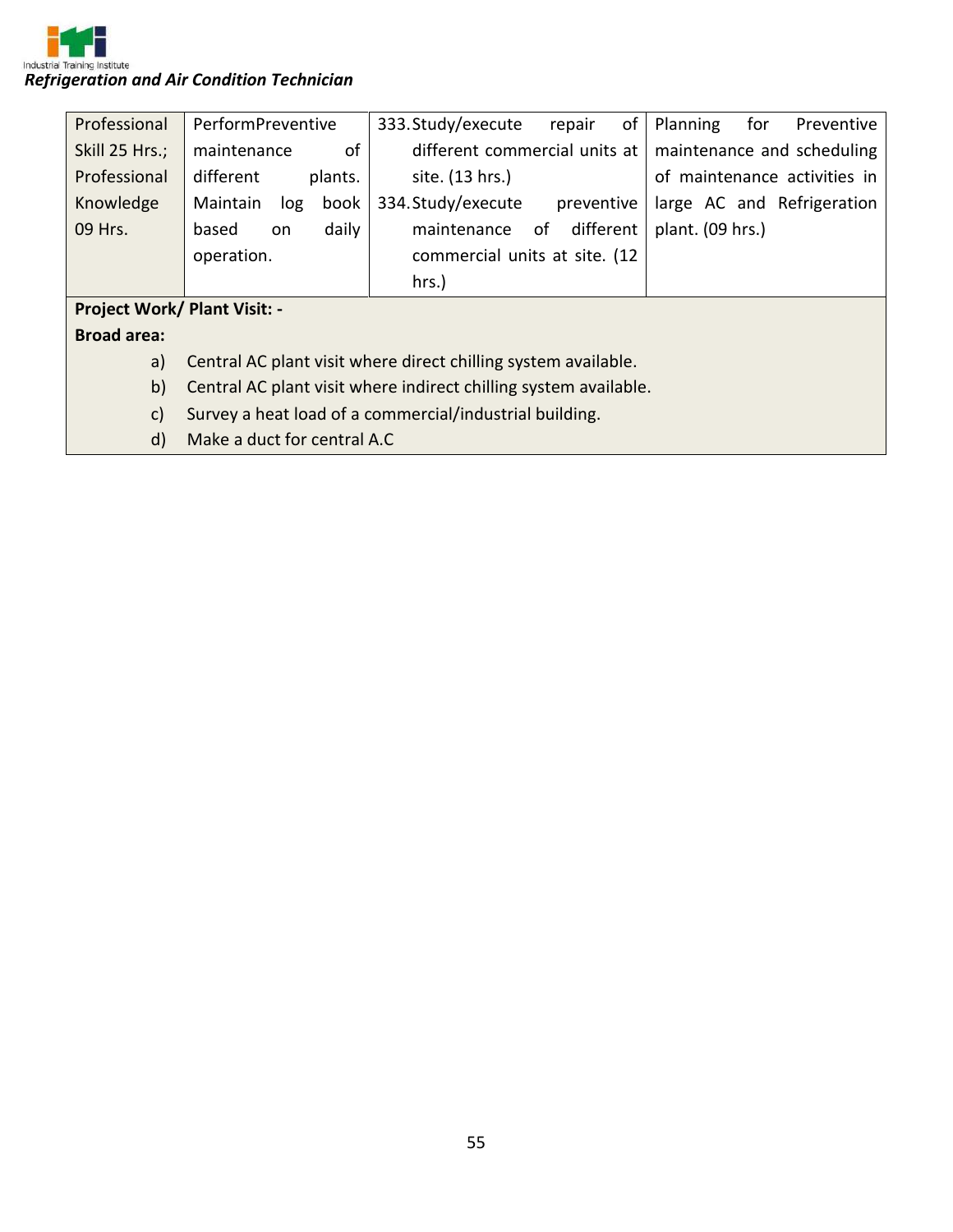

## **SYLLABUS FOR CORE SKILLS**

- 1. Workshop Calculation &Science (Common for two year course) (80Hrs. + 80 Hrs.)
- 2. Engineering Drawing (Common for Group-I (Mechanical Trade Group)) (80Hrs + 80 Hrs)
- 3. Employability Skills (Common for all CTS trades) (160Hrs. + 80 Hrs.)

Learning outcomes, assessment criteria, syllabus and Tool List of Core Skills subjects which is common for a group of trades, provided separately in www.bharatskills.gov.in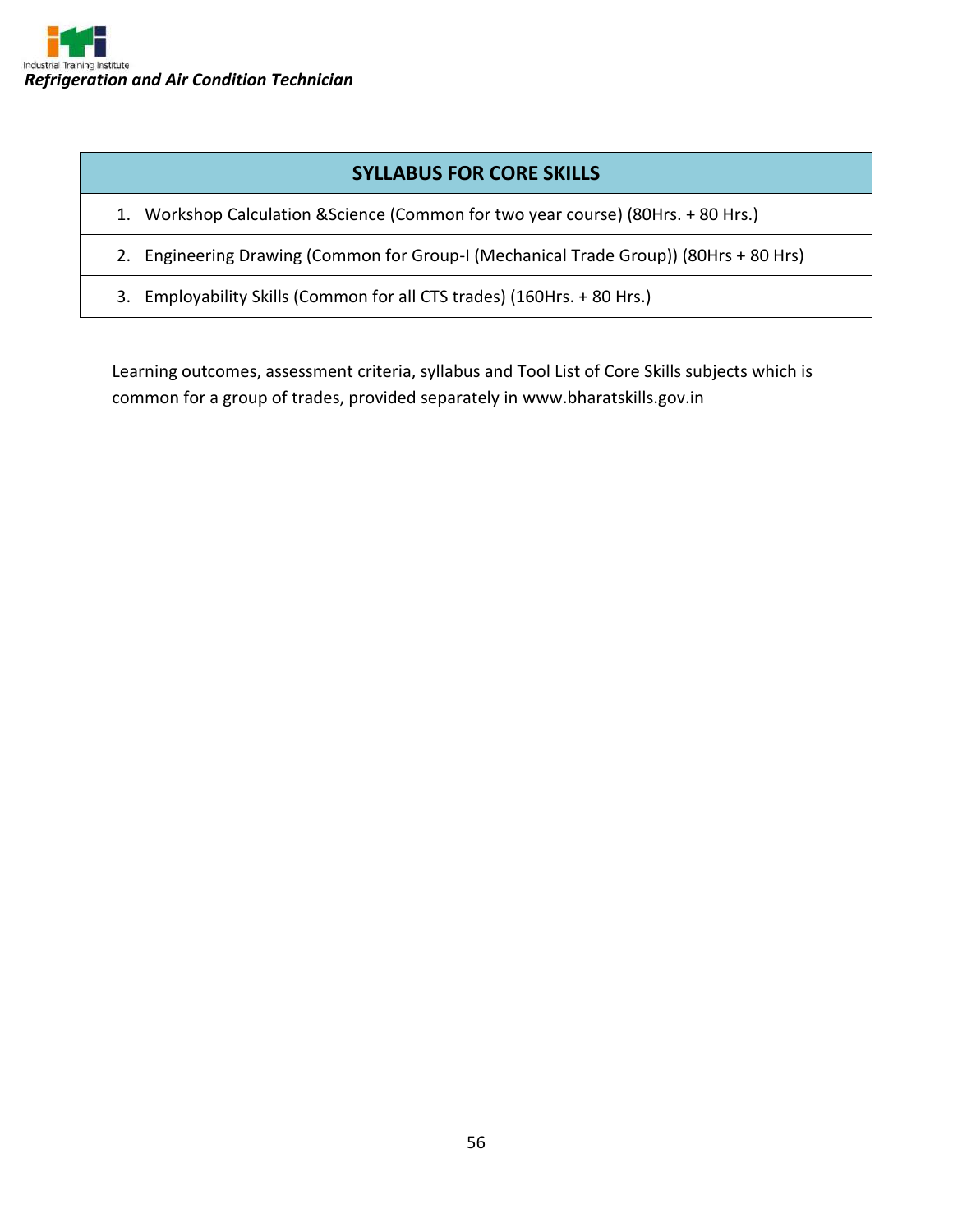### **LIST OF TOOLS AND EQUIPMENT**

#### **REFRIGERATION AND AIR CONDITIONING TECHNICIAN (For batch of 24 candidates)**

#### **A. TRAINEES TOOL KIT ( For each additional unit trainees tool kit Sl. 1-21 is required additionally)**

| S No. | Name of the Tool & Equipment                 | Specification        | Quantity      |
|-------|----------------------------------------------|----------------------|---------------|
| 1.    | File flat rough double cut                   | 200mm                | $24 + 1$ nos. |
| 2.    | File, half round, fine double cut            | length 150mm         | $24 + 1$ nos. |
| 3.    | File, round, fine double cut                 | length 150mm         | $24 + 1$ nos. |
| 4.    | File flat, fine double cut                   | length 150mm         | $24 + 1$ nos. |
| 5.    | File square, fine double cut                 | length 150mm         | $24 + 1$ nos. |
| 6.    | File triangular fine double cut              | length 150mm         | $24 + 1$ nos. |
| 7.    | Scriber                                      | 150mm length         | $24 + 1$ nos. |
| 8.    | Centre punch                                 | length 100mm         | $24 + 1$ nos. |
| 9.    | Try square                                   | 150 mm               | $24 + 1$ nos. |
| 10.   | Divider spring joint                         | length 150mm         | $24 + 1$ nos. |
| 11.   | Caliper spring joint in side                 | length 150mm         | $24 + 1$ nos. |
| 12.   | Caliper, odd leg, spring joint               | length 150mm         | $24 + 1$ nos. |
| 13.   | Hammer ball pane                             | 220 gms              | $24 + 1$ nos. |
| 14.   | Cold Chisel flat and cross cut               | length 150mm         | $24 + 1$ nos. |
| 15.   | Engineers rule                               | 300mm long           | $24 + 1$ nos. |
| 16.   | Tape measuring                               | 10m graduation in mm | $24 + 1$ nos. |
| 17.   | Pliers combination insulated                 | length 200mm         | $24 + 1$ nos. |
| 18.   | Pliers long nose                             | 200 mm               | $24 + 1$ nos. |
| 19.   | Pliers flat nose                             | 150mm                | $24 + 1$ nos. |
| 20.   | Line tester                                  | 500 v heavy duty     | $24 + 1$ nos. |
| 21.   | <b>Tweezers</b>                              | 10 cm                | $24 + 1$ nos. |
|       | <b>B. INSTRUMENT AND GENERAL SHOP OUTFIT</b> |                      |               |
|       | <b>GENERAL SHOP OUTFIT</b>                   |                      |               |
| 22.   | Surface plate                                | 45 x45 cms           | 1no.          |
| 23.   | Oil can                                      | 500 ml               | 5 nos.        |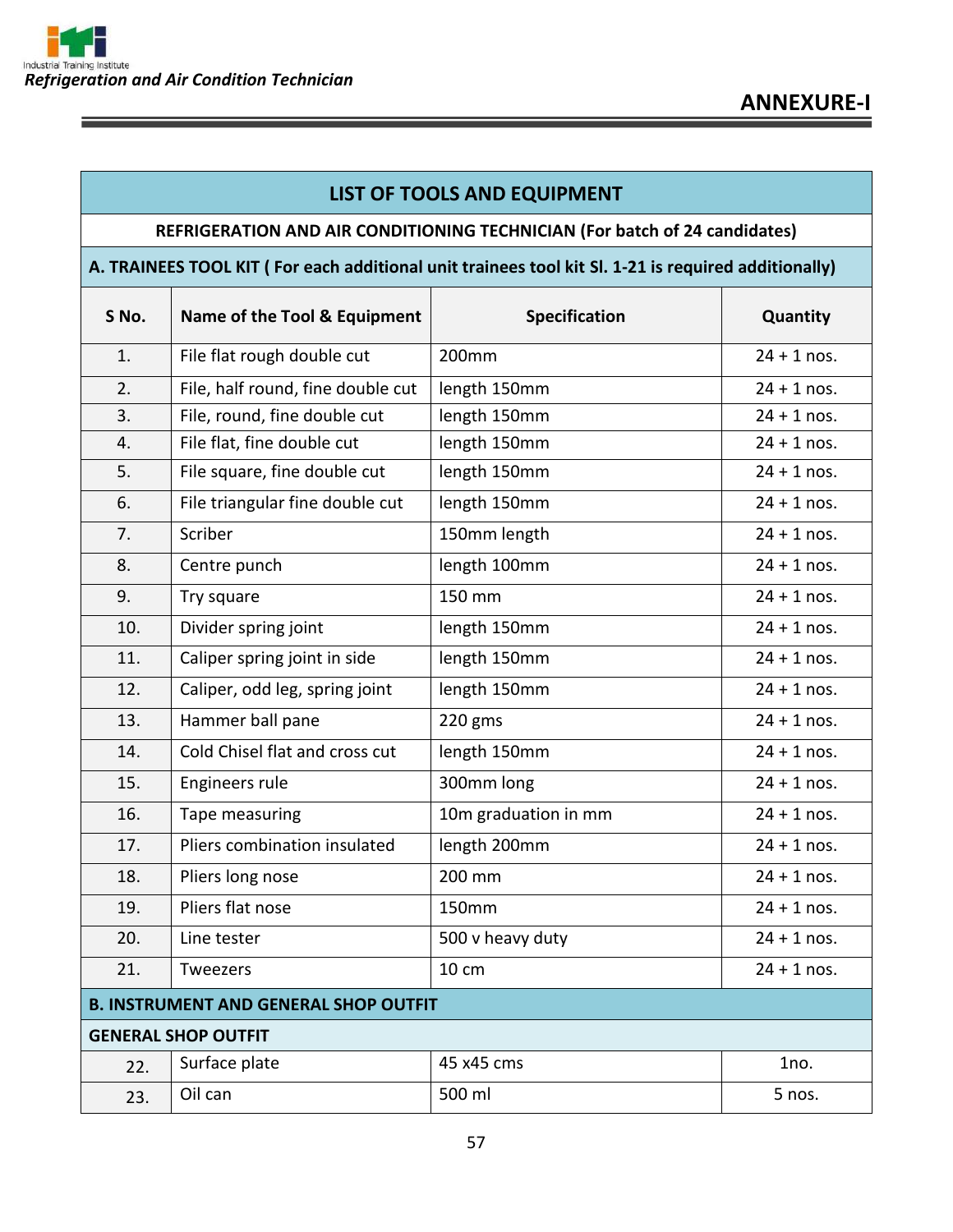

| 24. | Surface Gauge universal                                  | 150 mm                                            | 5 nos.      |
|-----|----------------------------------------------------------|---------------------------------------------------|-------------|
| 25. | Bench vice                                               | 150 to 300mm jaw                                  | 12 nos.     |
| 26. | Hack saw tubular metal frame<br>adjustable               | 300mm                                             | 12 nos.     |
| 27. | Snip sheet metal straight nose                           | 200 mm                                            | 12 nos.     |
| 28. | Snip sheet metal curved nose                             | 200 mm                                            | 12 nos.     |
| 29. | Anvil                                                    | 100X200mm                                         | 1no.        |
| 30. | Stakes [ different Types]                                | 100mm                                             | 1 no. each  |
| 31. | Tin smith                                                | 400mm                                             | 1 no.       |
| 32. | Wooden mallet /Nylon mallet                              | 500 gm good finish                                | 5 nos.      |
| 33. | Round Punch                                              | 3mm, 4mm, 6mm                                     | 5 Nos. each |
| 34. | Electrical drill portable<br>drill<br>with chuck and key | capacity 6.4mm                                    | 5 nos.      |
| 35. | Screw driver, plastic handle,                            | 6mm TIP length 100mm to 150mm                     | Gnos.       |
| 36. | Screw driver, plastic handle,<br>Flat tip                | 10mm TIP length 200mm & 250mm                     | 6 nos. each |
| 37. | Philips screw driver -                                   | complete set in leather case                      | 5 nos.      |
| 38. | Screw driver, plastic handle,<br>Flat tip                | handle 3mm TIP length 100mm to<br>150mm insulated | 5 nos.      |
| 39. | Soldering<br>iron exchangeable<br>copper tip             | 65 watts                                          | 12 nos.     |
| 40. | Knife folded stainless steel -                           | 150mm                                             | 12 nos.     |
| 41. | Tong tester (clamp on multi<br>meter)                    | 0-10-30 amps 0-500 v                              | 5 nos.      |
| 42. | Tenon saw                                                | 250 mm                                            | 5nos.       |
| 43. | Firmer chisel                                            | 6,12,25mm                                         | 2 nos.      |
| 44. | Rawal plug tool                                          | 6 mm                                              | 2 nos.      |
| 45. | Fire extinguisher                                        | ABC dry powder type2 kg capacity                  | 2 no.       |
| 46. | Fire buckets                                             | 10 Litre                                          | 3 nos.      |
| 47. | D.E spanner                                              | 6-32 mm                                           | 5 set       |
| 48. | Ring spanner                                             | $6 - 32$ mm                                       | 5 set       |
| 49. | Quick couples, process tube<br>adopter                   | $\frac{1}{4}$ " & 3/8"                            | 4 nos. each |
| 50. | Tong Close mouth and pick                                |                                                   | 1 no.       |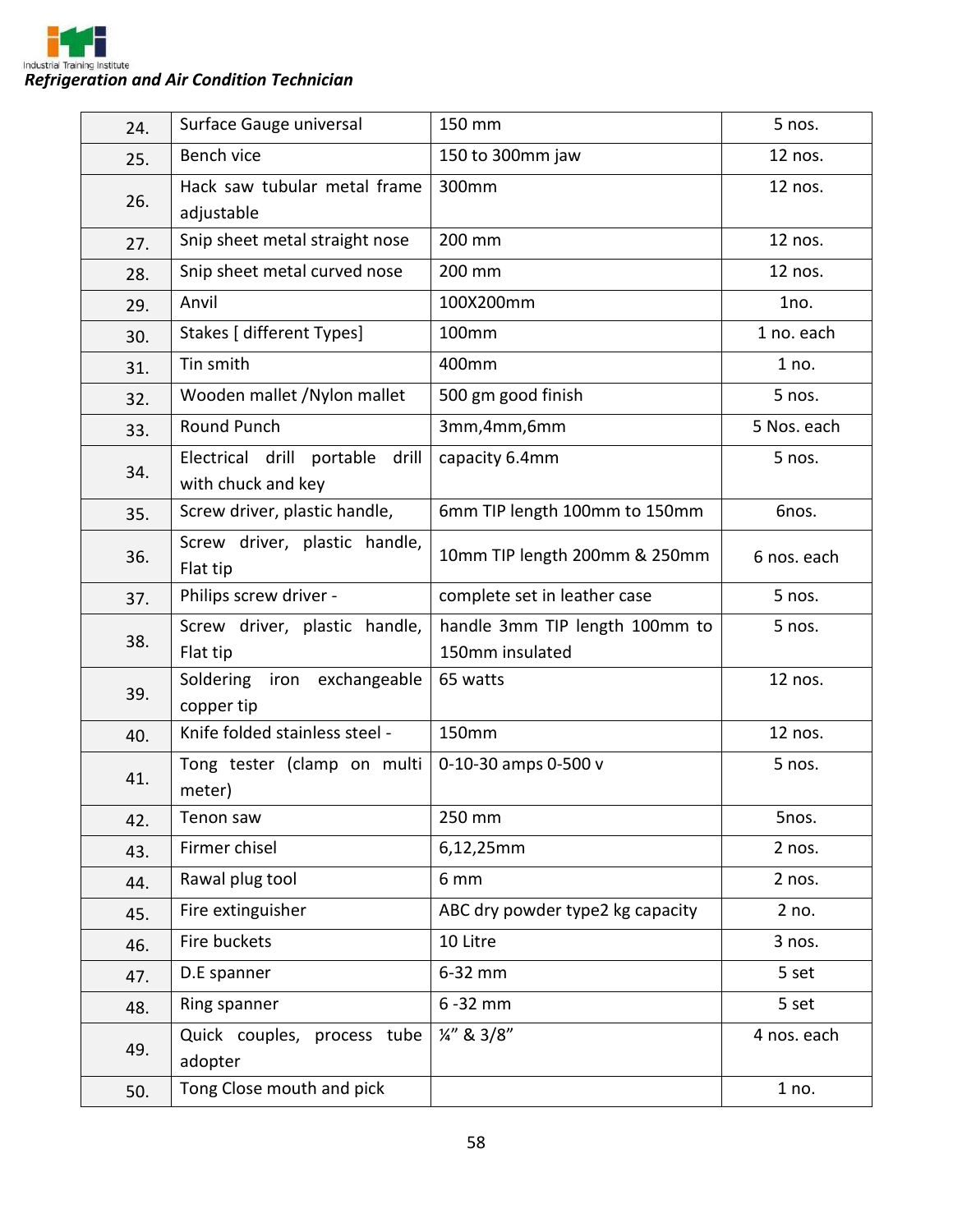

| 51. | Welding table for gas/Arc                                                | 1200x760                | 1no. each |
|-----|--------------------------------------------------------------------------|-------------------------|-----------|
| 52. | Flaring tool set, single type for<br>tube.                               | 4.7mm to 16mm O.D       | 5 nos.    |
| 53. | Swaging tool, punch type, set<br>of size for tube.                       | 4.7mm to 16mm O.D       | 5sets     |
| 54. | Bending spring external type,<br>for copper tube                         | 3mm to 16mm DIA         | 5sets     |
| 55. | Pipe<br>cutter<br>miniature<br>for<br>copper tube                        | 3mm to 16mm DIA         | 5sets     |
| 56. | Pinch of tool, for copper tube,                                          | 6mm to 18mm DIA         | 5sets     |
| 57. | Ratchet spanner                                                          | 6.4 sq.mm reversible    | 5sets     |
| 58. | Capillary plug gauge                                                     |                         | 5sets     |
| 59. | Piercing pliers & reversing valve<br>with access fitting                 | 6-18mm                  | 5sets     |
| 60. | Spanner double ended                                                     | 4.7mm to 16mm           | 5sets     |
| 61. | Ring spanner off set                                                     | 4.7mm to 16mm           | 5sets     |
| 62. | Wrench adjustable                                                        | length 150mm            | 5sets     |
| 63. | Wrench adjustable                                                        | length 200mm            | 5sets     |
| 64. | Wrench adjustable                                                        | length 250mm            | 5sets     |
| 65. | Valve key handle[Treated as<br>consumable]                               | 4.7mm & 6.4mm sq.       | 5sets     |
| 66. | (Hollo) Punch hole for cutting<br>gasket                                 | 4.7-16mm die            | 2sets     |
| 67. | Scissor, gasket cutting stainless<br>steel                               | length 25mm             | 5sets     |
| 68. | L-Allen key                                                              | set size 1.5mm to 6.4mm | 5 sets    |
| 69. | T-Allen key set                                                          | size 5/32" to 1/8"      | 5sets     |
| 70. | Pipe cutter with built in reamer<br>and space cutter, for copper<br>tube | 3mm to 32mm             | 5nos.     |
| 71. | Pipe /Tube bender lever type                                             | 3-16 mm                 | 1 no each |
| 72. | Spanner double ended                                                     | 19mm to 31.8 mm         | 5nos.     |
| 73. | Pipe wrench                                                              | size 50mm to 150mm      | 5nos.     |
| 74. | Lapping plate                                                            | 250mm x 200mm           | 2nos.     |
| 75. | Hammer ball peen                                                         | 450 gms                 | 5nos.     |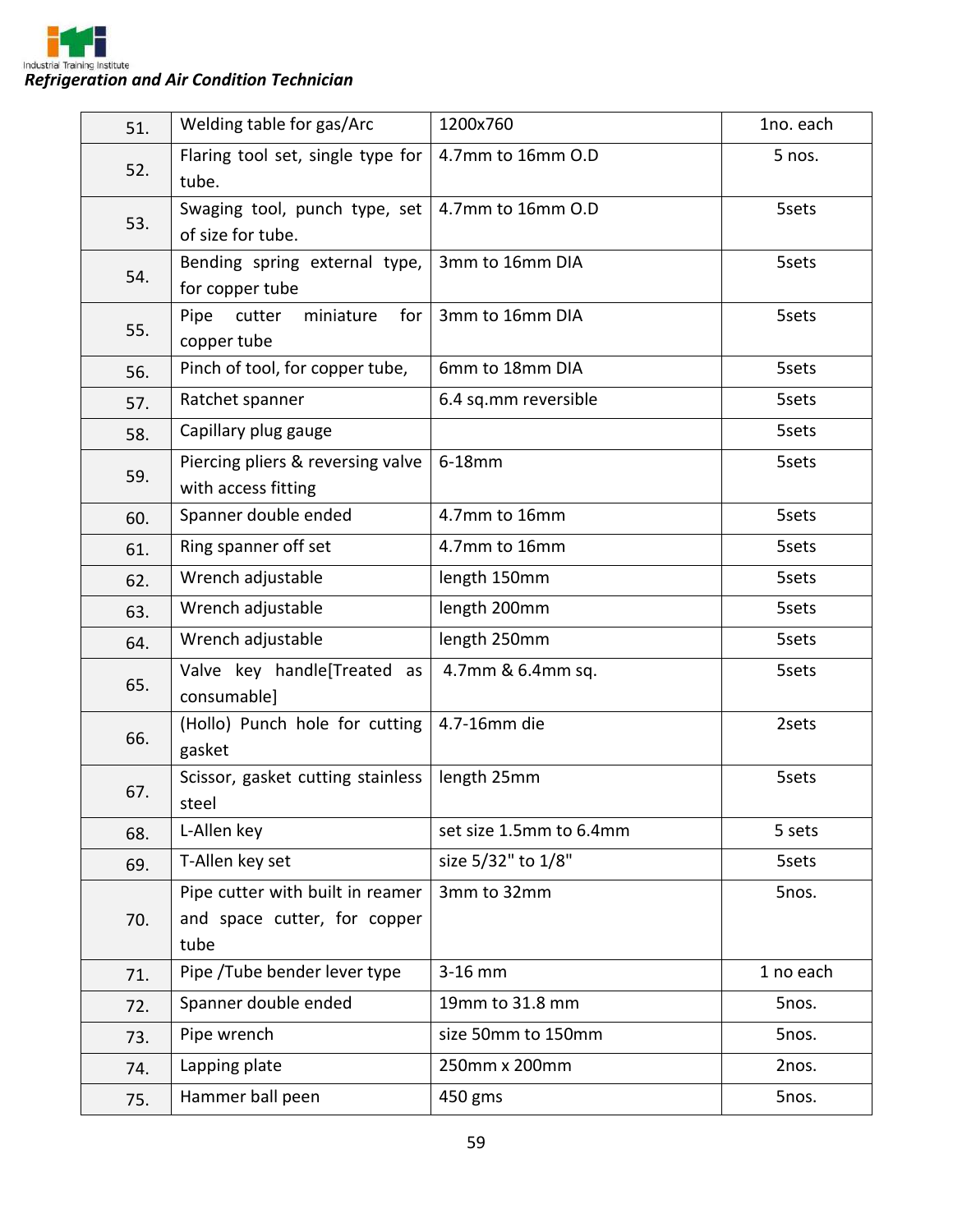

| 76.  | Puller 3 legged with flexible<br>arm                                           | 300mm                                   | 5nos.  |  |
|------|--------------------------------------------------------------------------------|-----------------------------------------|--------|--|
| 77.  | blower<br>portable<br>Hand<br>complete                                         | $1/10$ HP                               | 2nos.  |  |
| 78.  | Spirit level precision metallic                                                | 200mm                                   | 2nos.  |  |
| 79.  | Tap set with matching drills                                                   | 3 mm to 16mm                            | 3nos.  |  |
| 80.  | Tap set with matching drills                                                   | V to 5/8"                               | 3nos.  |  |
| 81.  | Refrigerant cylinder                                                           | 2.5 Kg                                  | 3nos.  |  |
| 82.  | Heating kit with infrared bulb                                                 | (200 w capacity)                        | 2nos.  |  |
| 83.  | Plumbing hammer weight                                                         | 200 gm                                  | 2nos.  |  |
| 84.  | Cylinder 134 a                                                                 | $5$ kg                                  | 1 no.  |  |
| 85.  | <b>Torque Wrench</b>                                                           | 300mm-12.7mm                            | 1 no.  |  |
| 86.  | <b>Piercing Valve</b>                                                          | 1/ <sub>4</sub> Inch                    | 2 nos. |  |
| 87.  | Feeler gauge                                                                   | 0.05mm to 1mm                           | 3 nos. |  |
| 88.  | Four way reversible valve                                                      |                                         | 1 no.  |  |
|      | <b>INSTRUMENT</b>                                                              |                                         |        |  |
| 89.  | Vernier height gauge                                                           | 300mm, LC 0.02                          | 1 set  |  |
| 90.  | Tape measuring graduation in<br>mm                                             | 2 <sub>m</sub>                          | 5nos.  |  |
| 91.  | AC/DC<br>portable<br>Voltmeter,<br>precision grade Digital Panel<br>board type | 0 to 500 volts                          | 5nos.  |  |
| 92.  | AC/DC<br>portable<br>Ammeter,<br>precision grade Digital Panel<br>board type   | 0 to 30 amp                             | 5nos.  |  |
| 93.  | Megger                                                                         | 1000 <sub>v</sub>                       | 5nos.  |  |
| 94.  | Wattmeter multi-range up                                                       | 1 KW                                    | 1no.   |  |
| 95.  | Multi meter digital type                                                       |                                         | 5nos.  |  |
| 96.  | K.W. meter                                                                     | $0 - 1$ K w                             | 4 no.  |  |
| 97.  | Service Oscillator                                                             |                                         | 1 no.  |  |
| 98.  | C.R.O Single beam                                                              | 5 MHZ                                   | 2 nos. |  |
| 99.  | C.R.O Dual trace/ Double<br>beam                                               | <b>60 MHZ</b>                           | 2 nos. |  |
| 100. | A.F.O Oscillators                                                              |                                         | 2 nos. |  |
| 101. | Pressure gauge Digital type                                                    | diameter 63mm with recalibration<br>set | 5sets  |  |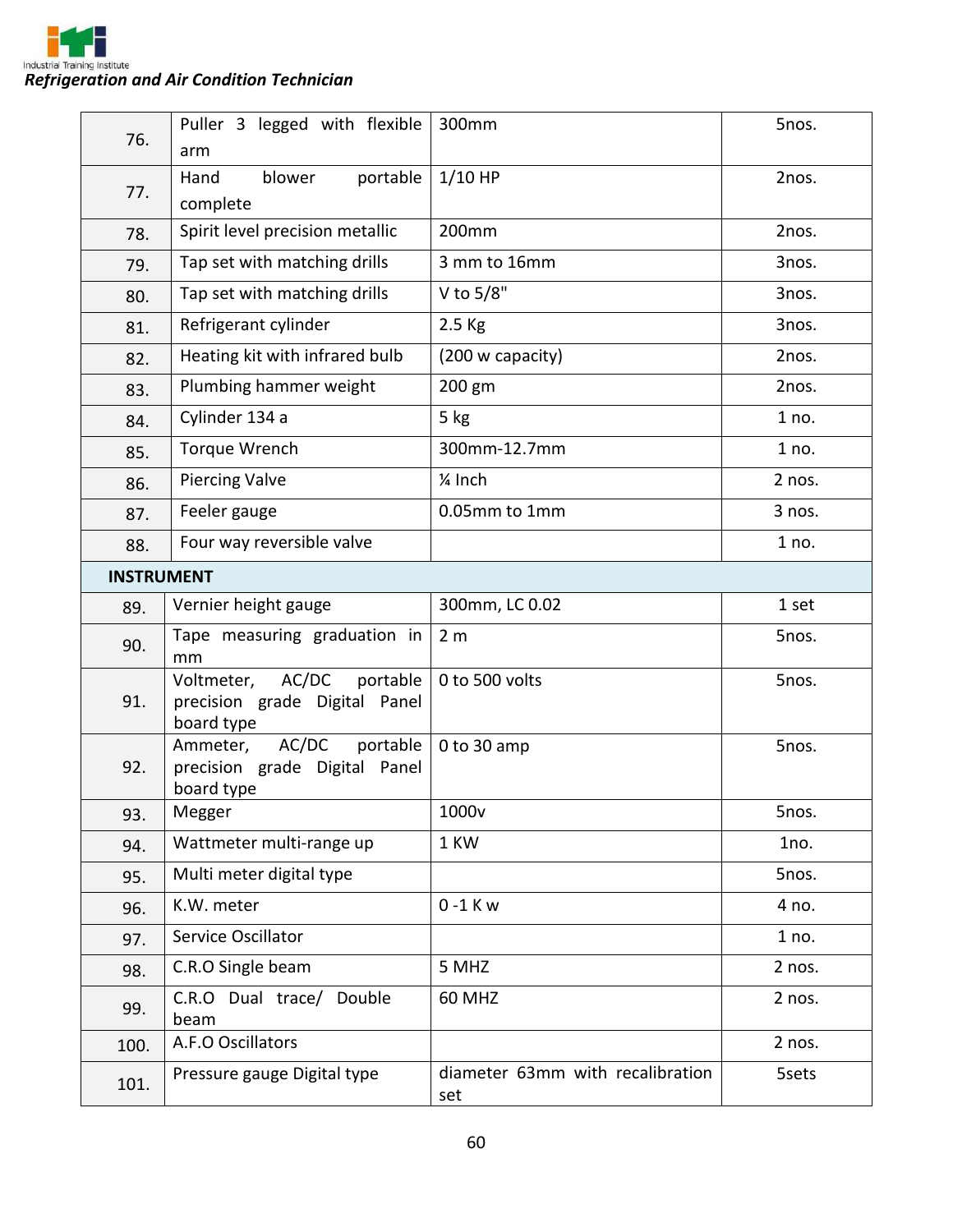

| Pressure 15 Kg/sq.cm<br>- 30 <sup>o</sup> C to +110 <sup>o</sup> C<br>Service man thermometer<br>5sets<br>.in<br>103.<br>metal case<br>Gas leak detector for halogen<br>2nos.<br>104.<br>gas<br>Electronic leak detector<br>2 nos.<br>105.<br>scale -10 $^{0}$ C to +110 $^{0}$ C<br>Sling psychrometer mounted on<br>5nos.<br>106.<br>aluminum back,<br>Stop watch<br>2nos.<br>107.<br>length 250mm<br>Vernier caliper<br>2nos.<br>108.<br>Micrometer<br>outside<br>0 to 25mm<br>2nos.<br>109.<br>measurement<br>Multi meter analogue type<br>5nos.<br>110.<br>Tachometer digital, multi range<br>0 r m p to 3000 r m p. Portable<br>2nos.<br>111.<br>small size in leather case<br>capable of reading up to 20<br>2nos.<br>Micron vacuum gauge<br>112.<br>microns<br>Sensor thermometer (digital)<br>-50 degree Celsius to 150 degree<br>2nos.<br>113.<br>Celsius<br>Fin straightened/fin comb.<br>steel<br>wire-based<br>With<br>strong<br>3nos.<br>114.<br>combing on wood<br>$0.05$ mm $-1$ mm<br>Filler gauge<br>3nos.<br>115.<br>Steel plate embossing converse of<br>Wire gauge metric & British.<br>2nos.<br>116.<br><b>British &amp; Metric</b><br>Dial<br>thermometer<br>75mm - 50C to +50 C<br>remote<br>3nos.<br>117.<br>control, armored capillary dial<br>Digital type<br>Anemometer<br>1no.<br>118.<br>Fixed with electrical input/ output<br>2nos.<br>Compressors testers for small<br>119.<br>hermetic compressors<br>indicating facilities<br>Graduated disc analogy type<br>Digital thermometer<br>1no.<br>120.<br>&Humidity<br>Temperature<br>Capacity to record 24 hrs. record<br>121.<br>1no.<br>recorder<br>100mm<br>5nos.<br>122.<br>Instrumentation screw driver set<br>Digital weighing machine<br>100 kg<br>1no.<br>123.<br><b>GENERAL MACHINERY SHOP OUTFIT</b><br>1hp, 230 V<br>Split phase induction motor<br>1 no.<br>124.<br>BLDC motor with controller<br>15-30 watts, 315 Volt DC<br>2 nos.<br>125. | 102. | Compound<br>gauge, | diameter 63mm, with recalibration | 5sets |
|----------------------------------------------------------------------------------------------------------------------------------------------------------------------------------------------------------------------------------------------------------------------------------------------------------------------------------------------------------------------------------------------------------------------------------------------------------------------------------------------------------------------------------------------------------------------------------------------------------------------------------------------------------------------------------------------------------------------------------------------------------------------------------------------------------------------------------------------------------------------------------------------------------------------------------------------------------------------------------------------------------------------------------------------------------------------------------------------------------------------------------------------------------------------------------------------------------------------------------------------------------------------------------------------------------------------------------------------------------------------------------------------------------------------------------------------------------------------------------------------------------------------------------------------------------------------------------------------------------------------------------------------------------------------------------------------------------------------------------------------------------------------------------------------------------------------------------------------------------------------------------------------------------------------------------------|------|--------------------|-----------------------------------|-------|
|                                                                                                                                                                                                                                                                                                                                                                                                                                                                                                                                                                                                                                                                                                                                                                                                                                                                                                                                                                                                                                                                                                                                                                                                                                                                                                                                                                                                                                                                                                                                                                                                                                                                                                                                                                                                                                                                                                                                        |      | Digital type       | set screw, scale vacuum 760mm.    |       |
|                                                                                                                                                                                                                                                                                                                                                                                                                                                                                                                                                                                                                                                                                                                                                                                                                                                                                                                                                                                                                                                                                                                                                                                                                                                                                                                                                                                                                                                                                                                                                                                                                                                                                                                                                                                                                                                                                                                                        |      |                    |                                   |       |
|                                                                                                                                                                                                                                                                                                                                                                                                                                                                                                                                                                                                                                                                                                                                                                                                                                                                                                                                                                                                                                                                                                                                                                                                                                                                                                                                                                                                                                                                                                                                                                                                                                                                                                                                                                                                                                                                                                                                        |      |                    |                                   |       |
|                                                                                                                                                                                                                                                                                                                                                                                                                                                                                                                                                                                                                                                                                                                                                                                                                                                                                                                                                                                                                                                                                                                                                                                                                                                                                                                                                                                                                                                                                                                                                                                                                                                                                                                                                                                                                                                                                                                                        |      |                    |                                   |       |
|                                                                                                                                                                                                                                                                                                                                                                                                                                                                                                                                                                                                                                                                                                                                                                                                                                                                                                                                                                                                                                                                                                                                                                                                                                                                                                                                                                                                                                                                                                                                                                                                                                                                                                                                                                                                                                                                                                                                        |      |                    |                                   |       |
|                                                                                                                                                                                                                                                                                                                                                                                                                                                                                                                                                                                                                                                                                                                                                                                                                                                                                                                                                                                                                                                                                                                                                                                                                                                                                                                                                                                                                                                                                                                                                                                                                                                                                                                                                                                                                                                                                                                                        |      |                    |                                   |       |
|                                                                                                                                                                                                                                                                                                                                                                                                                                                                                                                                                                                                                                                                                                                                                                                                                                                                                                                                                                                                                                                                                                                                                                                                                                                                                                                                                                                                                                                                                                                                                                                                                                                                                                                                                                                                                                                                                                                                        |      |                    |                                   |       |
|                                                                                                                                                                                                                                                                                                                                                                                                                                                                                                                                                                                                                                                                                                                                                                                                                                                                                                                                                                                                                                                                                                                                                                                                                                                                                                                                                                                                                                                                                                                                                                                                                                                                                                                                                                                                                                                                                                                                        |      |                    |                                   |       |
|                                                                                                                                                                                                                                                                                                                                                                                                                                                                                                                                                                                                                                                                                                                                                                                                                                                                                                                                                                                                                                                                                                                                                                                                                                                                                                                                                                                                                                                                                                                                                                                                                                                                                                                                                                                                                                                                                                                                        |      |                    |                                   |       |
|                                                                                                                                                                                                                                                                                                                                                                                                                                                                                                                                                                                                                                                                                                                                                                                                                                                                                                                                                                                                                                                                                                                                                                                                                                                                                                                                                                                                                                                                                                                                                                                                                                                                                                                                                                                                                                                                                                                                        |      |                    |                                   |       |
|                                                                                                                                                                                                                                                                                                                                                                                                                                                                                                                                                                                                                                                                                                                                                                                                                                                                                                                                                                                                                                                                                                                                                                                                                                                                                                                                                                                                                                                                                                                                                                                                                                                                                                                                                                                                                                                                                                                                        |      |                    |                                   |       |
|                                                                                                                                                                                                                                                                                                                                                                                                                                                                                                                                                                                                                                                                                                                                                                                                                                                                                                                                                                                                                                                                                                                                                                                                                                                                                                                                                                                                                                                                                                                                                                                                                                                                                                                                                                                                                                                                                                                                        |      |                    |                                   |       |
|                                                                                                                                                                                                                                                                                                                                                                                                                                                                                                                                                                                                                                                                                                                                                                                                                                                                                                                                                                                                                                                                                                                                                                                                                                                                                                                                                                                                                                                                                                                                                                                                                                                                                                                                                                                                                                                                                                                                        |      |                    |                                   |       |
|                                                                                                                                                                                                                                                                                                                                                                                                                                                                                                                                                                                                                                                                                                                                                                                                                                                                                                                                                                                                                                                                                                                                                                                                                                                                                                                                                                                                                                                                                                                                                                                                                                                                                                                                                                                                                                                                                                                                        |      |                    |                                   |       |
|                                                                                                                                                                                                                                                                                                                                                                                                                                                                                                                                                                                                                                                                                                                                                                                                                                                                                                                                                                                                                                                                                                                                                                                                                                                                                                                                                                                                                                                                                                                                                                                                                                                                                                                                                                                                                                                                                                                                        |      |                    |                                   |       |
|                                                                                                                                                                                                                                                                                                                                                                                                                                                                                                                                                                                                                                                                                                                                                                                                                                                                                                                                                                                                                                                                                                                                                                                                                                                                                                                                                                                                                                                                                                                                                                                                                                                                                                                                                                                                                                                                                                                                        |      |                    |                                   |       |
|                                                                                                                                                                                                                                                                                                                                                                                                                                                                                                                                                                                                                                                                                                                                                                                                                                                                                                                                                                                                                                                                                                                                                                                                                                                                                                                                                                                                                                                                                                                                                                                                                                                                                                                                                                                                                                                                                                                                        |      |                    |                                   |       |
|                                                                                                                                                                                                                                                                                                                                                                                                                                                                                                                                                                                                                                                                                                                                                                                                                                                                                                                                                                                                                                                                                                                                                                                                                                                                                                                                                                                                                                                                                                                                                                                                                                                                                                                                                                                                                                                                                                                                        |      |                    |                                   |       |
|                                                                                                                                                                                                                                                                                                                                                                                                                                                                                                                                                                                                                                                                                                                                                                                                                                                                                                                                                                                                                                                                                                                                                                                                                                                                                                                                                                                                                                                                                                                                                                                                                                                                                                                                                                                                                                                                                                                                        |      |                    |                                   |       |
|                                                                                                                                                                                                                                                                                                                                                                                                                                                                                                                                                                                                                                                                                                                                                                                                                                                                                                                                                                                                                                                                                                                                                                                                                                                                                                                                                                                                                                                                                                                                                                                                                                                                                                                                                                                                                                                                                                                                        |      |                    |                                   |       |
|                                                                                                                                                                                                                                                                                                                                                                                                                                                                                                                                                                                                                                                                                                                                                                                                                                                                                                                                                                                                                                                                                                                                                                                                                                                                                                                                                                                                                                                                                                                                                                                                                                                                                                                                                                                                                                                                                                                                        |      |                    |                                   |       |
|                                                                                                                                                                                                                                                                                                                                                                                                                                                                                                                                                                                                                                                                                                                                                                                                                                                                                                                                                                                                                                                                                                                                                                                                                                                                                                                                                                                                                                                                                                                                                                                                                                                                                                                                                                                                                                                                                                                                        |      |                    |                                   |       |
|                                                                                                                                                                                                                                                                                                                                                                                                                                                                                                                                                                                                                                                                                                                                                                                                                                                                                                                                                                                                                                                                                                                                                                                                                                                                                                                                                                                                                                                                                                                                                                                                                                                                                                                                                                                                                                                                                                                                        |      |                    |                                   |       |
|                                                                                                                                                                                                                                                                                                                                                                                                                                                                                                                                                                                                                                                                                                                                                                                                                                                                                                                                                                                                                                                                                                                                                                                                                                                                                                                                                                                                                                                                                                                                                                                                                                                                                                                                                                                                                                                                                                                                        |      |                    |                                   |       |
|                                                                                                                                                                                                                                                                                                                                                                                                                                                                                                                                                                                                                                                                                                                                                                                                                                                                                                                                                                                                                                                                                                                                                                                                                                                                                                                                                                                                                                                                                                                                                                                                                                                                                                                                                                                                                                                                                                                                        |      |                    |                                   |       |
|                                                                                                                                                                                                                                                                                                                                                                                                                                                                                                                                                                                                                                                                                                                                                                                                                                                                                                                                                                                                                                                                                                                                                                                                                                                                                                                                                                                                                                                                                                                                                                                                                                                                                                                                                                                                                                                                                                                                        |      |                    |                                   |       |
|                                                                                                                                                                                                                                                                                                                                                                                                                                                                                                                                                                                                                                                                                                                                                                                                                                                                                                                                                                                                                                                                                                                                                                                                                                                                                                                                                                                                                                                                                                                                                                                                                                                                                                                                                                                                                                                                                                                                        |      |                    |                                   |       |
|                                                                                                                                                                                                                                                                                                                                                                                                                                                                                                                                                                                                                                                                                                                                                                                                                                                                                                                                                                                                                                                                                                                                                                                                                                                                                                                                                                                                                                                                                                                                                                                                                                                                                                                                                                                                                                                                                                                                        |      |                    |                                   |       |
|                                                                                                                                                                                                                                                                                                                                                                                                                                                                                                                                                                                                                                                                                                                                                                                                                                                                                                                                                                                                                                                                                                                                                                                                                                                                                                                                                                                                                                                                                                                                                                                                                                                                                                                                                                                                                                                                                                                                        |      |                    |                                   |       |
|                                                                                                                                                                                                                                                                                                                                                                                                                                                                                                                                                                                                                                                                                                                                                                                                                                                                                                                                                                                                                                                                                                                                                                                                                                                                                                                                                                                                                                                                                                                                                                                                                                                                                                                                                                                                                                                                                                                                        |      |                    |                                   |       |
|                                                                                                                                                                                                                                                                                                                                                                                                                                                                                                                                                                                                                                                                                                                                                                                                                                                                                                                                                                                                                                                                                                                                                                                                                                                                                                                                                                                                                                                                                                                                                                                                                                                                                                                                                                                                                                                                                                                                        |      |                    |                                   |       |
|                                                                                                                                                                                                                                                                                                                                                                                                                                                                                                                                                                                                                                                                                                                                                                                                                                                                                                                                                                                                                                                                                                                                                                                                                                                                                                                                                                                                                                                                                                                                                                                                                                                                                                                                                                                                                                                                                                                                        |      |                    |                                   |       |
|                                                                                                                                                                                                                                                                                                                                                                                                                                                                                                                                                                                                                                                                                                                                                                                                                                                                                                                                                                                                                                                                                                                                                                                                                                                                                                                                                                                                                                                                                                                                                                                                                                                                                                                                                                                                                                                                                                                                        |      |                    |                                   |       |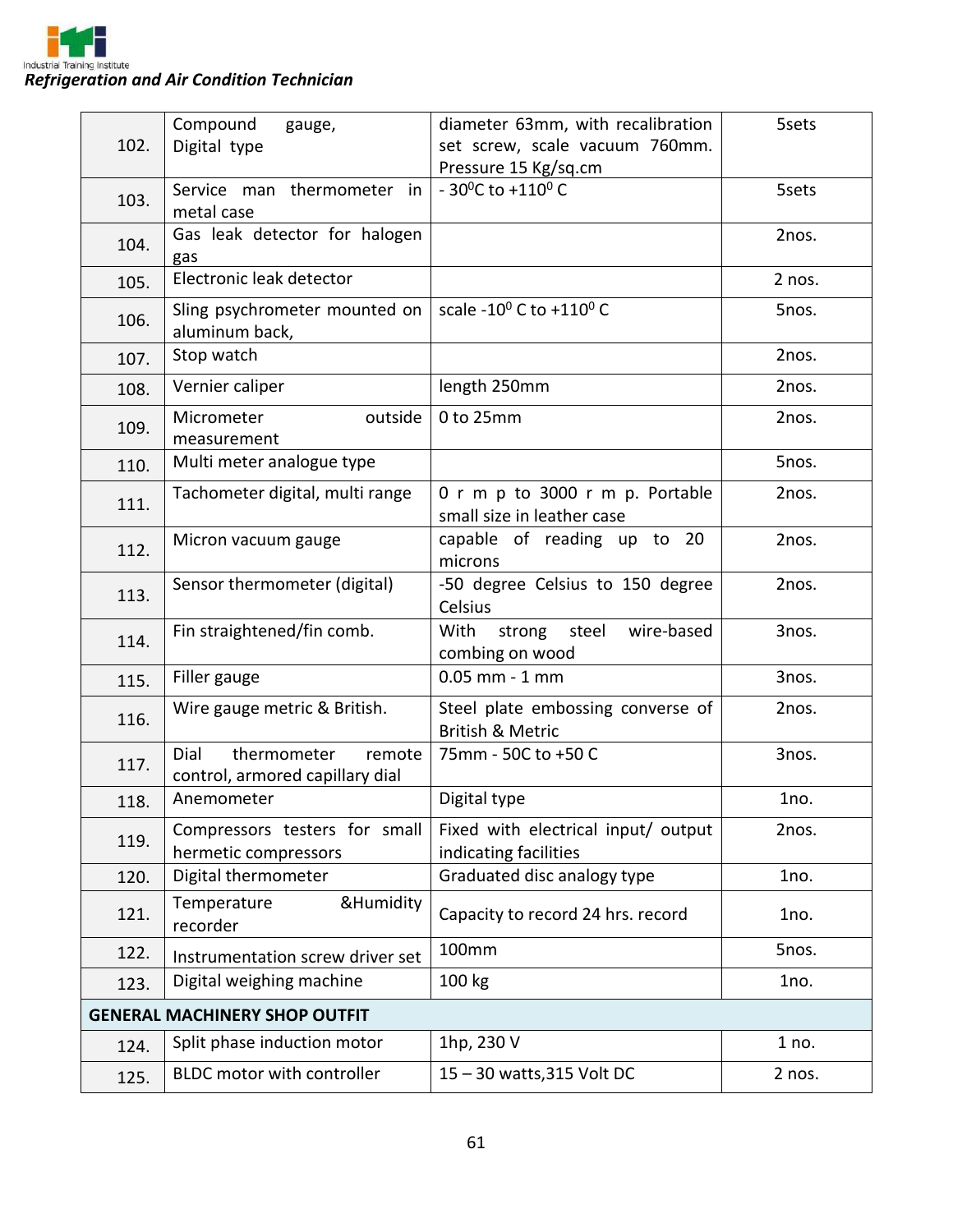

| 126. | Pulse Generation<br><b>IDU</b><br>type<br>motor                                                                                                                                                                                                                                                                                                                                                                                                           | 15watt, 230volt A.C                                                                                             | 2 nos. |
|------|-----------------------------------------------------------------------------------------------------------------------------------------------------------------------------------------------------------------------------------------------------------------------------------------------------------------------------------------------------------------------------------------------------------------------------------------------------------|-----------------------------------------------------------------------------------------------------------------|--------|
| 127. | Capacitor start induction motor                                                                                                                                                                                                                                                                                                                                                                                                                           | 1 Hp, 230 V                                                                                                     | 1 no.  |
| 128. | AC 3 Phase motor, 400/50 Hz                                                                                                                                                                                                                                                                                                                                                                                                                               | 2 Hp                                                                                                            | 1 no.  |
| 129. | Star delta starter                                                                                                                                                                                                                                                                                                                                                                                                                                        | 2 hp                                                                                                            | 1 no.  |
| 130. | Auto Transformer starter                                                                                                                                                                                                                                                                                                                                                                                                                                  | 3 <sub>hp</sub>                                                                                                 | 1 no.  |
| 131. | D.O.L Starter                                                                                                                                                                                                                                                                                                                                                                                                                                             | 2 hp                                                                                                            | 1 no.  |
| 132. | Portable air - LPG brazing kit                                                                                                                                                                                                                                                                                                                                                                                                                            | 2 kg. LPG cylinder, torches, houses,<br>stand make                                                              | 1 no.  |
| 133. | Oxy-acetylene<br>welding<br>set<br>complete                                                                                                                                                                                                                                                                                                                                                                                                               | cylinders,<br>regulators<br>welding<br>torches with difference nozzles                                          | 1 no.  |
| 134. | Single<br>door<br>direct<br>cool<br>refrigerator, carrying with HFC<br>and HC                                                                                                                                                                                                                                                                                                                                                                             | 185L                                                                                                            | 1 each |
| 135. | Frost free refrigerator                                                                                                                                                                                                                                                                                                                                                                                                                                   | 200L carrying with HC blend                                                                                     | 2 nos. |
| 136. | Three/four door refrigerator (<br>Inverter type)                                                                                                                                                                                                                                                                                                                                                                                                          | 300L carrying with HC R-600a                                                                                    | 2 nos. |
| 137. | Core drill machine.                                                                                                                                                                                                                                                                                                                                                                                                                                       |                                                                                                                 | 1 no   |
| 138. | Bench Drilling machine                                                                                                                                                                                                                                                                                                                                                                                                                                    | 20 mm capacity, 200-2500rpm                                                                                     | 1 no.  |
| 139. | <b>Grinding Machine</b>                                                                                                                                                                                                                                                                                                                                                                                                                                   | 200mm,3000rpm,Double ended1/2<br>hp                                                                             | 1 no.  |
| 140. | Evacuating<br>and<br>refrigerant<br>charging station, consist of<br>a) Rotary two stage vacuum<br>pump and motor (with gas<br>ballast and anti-such back)<br>b) manifold with gauges and<br>valves and capable of pulling<br>vacuum up to 50 microns of Hg<br>and with provision of connecting<br>to a microns level vacuum gauge<br>b) Graduated charging cylinder<br>with provision for temperature<br>correction and all necessary<br>isolating valves | (CAP. 2 kg. In lieu of (b)above and<br>with accuracy of $+$ / - g for charging<br>hydrocarbons)                 | 1 no.  |
| 141. | Evacuating and charging station<br>above<br>fitted<br>but<br>with<br>as<br>weighing scale                                                                                                                                                                                                                                                                                                                                                                 |                                                                                                                 | 1 no.  |
| 142. | Two<br>stage<br>rotary<br>vacuum<br>pump, 3or 4 CFM.                                                                                                                                                                                                                                                                                                                                                                                                      | capacity<br>60<br>10rmp<br>approx.<br>capable of evacuating to 50 microns<br>of Hg and fitted with gas ballast, | 1 no.  |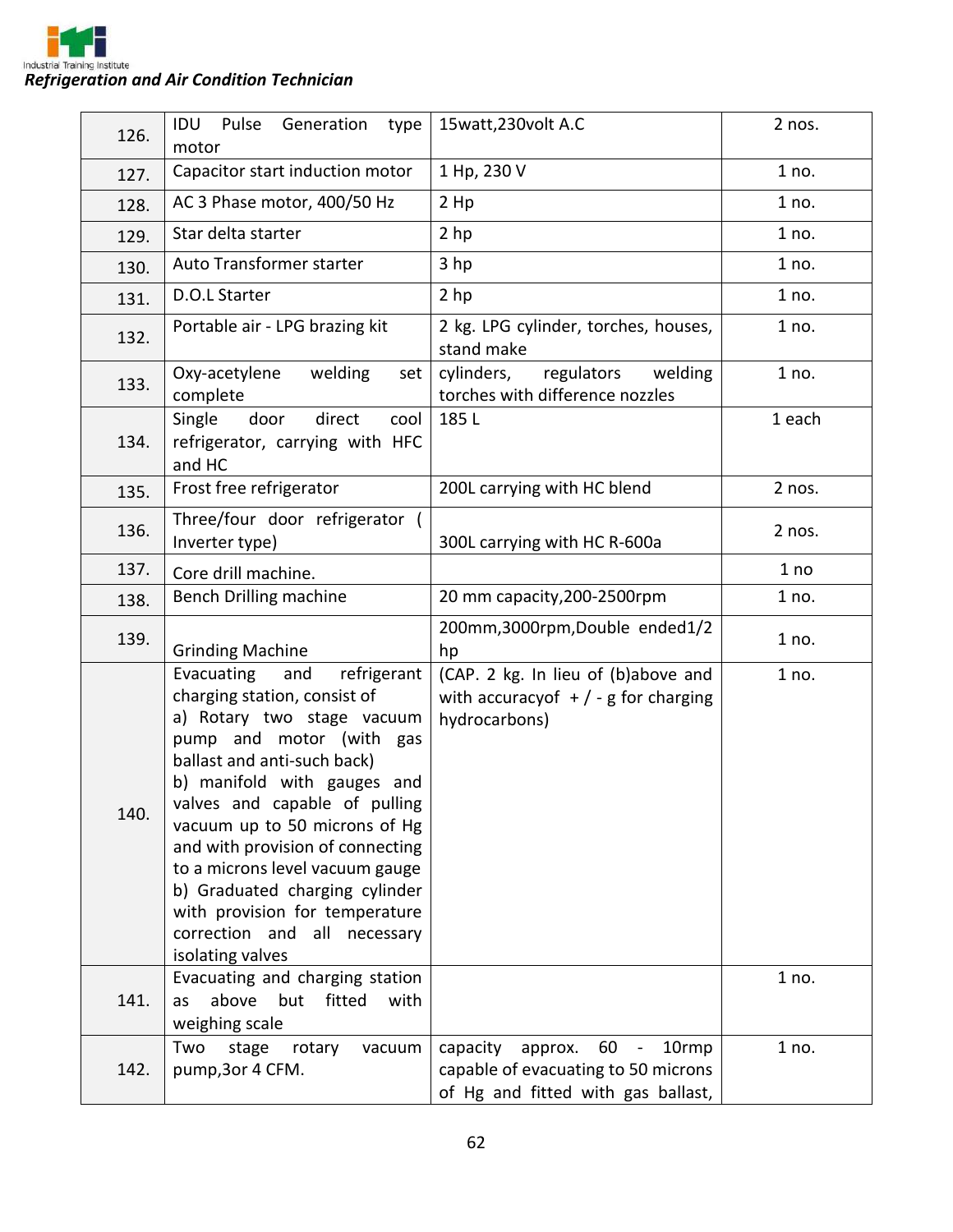

|      |                                        | anti-such back valve and single-                                           |             |
|------|----------------------------------------|----------------------------------------------------------------------------|-------------|
|      |                                        | phase motor                                                                |             |
| 143. | Dry N <sub>2</sub> cylinder            | 2 stage regulator or commercial $N_2$<br>in cylinder with drier unit and 2 | 1 no.       |
|      |                                        | stage regulator & meter cube                                               |             |
|      | Window A.C                             | 1 Ton with R-22 Blend reciprocating                                        | 2 nos.      |
| 144. |                                        | compressor                                                                 |             |
| 145. | Split A.C                              | $R-22$<br>1.5 Ton with<br>R134a<br>or                                      | 2 nos.      |
|      |                                        | reciprocating compressor                                                   |             |
| 146. | Duct able split A.C 1.5 ton            | $R-22$<br>1.5 Ton with<br>R134a<br>or                                      | 1 no.       |
|      |                                        | reciprocating compressor<br>CFC, HFC&HCFC                                  | 1 each      |
| 147. | Recovery unit with cylinders           |                                                                            |             |
| 148. | Decibel meter                          | 30-100 db                                                                  | 1 no        |
| 149. | Cassette Air conditioner               | 4500 kcal/hr                                                               | 1 no.       |
|      | De scaling pump set                    | with stainless steel impeller and                                          | 1 no.       |
| 150. |                                        | housing complete with motor 1/2                                            |             |
|      |                                        | hp and accessories                                                         |             |
| 151. | Fan coil unit                          | with water valves (2 & 3 way)                                              | 1 no.       |
| 152. | Shell and tube, DX chillers<br>(small) | 5 Ton with Cu tubing only                                                  | 1 no.       |
|      | Circulating water pump (small)         | 0.5 H.P with stainless steel tank                                          | 1 no.       |
| 153. |                                        | capacity 20 liters within let/ outlet                                      |             |
|      |                                        | provision.                                                                 |             |
| 154. | Refrigerant Cylinder                   | 10 kg capacity                                                             | 2 nos.      |
| 155. | Gauge manifold with gauges             | Different size of hoses for R                                              | 3 nos. each |
|      | Shell and tube type condenser          | 134a, R22 and R 410.<br>5 Ton                                              | 1 no.       |
| 156. |                                        |                                                                            |             |
| 157. | Rotary hermetic compressor             | 2 Ton                                                                      | 1 no.       |
| 158. | Bottle cooler visible                  | 200 L carrying with HFC-134a&<br>reciprocating compressor                  | 1 no.       |
|      | Deep freezer                           | 200 L carrying with HFC-134a&                                              | 1 no.       |
| 159. |                                        | reciprocating compressor                                                   |             |
| 160. | Display Cabinet                        | 2 ton capacity                                                             | 1 no.       |
|      | Water cooler storage type              | 200 L carrying with HFC-134a&                                              | 1 no.       |
| 161. |                                        | reciprocating compressor                                                   |             |
|      | Water dispenser bubble type            | 2.5 to 3ltr. Delivery capacity per                                         | 1 no.       |
| 162. | (Hot and Cold)                         | hour                                                                       |             |
|      | Ice candy plant                        | 2 ton with capacity to make 32 ice                                         | 1 no.       |
| 163. |                                        | candy at a time with Forma tray,                                           |             |
|      |                                        | stainless steel tank on trolley                                            |             |
| 164. | Air-conditioning, direct system.       | Complete with all controls including                                       | 1 no.       |
|      |                                        | humidity control                                                           |             |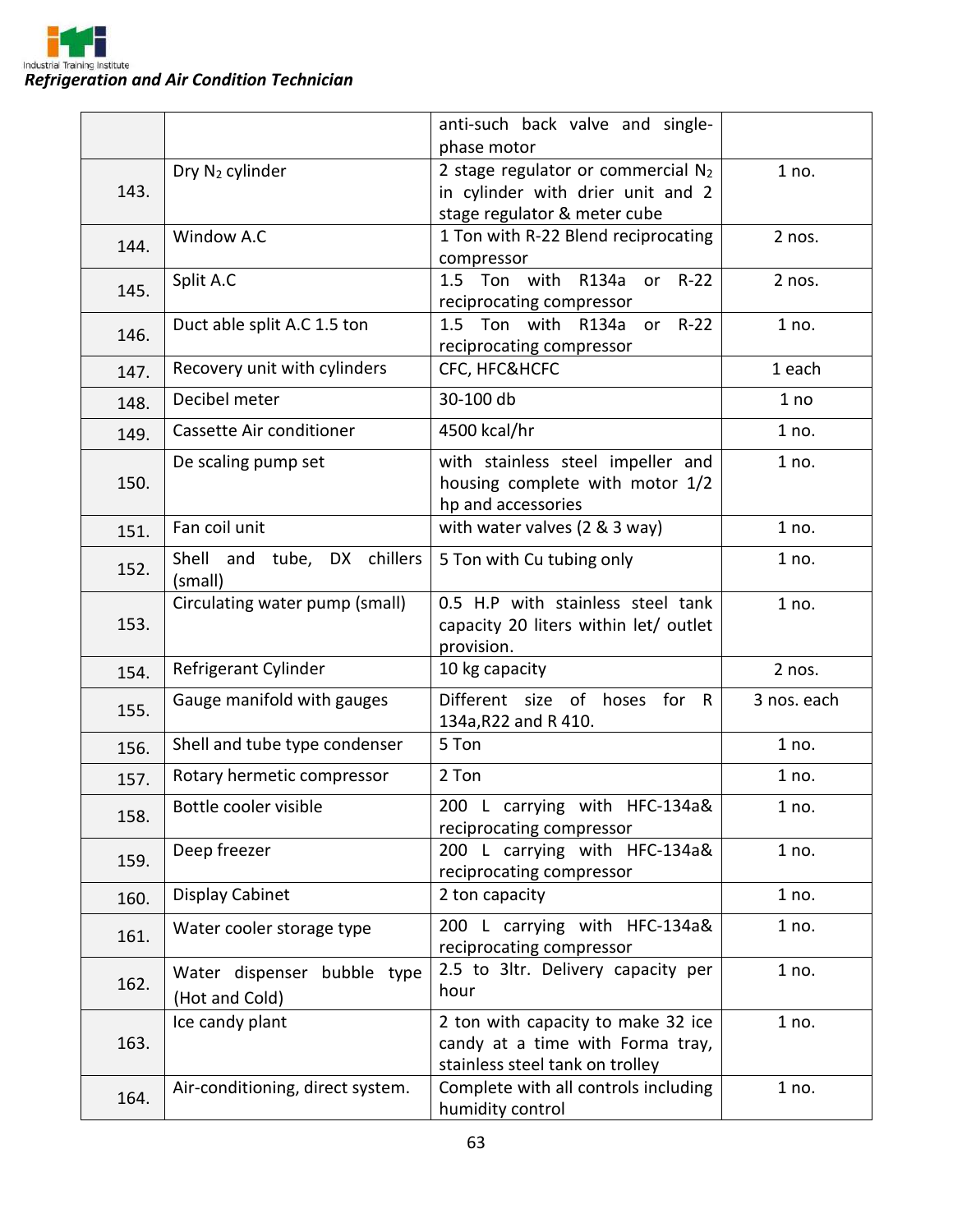

| 165. | indirect<br>Air-conditioning,<br>system. (water cooled)                                                                                                                                                                                        | Complete with all controls including<br>humidity control                                                                     | 1 no.          |
|------|------------------------------------------------------------------------------------------------------------------------------------------------------------------------------------------------------------------------------------------------|------------------------------------------------------------------------------------------------------------------------------|----------------|
| 166. | Package A/C                                                                                                                                                                                                                                    | 5-ton capacity, Air cooled type with<br>open<br>type<br>compressor<br>reciprocating type                                     | 1 no.          |
| 167. | Car A.C components (full kit)<br>a) Wobble plate compressor<br>with mounting brackets.<br>b) Serpentine Evaporator<br>c) Parallel Flow Condenser<br>Hoses, tubes, Receiver,<br>d)<br>Ex.valve.<br>e) Electrical components &<br>wiring Harness |                                                                                                                              | 1 Set          |
| 168. | CAR AC tutorial model                                                                                                                                                                                                                          |                                                                                                                              | 1 set          |
| 169. | Bus AC tutorial model                                                                                                                                                                                                                          |                                                                                                                              | 1 set          |
| 170. | Automatic ice cube m/c                                                                                                                                                                                                                         | 50 kg/hour                                                                                                                   | 1 no.          |
| 171. | Storage type water cooler (hot<br>and cold)                                                                                                                                                                                                    |                                                                                                                              | 1 no.          |
| 172. | Visi cooler                                                                                                                                                                                                                                    | 185L                                                                                                                         |                |
| 173. | VRF/VRV unit with two indoor<br>units 2.5TR each and<br>5TR<br>capacity out door unit complete<br>cooled<br>with<br>air<br>condenser,<br>accessories and controls.                                                                             |                                                                                                                              | 1 no.          |
| 174. | Split A/C (inverter technology)                                                                                                                                                                                                                | 1.5 TR                                                                                                                       | 2 nos.         |
| 175. | Walk in cooler PUF insulated for<br>cold room 6X4.5X8 cft.                                                                                                                                                                                     | temperature 0 <sup>0</sup> -5 <sup>0</sup> c                                                                                 | 1 complete set |
| 176. | Absorption system                                                                                                                                                                                                                              | Small size                                                                                                                   | 1 no           |
|      | <b>WORKSHOP FURNITURE</b>                                                                                                                                                                                                                      |                                                                                                                              |                |
| 177. | Class room table                                                                                                                                                                                                                               | One table for each trainee size of<br>2.5 provisions with open rack.<br>Frame square conduit of1". top sun<br>mica ply board | 24 nos.        |
| 178. | Work bench                                                                                                                                                                                                                                     | 2000 x1000 x 700 mm with 2" pipe<br>frame. Top with teak slab and fixing<br>with 3/4" good quality rubber sheet.             | 6 nos.         |
| 179. | Almirah                                                                                                                                                                                                                                        | 195 x90 x 48 cm outer sheet 20<br>SWG inner partition with four<br>selves of 22Swg                                           | 4 nos.         |
| 180. | Lockers                                                                                                                                                                                                                                        | 195 x 90 x 48 set six locker in one                                                                                          | 2 nos.         |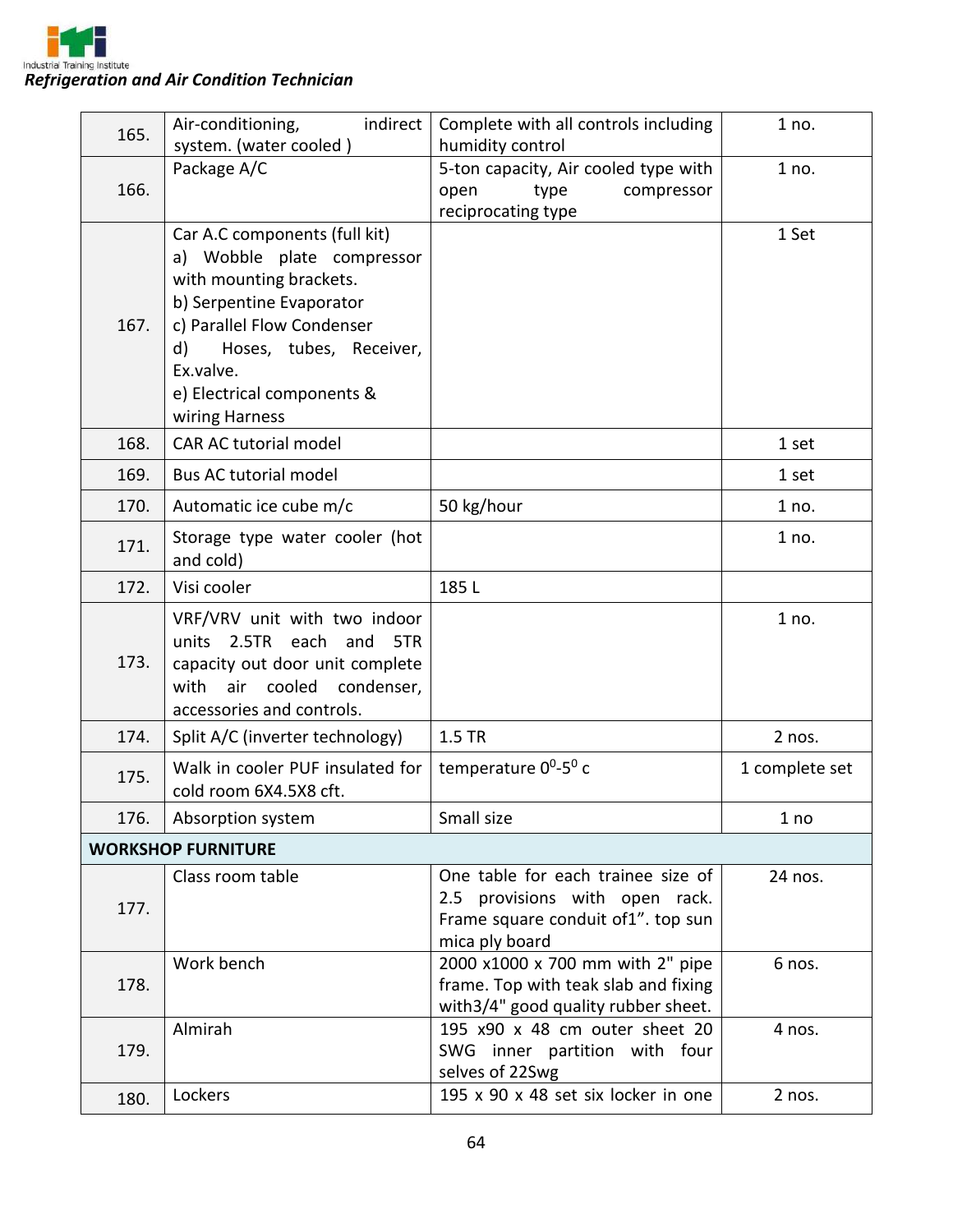

|      |                              | structure                                                                                                                                                                                                                                                                                                                   |             |
|------|------------------------------|-----------------------------------------------------------------------------------------------------------------------------------------------------------------------------------------------------------------------------------------------------------------------------------------------------------------------------|-------------|
| 181. | Glass board portable         | 2.5'X4' with stand                                                                                                                                                                                                                                                                                                          | $2$ nos.    |
| 182. | Instructor table             | 4'X2'X2.5' with steel tubular frame<br>& sun mica top                                                                                                                                                                                                                                                                       | 1 no.       |
| 183. | Instructor chair             | Standard revolving with wheel                                                                                                                                                                                                                                                                                               | 1 no.       |
| 184. | Computer table               | Standard with drawers & self to<br>accommodate UPS&CPU                                                                                                                                                                                                                                                                      | 1 no.       |
| 185. | Computer chair               | Revolving type metal based & metal<br>wheel standard one                                                                                                                                                                                                                                                                    | 1 no.       |
| 186. | White board                  | 4'X3' ferrous base sheet to hold<br>magnetic duster with white finish<br>surface.                                                                                                                                                                                                                                           | 1 no.       |
| 187. | Chart stand                  | 6'X3' providing with hanging clip<br>top & bottom plate                                                                                                                                                                                                                                                                     | 1 no.       |
| 188. | Desktop Computer             | CPU: 32/64 Bit i3/i5/i7 or latest<br>processor, Speed: 3 GHz or Higher.<br>RAM:-4 GB DDR-III or Higher, Wi-Fi<br>Enabled. Network Card: Integrated<br>Gigabit Ethernet, with USB Mouse,<br>USB Keyboard and Monitor (Min.<br>17 Inch. Licensed Operating System<br>and Antivirus compatible with trade<br>related software. | 1 no.       |
| 189. | LCD Projector / LED / LCD TV | <b>Big Size</b>                                                                                                                                                                                                                                                                                                             | 1 no.       |
| 190. | Laptop                       | Latest version                                                                                                                                                                                                                                                                                                              | 1 no.       |
| 191. | <b>UPS</b>                   |                                                                                                                                                                                                                                                                                                                             | As Required |
| 192. | Copier machine.              |                                                                                                                                                                                                                                                                                                                             | 1 no        |
| 193. | <b>Interactive Board</b>     | Latest version                                                                                                                                                                                                                                                                                                              | 1 no        |
| 194. | Stool                        | $2' \times 1.5'$                                                                                                                                                                                                                                                                                                            | 24 nos.     |
| 195. | Book Self with glass panel   | $6' \times 3'$                                                                                                                                                                                                                                                                                                              | 1 No.       |
| 196. | Storage rack                 | $6' \times 3'$                                                                                                                                                                                                                                                                                                              | 2 nos.      |
| 197. | Storage shelf                | $6' \times 3'$                                                                                                                                                                                                                                                                                                              | 2 nos.      |

**Note:**

*1. Tools and equipment items if not available as per specification may be procured similar item nearer to the specification.*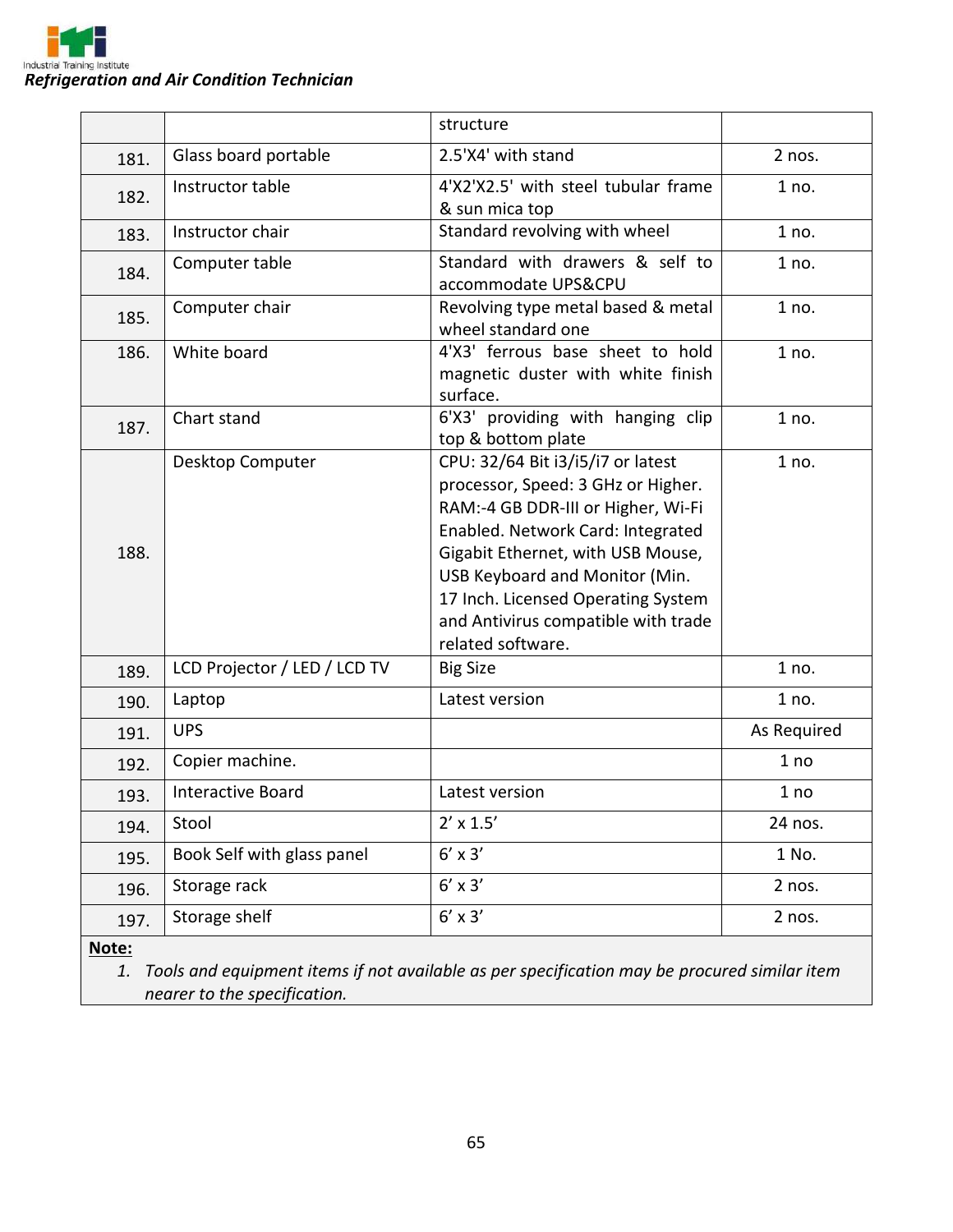The DGT sincerely acknowledges contributions of the Industries, State Directorates, Trade Experts, Domain Experts, trainers of ITIs, NSTIs, faculties from universities and all others who contributed in revising the curriculum.

Special acknowledgement is extended by DGT to the following expert members who had contributed immensely in this curriculum.

**List of Expert members contributed/ participated for finalizing the course curricula of REFRIGERATION & AIR CONDITION TECHNICIAN trade held on 29.06.17 at Advanced Training Institute, Hyderabad**

| SNo. | <b>Name &amp; Designation</b><br>Sh/Mr./Ms.        | Organization                     | <b>Remarks</b>         |
|------|----------------------------------------------------|----------------------------------|------------------------|
| 1.   | T.V.L.N. Rao,<br>Director                          | ATI, Hyderabad                   | Chairman               |
| 2.   | SmitaVichare, Senior Project<br>Advisor (Proklima) | GIZ, GMBH                        | Member                 |
| 3.   | Mr. Balaji, Regional Manager                       | Voltas, Hyderabad                | Member                 |
| 4.   | Uday Kiran,<br><b>Manager Service</b>              | LG, Hyderabad                    | Member                 |
| 5.   | Bhaskar Mukherjee, Manager                         | Godrej, Hyderabad                | Member                 |
| 6.   | T. VeerenderNath,<br><b>CEO</b>                    | Maega Services, Hyderabad        | Member                 |
| 7.   | K.Venkateswarlu, Proprietor                        | S.V.Magicool Systems, Hyderabad  | Member                 |
| 8.   | K.Srinivasa Rao,<br>Joint Director of Training     | NIMI, Chennai                    | Member                 |
| 9.   | K. Babu Rao,<br>Senior Instructor                  | GMRF, Shamshabad, Hyderabad      | Member                 |
| 10.  | T.K.Bhattercharyya,<br><b>Training Officer</b>     | ATI, Hyderabad                   | Member                 |
| 11.  | T.C Shantilal,<br><b>Vocational Instructor</b>     | ATI, Calicut                     | Member                 |
| 12.  | B.Appa Rao,<br><b>Training Oficer</b>              | ATI, Hyderabad                   | Member                 |
| 13.  | T.Sandhya Rani,<br><b>Training Officer</b>         | Govt. ITI, Mallapally, Hyderabad | Member                 |
| 14.  | R.N.Manna,<br><b>Training Officer</b>              | CSTARI, Kolkata                  | Coordinating<br>Member |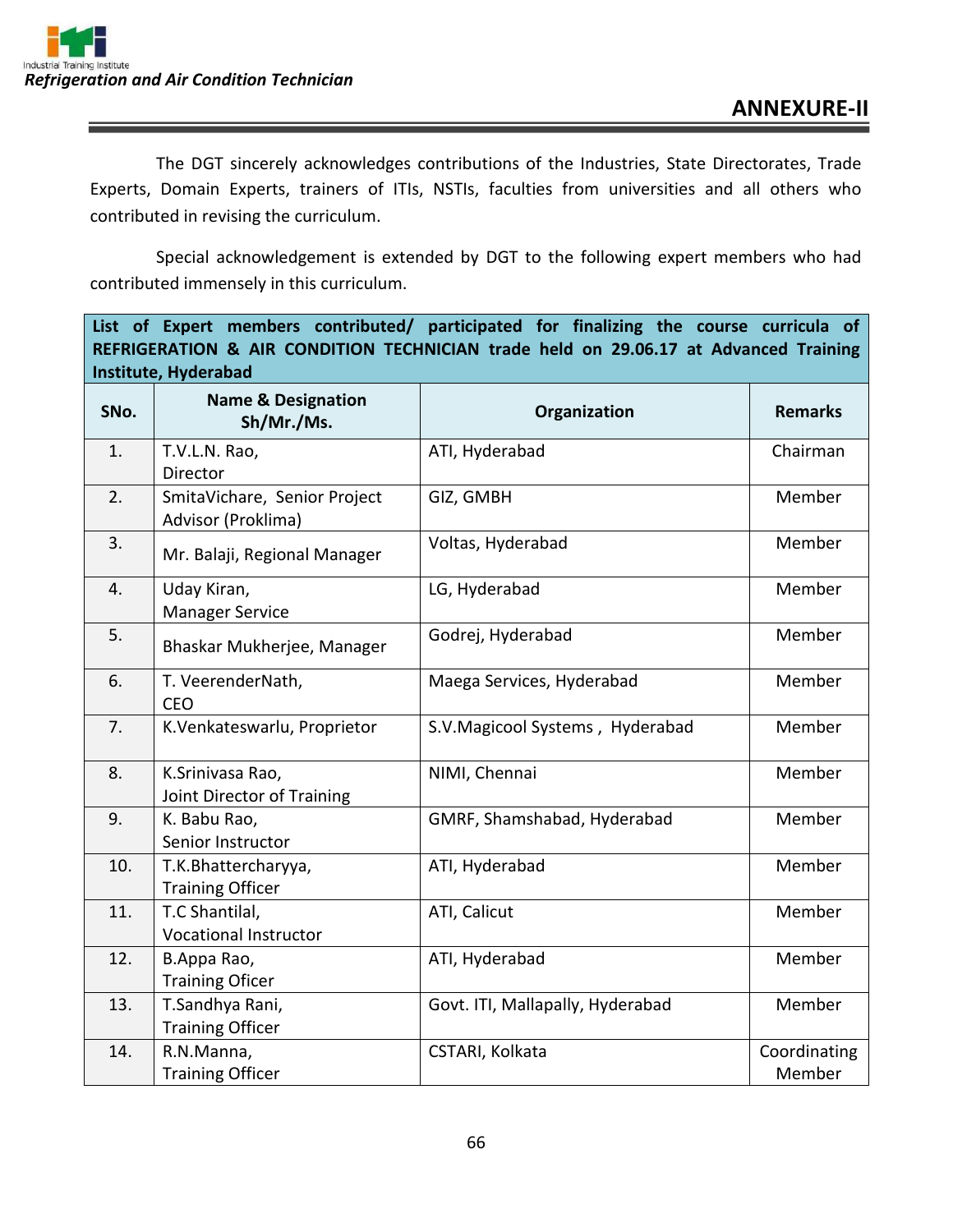

| 15. | SunitChattopadhyay, Instructor                        | Industrial Training Institute, Gariahat,                                                       | Expert |
|-----|-------------------------------------------------------|------------------------------------------------------------------------------------------------|--------|
|     | (RAC)                                                 | Kolkata                                                                                        |        |
| 16. | AtanuBhuniya,                                         | Industrial Training Institute, Howrah                                                          | Expert |
|     | Instructor (RAC)                                      | Homes, West Bengal                                                                             |        |
| 17. | DilipChattopadhyay,                                   | Advanced Training Institute, Kolkata                                                           | Expert |
|     | Astt. Director of Trg. (Retd.)                        |                                                                                                |        |
| 18. | S.N.Manna, Instructor (RAC)                           | Advanced Training Institute, Kolkata                                                           | Expert |
|     |                                                       | List of the organizations validated the course curricula of Refrigeration and Air Conditioning |        |
|     |                                                       | Technician trade revised on 29.06.17 at Advanced Training Institute, Hyderabad                 |        |
|     |                                                       | Organization                                                                                   |        |
| 19. | Chittatosh Bhattacharya, PhD                          |                                                                                                |        |
|     | <b>Associate Professor</b>                            |                                                                                                |        |
|     | <b>AMR</b><br>QMS<br>&<br>EMS                         | Cell<br>NPTI-ER<br>$\sqrt{2}$<br>Training<br>In                                                | Charge |
|     |                                                       | National Power Training Institute, Eastern Region; NPTI Complex; Michael Faraday Street,       |        |
|     | City Centre, Durgapur - 713216, Burdwan, West Bengal, |                                                                                                |        |
| 20. | Kamal Nanda, Proprietor                               |                                                                                                |        |
|     | Nebula Equipments Pvt. Ltd.,                          |                                                                                                |        |
|     |                                                       | Plot No. 1-B, Electronic Complex, Pardesipura, Indore - 452010 -MP - India                     |        |
| 21. | Prof. Radhey S. Agarwal,                              |                                                                                                |        |
|     | Technical Expert, GIZ-Proklima                        |                                                                                                |        |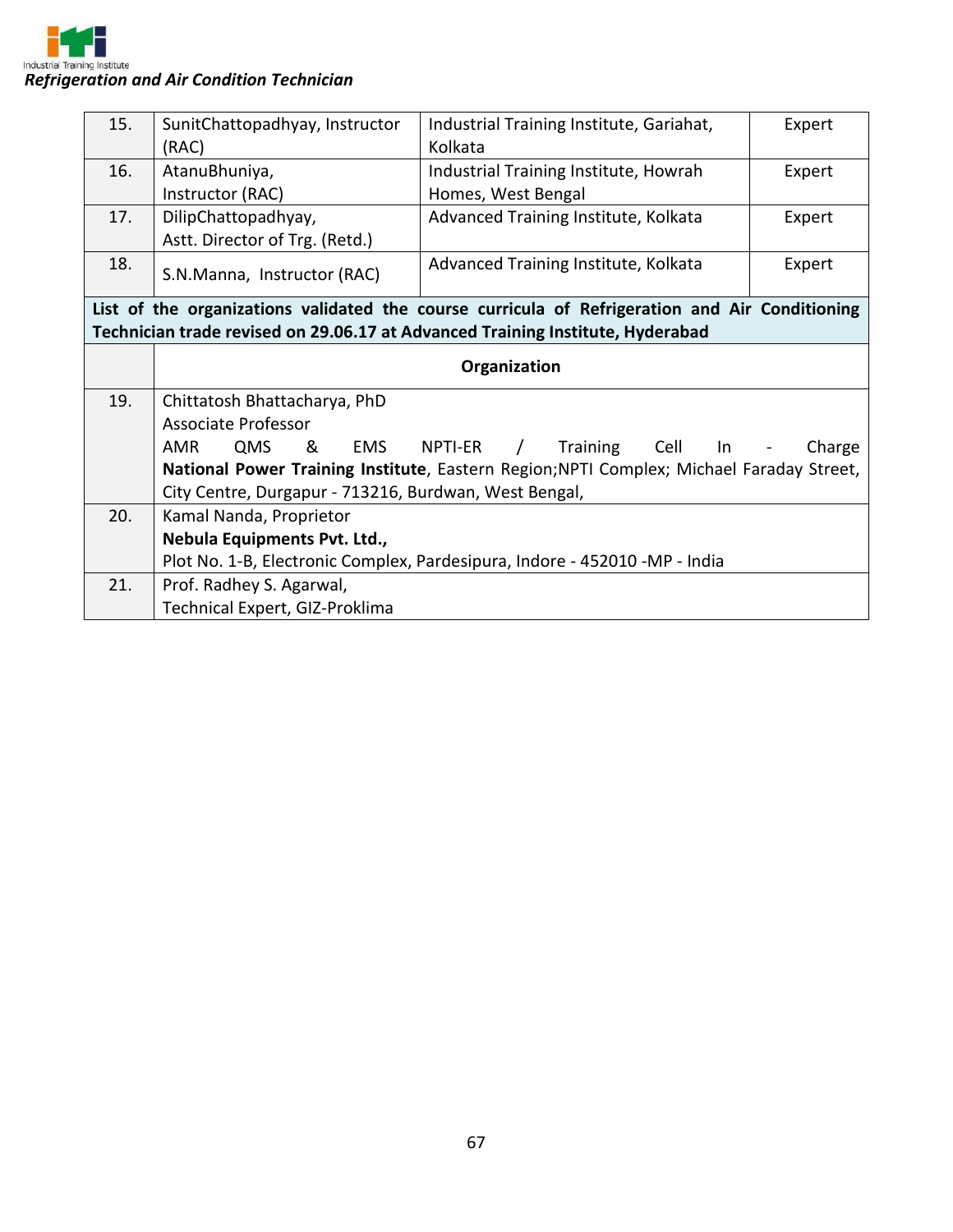

# **ABBREVIATIONS**

| <b>CTS</b>  | <b>Craftsmen Training Scheme</b>                   |  |
|-------------|----------------------------------------------------|--|
| <b>ATS</b>  | <b>Apprenticeship Training Scheme</b>              |  |
| <b>CITS</b> | <b>Craft Instructor Training Scheme</b>            |  |
| <b>DGT</b>  | <b>Directorate General of Training</b>             |  |
| <b>MSDE</b> | Ministry of Skill Development and Entrepreneurship |  |
| <b>NTC</b>  | <b>National Trade Certificate</b>                  |  |
| <b>NAC</b>  | National Apprenticeship Certificate                |  |
| <b>NCIC</b> | National Craft Instructor Certificate              |  |
| LD          | <b>Locomotor Disability</b>                        |  |
| <b>CP</b>   | <b>Cerebral Palsy</b>                              |  |
| <b>MD</b>   | <b>Multiple Disabilities</b>                       |  |
| LV          | Low Vision                                         |  |
| HH          | <b>Hard of Hearing</b>                             |  |
| ID          | <b>Intellectual Disabilities</b>                   |  |
| LC          | Leprosy Cured                                      |  |
| <b>SLD</b>  | <b>Specific Learning Disabilities</b>              |  |
| <b>DW</b>   | Dwarfism                                           |  |
| MI          | <b>Mental Illness</b>                              |  |
| AA          | <b>Acid Attack</b>                                 |  |
| PwD         | Person with disabilities                           |  |